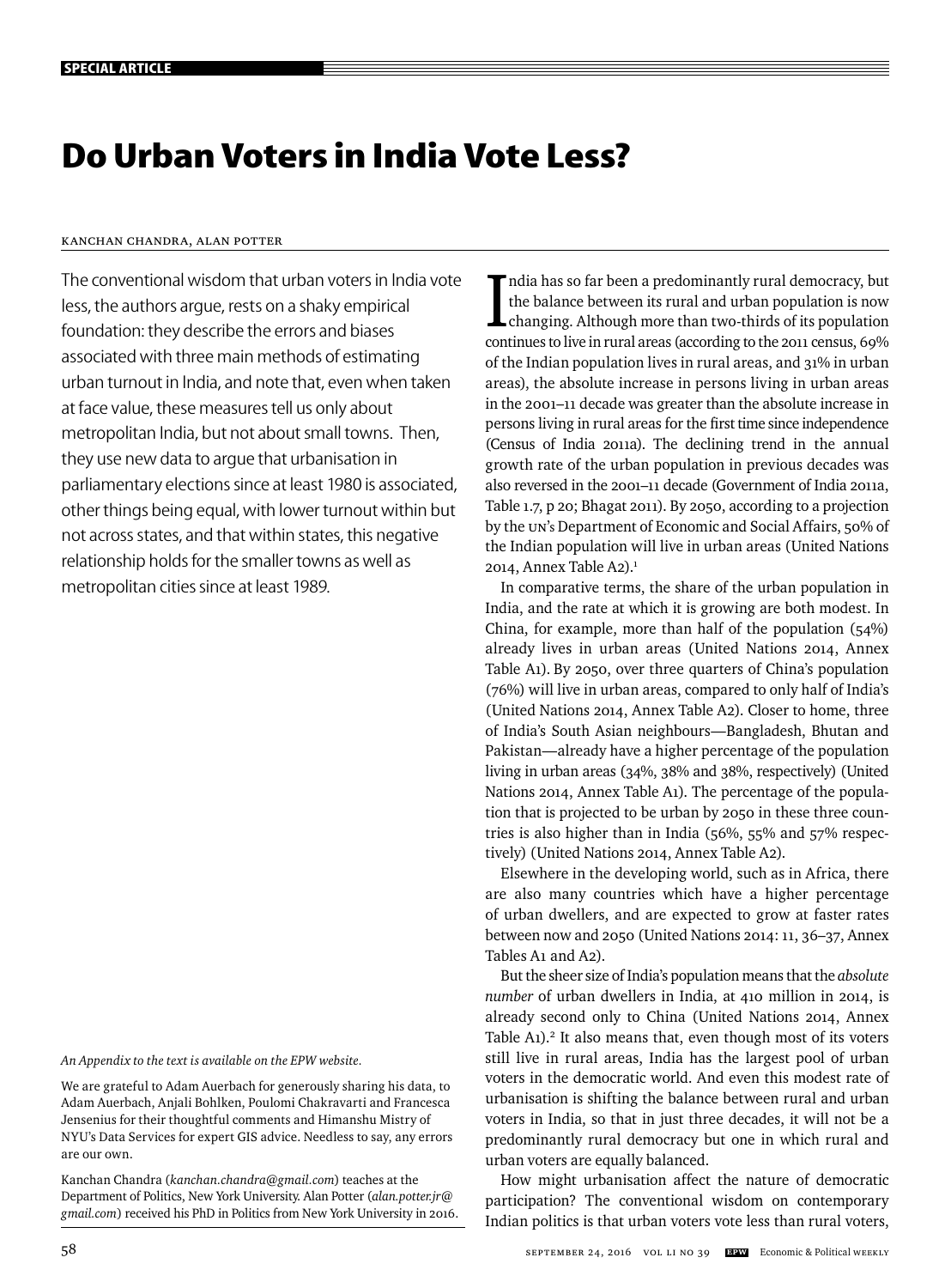implying that as India urbanises, its democracy may lose the highly participatory character which it has had in recent years. As a news report states baldly: "Rural India is more active when it comes to voting than urban India. This is a known fact" (Tewari 2014a, 2014b, see also *Times of India* 2011).

But this cannot be accepted as a "known fact" for two reasons. First, previous work shows only that turnout in *metropolitan* constituencies, located mostly in Delhi, Mumbai, Kolkata and, depending on the cut-off, Chennai, Hyderabad and Bengaluru, is significantly lower than in other types of constituencies (Auerbach 2015; Yadav 1999, 2000, Palshikar and Kumar 2004; Kumar 2009; Falcao 2009; National Election Study 2014). But most of India's urban population lives in small and medium size towns with a population of less than a million (10 lakhs) (Figure 2). The story of *metropolitan* turnout, then, is only a small piece of the overall story of urban turnout in India.

When it comes to voters in smaller and medium size towns, the scholarly conclusions are not clear. The data from the National Election Studies (NES) indicate that turnout in India's "mixed" constituencies, where these small and medium size towns are likely to be located, is either no different from turnout in mostly rural constituencies (Yadav 1999, Table 10) or actually *higher* than turnout in highly rural constituencies and in metropolitan ones (Palshikar and Kumar 2004; Kumar 2009; Falcao 2009; National Election Study 2014). Studies based on NES data which argue that urban turnout in India is lower than rural turnout in parliamentary elections, including some of our own previous work, usually ignore this fact (Jaffrelot 2008; Chandra 2013). Studies based on other data also ignore constituencies with small and medium size towns: Auerbach 2015 for instance does not address the relationship between urbanisation and turnout in constituencies with small and medium size towns although the data introduced there could have been used for this purpose in principle, while Joshi (2014), who studies urban turnout in local elections, also focuses on the six "megacities" (Hyderabad, Bengaluru, Mumbai, Chennai, Delhi and Kolkata), and larger cities within Gujarat instead of the smaller towns.

Second, constituency-level analyses of the relationship between urbanisation and turnout rest on a relatively shaky empirical foundation to the extent that they do not account for the errors and biases introduced by the method of matching electoral constituencies, according to which data on electors and turnout are reported, and census units, according to which data on urban populations is reported. Previous studies have relied on one of the three methods to estimate urban turnout in India as a whole: (i) matching census units to electoral units *manually* by utilising polling booth data (for example, NES data, Alam 2010; Shashidharan 2013); (ii) using GIS-based *area weighting* to do the same thing in a more precise way (for example, Bhavnani and Jensenius 2015; Jensenius 2016); and (iii) using the *density* of the electorate, calculated by dividing the size of the electorate by the area of a constituency, as a proxy for its degree of urbanisation (for example, Auerbach 2015). Each of these methods—*manual matching*, *area-weighting* and using *density* as a proxy—comes with significant errors and biases. Some of these have been thoughtfully described in Hemanshu (2009), Alam (2010) and Bhavnani and Jensenius (2015) but not yet incorporated into analyses and interpretations based on these data.

This article tries to put the assessments of urban participation in India on a sturdier empirical foundation in two ways: First, we document a number of sources of error and bias in each of the three methods not addressed previously and then suggest ways in which these errors and biases can be compensated for in analyses based on these data, and ways in which they should be taken into account in any interpretation of constituency-level data on urbanisation. Second, we introduce two new measures of urbanisation across parliamentary constituencies. Building on Auerbach 2015, we introduce an improved *density-based* measure of urbanisation which, we argue, is the best of three imperfect methods for comparing trends in urban turnout (or other aspects of behaviour associated with urbanisation) across time. We also generate a second, *area-weighted* measure by matching census towns and villages to electoral constituencies, and use it to check the density-based measure (Chandra and Potter 2016). The data set containing both measures is included in the Appendix (available on **EPW** website).

Based on this data set and assessment of the errors and biases associated with it, we conduct a preliminary analysis of urbanisation and turnout in *parliamentary* elections between 1977–2014, using state-fixed effects as a first-cut method for taking some of the errors described here into account. The analysis suggests that *within states*, there is indeed a negative relationship between urbanisation and turnout in parliamentary elections since 1980. But it does not support the claim that the negative relationship between urbanisation and turnout holds *across* states.

In the 1980s this negative relationship appears to have been driven mainly by the metropolitan constituencies. But at least since 1989, it holds also in constituencies which house small and medium size towns: that is, the relationship holds even when we exclude the major metropolitan constituencies. If the recent past is any indication of future trends, then these results suggest that as India urbanises, voter participation in parliamentary elections in urban areas may indeed decline relative to rural areas *within the same state,* or at least slow in its rate of increase.

We do not propose an argument about why voters in more urbanised constituencies might vote less in parliamentary elections than those in rural constituencies within the same state, or conduct multivariate analyses of voter turnout in these elections, or investigate the relationship between urbanisation and turnout in other types of elections (for example, in legislative assemblies or local governments). We also do not examine aspects of political behaviour other than turnout which may be related to urbanisation (for instance, patterns of party competition or violence). Our goal is simply to put a blunt fact—the direction of the relationship between urbanisation and turnout in parliamentary elections—on a stronger empirical foundation, to use that foundation to propose a more nuanced interpretation of the relationship between urbanisation and turnout, and to provide other scholars with the raw data and reasoning which allows them to improve upon it. We hope that others will use this to conduct more complex, multivariate, analyses of turnout to theorise about this relationship, and to ask a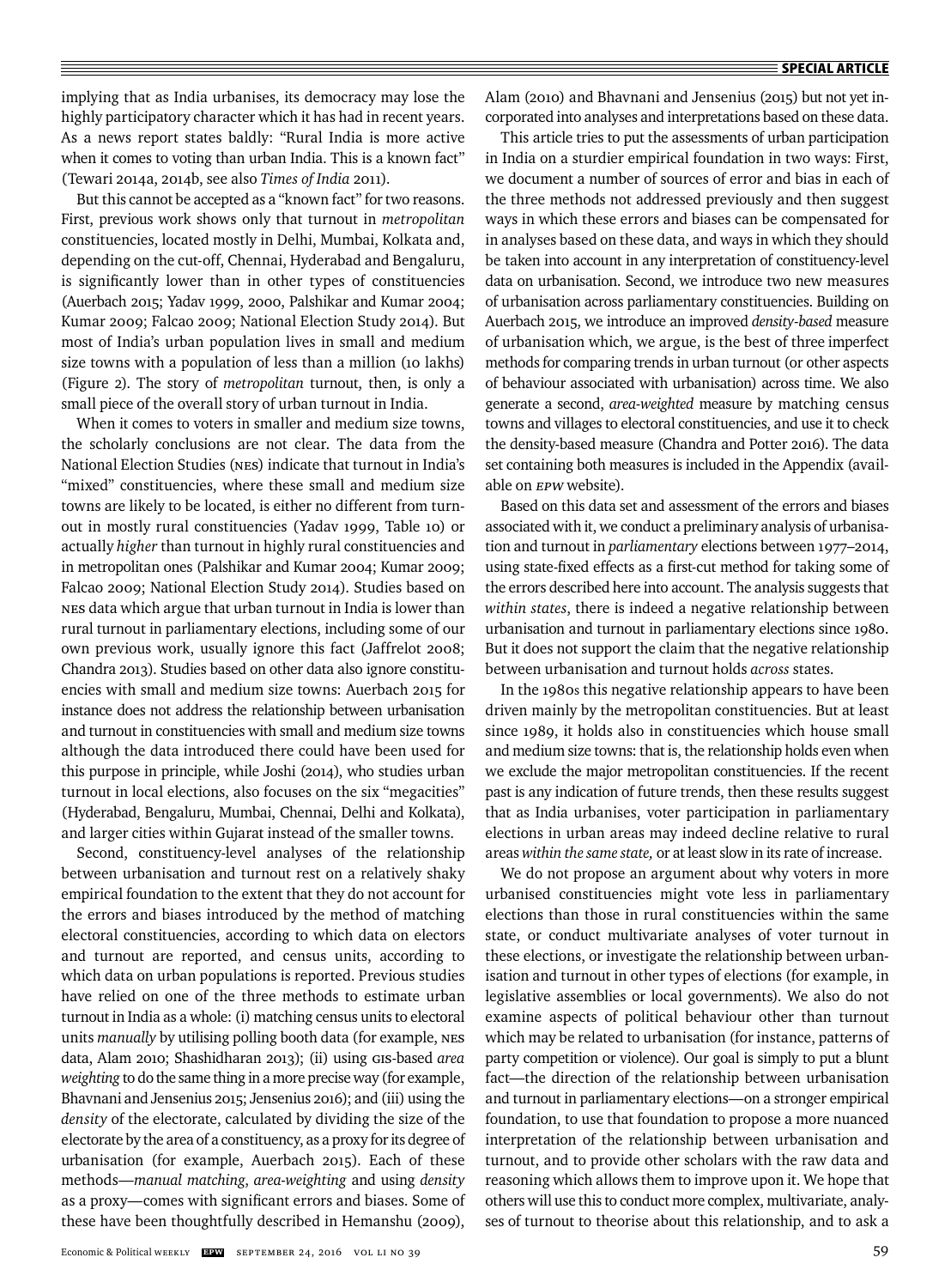# **Figure 1: Trend in Urbanisation in India 1951–2011**







Source: Calculated from Census of India (2011d).

broader range of questions related to urbanisation and political behaviour across levels of elections in India.

Section 1 describes the pattern of urbanisation in India. Section 2 elaborates on the pros and cons of each of the three methods of constructing estimates of urbanisation and turnout described above. Section 3 elaborates on the density-based measure we introduce here. Section 4 compares it to the second area-weighted measure we also create. Section 5 analyses the relationship between urbanisation and turnout over time based on this measure. Section 6 provides a snapshot of this relationship in the 2014 parliamentary elections. The online appendix provides the raw data used here for all parliamentary constituencies from 1977–2014.

# **1 The Nature of Urbanisation in India**

In 1951, when India held its first post-independence elections, only 17% of its population, and by extension, electorate, lived in urban areas. By 2011, when the most recent Indian census was conducted, the percent urban population had almost doubled to 31%. Figure 1 captures the trend in the growth of the urban and rural population in India from 1951 to 2011.

Figure 2 describes the percent of India's urban population that lives in cities of different sizes. It shows that, although India is home to some of the world's largest cities, most of its urban population lives in towns of a more modest size. Cities with a population of 10 million or greater—the "megacities" of Delhi, Mumbai and Kolkata—house only 13% of India's urban population. The smaller metropolises, with a population of 5–10 million—Ahmedabad, Pune, Hyderabad, Bengaluru and Chennai—house another 10%.

This means less than a quarter (23%) of India's urban population lives in cities with over 5 million inhabitants. Other relatively large cities (with a population of 2–5 million) house even less (8%). The majority of urban Indians live in towns of intermediate to small size: 12% in towns with a population of 1–2 million, 28% in towns of 0.1–1 million, and 30% in those whose population is less than 0.1 million.

The growth in urban population over the last decade, furthermore, has also come mostly from these small to medium towns. According to a report by the Ministry of Urban Development, "the growth in population in the Mega Cities [Mumbai, Delhi and Kolkata] has slowed down considerably during the last decade (Government of India 2013–14: 213–23). Population growth in these megacities has occurred in peripheral areas rather than the core (municipal corporation) areas (Bhagat 2012: 34; Kundu 2011). While population growth in "the second ranking" megacities of Chennai, Bengaluru, Hyderabad and Ahmedabad has been higher, Bhagat (2012) notes that population growth rates in most large urban agglomerations declined during the 2001–11 period. This indicates, according to him, that the turnaround in Indian urbanisation is mainly due to the transformation of formerly rural areas into small towns, leading to their reclassification into urban areas by the census, and to the "peripheral" expansion of existing urban centres.

The story of urbanisation in 21st century India, then, is less the story of Delhi, Mumbai or Kolkata and more the story of Raipur or Ranchi or Karimnagar or Mainpuri, and of still smaller but growing urban agglomerations (Mukhopadhyay and Maringanti 2014; Pradhan 2013). If we are to understand the full contours of the relationship between urbanisation and turnout or other forms of political behaviour, then, it is these smaller towns that we must focus on.

# **2 Three Methods for Measuring Urbanisation from Aggregate Data**

In an ideal world, in order to measure differences in participation related to urbanisation, we would want to obtain individuallevel data—or at a minimum, data on political participation at the level of the town or village or, even better, neighbourhoods, or hamlets or polling stations. There are some creative efforts underway to create such data, using polling station data for the 2014 elections (for example, Susewind 2014) and property tax data for neighbourhoods within Delhi for the 2012 municipal corporation elections (Joshi, Pradhan and Sidhwani 2016).3

But survey or polling booth or neighbourhood data are not systematically available for many previous elections or for all constituencies. In order to assess the relationship between urbanisation and voting patterns across time and for India as a whole we must pursue some method of matching census units to electoral constituencies. In this article we focus on the matching at the level of the parliamentary constituency.

The central problem faced by all researchers in trying to do this is that the boundaries of census units (towns, villages, blocks, or districts) do not necessarily coincide with the boundaries of parliamentary constituencies. In particular, major urban areas overlap numerous constituencies, some of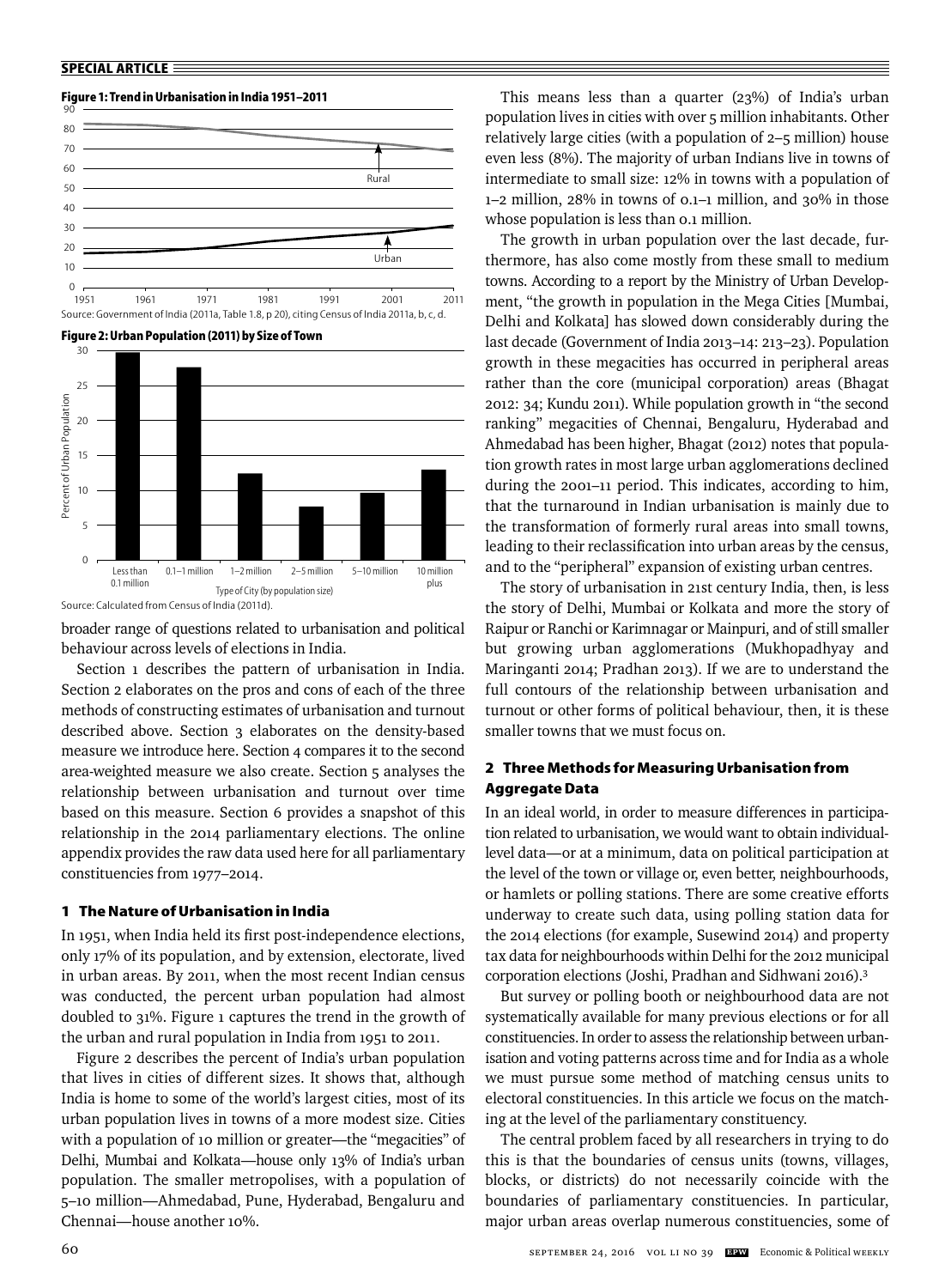which contain both urban and rural areas. So, measuring urbanisation at the constituency level requires some method of assigning urban populations to constituencies. There are several possible methods and none is perfect. Each generates estimates with different types of error and different trade-offs.

# **2.1 Manual Matching**

The simplest method of manual matching, often used by articles in the news media, is to classify all constituencies whose boundaries intersect with a major city as "urban." But this method, first, can produce large errors because parliamentary constituencies often intersect cities while also including large rural areas.

Take the example of the city of Hyderabad. It sprawls across several Lok Sabha constituencies, but classifying all of them as urban would misclassify those which contain some portion of Hyderabad city but have large peri-urban or rural areas.

In the case of smaller cities—for example, Raipur or Ranchi classifying constituencies which they intersect with as urban would introduce even larger errors because the intersecting constituencies would likely contain even larger areas that are rural or peri-urban. This method would also misclassify villages contained within the boundaries of cities—for example, there are substantial areas in many of the constituencies that are classified as villages by the Indian census that would be classified as urban under this method.

Second, since census data is only collected every 10 years, this and any other method of estimation based on census data will produce estimates of urban population of a constituency that will be considerably out of date for several elections.

Third, because the method is so imprecise, manual matches usually lend themselves to categorical measures of urbanisation. So far, for instance, they have been used to generate either a dichotomous measure separating "urban" from "non-urban" constituencies, or a trichotomous measure which distinguishes between "urban," "semi-urban" and "rural" constituencies (Yadav 1999, 2000; Palshikar and Kumar 2004; Kumar 2009; Falcao 2009). But a continuous, or at least more fine-grained, measure of urbanisation would be more informative.

There is no reason of course that manual matching could not be used to construct a continuous measure in principle, but it would take an enormous effort to create a fine-grained continuous measure through a manual match. More recently, following the 2008 delimitation, the NES team has attempted to do precisely this, by compiling socio-economic information for the lowest level of aggregation in census units—the ward and village—and then aggregating upwards to the level of the assembly constituency and then the parliamentary constituency (Alam 2010). Analyses based on these data have not yet been published, to the best of our knowledge.

Fourth, the inherently imprecise nature of manual matching makes it difficult to correct for inconsistencies across time. Consider the example of the NES classification of urban, mixed and rural constituencies between 1977 and 2014. These estimates were created manually, although the precise method for the manual matching is not clear. Between 1977 and 1998, constituencies classified as "rural" were those with an urban population of 25% or less, constituencies classified as "mixed" were those with an urban population of 25–50% and constituencies classified as "urban" were those with an urban population of more than 50% (Yadav 1999: Table 10). From 1999 onwards, the criterion for the classification of constituencies as "rural" remained the same, but the constituencies were classified as "mixed" if they had an urban population of 25%–75% and as "urban" were those with an urban population of more than 75% (Palshikar and Kumar 2004, Table 3, p 5413; Kumar 2009, Table 4, p 48; National Election Study 2014).

This means that the published NES data on urban turnout are not comparable over time. Producing data that allows comparison over time would mean the onerous task of regenerating the classifications manually from the raw data.

Even when the criteria are held constant, furthermore, the degree of reliability of the data is not clear, since the counts of constituencies included in each of these classifications remains fixed across some elections, and fluctuates across others. For instance, the number of "rural," "mixed" and "urban" constituencies in the NES data remained fixed between 1977 and 1998 at 421, 59 and 63 respectively. Since the 1981 and 1991 censuses recorded a growth in urban populations, the fixedness of this classification over time must surely contain significant errors, but it is hard to assess their nature and magnitude.

Similarly, although the new criteria for classification have remained constant since 1999, the number of constituencies in each NES classification (urban, mixed and rural) changed significantly between 1999 and subsequent elections.

We assume that the changes in classification must have come about through an effort to improve the data. But it is hard to assess the reliability of these classifications without more information on the criteria used for manual matching. Further, these changes in classification across elections mean that the data on turnout within each type of constituency in each election are not comparable across elections and cannot be used to estimate trends over time. We expect that work underway by the NES to create new classifications based on ward and village level information (Alam 2010), especially when used along with the 2011 Census data, should significantly address the blunt classifications of the previous measure.

# **2.2 Area-weighting**

A second method is to create a GIS-based area-weighted estimate of the urban population in a constituency—this method essentially uses mapping software to do what the previous method attempts to do manually and therefore achieve a higher level of precision, transparency and replicability. This requires "superimposing" digitised maps of census units over electoral constituencies and estimating the urban population of a constituency by allocating the population of census units to each constituency based on the proportion of the area of the census unit contained by that constituency.

This method requires the researcher to make a judgment about which census units—towns or villages or blocks or districts—to use to construct the match. Bhavnani and Jensenius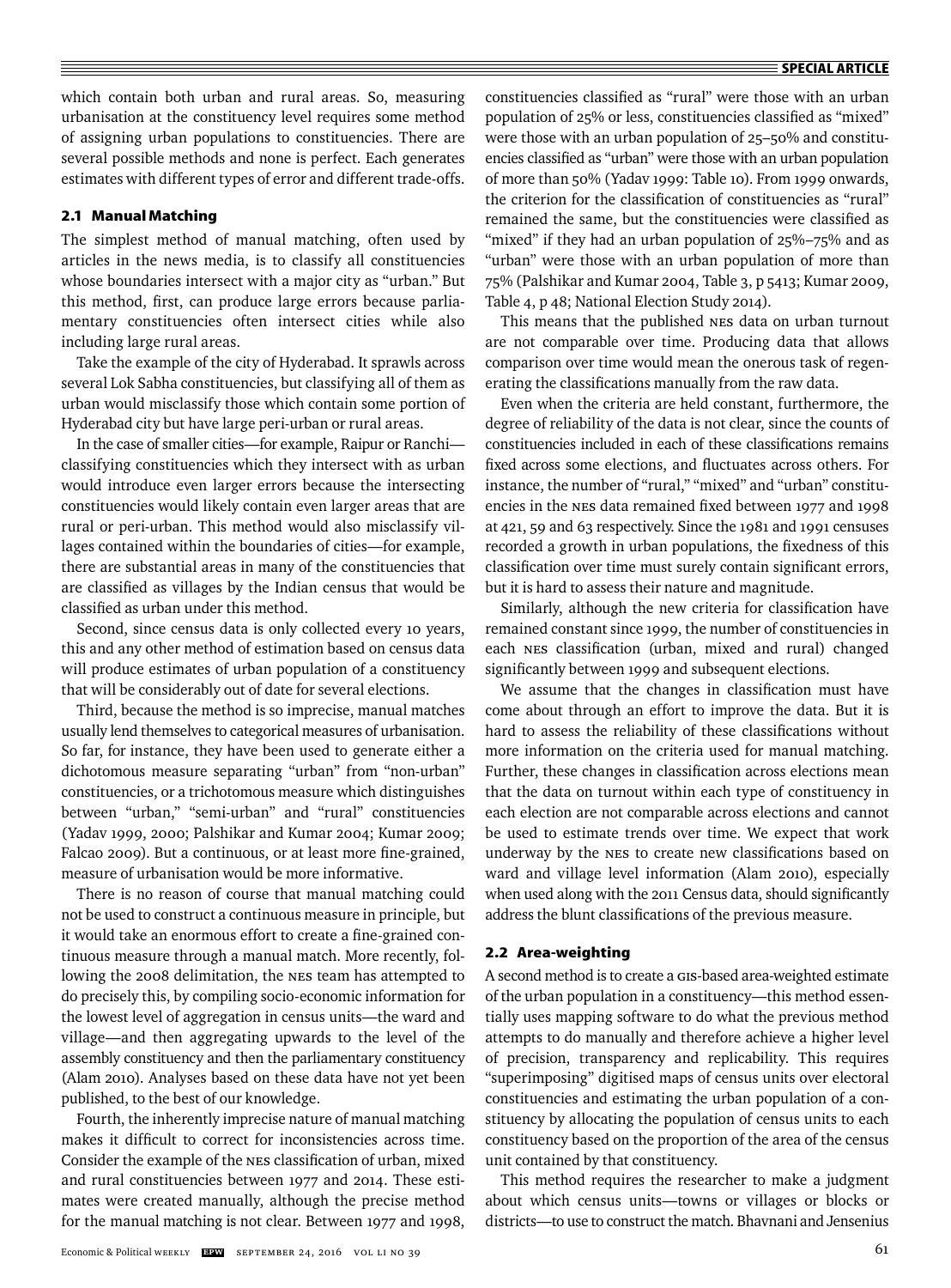#### **SPECIAL ARTICLE**

(2015) and Jensenius (2016) created a set of area-weighted estimates, using blocks as the basic census unit to match with electoral constituencies. Here, we construct a different areaweighted estimate by using towns and villages as the relevant census units to match with electoral constituencies.

The area-weighting method has the advantage of providing a continuous measure of urban population in a constituency. But it comes with new drawbacks.

First, since census data is only collected every 10 years, this method, as with the manual matching method, will be considerably out of date for elections between censuses.

Second, any process of matching census units to electoral constituencies carries error, but the nature of the error varies depending on which census unit we choose to match with. If we match census blocks to constituencies, there is a lower likelihood of error in the placement of the right blocks in the right constituencies, since such large units can usually be reliably located in and across constituencies.

But because they rely on the assumption that "the population is evenly distributed across the land mass of the split blocs," (Bhavnani and Jensenius 2015: 226) and allocate populations across constituencies in proportion to the area of the block or district that intersects it, they can create large errors by ignoring concentrations of the population within these blocks. If we use smaller census units such as towns and villages for matching, as we do in the area-weighted estimate we construct here, there is a high likelihood of error in the placement of towns and villages at the boundaries in the right constituency. But the magnitude of error in allocating the population of a census unit across these constituencies is lower (see Appendix, available on EPW website).

Third, as in the case of manual matching, because census data are based on a dichotomy between "town" and "village," using them does not allow us to capture peri-urban areas (for example, the area along a highway) outside this dichotomy. For example, individuals living in an area that just misses the cut-off for being a census town are considered as rural as individuals living in a small village in an isolated area. Similarly, individuals living in an area that just makes the cut-off for being a census town are considered as equally urban as individuals living in the centre of Mumbai or Kolkata.

## **2.3 Using Density as a Proxy for Urbanisation**

A third method, following Auerbach (2015), is to use the density of the electorate in a constituency as a proxy for its degree of urbanisation. In the simplest form, a density-based measure is simply the total electorate of a constituency divided by the area of the constituency in square km. This measure follows a widely-used convention of using population density as a measure for urbanisation. The Indian census also incorporates density into its measure of urbanisation. It classifies a census unit as urban either if it is a unit with a municipality, corporation, cantonment board or notified town area committee or satisfies the following criteria: it has a population of 5,000, in which 75% of the male main working population is engaged in nonagricultural pursuits, and has a population density of at least 400 persons per sq km (Census of India 2011a).

This measure has several non-trivial sources of error too. First, treating the density of the *electorate* as the density of the *population* ignores any differences across constituencies in the size of the population under 18. This will be particularly important if we believe that there are differences in the size of the underage population in rural and urban areas.

Second, the density of the electorate may be an underestimate of population density in constituencies which have a large number of inhabitants who are not registered voters—for example, cities with large numbers of undocumented migrants—and an overestimate of population density in constituencies in which there are large numbers of registered voters who are not residents—for example, areas with high outmigration. Any errors in voter registration will also be reflected in errors in any corresponding estimate of electorate density. Existing studies indicate that the magnitude of error in the count of registered voters is non-trivial (Janaagraha 2012, 2015).

Third, density at the level of the constituency can mask different patterns of concentration of the urban population within a constituency. In large constituencies in which the population is clustered in a small but dense urban core, using density as a proxy will produce an underestimate of the urban population. This is particularly problematic for constituencies with dense urban centres in barren, mountainous or forested areas.

Consider the example of Jodhpur parliamentary constituency in the Thar desert: this constituency has a low population density because of its large sparsely inhabited areas, but a high urban population because much of its population is packed into the town of Jodhpur. Similarly, this measure will overestimate urbanisation in constituencies which have a high population density because of large numbers of closely clustered villages, rather than a high degree of urbanisation. The relatively high population density of several constituencies in the fertile plains areas of Bihar, Uttar Pradesh and Bengal are examples.

Finally, the long gap in delimitation of parliamentary constituencies between 1976 and 2008, and the freeze on number of parliamentary constituencies allocated to each state even in 2008, create an additional source of error-or at least difficulty in interpreting constituency-level density as a proxy for urbanisation. If delimitation were driven only by the concern for equalising the number of voters in each constituency, and there were no restriction on the number of constituencies allocated to each state, it would not produce systematic differences in the electorate density of constituencies across states. But the freeze on the number of constituencies allocated to individual states creates state-specific differences in constituency*level density.* Differences in the constituency-level density of the electorate across states, then, may be a function not just of urbanisation, but also of this institutional restriction. The same problem should not hold within states.

# **3 When and Why the Density-based Measure Is Better than the Alternatives**

We suggest that when we want to compare trends across time, the density method is the best of three imperfect alternatives to construct aggregate constituency level measure of urbanisation.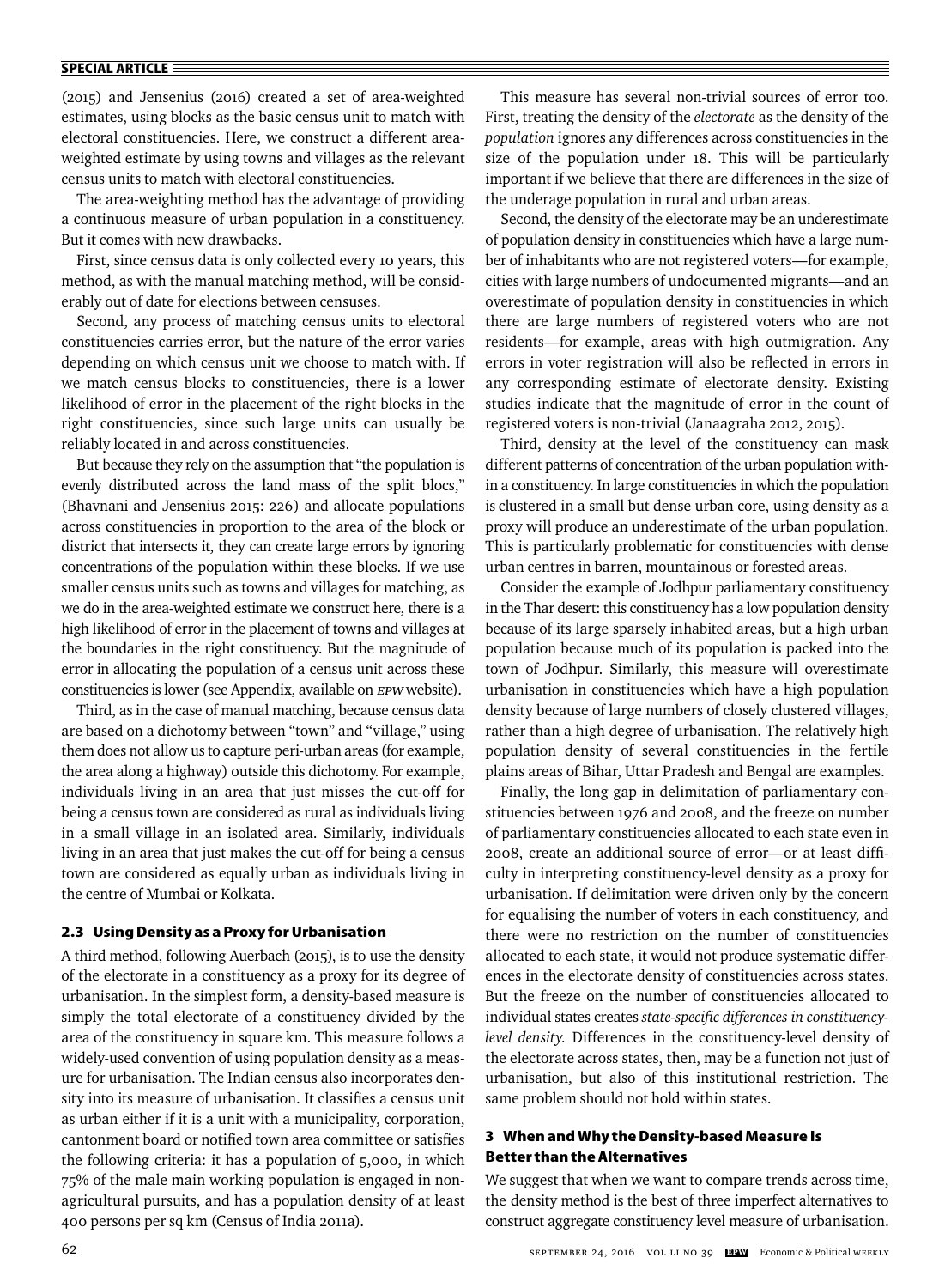It has several advantages: it is computationally simple, yields a continuous measure of urbanisation, is updated for each election because data on the electorate are updated by the Election Commission of India after each election, and can easily be extended to constituencies in legislative assembly and local elections.

Further, the sources of error and bias associated with it, while non-trivial, can at least be partially addressed in a computationally simple way. For example, once we know about the scale and direction of the errors in voter registration, we can adjust the estimates of density by inflating or deflating the count of the electorate accordingly. We can introduce similar adjustments if we know something systematic about how the age composition of the electorate varies. We can also take regional differences in urban concentrations or delimitation effects into account by introducing control variables in analyses using this measure.

Accordingly, we use it here to generate a basic measure of urbanisation across parliamentary constituencies in each election from 1977 until the present. But we also generate a second area-weighted measure (by matching towns and villages from the 2001 Census to parliamentary constituencies) as a check to identify the errors associated with this densitybased measure. This second measure is described in a subsequent section.

The density measure, as noted above, is simply the total electorate of a constituency divided by the area of the constituency in sq km. We calculate the area of constituencies from GIS shapefiles on constituency boundaries provided by ML Infomap, which produces a more precise measure of area than pixelated maps (as done in Auerbach 2015) for most but not all cases (Appendix available on EPW website). Data on the size of the electorate for each constituency comes directly from the Election Commission of India website. Dividing the size of the electorate by the calculated area (in km) yields a continuous measure of electorate density.

The Appendix (available on EPW website) lists the value of this measure for each parliamentary constituency in every election between 1977 and 2014. In order to convey the intuition behind this measure and how to interpret it, we illustrate it below by dividing it into six categories and explaining what each category captures.

(i) Electorate density of less than 100 persons per square km;

(ii) Electorate density of 100 or greater, but less than 250 km persons per square km;

(iii) Electorate density of 250 or greater, but less than 500 persons per square km;

(iv) Electorate density of 500 or greater, but less than 1,000 persons per square km;

(v) Electorate density of 1000 or greater, but less than 5,000 persons per square km;

(vi) Electorate density of 5,000 or more persons per square km.

These cut-offs follow those used by the Census of India when mapping population density across states (Census of India  $2011a$ , b, c, d), with one modification: the census treats population density of 1,000 or greater as a single category, but we





distinguish densities between 1,000 and 5,000 and densities greater than 5,000 in order to account separately for the especially dense metropolitan cities.

As a rule of thumb, we can think of the bottom two categories as mostly rural constituencies, of the middle two as semi-urban or semi-rural, and of the top two categories as highly urban. Figure 3 describes the frequency distribution of constituencies in each category in 2014. (Note that because the size of the electorate and therefore the density of each constituency varies across elections, the number of constituencies in each category will vary across elections.)

We discuss each category individually in the remainder of this section, using the median constituency from each category as a prototypical example. Figure 4 (p 64) maps this prototypical example from each category identifying the location and area of the urban units within it according to the 2001 Census.4 Given the increase in urbanisation that occurred between the 2001 and 2011 Censuses, there may be some additions to this list of towns if some former villages had enough population growth to cross the threshold for the census definition of an urban unit.

**Category 1—Electorate density between 0 and 100:** This very low-density category comprises 32 parliamentary constituencies in 2014 located largely in desert, mountainous or forested regions. A typical example, shown in Figure 4, is the Gadchiroli–Chimur parliamentary constituency. This is a large heavily forested constituency with an area of 20,441 sq km (considerably higher than the average area of 5,993 sq km for parliamentary constituencies in 2014). The electorate of the constituency is 1.5 million, just less than the average electorate size of 1.54 million in the 2014 parliamentary elections. Other constituencies in this category are also usually in forested, mountainous or desert areas. They include Ladakh in Jammu and Kashmir, Bastar in Chhattisgarh, and several constituencies in the North East.

**Category 2—Electorate density between 100 and 250:** This category includes 152 parliamentary constituencies in 2014. A typical example is Banaskantha constituency in Gujarat. It has an area of 8,736 sq km, an electorate of 1.5 million, and a density of 173 electors per sq km. Other constituencies in this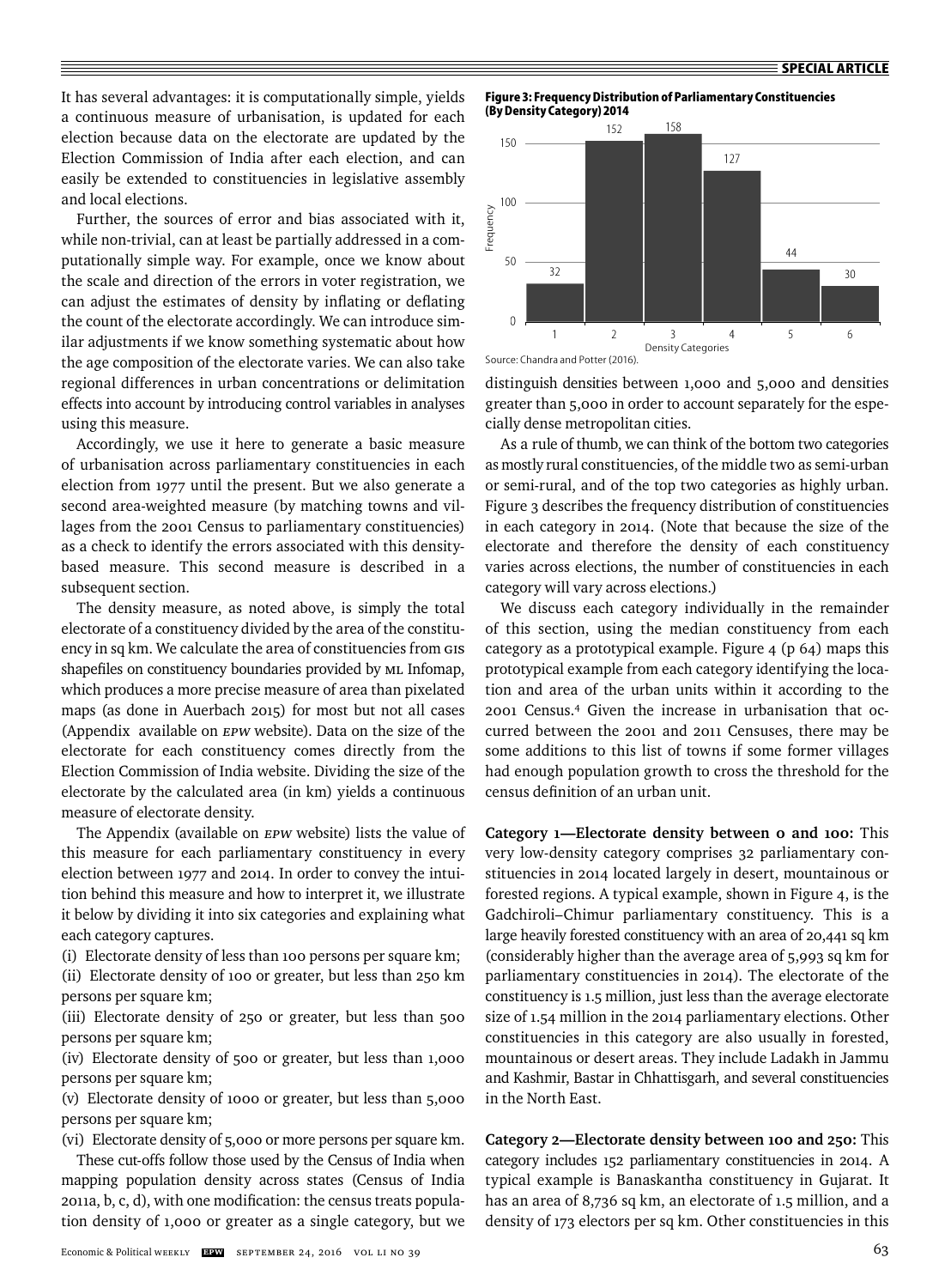## **Figure 4: Prototypical Constituency from Each Density Category**



The shaded areas in each constituency are areas that are classified as towns and urban agglomerations by the 2001 Census.

Source: Chandra and Potter (2016).

category include Gwalior in Madhya Pradesh, Ganganagar in Rajasthan, and Bolangir in Odisha.

**Category 3—Electorate density between 250 and 500:** This category includes 158 parliamentary constituencies in 2014. A typical example is Chidambaram constituency in Tamil Nadu. It has an area of 3,840 sq km, an electorate of 1.4 million, and a density of 356 electors per sq km. Other constituencies in this category include Karimnagar in Andhra Pradesh, Silchar in Assam, and Alipurduar in West Bengal.

**Category 4—Electorate density between 500 and 1,000:** This category includes 127 parliamentary constituencies in 2014. A typical example is Firozabad constituency in Uttar Pradesh. It has an area of 2,372 sq km, an electorate of 1.6 million, and a density of 670 electors per sq km. Other constituencies in this category include Jehanabad in Bihar, Kollam in Kerala, Indore in Madhya Pradesh, and Jalandhar in Punjab.

**Category 5—Electorate density between 1,000 and 5,000:**  This category includes 44 parliamentary constituencies in 2014. A typical example is Thiruvananthapuram constituency in Kerala. It has an area of 642 sq km, an electorate of 1.12 million, and a density of 2,077 electors per sq km. Other constituencies in this category include Visakhapatnam in Andhra Pradesh, Surat in Gujarat, and Pune in Maharashtra.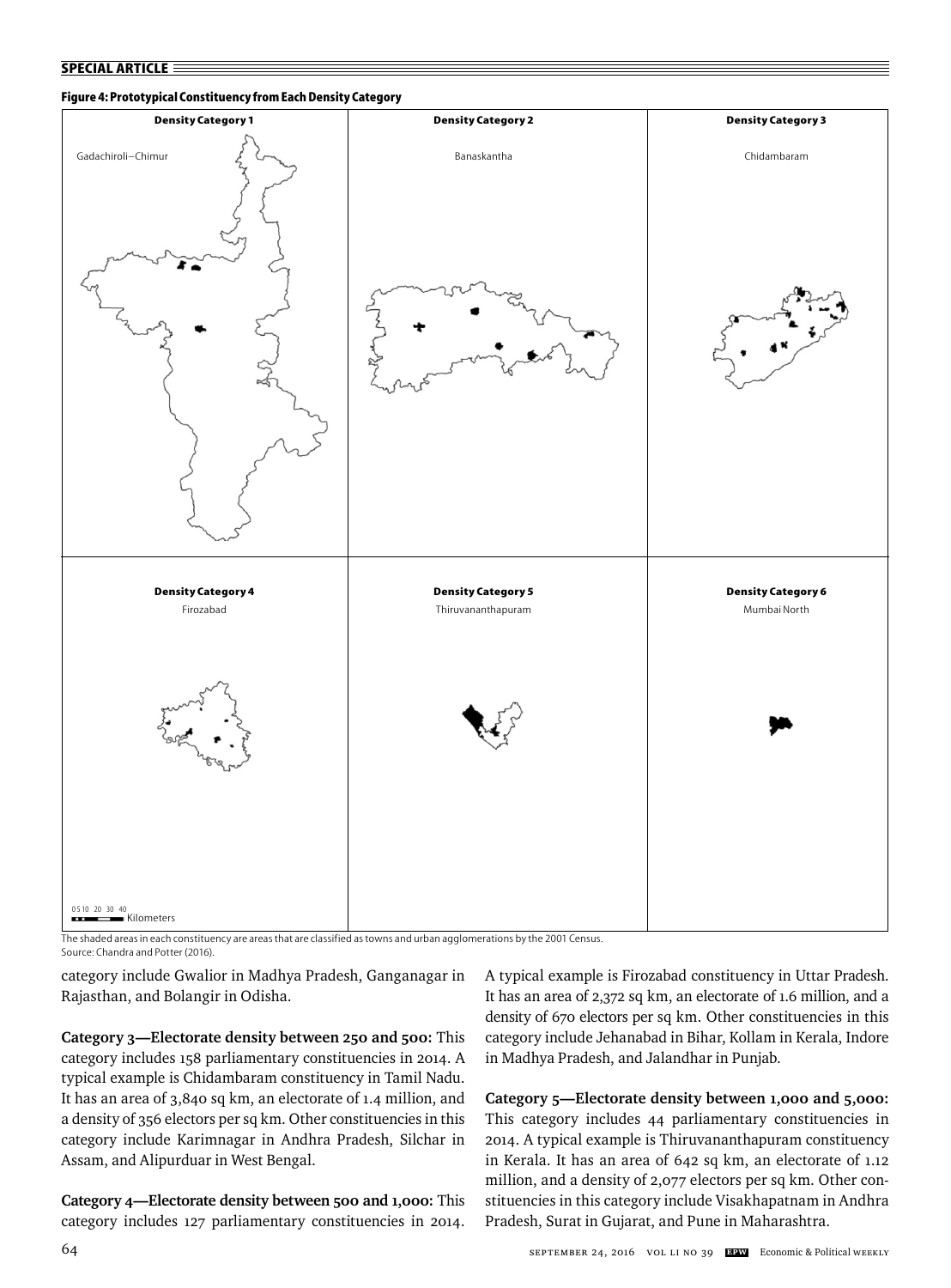



Source: Chandra and Potter (2016).

**Category 6—Electorate density 5,000 or greater:** This category includes 30 parliamentary constituencies in 2014. A typical example is Mumbai North in Maharashtra. It has an area of 133 sq km, an electorate of 1.8 million, and a density of 13,434 electors per sq km. Other constituencies in this category include Hyderabad and Secunderabad in Andhra Pradesh, Bengaluru Central and South in Karnataka, and North and South Kolkata

# **4 Comparing the Density Measure with an Area-weighted Measure**

We check the density measure against an area-weighted measure based on the 2001 Census data. Note that we can only construct this area-weighted measure using the 2001 Census data, because neither the detailed data on towns and villages nor GIS shapefiles are available yet from the 2011 Census.

That means that this measure is likely to be a reasonable estimate of urbanisation only for the 1999 parliamentary elections, which are closest to the 2001 Census year. Using it for other elections would at a minimum require some assumptions to link urbanisation in 2001 to urbanisation in the past or present. We do not make any such assumptions here.

We construct a measure of the percent of urban population in each constituency in the 1999 elections by aggregating the population of all census units categorised as towns by the Indian census in 2001 up to the Lok Sabha constituency level and dividing this figure by the population of census units categorised as villages or towns. This method should be more exact for the population figures we are interested in than using census blocks, since the data is being aggregated from a much smaller unit—the village/town as opposed to the much larger block. But note that some flaws in the GIS data can introduce larger errors for particular constituencies.<sup>5</sup>

We construct this measure using GIS shapefiles to locate 2001 Census towns into Lok Sabha constituencies. We then sum the populations of all town census units in a given Lok Sabha constituency. We are able to do this for all constituencies except two in Delhi for the reasons mentioned in the previous footnote. Of the 541 constituencies for which we have data, the mean urban population across constituencies is 26.43%, close to the census estimate of an urban population of 27.82% for the 2001 Census year (Census of India 2001).

There is, as we might expect, a positive correlation between the two measures for the 1999 parliamentary elections. The correlation is 0.46 for all constituencies, taken together. If we remove the top 10 outliers (all in density category 6), the correlation between our two measures increases to 0.62. Breaking this down by density category indicates a weaker correlation between density and the percent urban population of a constituency for the lower density categories. This suggests that the errors associated with the density variable are concentrated in the lower density categories. We expect that this may be a consequence of the "Jodhpur" problem described above: in inhospitable terrain with mountains or deserts, low population densities disguise concentrated urban populations.

One way to address this problem in analyses using the density measure would be to introduce a control variable for terrain in analyses using these measures. But a simpler, firstcut response, which we adopt here, is simply to introduce state-fixed effects in the analysis. This ignores within state differences in terrain of course, but to the extent that the territories within an entire state exhibit similarities in terrain (for example, the north-eastern states are mostly heavily forested, Jammu and Kashmir is mostly mountainous, and Uttar Pradesh or Bihar are mostly plains areas with fertile agricultural land), this is a simple first-cut way of controlling for terrain.

Indeed, *within* state correlations between the density-based measure and the area-weighted measure of urban populations are much higher. Of the 18 states that have more than two constituencies (for which a correlation is possible), only Odisha, Bihar, Assam and Himachal Pradesh have correlations less than 0.5. This indicates that the density measure is much closer to the urban population measure when we compare constituencies within a state to each other than when we compare constituencies across states. This is probably a consequence of the delimitation effects discussed earlier, in addition to other state-specific factors such as terrain. This too can be addressed, therefore, by including state-fixed effects in all our analyses.

In the section that follows, we conduct a preliminary analysis of the relationship between density and turnout over time using state-fixed effects. The use of state-fixed effects, of course, does not address all potential sources of error. For example, it

|      | Density<br>Category 1 | Density<br>Category 2 | Density<br>Category 3 | Density<br>Category 4 | Density<br>Category 5 | Density<br>Category 6 |
|------|-----------------------|-----------------------|-----------------------|-----------------------|-----------------------|-----------------------|
| 1977 | 53.40                 | 60.11                 | 63.12                 | 67.84                 | 61.63                 | 61.78                 |
| 1980 | 51.66                 | 56.14                 | 58.30                 | 61.01                 | 60.01                 | 58.41                 |
| 1984 | 56.74                 | 63.86                 | 64.48                 | 68.07                 | 66.11                 | 61.96                 |
| 1989 | 54.56                 | 59.86                 | 62.00                 | 65.29                 | 64.03                 | 59.01                 |
| 1991 | 48.83                 | 53.08                 | 56.70                 | 62.97                 | 58.65                 | 49.18                 |
| 1996 | 54.16                 | 55.40                 | 59.46                 | 59.76                 | 62.08                 | 53.64                 |
| 1998 | 59.65                 | 60.01                 | 62.63                 | 63.68                 | 62.62                 | 56.40                 |
| 1999 | 55.33                 | 59.08                 | 60.53                 | 62.30                 | 60.06                 | 51.46                 |
| 2004 | 57.06                 | 58.17                 | 61.35                 | 59.50                 | 58.99                 | 52.69                 |
| 2009 | 58.36                 | 59.17                 | 62.05                 | 57.47                 | 61.24                 | 50.71                 |
| 2014 | 70.50                 | 66.61                 | 70.21                 | 65.14                 | 67.92                 | 59.69                 |
|      |                       |                       |                       |                       |                       |                       |

Source: Chandra and Potter (2016).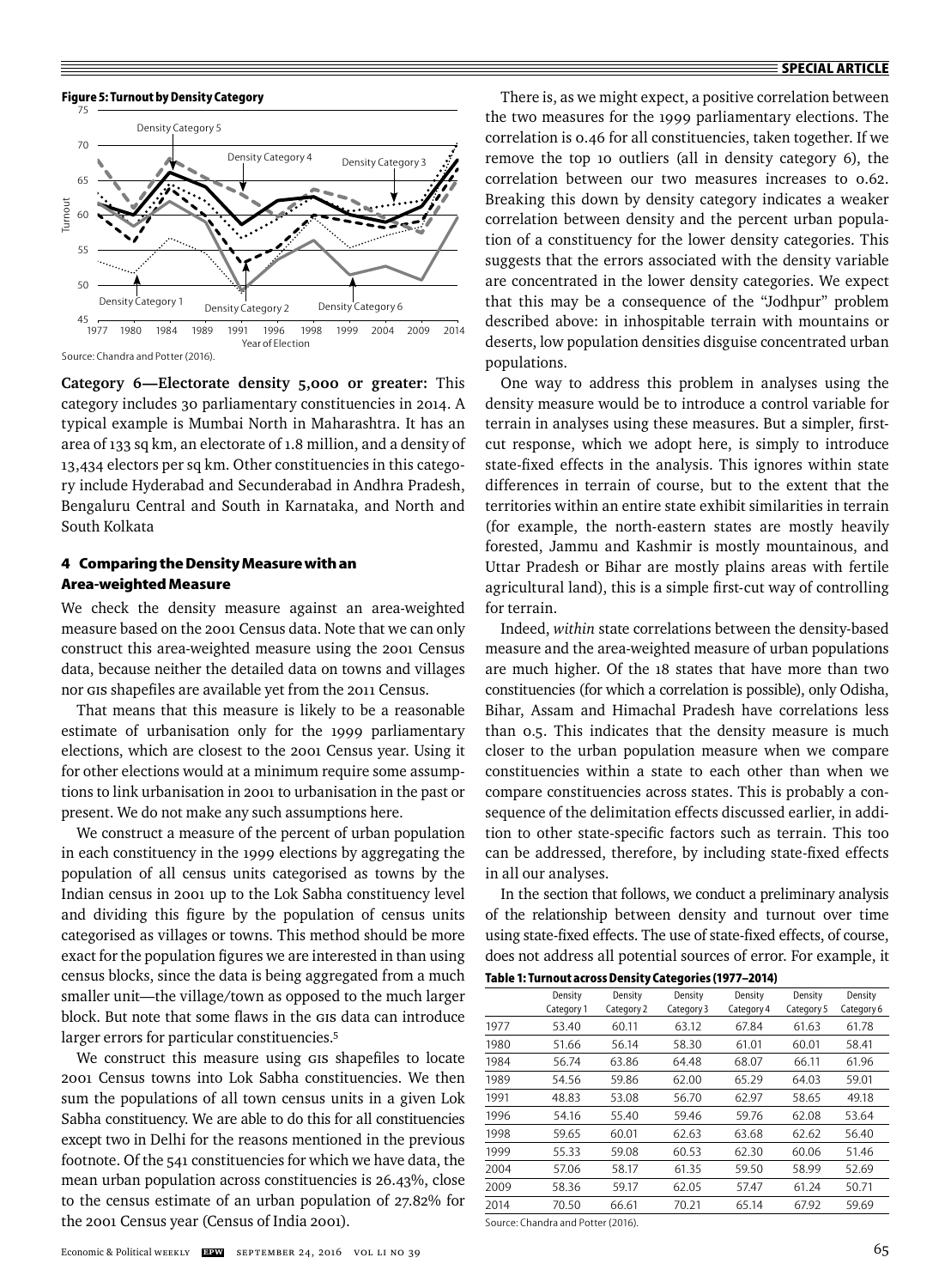may not ameliorate the possibility of errors based on errors in the voter registration list.

# **5 Analyses of the Relationship between Density and Turnout over Time**

Figure 5 (p 65) presents the relationship between average voter turnout in each of our density categories over time. The corresponding data are in Table 1. We use this categorical measure purely for the purpose of graphic illustration. But note that all quantitative analyses that follow are based on a continuous measure of urbanisation. We use the categorical measure only for robustness checks.

We see that the least dense constituencies in Density Category 1 go from the lowest turnout in 1977 to nearly the highest in 2014. The four density categories in the middle do not change substantially except in the most recent elections

| Table 2: The Relationship between Density and Turnout in Parliamentary |  |
|------------------------------------------------------------------------|--|
| Elections (1977–2014)                                                  |  |

|      | OLS(1)             | OLS(2)               | Ν   |
|------|--------------------|----------------------|-----|
|      | No Fixed Effects   | <b>Fixed Effects</b> |     |
| 1977 | 12.09 (21.94)      | $-7.02(8.18)$        | 542 |
| 1980 | 9.78 (18.22)       | $-30.12**$ (10.39)   | 529 |
| 1984 | 10.74 (11.87)      | $-22.69**$ (5.99)    | 542 |
| 1989 | 9.36(9.08)         | $-16.68 + (9.21)$    | 529 |
| 1991 | $-3.13(14.31)$     | $-28.79**$ (4.81)    | 534 |
| 1996 | $-3.29(15.20)$     | $-24.41**$ (5.79)    | 543 |
| 1998 | $-9.13(13.79)$     | $-20.28**$ (3.71)    | 543 |
| 1999 | $-17.63(18.39)$    | $-28.52**$ (8.71)    | 543 |
| 2004 | $-18.33(16.53)$    | $-33.19**$ (6.17)    | 543 |
| 2009 | $-51.24**$ (18.30) | $-63.99**$ (13.91)   | 543 |
| 2014 | $-45.56*(16.95)$   | $-59.29**$ (13.42)   | 543 |
|      |                    |                      |     |

+p<0.10, \* p<0.05, \*\* p<0.01. Standard Errors Clustered by State (in parentheses).

**Table 3: The Relationship between Density and Turnout in Parliamentary Elections 1977–2014 (with Density Categories Excluded)**

|      | 01S         | 01S        | 01S         | 01S         | 01S         | 01S          | 0 <sub>15</sub> |
|------|-------------|------------|-------------|-------------|-------------|--------------|-----------------|
|      | (1)         | (2)        | (3)         | (4)         | (5)         | (6)          | (7)             |
| 1977 | $-11.98+$   | $-10.67$   | $-5.09$     | $-7.25$     | $-8.04$     | 156.52       | 5.38            |
|      | (6.68)      | (9.39)     | (7.45)      | (8.12)      | (6.68)      | (128.35)     | (97.09)         |
| 1980 | $-34.65***$ | $-31.41*$  | $-24.15***$ | $-31.65***$ | $-31.40**$  | $-7.35$      | $-92.85$        |
|      | (7.46)      | (13.07)    | (8.41)      | (9.86)      | (9.71)      | (92.05)      | (76.44)         |
| 1984 | $-25.77**$  | $-22.54**$ | $-19.31**$  | $-23.63**$  | $-21.96**$  | $-68.50$     | $-153.18$       |
|      | (4.75)      | (7.90)     | (5.13)      | (5.08)      | (5.56)      | (109.86)     | (92.07)         |
| 1989 | $-16.44$    | $-19.11*$  | $-16.41$    | $-15.38+$   | $-17.37+$   | $-104.55+$   | $-126.16*$      |
|      | (9.70)      | (8.08)     | (9.75)      | (8.49)      | (8.53)      | (56.61)      | (47.36)         |
| 1991 | $-28.55***$ | $-27.94**$ | $-27.79**$  | $-27.89**$  | $-28.41**$  | $-171.09*$   | $-194.97**$     |
|      | (5.05)      | (5.87)     | (4.66)      | (4.27)      | (4.48)      | (68.64)      | (58.15)         |
| 1996 | $-23.52**$  | $-23.47**$ | $-23.57**$  | $-23.58**$  | $-24.55***$ | $-203.29*$   | $-204.11**$     |
|      | (6.34)      | (7.02)     | (5.75)      | (5.32)      | (5.72)      | (74.92)      | (57.91)         |
| 1998 | $-19.75***$ | $-19.12**$ | $-20.41**$  | $-19.20**$  | $-20.41**$  | $-232.86***$ | $-256.82**$     |
|      | (3.91)      | (4.48)     | (3.63)      | (3.85)      | (3.27)      | (83.97)      | (80.38)         |
| 1999 | $-28.14**$  | $-21.89**$ | $-28.70**$  | $-27.42**$  | $-28.89**$  | $-333.06+$   | $-374.30*$      |
|      | (8.32)      | (5.07)     | (7.79)      | (9.87)      | (8.61)      | (168.00)     | (155.75)        |
| 2004 | $-32.92**$  | $-29.13**$ | $-33.48**$  | $-31.04***$ | $-32.40**$  | $-352.25**$  | $-346.34**$     |
|      | (6.24)      | (8.24)     | (6.46)      | (5.91)      | (5.72)      | (86.51)      | (85.24)         |
| 2009 | $-63.42**$  | $-54.45**$ | $-66.45***$ | $-61.57**$  | $-64.94**$  | $-329.56***$ | $-330.62**$     |
|      | (14.13)     | (17.43)    | (13.88)     | (13.18)     | (12.59)     | (45.72)      | (45.42)         |
| 2014 | $-58.83**$  | $-55.56**$ | $-57.36**$  | $-58.28**$  | $-59.51***$ | $-269.97**$  | $-265.13**$     |
|      | (13.52)     | (15.44)    | (13.27)     | (13.39)     | (12.35)     | (76.88)      | (77.16)         |

+p<0.10, \* p<0.05, \*\* p<0.01. Standard Errors Clustered by State (in parentheses). Note: All columns include state-fixed effects, and standard errors are clustered by state. Column 1 excludes constituencies in density category 1; column 2 excludes constituencies in density category 2; column 3 excludes constituencies in density category 3; column 4 excludes constituencies in density category 4; column 5 excludes constituencies in density category 5; column 6 excludes constituencies in density category 6; column 7 excludes constituencies on both extremes-density categories 1 and 6.

in 2014 where they all jump. Turnout in the highest density category constituencies, by contrast, was roughly in the middle until 1991, when it plunged to as low a level as category 1. After that, it has consistently been the category with the lowest turnout.

If we could read the data on density as a straightforward proxy for the degree of urbanisation, they would suggest that at least since 1991 onwards, voters in metropolitan cities indeed vote in significantly lower proportions than voters elsewhere. But there is no consistent pattern in turnout *in the other categories of constituencies*. This would then be a story only about differences between the extreme cases—Delhi, Mumbai, Kolkata—and the rest, but not a story about differences in turnout between constituencies that are predominantly rural and constituencies that are associated with small and medium towns.

But we cannot take the data at face value for the reasons outlined above. Category 1 constituencies may conceal a higher level of urbanisation than the density measure leads us to expect. Further, the density categories may not be a straightforward reflection of urbanisation because of state-specific distortions introduced by the freeze on delimitation between 1977 and 2008.

Consequently, we analyse the data in OLS regressions using the continuous measure of urbanisation. Table 2 reports the results from cross-sectional OLS regressions of turnout on electorate density for each election between 1977 and 2014 without state-fixed effects (column 1) and with state-fixed effects (column 2). All models include standard errors clustered at the state level. Note that each cell reports the results of a separate regression of turnout on density in the relevant election year.<sup>6</sup>

> Column 1 shows that when state-fixed effects are not included, there is no statistically significant relationship between density and turnout in any parliamentary election prior to 2009. For the 2009 and 2014 elections we see a large negative and statistically significant relationship between density and voter turnout, that is, higher density constituencies had lower turnout in these two elections.

> In column 2, we run the same OLS models, but also include state-fixed effects to account for variables that affect turnout at the state level. Once state-fixed effects are included, we see that there is a negative and significant relationship between density and voting in every election from 1980 to 2014. The magnitude of this negative relationship is greatest for the 2009 and 2014 elections.7

> To make sure that this negative relationship is not driven by any particular density category, and in particular that it is not driven by categories at the extremes, Table 3 shows the results of replicating the analyses in Table 2 when we exclude constituencies in each density category one at a time (columns 1–6) and then the two density categories at the extremes together (column  $7$ ).<sup>8</sup> For example, column 1 examines the relationship between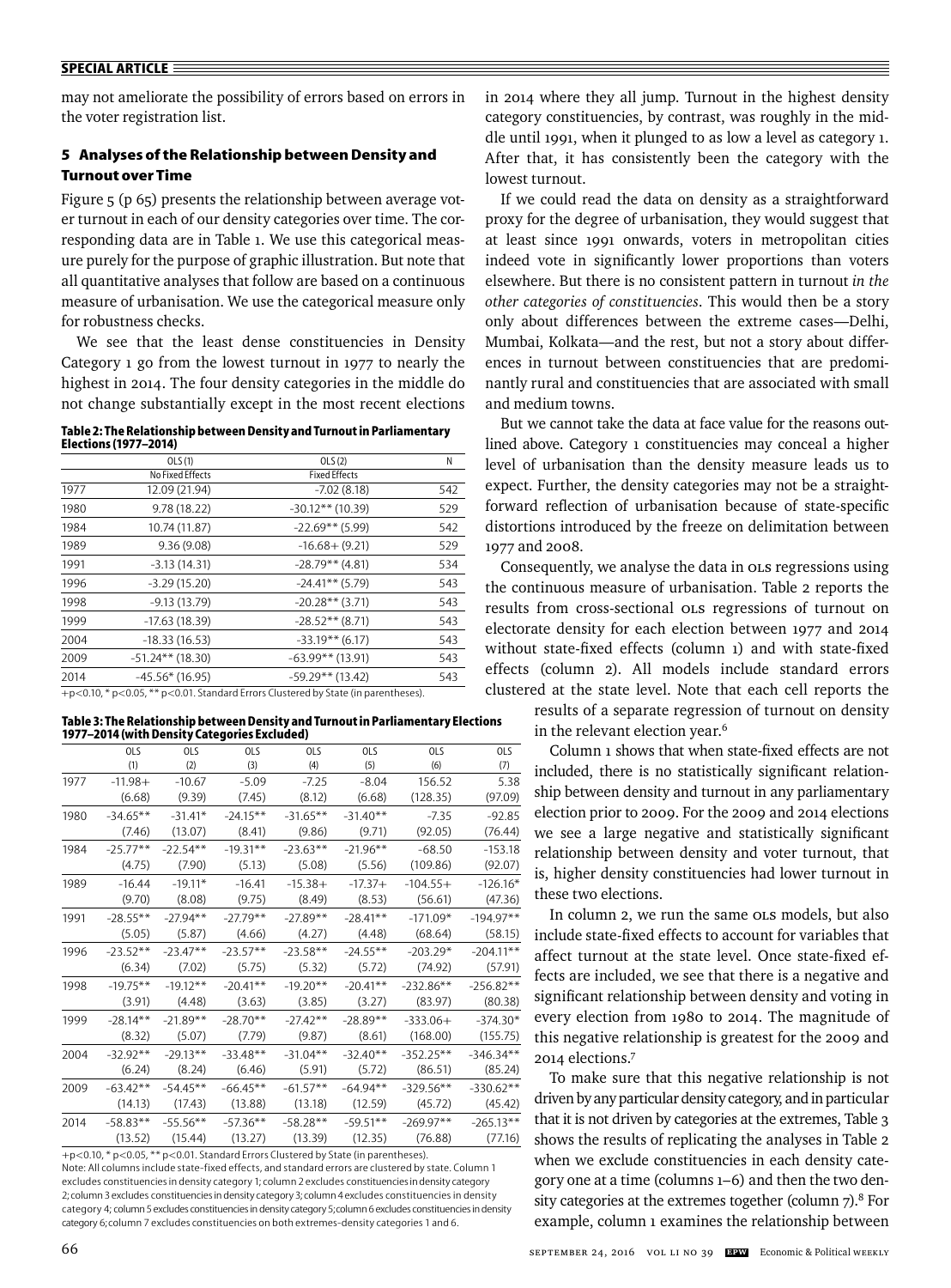electorate density and turnout in each election on all constituencies *except those in density category 1*. Note that the density variable used in the analysis is always continuous.

Table 3 indicates that before 1989, the negative relationship between density and turnout was being driven mainly by constituencies in category 6 (that is, constituencies in the metropolitan cities). When constituencies in this category are excluded from the analysis, there is no statistically significant relationship between density and turnout, with state-fixed effects. But from 1989 onwards, there is a negative relationship between density and turnout even if we exclude these metropolitan constituencies, and when we exclude any category of constituency taken separately. We can say therefore that from 1989 onwards, within states, there is a negative relationship between urbanisation and turnout which holds even for the small and medium size towns and not only for the large cities.

As a final check, we conduct the same analysis using the GIS area-weighted measure of the urban population of each constituency rather than the density-based measure. Since the census data on which the GIS-based measure is constructed comes form the 2001 Census, we conduct this analysis only for the three parliamentary elections in reasonable proximity to 2001—the 1998, 1999 and 2004 parliamentary elections (Table 4).

 **Table 4: Relationship between Percent Urban Population (GIS Area-weighted Measure) and Turnout in 1998, 1999 and 2004 Elections** 

|                      | OLS(1)             | OLS(2)             | OLS(3)                |
|----------------------|--------------------|--------------------|-----------------------|
|                      | <b>Full Sample</b> | <b>Full Sample</b> | <b>Reduced Sample</b> |
| 1998                 | $-0.08*$           | $-0.09**$          | $-0.06*$              |
|                      | (0.03)             | (0.02)             | (0.03)                |
| 1999                 | $-0.12**$          | $-0.14**$          | $-0.11***$            |
|                      | (0.04)             | (0.03)             | (0.03)                |
| 2004                 | $-0.09*$           | $-0.13**$          | $-0.11**$             |
|                      | (0.04)             | (0.02)             | (0.03)                |
| <b>Fixed Effects</b> | No                 | Yes                | Yes                   |
|                      |                    |                    |                       |

+p<0.10, \* p<0.05, \*\* p<0.01. Standard Errors Clustered by State (in parentheses)

Column 1 reports the results for the full sample without state-fixed effects. Column 2 reports the results for the full sample with state-fixed effects. Columns 3 reports the results for a reduced sample with the "highly urban" constituencies (with an urban population of 75% or more) removed, also with state-fixed effects.

Table 4 shows that at least for the parliamentary elections between 1998 and 2004, there is a negative relationship between urbanisation and turnout in constituencies across and within states that holds whether or not we use state-fixed effects, and that is not driven by the highly urban constituencies.

**Table 5: The Relationship between Density and Turnout in the 2014 Parliamentary Elections (with Density Categories Excluded)**

|                | 01S        | 0 <sub>l</sub> | 01S        | 0 <sub>15</sub> | <b>OLS</b>                         | 01S         | <b>OLS</b>  |
|----------------|------------|----------------|------------|-----------------|------------------------------------|-------------|-------------|
|                | (1)        | (2)            | (3)        | (4)             | (5)                                | (6)         | (7)         |
| 2014           | $-58.83**$ | $-55.56***$    | $-57.36**$ | $-58.28**$      | $-59.51**$                         | $-269.97**$ | $-265.13**$ |
|                | (13.52)    | (15.44)        | (13.27)    | (13.39)         | (12.35)                            | (76.88)     | (77.16)     |
| Constant       | $87.59**$  | $70.68**$      | $70.68**$  | $70.68**$       | $70.68**$                          | $70.75***$  | $91.02**$   |
|                | (0.23)     | (0.01)         | (0.00)     | (0.00)          | (0.00)                             | (0.03)      | (1.28)      |
| N              | 511        | 391            | 385        | 416             | 499                                | 513         | 481         |
| R <sub>2</sub> | 0.73       | 0.77           | 0.69       | 0.68            | 0.70                               | 0.72        | 0.75        |
|                |            |                |            |                 | $\sim$ $\sim$ $\sim$ $\sim$ $\sim$ |             |             |

+p<0.10, \* p<0.05, \*\* p<0.01. Standard Errors Clustered by State (in parentheses). Same as the Note in Table 3.

Economic & Political WEEKLY **EEW** SEPTEMBER 24, 2016 VOL LI NO 39 67

But we cannot say anything about whether this relationship also holds in elections before 1998 or after 2004 because GIS census data is from 2001.

# **6 Snapshot of the 2014 Election**

We saw in the last section that the negative relationship between electoral density and turnout was present in the 2014 elections with and without state-fixed effects. In this section we look at these elections further to see if this relationship holds up to the exclusion of different categories of constituencies.

Table 5 regresses turnout in 2014 on electorate density in 2014 (as in prior models) but we exclude a density category in each model. Model 1 excludes category 1, Model 2 excludes category 2, and so on. Model 7 excludes categories 1 and 6 together.

We see that the estimates are very consistent in both magnitude and standard error when any of categories 1–5 are excluded. However, when category 6 is excluded we see that the magnitude of the estimate is between 4 and 5 times larger. This would suggest the negative relationship is not at all driven by the metropolitan constituencies once we include state-fixed effects. In fact, the relationship is much stronger when we exclude the densest constituencies.

# **7 Conclusions**

Although this article is about measurement rather than explanation, it may be helpful here in the conclusion to speculate about why there is a negative relationship between urbanisation and turnout within states since the 1980s, at least as a way to interpret the results we have found here and suggest some ways in which the measures could be used to further the analysis.

The tendency to vote less may be associated with the attributes of individual voters in urban areas such as income, education, age or dependence on political patronage. We could investigate this by including these attributes as control variables in more complex, multivariate analyses, or conducting within city studies to see if enclaves or individuals associated with these characteristics within cities are less likely to vote than others.

Further, although our use of state-fixed effects was driven by the need to compensate for measurement error, there may also be reasonable theoretical grounds for believing that state-specific factors influence the relationship between urbanisation and turnout. It may be, for example, that the overall turnout in a state is affected by variables such as the

> nature of political competition, or the pattern of politicisation of ethnic differences. While these state-level factors may increase or decrease turnout in all constituencies in the state as a whole, there may still be a difference in the extent to which urban rather than rural constituencies are affected by them.

> But since these results are based on ecological inference, we must also allow for the possibility that the negative relationship between urbanisation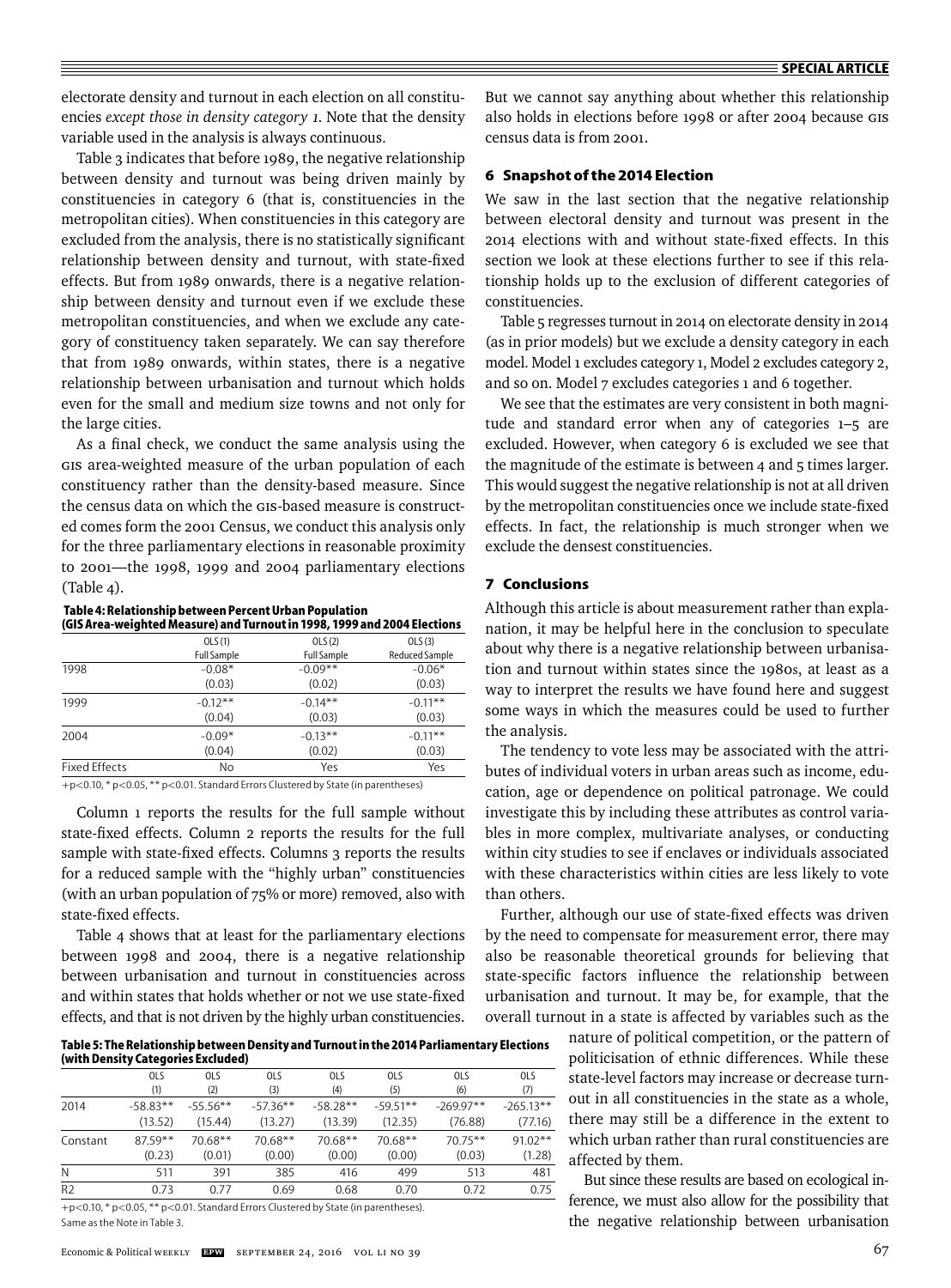and turnout at the constituency-level does not mean that voters living in urban areas vote less—it may also be the case that rural voters living in constituencies with urban areas vote less.

There could, in other words, be a neighbourhood affect, in which the presence of urban settlements in a constituency changes the way in which rural voters vote.

## notes

- 1 By 2030, according to a different projection in a widely cited report by Mckinsey and Co, 40% of the Indian population will live in urban areas (McKinsey and Company 2010).
- 2 Note that because this figure is based on UN sources and is for 2014, it differs from the Indian census estimate of 377.2 million in 2011.
- 3 See Maringanti and Mukhopadhyaya (2015) for a more general discussion of new sources of data on urbanisation.
- When the number of constituencies in a density category is even, we choose one of the two possibilities. In one case (density category 5), we do not report the median since that is a suburb of Kolkata (Diamond Harbour) and not typical: here we turn to the category just following the median with an almost identical density (Thiruvananthapuram) which is more typical of the constituencies included in this category.
- 5 The ML Infomap Data locates most census units as polygons, whose area can be apportioned across constituencies but some as points which cannot be so apportioned. This makes a difference, especially in the case of Delhi, for which the data are less reliable for this measure. This means we exclude some constituencies in Delhi from the analysis.
- 6 We recoded density as 1,00,000 (1 lakh) persons per square kilometre to make the results easily interpretable..
- If we use the blunter density category measures (as in Figure 5) as the independent variable instead of the continuous density measure, the negative relationship between density and turnout only becomes statistically significant for the 2004, 2009, and 2014 elections. This points to the advantage of the continuous measure, as using the blunter category measure hides the relationship for earlier elections.
- For each election the category excluded is based on density figures from that election.

## REFERENCES

- Alam, Mohd Sanjeer (2010): "On Matching Census Tracts and Electoral Boundaries: The Bottom-up Aggregation Approach," *Economic & Political Weekly*, Vol XLV, No, 34, 21 August, pp 64–72.
- Auerbach, Adam Michael (2015): "India's Urban Constituencies Revisited," *Contemporary South Asia*, 23:2, 136–50, DOI:10.1080/09584935.201 5.1028026.
- Bhavnani, Rikhil R and Francesca Refsum Jensenius (2015): "Socio-economic Profi les for India's Old Electoral Constituencies: 1971 and 2001," *Fixing Electoral Boundaries in India: Laws, Processes, Outcomes and Implications for Political Representation,* Mohd Sanjeer Alam and K C Sivaramakrishnan (eds), New Delhi: Oxford University Press.
- Bhagat, R B (2011): "Emerging Pattern of Urbanisation in India," *Economic & Political Weekly*, 20 August, Vol 46, No 34.
- (2012): "A Turnaround in India's Urbanization," *Asia Pacifi c Population Journal,* 27.2, 23–39.
- Bollen, Kenneth A and Jackman Robert W (1990): *Modern Methods of Data Analysis*, John Fox and J Scott Long (eds), Newbury Park, CA: Sage, pp 257–91.
- Census of India (2011a): Powerpoint Presentation by Dr C Chandramouli, Registrar General and

Census Commissioner, India, Ministry of Home Affairs, New Delhi, 15 July.

- (2011b): "Provisional Population Totals—Urban Agglomerations and Cities," retrieved, 7 November, from http://censusindia.gov.in/2011-provresults/paper2/data\_fi les/India2/1.%20 Data%20Highlight.pdf.
- (2011c): "Census 2011 Provisional Population Totals," retrieved, 7 November, from http://censusindia.gov.in/2011-prov-results/data\_files/ india/pov\_popu\_total\_presentation\_2011.pdf.
- (2011d): "Urban Agglomerations/Cities Having Population 1 Lakh and Above,*"* http://www. censusindia.gov.in/2011-prov-results/paper2 vol2/data\_files/India2/Table\_3\_PR\_UA\_Citiees\_1Lakh\_and\_Above.pdf.
- Chandra, Kanchan (2013): "Patronage, Democracy and Ethnic Politics in India," *Clientelism, Social Policy and the Quality of Democracy*, Diego Abente and Larry Diamond (eds), Johns Hopkins Press.
- Chandra, Kanchan and Alan Potter (2016): *Dataset on Urbanization in Parliamentary Constituencies in India 1977–2014*, Version 1.0 (see Online Appendix).
- Falcao, Vanita Leah (2009): "Urban Patterns of Voting and Party Choices," *Economic & Political Weekly*, 26 September, Vol XLIV, No 39, pp 99–101.
- Government of India (2011a): Ministry of Statistics and Programme Implementation, Central Statistics Office, Social Statistics Division, New Delhi, October.
- (2013–14): *Ministry of Urban Development: Ann ual Report 2013–14*, http://moud.gov.in.
- Himanshu (2009): "Electoral Politics and the Manipulation of Statistics," *Economic & Political Weekly,* 9 May, Vol XLIV, No 9, pp 31–35.
- Jaffrelot, Christophe (2008): "Why Should We Vote? The Indian Middle Class and the Functioning of the World's Largest Democracy," *Patterns of Middle Class Consumption in India and China*, Christophe Jaffrelot and Peter Van der Veer, Delhi: Sage Publications, pp 35–54.
- Janaagraha (2012): *Impact and Policy Conference Bangkok,* 31 August, https://www.poverty-action.org/sites/default/files/day\_2\_s1\_ramesh. pdf.
- (2015): "Voter List Management: Survey of the Quality of Voter Lists in Delhi," July, http:// www.janaagraha.org/publications/.
- Jensenius, Francesca (2016): "A Sign of Backwardness? Where Dynastic Leaders Are Elected in India," *Democratic Dynasties: State, Party and Family in Contemporary Indian Politics*, Kanchan Chandra (ed), Cambridge: Cambridge University Press.
- Joshi, Bhanu (2014): "Bill for Compulsory Voting," *Economic & Political Weekly*, Vol XLIX, No 52, 27 December, pp 22–23.
- Joshi, Bhanu, Kanhu Charan Pradhan and Pranav Sidhwani (2016): "Urban Voting and Party Choices," *Economic & Political Weekly*, Vol LI, No 5, 30 January, pp 64–72.
- Kumar, Sanjay (2009): "Patterns of Political Participation: Trends and Perspective," *Economic & Political Week*ly, 26 September, Vol XLIV, No 39, pp 47–51.
- Kundu, Amitabh (2011): "Politics and Economics of Urban Growth," *Economic & Political Weekly*, Vol SLVI, No 20, 14 May, pp 10–12.
- Maringanti, Anand and Partha Mukhopadhyaya (2015): "Data, Urbanisation and the City," *Economic & Political Weekly*, Vol L No 22, 30 May, pp 39–41.
- McKinsey and Company (2010): *India's Urban Awakening: Building Inclusive Cities, Sustaining Economic Growth*, Mckinsey Global Institute.
- Mukhopadhyaya, Partha and Anand Maringanti (2014): "Articulating Growth in the Urban Spectrum," *Economic & Political Weekly*, Vol XLIX, No 22, pp 44–46.
- National Election Study (2014): "Statistics\_National\_ Election\_Study\_2014," *Economic & Political Weekly*, http://www.epw.in/journal/2014/39/ national-election-study-2014-special-issues/ statistics-national-election-study-2014.
- National Institute of Urban Affairs, *India's Urban Demographic Transition: The 2011 Census Results*  (Provisional), http://moud.gov.in/sites/upload files/moud/files/CensusResult\_2011%5 B1%-5D.pdf.
- Palshikar, Suhas and Sanjay Kumar (2004): "Participatory Norm: How Broad Based Is It?" *Economic & Political Weekly*, 18 December, pp 5412–17.
- Pradhan, Kanhu Charan (2013): "Unacknowledged Urbanisation," *Economic & Political Weekly*, 7 September, Vol 48, Issue No 36, pp 43–51.
- Shashidhar, Karthik (2013): "India Has Only 53 Predominantly Urban Constituencies," *Livemint*, 19 November, http://www.livemint.com/ Specials/XovcjYRkWCBLJSwQwxY6wN/Indiahas-only-53-predominantly-urban-constituencies.html.
- Susewind R (2014): GIS Shapefiles for India's Parlia*mentary and Assembly Constituencies Including Polling Booth Localities*, Bielefeld University.
- Tewari, Saumya (2014a): "Betting on Rural Votes This Time Too," 13 March, http://www.indiaspend.com/special-reports/betting-on-ruralvotes-this-time-too-44937.
- (2014b): "Rural India Continues to Outvote Urban India," *IndiaSpend*, 30 May.
- *Times of India* (2011): "Urban Population Indifferent Towards Voting, Governance," 13 February, http://timesofindia.indiatimes.com/city/ pune/Urban-population-indifferent-towardsvoting-governance/articleshow/7484484.cms.
- United Nations (2014): *World Urbanization Prospects: The 2014 Revision,* Department of Economic and Social Affairs.
- Yadav, Yogendra (1999): "Electoral Politics in the Time of Change: India's Third Electoral System 1989–1999," *Economic & Political Weekly*, Vol 34, Nos 34 and 35, 21 August, pp 2393–99.
- (2000): "Understanding the Second Democratic Upsurge," *Transforming India*, Francine Frankel, Zoya Hasan, Rajeev Bhargava and Balveer Arora (eds), Delhi: OUP, pp 120–45.

# Economic&PoliticalWEEKLY

*available at*

**Oxford Bookstore-Mumbai**

Apeejay House 3, Dinshaw Vacha Road Mumbai 400 020 Ph: 66364477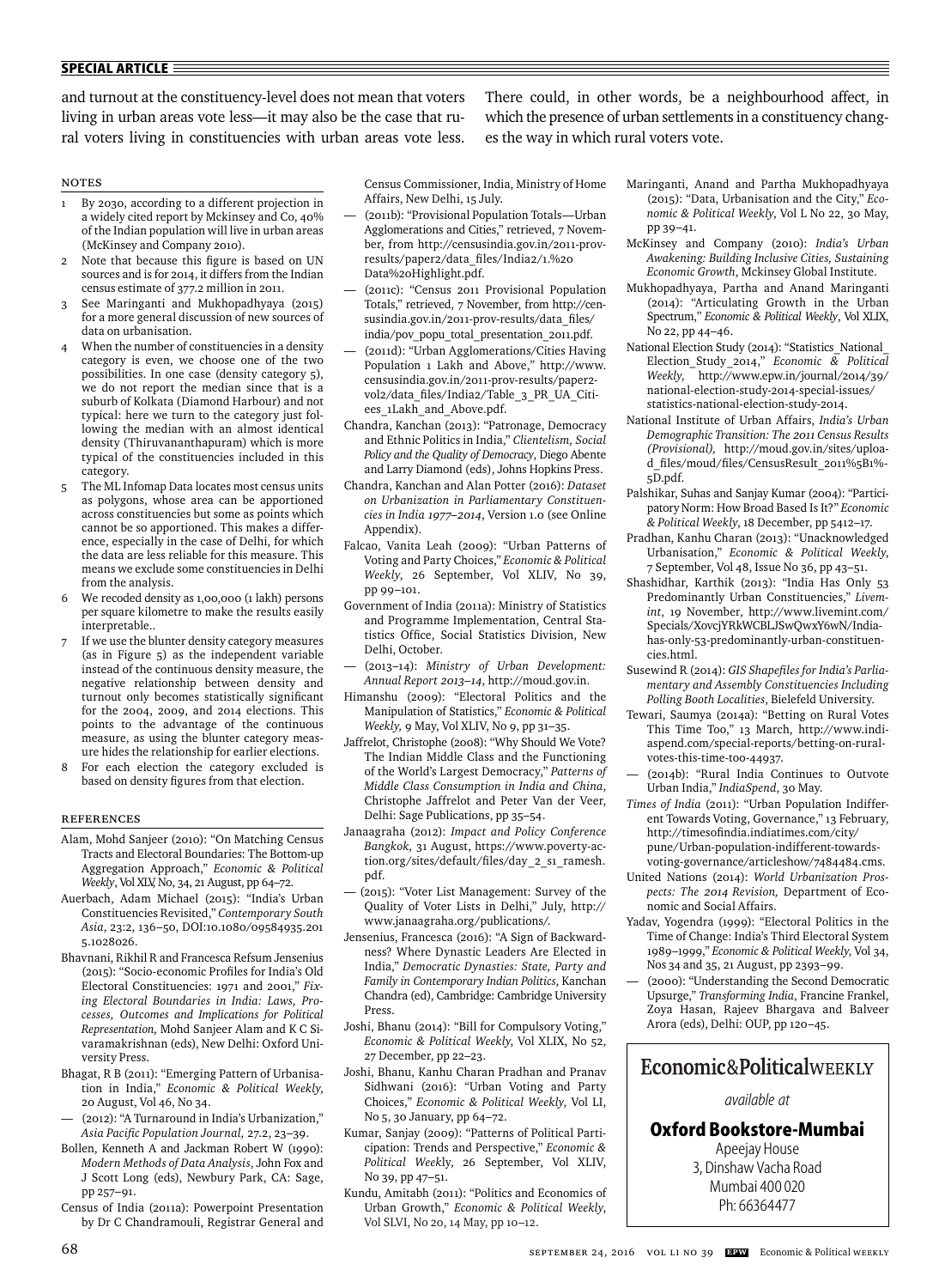#### **Appendix**

#### **("Do Urban Voters in India Vote Less?" EPW, 24 September 2016), Dataset on Urbanization in Parliamentary Constituencies in India 1977-2014, Version 1.0**

#### **Notes**

This worksheet provides information on how each of the variables in the dataset were constructed. The second worksheet has the name, area, density, percent urban population (calculated using the 2001 Census) and turnout for parliamentary constituencies in elections from 1977-2004, based on the 1976 delimitation. The third worksheet has the name, area, density and turnout for parliamentary constituencies in elections from 2009-2014, based on the 2008 delimitation. Note that the second worksheet does not have a measure for the percent urban population since the detailed 2011 census data are not yet available.

#### **Area**

All area calculations are based on shapefiles of parliamentary constituencies acquired by the NYU library from ML Infomap. Among the different projections which can be used to calculate area, we use a map projection that best maintains equal area across India so as not to not systematically overestimate the area of constituencies further from the equator (South Asia Albers Equal Area Conic Projection). We checked this area calculation by aggregating the GIS calculated areas of constituencies for a state as a whole, and comparing the GIS-calculated area of the state as a whole to the area of the state according to the relevant census. In most cases the GIS-calculated area of the state was within a small range of the census-based area.

However, in order to construct estimates of constituency area which are as accurate as possible, we then used these raw area calculations to re-estimate the area of each constituency. We computed the fraction of the GIS-based area of each constituency as a fraction of the GIS area of the state, and then reestimated the area of each constituency as a fraction of the census area. For example, suppose that the GIS-based area of constituency 1 in state A is 100 square km, the GIS based area of State A was 1000 km square, and the area of the state as given by the census is 1050 km square. We know that the GIS area of Constituency A is 10% of the GIS area of the state as a whole. Consequently, we estimate the true area of constituency A to be  $(.1^*1050) = 105$  km square.

We had to make exceptions to this procedure for two states for elections following delimitation in 2008—Gujarat and Kerala—because of flaws in the GIS shapefiles provided by ML Infomap. In Kerala, the boundaries for 2009 and 2014 in the ML Informap data are inaccurate for numerous constituencies. Therefore, for constituencies in Kerala in 2009 and 2014 elections, we substituted the area calculations from Auerbach (2015) instead of our own GIS calculation. In Gujarat the state boundaries in the ML Infomap files are not consistent for 2009 and 2014. In 2009, the GIS boundaries are larger than for 2014 (because some wasteland that was included in the 2009 boundaries is excluded from the 2014 boundaries). This means that we are not able to accurately adjust our Gujarat GIS-measured area to the census area in the way described above. Therefore, for Gujarat, we use the unadjusted GIS-based measure for the 2009 and 2014 elections.

#### **Density**

The density calculation for each election year is simply the electorate of a constituency in that election year divided by the area of the constituency as estimated above. Data on the electorate are based on official data, as compiled in Bhavnani, Rikhil R., 2014, "India National and State Election Dataset", doi:10.7910/DVN/26526, Harvard Dataverse, V2 for 1977-2009, and directly from returns published by the Election Commission of India for 2014. Note that the area of a constituency will be constant as long as the delimitation is constant. But the density of the constituency changes from year to year because the size the electorate does.

#### **Urban Population Percent**

To construct this measure, we aggregate the population of all census units from the Indian Census in 2001 up to the Lok Sabha constituency level. We aggregate all units categorized at "Towns" by the census into an urban population measure. We then divide this urban measure by the total population measure to create an urban percent measure. To do this we used GIS shapefiles to locate 2001 census towns into Lok Sabha constituencies. The ML Infomap Data locates most census units as polygons. Most polygons fall entirely into one constituency. However, some of the major metropolitan census units overlap multiple constituencies. When census polygons overlap constituency boundaries, we assign the population of the census unit across the constituencies based on area weighting. We allocated the population of census units that overlap constituency borders based on the area of overlap using GIS's "Tabulate Intersection" tool. So, for example, if a census unit has 25% of its area in constituency 1 and 75% of its area in constituency 2, we assign 25% of its population to constituency 1 and 75% of its population to constituency 2. We then sum the populations of all town census units allocated to a given Lok Sabha constituency to give us the urban population of that constituency. We sum the populations of all census units allocated to the constituency to give us the total population of that constituency. Urban population percent is then calculated over the total population.

Note that there are some instances in which the ML Infomap data locates census units as points rather than polygons, thus making it impossible to apportion their area across constituencies. In the case of the points we are forced to make the assumption that the population of the entire census town falls into the constituency where the point is located, i.e. that the actual boundaries of the towns represented by points do not cross constituency boundaries.

#### **Turnout**

Data on turnout are based on official data, as compiled in Bhavnani, Rikhil R., 2014, "India National and State Election Dataset", doi:10.7910/DVN/26526, Harvard Dataverse, V2 for 1977-2009, and directly from returns published by the Election Commission of India for 2014.

#### **Appendix Table**

| - -          |                |                  |          |                 |                 |                 |                 |                 |                 |                 |                 |                 |       |                           |       |       |       |       |                                                                       |       |       |
|--------------|----------------|------------------|----------|-----------------|-----------------|-----------------|-----------------|-----------------|-----------------|-----------------|-----------------|-----------------|-------|---------------------------|-------|-------|-------|-------|-----------------------------------------------------------------------|-------|-------|
| Constituency | State          | PERCENT<br>URBAN | AREA     | DENSITY<br>1977 | DENSITY<br>1980 | DENSITY<br>1984 | DENSITY<br>1989 | DENSITY<br>1991 | DENSITY<br>1996 | DENSITY<br>1998 | DENSITY<br>1999 | DENSITY<br>2004 | 1977  | TURNOUT_ TURNOUT_<br>1980 | 1984  | 1989  | 1991  | 1996  | TURNOUT_ TURNOUT_ TURNOUT_ TURNOUT_ TURNOUT_ TURNOUT TURNOUT_<br>1998 | 1999  | 2004  |
| Adilabad     | Andhra Pradesh | 18.86            | 12729.96 | 43.06           | 49.07           | 55.01           | 69.7            | 69.92           | 84.29           | 84.74           | 86.01           | 89.62           | 53.15 | 53.14                     | 61.17 | 62.18 | 57.27 | 62.02 | 68.35                                                                 | 67.92 | 72.87 |
| Adoor        | Kerala         | 6.97             | 3894.79  | 134.83          | 157.08          | 173.11          | 225.9           | 231.20          | 241.37          | 248.53          | 258.59          | 246.5           | 80.32 | 52.53                     | 75.03 | 78.24 | 73.39 | 71.18 | 70.95                                                                 | 69.32 | 71.29 |
| Agra         | Uttar Pradesh  | 66.46            | 1251.03  | 452.50          | 509.13          | 511.30          | 709.52          | 735.37          | 954.26          | 978.82          | 999.40          | 1143.63         | 64.66 | 53.07                     | 53.48 | 41.41 | 44.10 | 42.49 | 53.08                                                                 | 51.38 | 44.92 |
| Ahmadabad    | Gujarat        | 100.00           | 143.11   | 4005.91         | 4882.48         | 5354.45         | 6965.92         | 7349.46         | 8943.15         | 9031.51         | 9224.83         | 9662.45         | 64.72 | 58.25                     | 59.28 | 57.20 | 37.48 | 26.89 | 48.54                                                                 | 39.98 | 39.67 |
| Ahmednagar   | Maharashtra    | 23.27            | 8983.96  | 64.05           | 78.76           | 85.84           | 109.57          | 111.44          | 123.44          | 125.25          | 127.68          | $144.2^{\circ}$ | 56.35 | 57.97                     | 62.07 | 53.84 | 60.16 | 49.96 | 58.20                                                                 | 63.80 | 53.08 |
| Aimer        | Raiasthan      | 42.96            | 7020.28  | 82.31           | 93.71           | 105.73          | 132.73          | 137.25          | 150.72          | 148.77          | 157.66          | 171.48          | 58.22 | 55.32                     | 57.88 | 58.41 | 44.77 | 41.7  | 58.02                                                                 | 53.62 | 43.99 |
|              |                |                  |          |                 |                 |                 |                 |                 |                 |                 |                 |                 |       |                           |       |       |       |       |                                                                       |       |       |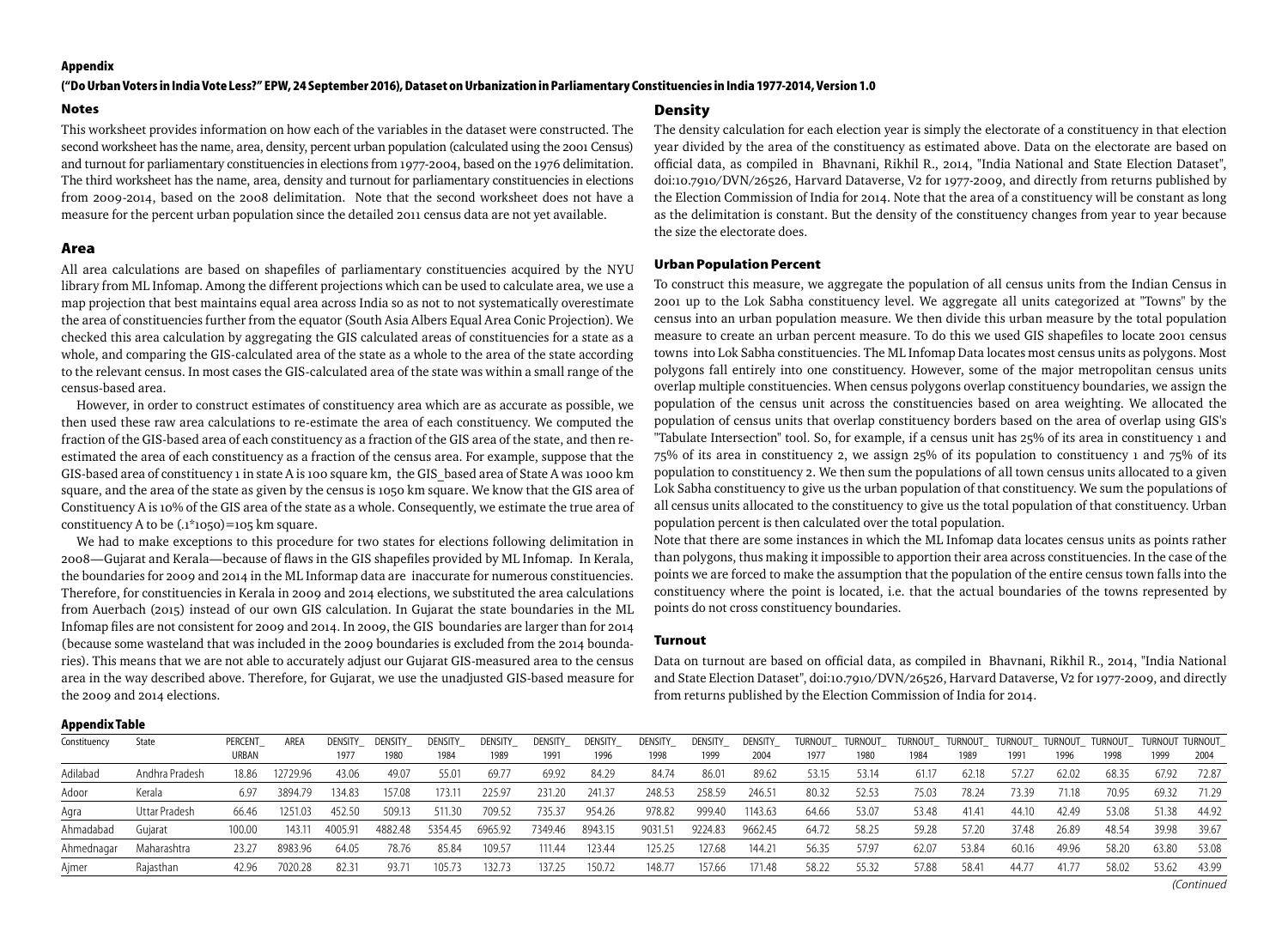| Constituency    | State                            | PERCENT              | AREA     | DENSITY_       | DENSITY_       | DENSITY_       | DENSITY        | DENSITY_       | DENSITY_       | DENSITY_       | DENSITY_       | DENSITY_       | TURNOUT_      | TURNOUT       | TURNOUT       | TURNOUT       | TURNOUT       | TURNOUT_      | TURNOUT       | <b>TURNOUT</b> | <b>TURNOUT</b> |
|-----------------|----------------------------------|----------------------|----------|----------------|----------------|----------------|----------------|----------------|----------------|----------------|----------------|----------------|---------------|---------------|---------------|---------------|---------------|---------------|---------------|----------------|----------------|
| Akbarpur        | <b>Uttar Pradesh</b>             | <b>URBAN</b><br>9.07 | 2370.79  | 1977<br>264.43 | 1980<br>294.68 | 1984<br>319.04 | 1989<br>403.40 | 1991<br>405.07 | 1996<br>544.60 | 1998<br>516.90 | 1999<br>518.91 | 2004<br>609.96 | 1977<br>57.46 | 1980<br>52.37 | 1984<br>57.44 | 1989<br>53.69 | 1991<br>51.24 | 1996<br>48.27 | 1998<br>61.15 | 1999<br>60.06  | 2004<br>51.28  |
|                 |                                  |                      |          |                |                |                |                |                |                |                |                |                |               |               |               |               |               |               |               |                |                |
| Akola           | Maharashtra                      | 37.30                | 6138.85  | 96.06          | 108.93         | 119.90         | 151.50         | 154.66         | 175.18         | 182.53         | 186.54         | 207.05         | 63.76         | 50.80         | 69.72         | 70.63         | 53.89         | 59.40         | 64.58         | 58.65          | 57.86          |
| Aligarh         | Uttar Pradesh                    | 36.11                | 2598.21  | 238.76         | 260.18         | 283.05         | 357.41         | 359.57         | 481.92         | 478.14         | 482.32         | 516.22         | 63.89         | 49.33         | 54.15         | 48.83         | 48.81         | 39.96         | 49.52         | 44.22          | 47.25          |
| Alipurduars     | West Bengal                      | 12.79                | 4080.95  | 128.23         | 161.92         | 180.53         | 222.10         | 225.15         | 245.25         | 250.82         | 254.69         | 256.08         | 56.40         | 61.41         | 72.78         | 77.16         | 75.29         | 82.29         | 78.77         | 73.20          | 80.46          |
| Allahabad       | Uttar Pradesh                    | 43.23                | 3035.01  | 205.98         | 234.31         | 256.23         | 316.74         | 324.31         | 458.51         | 464.32         | 464.77         | 513.37         | 52.85         | 47.04         | 56.08         | 43.26         | 39.27         | 36.48         | 47.41         | 45.97          | 42.13          |
| Alleppey        | Kerala                           | 52.09                | 837.26   | 692.71         | 771.95         | 837.42         | 1056.87        | 1127.96        | 1163.15        | 1181.55        | 1234.43        | 1159.92        | 82.23         | 64.77         | 83.39         | 84.40         | 77.88         | 76.33         | 76.83         | 76.32          | 75.18          |
| Almora          | Uttar Pradesh                    | 9.92                 | 14105.29 | 40.51          | 43.33          | 47.53          | 60.32          | 60.61          | 66.20          | 67.73          | 68.46          | 71.80          | 42.21         | 38.35         | 45.05         | 41.45         | 38.13         | 42.15         | 45.64         | 41.18          | 49.89          |
| Alwar           | Rajasthan                        | 7.80                 | 5795.99  | 98.51          | 114.78         | 129.62         | 164.20         | 166.03         | 195.41         | 194.15         | 199.57         | 217.84         | 54.81         | 47.85         | 55.03         | 47.75         | 43.34         | 38.26         | 57.88         | 53.16          | 43.00          |
| Amalapuram      | Andhra Pradesh                   | 6.46                 | 2276.26  | 280.93         | 293.78         | 305.19         | 367.14         | 367.41         | 399.12         | 394.23         | 399.01         | 397.23         | 65.76         | 59.27         | 74.62         | 75.66         | 61.48         | 68.39         | 73.39         | 73.02          | 77.88          |
| Ambala          | Haryana                          | 40.83                | 3710.63  | 140.42         | 165.87         | 187.26         | 242.36         | 245.89         | 296.11         | 294.40         | 294.25         | 323.22         | 74.31         | 67.01         | 68.44         | 63.51         | 69.38         | 72.64         | 67.79         | 63.41          | 70.68          |
| Amethi          | Uttar Pradesh                    | 3.66                 | 3224.79  | 193.27         | 209.53         | 229.71         | 282.24         | 284.75         | 342.02         | 344.89         | 344.40         | 410.88         | 46.81         | 48.46         | 58.89         | 44.22         | 38.28         | 36.88         | 52.55         | 56.20          | 44.50          |
| Amravati        | Maharashtra                      | 40.50                | 8735.36  | 66.54          | 74.28          | 80.40          | 106.45         | 107.60         | 125.89         | 128.50         | 128.77         | 137.93         | 62.23         | 55.02         | 59.39         | 56.43         | 44.56         | 49.21         | 54.56         | 59.00          | 56.14          |
| Amreli          | Gujarat                          | 22.02                | 8901.27  | 55.51          | 64.46          | 72.17          | 90.84          | 92.56          | 90.52          | 92.57          | 98.25          | 115.21         | 52.20         | 47.46         | 61.07         | 56.88         | 47.72         | 44.11         | 59.35         | 46.60          | 46.38          |
| Amritsar        | Punjab                           | 58.18                | 2139.01  | 315.52         | 368.63         | 400.82         | 464.93         | 475.90         | 530.55         | 560.19         | 581.73         | 604.44         | 70.65         | 62.49         | 59.35         | 58.24         | 23.22         | 57.67         | 53.75         | 47.38          | 55.06          |
| Amroha          | Uttar Pradesh                    | 27.54                | 2158.28  | 266.76         | 305.09         | 325.46         | 428.46         | 428.76         | 548.13         | 557.29         | 566.30         | 622.04         | 61.33         | 54.17         | 64.87         | 58.54         | 57.36         | 56.38         | 65.62         | 63.02          | 65.93          |
| Anakapalli      | Andhra Pradesh                   | 7.72                 | 4032.19  | 175.60         | 174.21         | 184.65         | 221.53         | 221.90         | 257.19         | 254.15         | 256.86         | 253.74         | 51.81         | 54.08         | 65.80         | 70.93         | 65.38         | 65.70         | 71.44         | 71.93          | 76.44          |
| Anand           | Gujarat                          | 28.54                | 2808.48  | 200.93         | 233.03         | 258.81         | 319.25         | 324.58         | 362.20         | 366.36         | 372.90         | 407.89         | 69.34         | 64.37         | 67.22         | 63.93         | 49.05         | 35.53         | 61.86         | 52.33          | 51.61          |
| Anantapur       | Andhra Pradesh                   | 32.20                | 9678.96  | 66.17          | 73.83          | 82.47          | 104.75         | 104.98         | 125.48         | 125.33         | 126.70         | 132.34         | 60.64         | 48.80         | 64.04         | 64.05         | 60.36         | 52.58         | 55.44         | 61.39          | 68.32          |
| Anantnag        | Jammu And Kashmir                | 13.16                | 7432.97  | 63.41          | 68.77          | 82.27          | 99.08          |                | 102.88         | 108.30         | 108.29         | 134.39         | 52.76         | 57.92         | 67.34         | 5.01          |               | 46.80         | 26.76         | 12.78          | 15.04          |
| Andaman &       | Andaman &                        |                      |          |                |                |                |                |                |                |                |                |                |               |               |               |               |               |               |               |                |                |
| Nicobar Islands | Nicobar Islands                  | 51.75                | 8249.00  | 10.34          | 11.65          | 14.01          | 19.51          | 20.50          | 25.61          | 28.13          | 29.99          | 29.29          | 71.00         | 82.11         | 76.99         | 70.25         | 63.46         | 60.70         | 62.86         | 58.93          | 63.66          |
| Aonla           | Uttar Pradesh                    | 13.12                | 2599.31  | 223.14         | 241.16         | 252.71         | 313.36         | 316.60         | 388.54         | 392.84         | 388.17         | 440.83         | 50.82         | 41.30         | 48.59         | 51.03         | 49.74         | 47.27         | 54.88         | 57.98          | 46.82          |
| Arakkonam       | Tamil Nadu                       | 27.77                | 3258.63  | 204.78         | 215.25         | 232.51         | 299.24         | 297.29         | 317.51         | 329.18         | 343.72         | 356.06         | 69.73         | 65.27         | 73.99         | 71.84         | 66.75         | 69.73         | 64.98         | 64.83          | 66.83          |
| Arambagh        | West Bengal                      | 10.87                | 1839.74  | 315.64         | 368.48         | 417.80         | 513.96         | 531.00         | 580.20         | 606.69         | 621.50         | 645.53         | 67.04         | 79.10         | 84.55         | 84.70         | 81.56         | 85.60         | 83.22         | 81.64          | 81.24          |
| Araria          | Bihar                            | 6.57                 | 2658.55  | 222.14         | 264.34         | 297.71         | 345.21         | 346.29         | 394.76         | 392.79         | 392.35         | 445.72         | 57.47         | 54.63         | 58.28         | 60.72         | 59.34         | 55.66         | 65.00         | 61.23          | 55.06          |
| Arrah           | Bihar                            | 12.50                | 2097.91  | 341.88         | 395.37         | 424.24         | 505.63         | 510.27         | 525.27         | 532.68         | 534.73         | 648.64         | 63.90         | 49.73         | 48.00         | 51.45         | 62.86         | 57.83         | 65.00         | 60.77          | 57.86          |
| Arunachal East  | Arunachal Pradesh                | 16.04                | 41613.44 | 2.25           | 2.76           | 3.27           | 4.65           | 5.11           | 5.61           | 5.80           | 6.38           | 6.96           | 54.06         | 65.49         | 70.31         | 63.56         | 54.90         | 54.38         | 56.02         | 71.71          | 56.41          |
|                 | Arunachal West Arunachal Pradesh | 25.31                | 42129.56 | 2.89           | 3.60           | 4.35           | 6.71           | 7.27           | 7.39           | 7.69           | 8.22           | 9.36           | 0.00          | 64.80         | 71.53         | 53.14         | 47.00         | 53.54         | 59.69         | 67.99          | 56.17          |
| Asansol         | West Bengal                      | 79.82                | 1048.97  | 617.04         | 727.70         | 851.96         | 1052.90        | 1073.63        | 1151.49        | 1184.68        | 1206.40        | 1041.16        | 42.76         | 53.64         | 67.77         | 68.34         | 62.27         | 67.27         | 69.59         | 64.43          | 66.40          |
| Aska            | Orissa                           | 8.32                 | 5054.82  | 130.31         | 139.23         | 151.95         | 194.91         | 196.93         | 221.60         | 227.18         | 232.62         | 248.27         | 44.22         | 46.72         | 52.34         | 53.05         | 48.98         | 49.07         | 50.22         | 40.78          | 54.22          |
| Aurangabad      | Bihar                            | 8.36                 | 3312.46  | 203.91         | 229.01         | 249.52         | 294.40         | 295.43         | 328.49         | 329.57         | 329.50         | 423.24         | 61.44         | 59.42         | 57.77         | 57.96         | 49.73         | 49.47         | 63.08         | 61.81          | 54.73          |
| Aurangabad      | Maharashtra                      | 38.42                | 9362.56  | 70.17          | 80.76          | 90.73          | 122.38         | 128.76         | 140.88         | 143.30         | 146.56         | 174.75         | 54.19         | 44.09         | 56.74         | 58.32         | 47.28         | 51.38         | 59.70         | 62.26          | 55.78          |
| Autonomous      |                                  |                      |          |                |                |                |                |                |                |                |                |                |               |               |               |               |               |               |               |                |                |
| District        | Assam                            | 15.22                | 15141.54 | 15.05          |                | 21.84          |                | 29.05          | 29.49          | 35.36          | 35.39          | 38.26          | 41.36         |               | 62.65         |               | 67.44         | 76.56         | 73.10         | 72.19          | 69.29          |
| Azamgarh        | Uttar Pradesh                    | 7.63                 | 2049.85  | 308.80         | 345.05         | 371.09         | 469.78         | 479.01         | 588.23         | 589.33         | 592.85         | 695.18         | 56.13         | 53.52         | 54.95         | 46.22         | 47.46         | 48.26         | 54.49         | 53.72          | 49.92          |
| Badagara        | Kerala                           | 36.38                | 1418.09  | 430.94         | 483.49         | 522.13         | 694.11         | 726.50         | 768.44         | 793.37         | 815.13         | 770.63         | 81.63         | 73.20         | 78.26         | 80.48         | 76.82         | 74.59         | 74.75         | 74.19          | 75.82          |
| Bagaha          | Bihar                            | 8.47                 | 4132.59  | 145.81         | 164.06         | 171.34         | 210.92         | 211.70         | 244.48         | 248.90         | 248.90         | 280.76         | 45.56         | 41.57         | 43.01         | 44.79         | 44.85         | 45.00         | 52.37         | 55.44          | 49.20          |
| Bagalkot        | Karnataka                        | 28.98                | 7626.56  | 82.11          | 90.46          | 95.56          | 125.38         | 124.91         | 138.25         | 141.60         | 147.90         | 173.71         | 56.32         | 59.73         | 64.71         | 66.22         | 62.48         | 62.50         | 65.69         | 66.75          | 65.55          |
| Bagpat          | Uttar Pradesh                    | 47.62                | 2216.25  | 275.56         | 321.56         | 340.58         | 416.15         | 422.88         | 573.56         | 586.98         | 596.08         | 708.57         | 73.86         | 69.52         | 62.51         | 61.68         | 50.44         | 52.02         | 55.01         | 56.17          | 41.83          |
| Bahraich        | Uttar Pradesh                    | 10.23                | 5144.14  | 127.00         | 138.01         | 148.24         | 177.99         | 179.38         | 233.33         | 235.01         | 238.42         | 276.75         | 46.63         | 35.69         | 46.32         | 38.32         | 44.15         | 39.28         | 54.09         | 48.48          | 38.60          |
| Balaghat        | Madhya Pradesh                   | 12.95                | 9246.99  | 59.12          | 62.47          | 68.77          | 85.54          | 87.70          | 92.99          | 93.77          | 99.11          | 108.18         | 52.26         | 57.91         | 63.88         | 65.65         | 56.03         | 64.56         | 68.75         | 62.95          | 60.91          |
| Balasore        | Orissa                           | 10.03                | 3654.08  | 168.51         | 184.38         | 201.66         | 264.47         | 272.38         | 311.07         | 328.39         | 340.05         | 364.09         | 55.42         | 57.53         | 65.82         | 66.67         | 60.66         | 68.38         | 65.99         | 61.87          | 71.22          |
| Balia           | Bihar                            | 0.00                 | 1715.98  | 372.74         | 416.38         | 448.17         | 528.02         | 540.04         | 579.56         | 580.73         | 580.76         | 688.58         | 58.47         | 53.42         | 62.61         | 56.50         | 52.15         | 52.85         | 61.28         | 50.11          | 53.52          |
|                 |                                  |                      |          |                |                |                |                |                |                |                |                |                |               |               |               |               |               |               |               |                |                |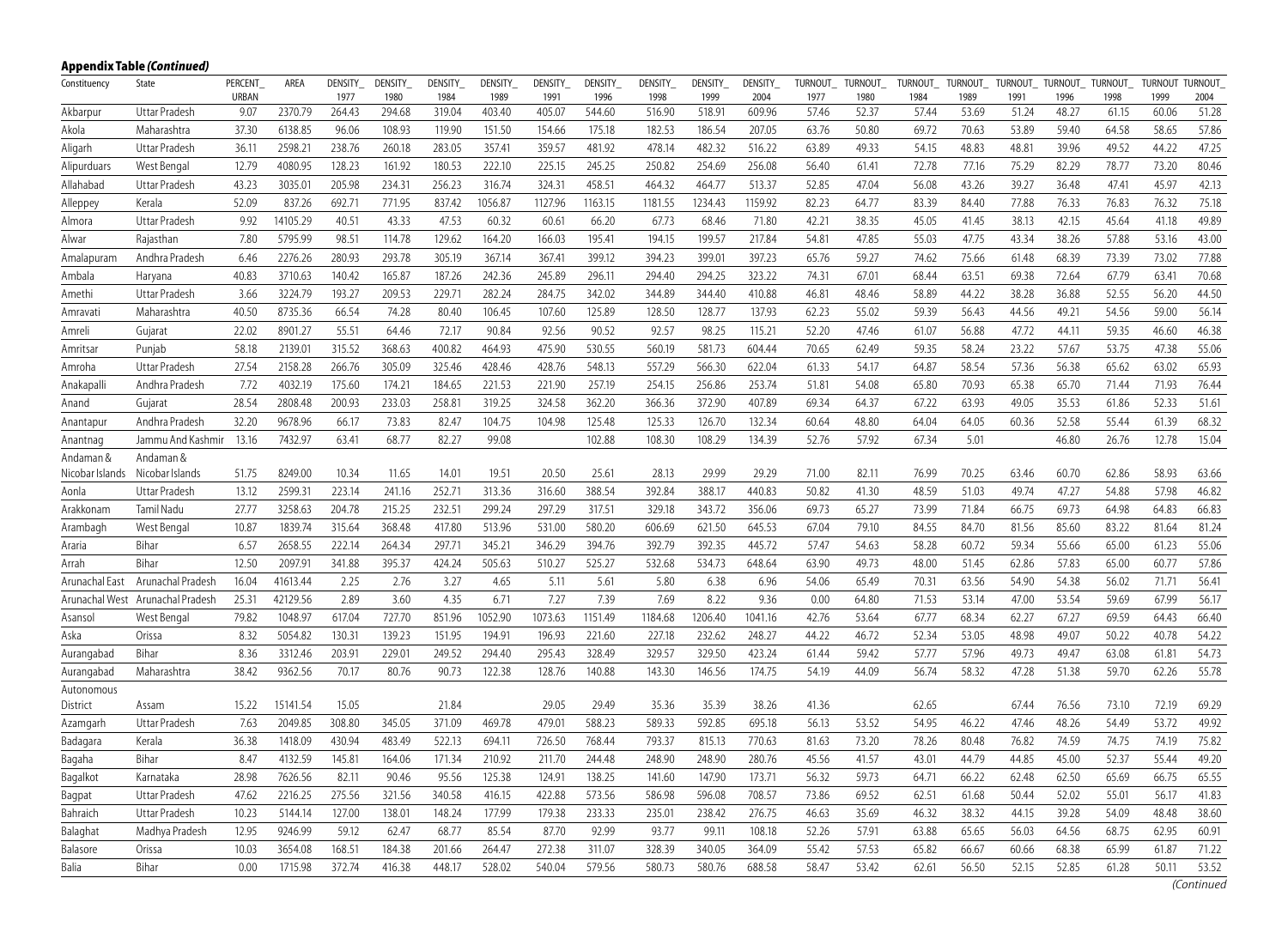| Constituency              | State             | PERCENT | AREA     | DENSITY_ | DENSITY_ | DENSITY_ | DENSITY | DENSITY_ | DENSITY_ | DENSITY_ | DENSITY_ | DENSITY_ | TURNOUT_ | TURNOUT | TURNOUT_ | TURNOUT | TURNOUT_ | TURNOUT_ | TURNOUT_ | <b>TURNOUT</b> | <b>TURNOUT</b> |
|---------------------------|-------------------|---------|----------|----------|----------|----------|---------|----------|----------|----------|----------|----------|----------|---------|----------|---------|----------|----------|----------|----------------|----------------|
|                           |                   | URBAN   |          | 1977     | 1980     | 1984     | 1989    | 1991     | 1996     | 1998     | 1999     | 2004     | 1977     | 1980    | 1984     | 1989    | 1991     | 1996     | 1998     | 1999           | 2004           |
| Ballia                    | Uttar Pradesh     | 11.19   | 1791.56  | 369.06   | 418.86   | 443.93   | 551.53  | 560.24   | 712.30   | 718.82   | 718.83   | 798.35   | 54.85    | 51.50   | 54.02    | 48.55   | 45.63    | 42.06    | 49.33    | 36.36          | 43.33          |
| Balrampur                 | Uttar Pradesh     | 8.06    | 3422.81  | 186.00   | 205.33   | 220.25   | 275.27  | 275.43   | 331.96   | 336.66   | 340.33   | 384.48   | 53.10    | 42.71   | 52.76    | 53.28   | 50.34    | 46.66    | 58.56    | 57.20          | 53.05          |
| Balurghat                 | West Bengal       | 10.90   | 3478.10  | 160.41   | 198.11   | 221.08   | 272.76  | 278.42   | 307.00   | 312.92   | 318.41   | 324.71   | 64.11    | 74.09   | 80.18    | 82.78   | 80.46    | 84.12    | 80.55    | 75.93          | 81.96          |
| Banaskantha               | Gujarat           | 13.37   | 11641.46 | 43.40    | 51.44    | 59.92    | 76.96   | 78.10    | 93.23    | 93.84    | 95.07    | 112.69   | 53.94    | 50.73   | 55.16    | 62.53   | 46.51    | 43.74    | 65.93    | 53.60          | 48.97          |
| Banda                     | Uttar Pradesh     | 15.24   | 6642.53  | 84.72    | 97.86    | 106.64   | 130.78  | 133.93   | 167.45   | 169.70   | 174.34   | 193.29   | 50.91    | 48.88   | 53.38    | 44.15   | 41.22    | 32.24    | 49.54    | 49.98          | 40.99          |
| Bangalore North Karnataka |                   | 92.43   | 305.99   | 2034.11  | 2533.25  | 2840.63  | 4340.05 | 4363.34  | 5027.80  | 5439.08  | 5973.86  | 6972.71  | 58.91    | 51.20   | 58.57    | 56.70   | 45.29    | 53.28    | 57.01    | 56.26          | 54.22          |
| Bangalore South Karnataka |                   | 82.14   | 1507.55  | 440.61   | 571.89   | 654.87   | 870.78  | 881.15   | 862.66   | 927.38   | 986.51   | 1074.82  | 63.00    | 50.29   | 56.36    | 54.94   | 45.01    | 55.07    | 57.09    | 54.08          | 49.41          |
| Banka                     | Bihar             | 4.91    | 3536.72  | 176.62   | 195.38   | 217.80   | 270.13  | 272.01   | 297.85   | 300.00   | 300.86   | 343.15   | 53.90    | 49.89   | 62.13    | 55.32   | 49.61    | 59.77    | 66.35    | 58.86          | 58.82          |
| Bankura                   | West Bengal       | 13.93   | 3349.68  | 180.13   | 215.21   | 230.19   | 273.26  | 281.33   | 296.79   | 307.14   | 310.87   | 304.52   | 51.04    | 61.46   | 71.53    | 74.47   | 70.48    | 75.19    | 72.70    | 69.52          | 68.18          |
| Bansgaon                  | Uttar Pradesh     | 2.92    | 1628.54  | 387.84   | 444.31   | 473.80   | 583.47  | 591.54   | 770.86   | 777.12   | 785.81   | 884.98   | 47.37    | 42.40   | 47.93    | 49.75   | 45.23    | 41.99    | 46.63    | 46.79          | 43.86          |
| Banswara                  | Rajasthan         | 8.06    | 7762.36  | 69.20    | 82.25    | 94.53    | 120.83  | 123.23   | 148.01   | 146.76   | 152.30   | 176.98   | 61.17    | 58.10   | 53.75    | 52.19   | 49.13    | 44.05    | 57.54    | 54.41          | 48.49          |
| Bapatla                   | Andhra Pradesh    | 20.68   | 4037.36  | 170.57   | 188.84   | 202.41   | 247.61  | 247.53   | 265.99   | 264.82   | 266.96   | 235.04   | 68.35    | 62.71   | 68.17    | 69.82   | 61.08    | 61.93    | 62.62    | 66.40          | 77.50          |
| Bara Banki                | Uttar Pradesh     | 10.03   | 2945.46  | 204.67   | 221.92   | 235.18   | 294.82  | 298.91   | 372.50   | 375.87   | 369.99   | 412.50   | 49.48    | 46.55   | 54.89    | 50.46   | 49.32    | 45.40    | 51.86    | 56.99          | 44.47          |
| Baramati                  | Maharashtra       | 52.89   | 7645.37  | 82.69    | 100.20   | 112.44   | 159.28  | 165.02   | 182.99   | 188.26   | 191.26   | 241.54   | 59.41    | 57.57   | 69.38    | 54.06   | 46.02    | 53.40    | 55.85    | 60.46          | 48.38          |
| Baramullah                | Jammu And Kashmir | 11.79   | 12690.32 | 35.76    | 38.54    | 45.01    | 55.02   |          | 55.52    | 60.05    | 60.17    | 74.15    | 54.53    | 54.03   | 58.87    | 5.37    |          | 43.39    | 39.84    | 25.11          | 35.58          |
| Barasat                   | West Bengal       | 31.06   | 1513.70  | 402.98   | 501.45   | 554.72   | 693.37  | 710.29   | 820.39   | 841.25   | 860.95   | 916.97   | 59.47    | 73.98   | 82.63    | 84.60   | 81.69    | 84.38    | 83.18    | 79.13          | 83.08          |
| Bareilly                  | Uttar Pradesh     | 44.48   | 1885.77  | 298.85   | 325.88   | 342.64   | 451.52  | 459.60   | 573.25   | 592.02   | 601.07   | 825.14   | 52.20    | 43.76   | 52.82    | 49.08   | 55.83    | 49.69    | 60.91    | 57.83          | 52.88          |
| Barh                      | Bihar             | 20.37   | 1938.28  | 356.76   | 402.66   | 440.29   | 532.41  | 534.09   | 561.64   | 564.23   | 557.89   | 641.21   | 70.88    | 61.39   | 70.72    | 67.47   | 67.94    | 64.29    | 68.37    | 69.42          | 69.53          |
| Barmer                    | Rajasthan         | 7.76    | 71713.36 | 8.90     | 11.05    | 12.69    | 15.44   | 15.82    | 18.54    | 18.45    | 19.78    | 22.86    | 46.82    | 52.21   | 53.49    | 54.19   | 49.47    | 48.37    | 63.34    | 58.51          | 63.98          |
| Baroda                    | Gujarat           | 66.04   | 2948.00  | 202.08   | 246.67   | 291.81   | 376.29  | 390.24   | 473.63   | 476.41   | 488.12   | 562.03   | 67.88    | 62.68   | 61.10    | 61.72   | 48.01    | 30.35    | 55.95    | 40.66          | 39.38          |
| Barpeta                   | Assam             | 9.79    | 3609.24  | 154.84   |          | 202.61   |         | 240.89   | 237.55   | 283.32   | 283.61   | 298.05   | 61.83    |         | 87.05    |         | 78.12    | 79.49    | 59.67    | 73.69          | 70.90          |
| Barrackpore               | West Bengal       | 24.52   | 422.83   | 1538.98  | 1655.05  | 1840.52  | 2173.57 | 2200.25  | 2393.93  | 2424.56  | 2460.14  | 2320.10  | 70.31    | 67.20   | 77.66    | 78.43   | 73.23    | 79.66    | 81.22    | 79.86          | 80.98          |
| Basirhat                  | West Bengal       | 14.95   | 1707.77  | 341.84   | 408.02   | 441.96   | 522.80  | 538.14   | 599.04   | 616.75   | 627.21   | 648.29   | 58.62    | 77.50   | 80.53    | 85.16   | 82.80    | 87.48    | 82.69    | 79.94          | 81.98          |
| Bastar                    | Madhya Pradesh    | 11.23   | 26003.40 | 19.06    | 19.45    | 22.71    | 28.89   | 29.26    | 35.51    | 35.82    | 36.70    | 39.97    | 38.12    | 34.39   | 36.78    | 32.15   | 25.77    | 41.88    | 38.48    | 37.36          | 43.33          |
| Basti                     | Uttar Pradesh     | 1.62    | 2507.91  | 255.05   | 280.38   | 300.58   | 378.77  | 380.22   | 461.10   | 467.85   | 470.96   | 564.82   | 48.69    | 37.02   | 44.80    | 47.33   | 45.22    | 46.08    | 52.29    | 49.56          | 40.69          |
| Bayana                    | Rajasthan         | 15.03   | 6036.16  | 98.66    | 111.68   | 122.52   | 156.22  | 156.51   | 177.72   | 174.58   | 181.01   | 198.32   | 56.08    | 45.33   | 43.96    | 42.59   | 38.91    | 35.83    | 52.59    | 45.30          | 40.98          |
| Beed                      | Maharashtra       | 18.06   | 9390.53  | 74.40    | 86.08    | 92.23    | 118.40  | 121.10   | 122.08   | 124.63   | 125.22   | 140.56   | 49.11    | 45.64   | 52.67    | 54.62   | 52.51    | 56.26    | 55.24    | 68.72          | 66.99          |
| Begusarai                 | Bihar             | 16.24   | 2229.73  | 302.43   | 346.64   | 374.21   | 442.35  | 451.82   | 494.48   | 496.34   | 498.22   | 574.49   | 61.80    | 58.56   | 63.26    | 61.21   | 66.37    | 59.68    | 62.31    | 57.19          | 52.98          |
| Belgaum                   | Karnataka         | 36.23   | 5839.26  | 107.78   | 120.33   | 132.16   | 175.48  | 175.61   | 199.74   | 205.81   | 210.74   | 231.91   | 50.64    | 59.20   | 61.51    | 63.16   | 50.73    | 54.99    | 60.26    | 63.53          | 66.01          |
| Bellary                   | Karnataka         | 32.04   | 9442.88  | 62.87    | 74.28    | 81.36    | 109.18  | 109.73   | 122.39   | 124.93   | 128.46   | 150.71   | 62.60    | 52.12   | 64.25    | 62.83   | 49.34    | 53.94    | 60.74    | 66.12          | 66.78          |
| Berhampore                | West Bengal       | 11.99   | 2092.33  | 308.27   | 372.26   | 414.46   | 499.71  | 511.02   | 557.53   | 568.79   | 579.52   | 583.32   | 59.00    | 68.70   | 75.26    | 74.52   | 74.20    | 79.04    | 72.96    | 76.40          | 81.24          |
| Berhampur                 | Orissa            | 25.65   | 6596.72  | 92.03    | 100.33   | 107.69   | 141.34  | 142.11   | 159.03   | 168.48   | 175.76   | 181.21   | 33.94    | 36.57   | 48.84    | 50.44   | 48.30    | 51.88    | 49.72    | 49.21          | 60.18          |
| Bettiah                   | Bihar             | 9.59    | 2264.84  | 283.17   | 312.31   | 330.50   | 402.35  | 406.26   | 482.05   | 484.94   | 485.08   | 564.35   | 49.51    | 44.64   | 53.57    | 56.03   | 56.43    | 57.22    | 62.86    | 62.72          | 44.59          |
| Betul                     | Madhya Pradesh    | 19.25   | 13374.02 | 37.69    | 40.94    | 45.88    | 60.73   | 61.29    | 70.49    | 71.18    | 76.35    | 83.96    | 43.71    | 45.81   | 51.12    | 48.50   | 36.29    | 52.86    | 58.88    | 25.62          | 48.78          |
| Bhadrachalam              | Andhra Pradesh    | 6.21    | 19011.25 | 31.50    | 35.21    | 38.71    | 49.51   | 49.76    | 57.97    | 57.50    | 57.10    | 62.77    | 43.25    | 41.31   | 52.84    | 59.19   | 52.38    | 59.04    | 61.56    | 67.11          | 69.00          |
| Bhadrak                   | Orissa            | 8.83    | 3852.91  | 159.54   | 175.57   | 191.03   | 248.81  | 254.41   | 293.25   | 302.01   | 310.19   | 350.58   | 53.10    | 55.13   | 62.89    | 68.61   | 60.42    | 63.26    | 60.22    | 56.82          | 69.02          |
| Bhagalpur                 | Bihar             | 22.35   | 1706.20  | 400.23   | 453.67   | 499.31   | 613.57  | 618.69   | 719.69   | 722.42   | 722.56   | 813.53   | 62.22    | 53.78   | 65.89    | 64.17   | 57.04    | 52.53    | 63.57    | 54.34          | 54.56          |
| Bhandara                  | Maharashtra       | 17.99   | 5914.35  | 102.72   | 113.55   | 119.96   | 145.07  | 146.96   | 153.51   | 157.05   | 158.71   | 170.11   | 64.62    | 67.36   | 66.08    | 70.19   | 64.26    | 66.76    | 71.12    | 67.75          | 67.64          |
| Bharatpur                 | Rajasthan         | 25.31   | 5395.83  | 105.91   | 120.14   | 132.68   | 167.29  | 168.63   | 198.43   | 191.74   | 196.56   | 220.41   | 63.67    | 52.48   | 62.65    | 65.16   | 52.56    | 47.51    | 63.39    | 54.09          | 48.52          |
| Bhatinda                  | Puniab            | 26.33   | 5818.97  | 104.42   | 121.76   | 144.70   | 170.08  | 171.38   | 194.47   | 205.95   | 209.27   | 221.00   | 69.97    | 57.17   | 67.17    | 60.22   | 13.19    | 59.73    | 56.59    | 53.42          | 59.35          |
| Bhavnagar                 | Gujarat           | 41.83   | 6957.75  | 73.26    | 87.06    | 99.89    | 129.49  | 130.76   | 136.52   | 139.94   | 147.16   | 177.70   | 49.79    | 41.89   | 50.64    | 38.73   | 41.84    | 45.23    | 56.04    | 42.50          | 35.98          |
| Bhilwara                  | Rajasthan         | 20.36   | 10597.98 | 60.03    | 66.38    | 73.52    | 91.86   | 94.11    | 106.23   | 104.99   | 107.28   | 116.41   | 55.34    | 48.94   | 51.70    | 53.26   | 49.89    | 42.04    | 59.68    | 52.79          | 50.23          |
| Bhind                     | Madhya Pradesh    | 23.55   | 6979.26  | 93.02    | 101.66   | 110.54   | 143.04  | 144.05   | 170.48   | 175.44   | 186.98   | 198.92   | 50.96    | 45.04   | 52.72    | 46.16   | 39.42    | 42.24    | 56.55    | 50.68          | 43.68          |
|                           |                   |         |          |          |          |          |         |          |          |          |          |          |          |         |          |         |          |          |          |                |                |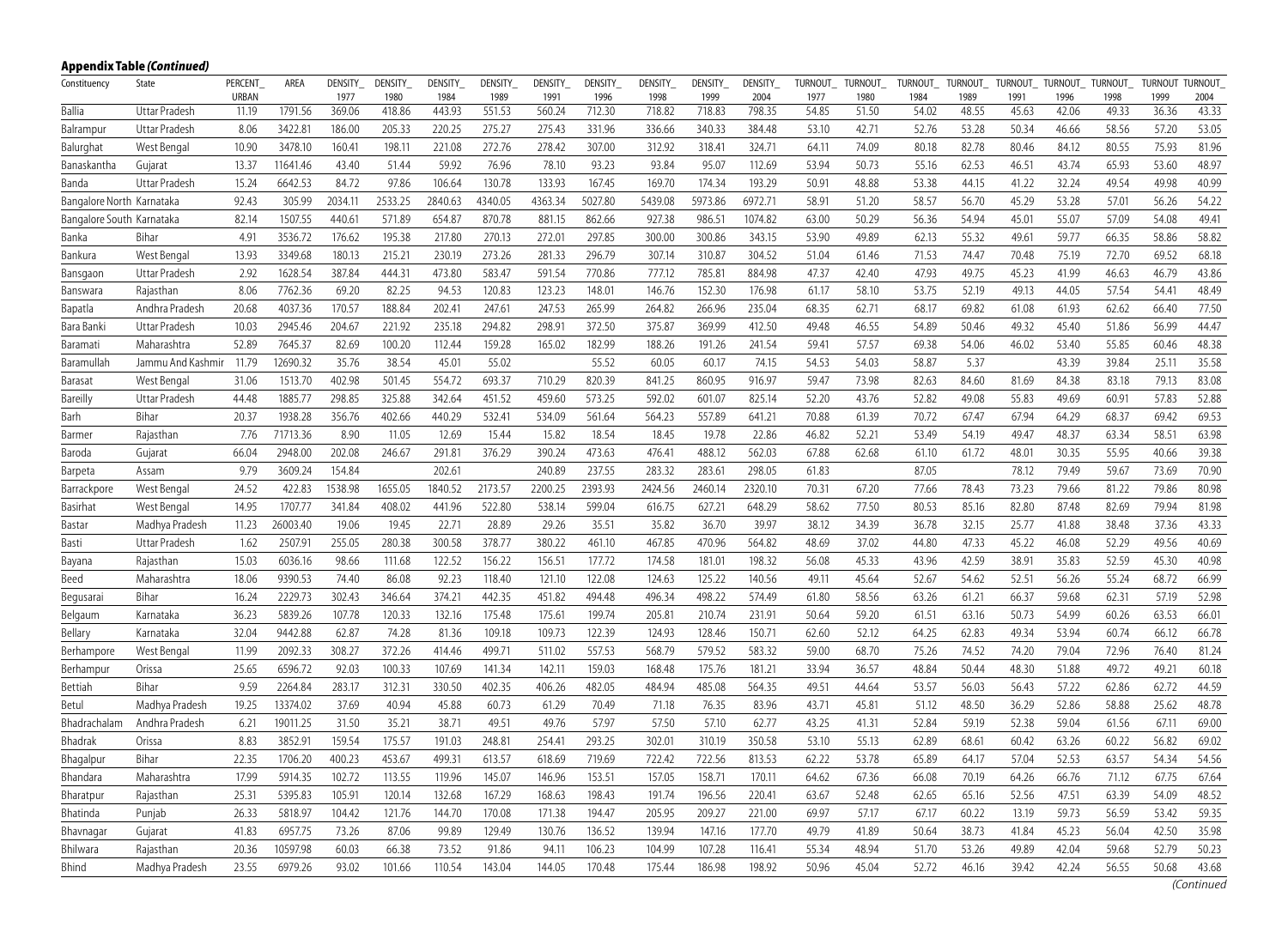|                          | Appendix Table (Continued) |                         |          |                 |                  |                 |                 |                 |                        |                  |                 |                 |                 |                 |                 |                  |                 |                  |                 |                        |                        |
|--------------------------|----------------------------|-------------------------|----------|-----------------|------------------|-----------------|-----------------|-----------------|------------------------|------------------|-----------------|-----------------|-----------------|-----------------|-----------------|------------------|-----------------|------------------|-----------------|------------------------|------------------------|
| Constituency             | State                      | PERCENT<br><b>URBAN</b> | AREA     | DENSITY<br>1977 | DENSITY_<br>1980 | DENSITY<br>1984 | DENSITY<br>1989 | DENSITY<br>1991 | <b>DENSITY</b><br>1996 | DENSITY_<br>1998 | DENSITY<br>1999 | DENSITY<br>2004 | TURNOUT<br>1977 | TURNOUT<br>1980 | TURNOUT<br>1984 | TURNOUT_<br>1989 | TURNOUT<br>1991 | TURNOUT_<br>1996 | TURNOUT<br>1998 | <b>TURNOUT</b><br>1999 | <b>TURNOUT</b><br>2004 |
| Bhiwani                  | Haryana                    | 19.43                   | 6273.35  | 94.19           | 113.03           | 124.70          | 150.58          | 151.34          | 169.06                 | 167.74           | 167.95          | 190.05          | 72.36           | 65.58           | 67.25           | 62.97            | 61.04           | 68.86            | 71.27           | 69.54                  | 73.07                  |
| Bhopal                   | Madhya Pradesh             | 57.75                   | 8891.06  | 69.39           | 78.86            | 89.70           | 126.07          | 130.48          | 163.76                 | 166.86           | 177.52          | 207.80          | 59.11           | 55.06           | 48.90           | 54.03            | 49.67           | 49.26            | 56.99           | 61.87                  | 46.47                  |
| Bhubaneswar              | Orissa                     | 38.34                   | 5071.24  | 120.12          | 135.01           | 144.49          | 194.38          | 200.48          | 238.34                 | 245.72           | 260.01          | 294.12          | 39.11           | 43.71           | 54.01           | 57.56            | 48.50           | 52.02            | 52.77           | 47.43                  | 57.19                  |
| Bidar                    | Karnataka                  | 19.91                   | 7839.21  | 77.39           | 88.15            | 98.15           | 126.71          | 127.14          | 143.95                 | 151.61           | 153.15          | 175.14          | 49.68           | 38.63           | 43.80           | 55.46            | 45.17           | 42.88            | 50.17           | 60.78                  | 59.42                  |
| Bijapur                  | Karnataka                  | 21.92                   | 10477.85 | 55.06           | 64.62            | 67.56           | 90.61           | 91.36           | 104.65                 | 108.18           | 112.89          | 126.77          | 56.46           | 53.65           | 60.07           | 60.49            | 47.23           | 46.19            | 56.41           | 60.38                  | 59.45                  |
| Bijnor                   | Uttar Pradesh              | 25.17                   | 4158.45  | 142.96          | 163.22           | 174.53          | 222.73          | 225.48          | 291.89                 | 302.26           | 306.95          | 325.95          | 58.51           | 50.51           | 53.19           | 52.11            | 55.90           | 49.85            | 60.62           | 55.23                  | 52.07                  |
| Bikaner                  | Rajasthan                  | 26.10                   | 38089.15 | 17.73           | 23.14            | 26.40           | 36.55           | 37.74           | 43.97                  | 43.11            | 46.28           | 49.90           | 53.18           | 55.89           | 54.08           | 49.57            | 42.05           | 45.65            | 62.31           | 53.09                  | 56.68                  |
| Bikramganj               | Bihar                      | 11.58                   | 2252.29  | 307.58          | 349.70           | 377.15          | 436.84          | 440.46          | 497.97                 | 504.82           | 501.15          | 576.68          | 60.23           | 55.29           | 68.71           | 54.71            | 52.57           | 58.22            | 65.70           | 65.11                  | 56.51                  |
| Bilaspur                 | Madhya Pradesh             | 26.27                   | 8104.30  | 67.38           | 73.08            | 80.31           | 107.44          | 112.33          | 127.26                 | 130.08           | 136.60          | 174.20          | 52.60           | 45.01           | 51.85           | 54.43            | 35.98           | 52.24            | 54.76           | 47.50                  | 44.02                  |
| Bilhaur                  | Uttar Pradesh              | 6.98                    | 2084.74  | 297.60          | 334.28           | 352.80          | 464.58          | 472.62          | 593.64                 | 602.74           | 604.88          | 656.96          | 58.76           | 52.29           | 58.25           | 51.21            | 46.13           | 44.74            | 53.93           | 50.15                  | 46.83                  |
| Birbhum                  | West Bengal                | 8.12                    | 2851.62  | 194.00          | 230.61           | 263.48          | 318.21          | 322.90          | 348.81                 | 360.54           | 366.06          | 361.15          | 50.36           | 65.55           | 73.57           | 74.92            | 73.04           | 80.44            | 75.39           | 69.31                  | 70.31                  |
| Bobbili                  | Andhra Pradesh             | 20.47                   | 3251.76  | 195.48          | 200.50           | 215.95          | 264.69          | 265.49          | 289.97                 | 289.09           | 292.08          | 300.15          | 52.01           | 45.10           | 72.45           | 71.07            | 65.48           | 66.36            | 72.46           | 73.09                  | 76.51                  |
| Bolangir                 | Orissa                     | 11.35                   | 7880.92  | 72.60           | 78.81            | 82.19           | 107.24          | 108.12          | 123.43                 | 129.58           | 133.39          | 139.55          | 38.54           | 40.89           | 54.08           | 60.26            | 53.72           | 58.86            | 57.18           | 60.14                  | 66.23                  |
| Bolpur                   | West Bengal                | 8.50                    | 2801.01  | 196.46          | 238.11           | 268.78          | 320.57          | 330.26          | 348.88                 | 365.13           | 370.38          | 369.51          | 46.69           | 72.23           | 76.61           | 77.70            | 75.29           | 79.70            | 77.27           | 75.37                  | 74.40                  |
| Broach                   | Gujarat                    | 19.67                   | 9070.07  | 60.04           | 68.75            | 78.55           | 100.83          | 103.10          | 113.41                 | 115.68           | 120.92          | 136.68          | 61.36           | 59.98           | 60.48           | 68.27            | 57.65           | 43.47            | 60.68           | 52.98                  | 54.92                  |
| Budaun                   | Uttar Pradesh              | 25.68                   | 2980.24  | 202.22          | 221.02           | 226.50          | 293.78          | 295.17          | 368.28                 | 371.98           | 372.07          | 402.80          | 56.46           | 49.01           | 60.98           | 54.85            | 51.02           | 48.11            | 57.05           | 54.48                  | 49.15                  |
| Bulandshahr              | Uttar Pradesh              | 25.61                   | 1902.47  | 331.05          | 360.71           | 373.76          | 486.77          | 488.96          | 585.45                 | 588.63           | 577.32          | 644.50          | 63.92           | 59.14           | 56.47           | 51.70            | 48.34           | 42.77            | 54.72           | 45.05                  | 55.89                  |
| Buldhana                 | Maharashtra                | 21.15                   | 8369.84  | 69.34           | 80.40            | 88.88           | 108.51          | 109.80          | 122.25                 | 123.45           | 124.15          | 142.97          | 58.95           | 49.78           | 62.24           | 64.54            | 49.93           | 58.01            | 65.01           | 67.86                  | 63.62                  |
| Bulsar                   | Gujarat                    | 22.64                   | 6519.85  | 85.34           | 98.99            | 113.38          | 147.05          | 149.55          | 173.47                 | 173.82           | 176.55          | 202.42          | 56.92           | 53.70           | 53.51           | 45.70            | 34.39           | 37.12            | 54.27           | 50.57                  | 52.28                  |
| Burdwan                  | West Bengal                | 16.52                   | 2372.55  | 269.27          | 318.11           | 354.25          | 431.97          | 447.32          | 482.26                 | 501.73           | 512.85          | 514.98          | 55.49           | 72.12           | 81.52           | 82.03            | 79.28           | 84.35            | 82.59           | 79.86                  | 81.60                  |
| Buxar                    | Bihar                      | 9.93                    | 2293.57  | 307.39          | 345.63           | 384.14          | 430.92          | 441.30          | 446.63                 | 447.59           | 448.83          | 532.99          | 62.46           | 44.69           | 50.97           | 55.31            | 55.82           | 57.15            | 63.35           | 58.55                  | 53.10                  |
| Calcutta                 |                            |                         |          |                 |                  |                 |                 |                 |                        |                  |                 |                 |                 |                 |                 |                  |                 |                  |                 |                        |                        |
| North East               | West Bengal                | 100.00                  |          | 20.24 31706.87  | 35940.27         | 35057.71        | 41047.13        | 42399.70        | 44826.29               | 44996.94         | 45682.46        | 39716.06        | 54.87           | 53.88           | 70.17           | 71.22            | 65.04           | 71.21            | 72.35           | 71.23                  | 70.77                  |
| Calcutta                 |                            |                         |          |                 |                  |                 |                 |                 |                        |                  |                 |                 |                 |                 |                 |                  |                 |                  |                 |                        |                        |
| North West               | West Bengal                | 100.00                  | 12.39    | 48090.39        | 49740.68         | 48273.45        | 56050.61        | 56859.00        | 56012.51               | 56149.96         | 56820.74        | 49169.01        | 52.68           | 50.98           | 63.24           | 62.06            | 57.00           | 63.42            | 66.45           | 62.99                  | 59.11                  |
| Calcutta South           | West Bengal                | 92.86                   | 224.11   | 2919.11         | 3427.58          | 3583.16         | 4522.69         | 4653.53         | 5208.96                | 5259.69          | 5366.15         | 4893.62         | 59.36           | 60.29           | 71.05           | 71.66            | 67.24           | 71.49            | 71.96           | 66.95                  | 70.46                  |
| Calicut                  | Kerala                     | 26.12                   | 2332.31  | 239.70          | 302.55           | 302.85          | 410.93          | 435.01          | 454.23                 | 464.27           | 482.20          | 475.99          | 80.21           | 59.95           | 78.84           | 81.84            | 73.64           | 70.08            | 72.72           | 73.12                  | 70.37                  |
| Cannanore                | Kerala                     | 40.58                   | 2563.18  | 215.89          | 248.90           | 270.40          | 366.63          | 377.82          | 408.16                 | 418.14           | 437.42          | 424.82          | 80.83           | 70.04           | 80.66           | 82.73            | 76.91           | 72.45            | 76.45           | 78.50                  | 79.07                  |
| Chail                    | Uttar Pradesh              | 5.61                    | 2663.84  | 234.39          | 265.10           | 285.26          | 349.96          | 354.39          | 488.33                 | 491.39           | 491.98          | 557.13          | 40.10           | 31.66           | 42.04           | 38.91            | 37.61           | 28.54            | 41.94           | 38.67                  | 37.42                  |
| Chamarajanagar Karnataka |                            | 12.94                   | 7221.97  | 84.04           | 97.77            | 99.59           | 130.46          | 130.74          | 146.46                 | 149.89           | 152.57          | 164.77          | 63.59           | 55.35           | 62.25           | 70.61            | 59.33           | 65.97            | 67.66           | 69.66                  | 71.70                  |
| Chandauli                | Uttar Pradesh              | 8.84                    | 2870.44  | 210.65          | 250.08           | 268.41          | 360.66          | 361.93          | 445.47                 | 466.89           | 466.97          | 550.74          | 64.80           | 52.20           | 58.22           | 47.73            | 41.75           | 46.03            | 52.45           | 54.21                  | 44.56                  |
| Chandigarh               | Chandigarh                 | 89.77                   | 114.00   | 1411.96         | 1728.21          | 2011.32         | 2934.40         | 3270.11         | 3952.62                | 4659.18          | 5131.63         | 4628.81         | 66.53           | 63.00           | 68.10           | 64.84            | 57.31           | 57.48            | 53.23           | 48.34                  | 50.91                  |
| Chandni Chowk            | Delhi                      | 100.00                  | 20.48    | 15318.07        | 14623.00         | 13859.81        | 18627.49        | 19518.41        | 17702.88               | 17979.79         | 18391.31        | 16477.64        | 82.39           | 70.96           | 71.06           | 65.61            | 56.69           | 56.84            | 61.18           | 54.28                  | 53.05                  |
| Chandrapur               | Maharashtra                | 31.31                   | 19237.85 | 30.88           | 35.45            | 40.09           | 51.28           | 52.88           | 61.36                  | 62.94            | 63.64           | 69.12           | 63.34           | 56.18           | 57.24           | 61.60            | 49.93           | 63.06            | 66.45           | 64.41                  | 63.26                  |
| Chapra                   | Bihar                      | 12.02                   | 1453.13  | 453.39          | 525.08           | 537.26          | 695.17          | 684.64          | 689.47                 | 689.94           | 690.53          | 801.66          | 73.34           | 50.93           | 58.31           | 64.64            | 65.39           | 70.81            | 73.56           | 76.74                  | 38.29                  |
| Chatra                   | Bihar                      | 5.72                    | 4907.43  | 118.32          | 134.28           | 148.70          | 180.36          | 180.47          | 207.06                 | 207.50           | 206.87          | 199.36          | 46.83           | 40.49           | 51.27           | 51.21            | 45.22           | 49.77            | 49.06           | 41.05                  | 44.51                  |
| Chengalpattu             | <b>Tamil Nadu</b>          | 44.53                   | 3520.39  | 179.05          | 191.41           | 209.48          | 271.96          | 270.44          | 296.53                 | 326.13           | 340.88          | 331.71          | 71.43           | 70.20           | 74.57           | 72.03            | 67.05           | 67.71            | 58.41           | 57.35                  | 65.00                  |
| Chhota Udaipur           | Gujarat                    | 10.34                   | 7328.69  | 72.80           | 82.95            | 93.03           | 115.59          | 116.78          | 128.68                 | 128.78           | 131.34          | 145.38          | 58.03           | 58.26           | 51.47           | 52.99            | 38.54           | 35.90            | 58.19           | 53.01                  | 52.23                  |
| Chidambaram              | Tamil Nadu                 | 37.41                   | 2636.25  | 251.73          | 263.39           | 278.43          | 355.98          | 354.10          | 389.42                 | 400.05           | 421.14          | 426.93          | 67.44           | 68.51           | 73.42           | 70.60            | 67.24           | 67.26            | 63.21           | 65.24                  | 66.05                  |
| Chikballapur             | Karnataka                  | 16.69                   | 5986.04  | 104.78          | 119.46           | 125.43          | 163.58          | 165.27          | 183.82                 | 191.22           | 198.67          | 219.56          | 63.12           | 55.31           | 72.58           | 71.19            | 65.99           | 69.34            | 70.97           | 68.83                  | 70.85                  |
| Chikkodi                 | Karnataka                  | 13.76                   | 5237.50  | 109.02          | 125.29           | 134.66          | 177.09          | 177.58          | 196.19                 | 204.12           | 208.89          | 226.11          | 56.43           | 52.18           | 67.67           | 64.28            | 52.28           | 55.09            | 63.50           | 67.95                  | 70.76                  |
| Chikmagalur              | Karnataka                  | 16.04                   | 9521.98  | 56.15           | 66.18            | 71.17           | 98.75           | 99.70           | 104.66                 | 110.34           | 110.36          | 117.76          | 65.82           | 59.83           | 64.21           | 67.81            | 53.52           | 63.72            | 68.39           | 68.02                  | 73.06                  |
| Chimur                   | Maharashtra                | 5.53                    | 10161.61 | 62.17           | 70.02            | 73.97           | 89.93           | 91.03           | 97.35                  | 99.52            | 99.72           | 109.61          | 69.02           | 67.31           | 72.35           | 77.14            | 63.48           | 71.35            | 72.92           | 73.17                  | 69.63                  |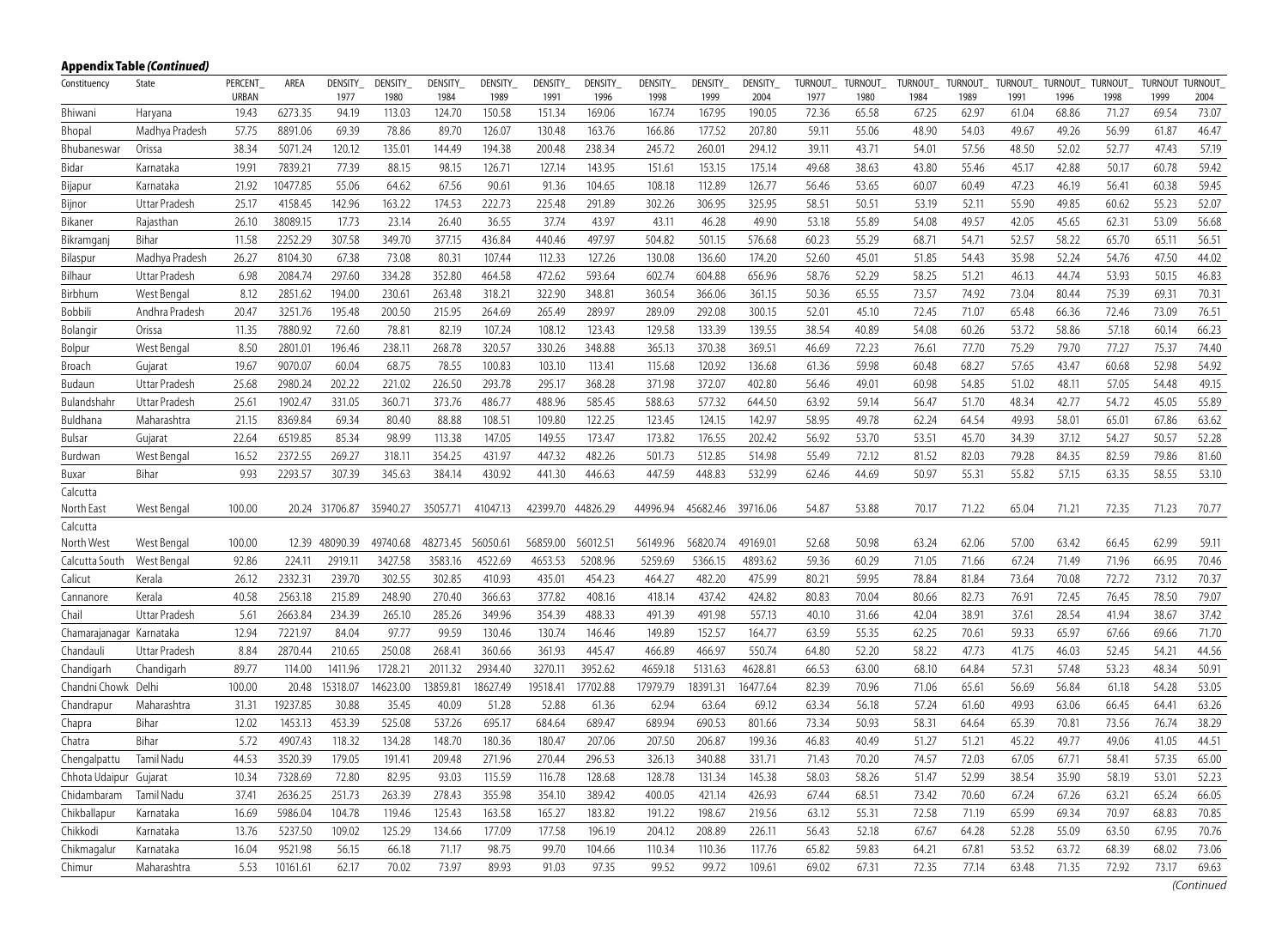|                            | Appendix Table (Continued) |                         |          |                  |                  |                 |                 |                  |                 |                 |                 |                  |                 |                 |                 |                  |                 |                 |                 |                        |                        |
|----------------------------|----------------------------|-------------------------|----------|------------------|------------------|-----------------|-----------------|------------------|-----------------|-----------------|-----------------|------------------|-----------------|-----------------|-----------------|------------------|-----------------|-----------------|-----------------|------------------------|------------------------|
| Constituency               | State                      | PERCENT<br><b>URBAN</b> | AREA     | DENSITY_<br>1977 | DENSITY_<br>1980 | DENSITY<br>1984 | DENSITY<br>1989 | DENSITY_<br>1991 | DENSITY<br>1996 | DENSITY<br>1998 | DENSITY<br>1999 | DENSITY_<br>2004 | TURNOUT<br>1977 | TURNOUT<br>1980 | TURNOUT<br>1984 | TURNOUT_<br>1989 | TURNOUT<br>1991 | TURNOUT<br>1996 | TURNOUT<br>1998 | <b>TURNOUT</b><br>1999 | <b>TURNOUT</b><br>2004 |
| Chindwara                  | Madhya Pradesh             | 24.45                   | 11812.74 | 43.54            | 48.14            | 54.05           | 70.16           | 71.31            | 84.32           | 85.45           | 89.37           | 96.94            | 44.12           | 50.37           | 54.77           | 50.97            | 45.48           | 60.52           | 68.91           | 59.20                  | 65.90                  |
| Chirayinkil                | Kerala                     | 9.96                    | 1102.70  | 511.52           | 599.18           | 660.30          | 892.46          | 909.86           | 939.01          | 960.59          | 994.30          | 925.55           | 73.68           | 58.50           | 72.16           | 73.65            | 69.04           | 65.69           | 65.12           | 62.51                  | 65.61                  |
| Chitradurga                | Karnataka                  | 12.94                   | 9827.64  | 63.07            | 73.09            | 78.72           | 104.40          | 105.25           | 113.83          | 117.31          | 119.79          | 133.95           | 59.99           | 58.23           | 68.99           | 64.55            | 55.78           | 63.06           | 65.12           | 70.66                  | 69.80                  |
| Chittoor                   | Andhra Pradesh             | 12.40                   | 7223.27  | 96.80            | 102.31           | 112.84          | 138.79          | 138.87           | 156.83          | 155.52          | 157.85          | 162.02           | 65.60           | 60.96           | 74.80           | 71.09            | 66.49           | 70.39           | 69.00           | 73.27                  | 74.85                  |
| Chittorgarh                | Rajasthan                  | 40.98                   | 11388.61 | 52.81            | 61.00            | 70.54           | 90.21           | 93.06            | 108.56          | 103.35          | 109.66          | 121.70           | 53.28           | 52.52           | 53.18           | 61.21            | 49.33           | 37.25           | 68.32           | 64.77                  | 48.52                  |
| Churu                      | Rajasthan                  | 26.11                   | 18989.15 | 32.72            | 38.88            | 43.77           | 55.11           | 56.10            | 61.12           | 60.11           | 65.29           | 72.24            | 59.70           | 56.99           | 59.90           | 56.95            | 49.15           | 50.71           | 63.26           | 54.88                  | 60.79                  |
| Coimbatore                 | Tamil Nadu                 | 89.95                   | 1521.40  | 488.54           | 516.14           | 593.38          | 771.60          | 774.97           | 865.73          | 982.88          | 1032.91         | 1041.29          | 69.11           | 64.97           | 68.16           | 64.14            | 59.11           | 62.00           | 53.80           | 55.62                  | 55.48                  |
| Contai                     | West Bengal                | 5.80                    | 1947.54  | 298.77           | 330.81           | 357.95          | 441.07          | 446.76           | 478.16          | 499.29          | 508.80          | 555.11           | 65.33           | 73.17           | 79.95           | 82.03            | 78.70           | 87.53           | 84.78           | 82.29                  | 85.72                  |
| Cooch Behar                | West Bengal                | 9.54                    | 2549.61  | 223.78           | 277.86           | 304.76          | 378.76          | 385.10           | 417.63          | 430.34          | 437.92          | 450.63           | 61.38           | 72.25           | 83.74           | 85.13            | 83.45           | 87.57           | 82.49           | 79.88                  | 82.91                  |
| Cuddalore                  | Tamil Nadu                 | 24.74                   | 3418.31  | 188.66           | 202.61           | 214.45          | 280.55          | 278.96           | 304.97          | 314.85          | 332.36          | 353.06           | 64.28           | 63.87           | 73.00           | 68.37            | 64.68           | 66.51           | 58.98           | 62.47                  | 62.99                  |
| Cuddapah                   | Andhra Pradesh             | 29.20                   | 8724.45  | 80.09            | 88.78            | 102.10          | 130.13          | 130.50           | 132.13          | 126.94          | 125.01          | 131.07           | 68.09           | 65.00           | 71.72           | 70.35            | 68.12           | 65.59           | 66.75           | 66.28                  | 71.64                  |
| Cuttack                    | Orissa                     | 34.79                   | 2999.13  | 208.03           | 235.02           | 251.89          | 321.19          | 329.35           | 375.86          | 391.18          | 405.20          | 412.20           | 51.39           | 50.68           | 63.01           | 66.66            | 58.42           | 62.09           | 56.46           | 51.00                  | 66.36                  |
| Dadra &                    | Dadra &                    |                         |          |                  |                  |                 |                 |                  |                 |                 |                 |                  |                 |                 |                 |                  |                 |                 |                 |                        |                        |
| Nagar Haveli               | Nagar Haveli               | 23.62                   | 491.00   | 76.44            | 93.43            | 110.11          | 151.36          | 152.77           | 193.30          | 195.18          | 200.36          | 249.86           | 64.29           | 67.89           | 70.99           | 69.97            | 64.58           | 74.61           | 75.69           | 73.09                  | 69.04                  |
| Dahanu                     | Maharashtra                | 39.93                   | 7980.51  | 78.90            | 89.64            | 97.00           | 129.48          | 136.35           | 174.66          | 177.42          | 179.77          | 201.13           | 47.39           | 38.80           | 45.32           | 50.71            | 40.83           | 38.65           | 39.86           | 46.00                  | 42.57                  |
| Daman & Diu                | Daman & Diu                | 36.25                   | 111.00   |                  |                  |                 | 510.98          | 521.55           | 632.45          | 648.05          | 650.59          | 713.80           |                 |                 |                 | 64.42            | 65.53           | 69.07           | 71.73           | 70.34                  | 70.16                  |
| Damoh                      | Madhya Pradesh             | 15.99                   | 17438.95 | 35.82            | 39.62            | 44.26           | 57.57           | 58.42            | 67.36           | 67.90           | 71.14           | 80.20            | 55.31           | 51.18           | 57.35           | 54.48            | 41.74           | 50.77           | 59.36           | 45.46                  | 42.27                  |
| Darbhanga                  | Bihar                      | 12.94                   | 1464.06  | 434.28           | 500.13           | 526.01          | 629.58          | 632.93           | 700.68          | 712.63          | 712.67          | 821.32           | 65.60           | 63.96           | 56.67           | 70.39            | 66.43           | 60.46           | 69.82           | 72.68                  | 63.42                  |
| Darjeeling                 | West Bengal                | 25.70                   | 4159.59  | 150.23           | 177.96           | 198.23          | 255.23          | 263.54           | 291.60          | 297.77          | 306.94          | 300.33           | 41.92           | 54.81           | 66.09           | 72.54            | 67.30           | 64.16           | 50.62           | 45.46                  | 71.09                  |
| Dausa                      | Rajasthan                  | 8.98                    | 7004.06  | 88.89            | 101.45           | 114.43          | 147.10          | 149.74           | 177.58          | 174.64          | 180.15          | 208.84           | 52.79           | 50.73           | 56.73           | 55.49            | 45.69           | 52.83           | 66.09           | 59.07                  | 49.01                  |
| Delhi Sadar                | Delhi                      |                         | 32.43    | 9545.17          | 10283.69         | 11334.41        | 15603.36        | 16476.56         | 15437.34        | 15769.44        | 16331.98        | 14548.66         | 70.34           | 68.38           | 68.04           | 60.12            | 52.96           | 59.40           | 57.98           | 52.54                  | 57.55                  |
| Deogarh                    | Orissa                     | 17.36                   | 11915.04 | 51.34            | 57.11            | 61.48           | 79.71           | 80.58            | 90.77           | 95.08           | 98.11           | 102.38           | 40.48           | 43.43           | 52.69           | 57.71            | 49.10           | 52.67           | 58.50           | 58.23                  | 67.49                  |
| Deoria                     | Uttar Pradesh              | 8.75                    | 1733.54  | 382.38           | 426.50           | 457.69          | 570.92          | 572.65           | 713.15          | 721.76          | 735.61          | 905.50           | 50.62           | 45.32           | 54.23           | 52.05            | 48.33           | 46.25           | 53.39           | 54.43                  | 46.49                  |
| Devangere                  | Karnataka                  | 32.40                   | 6155.96  | 99.66            | 119.78           | 128.48          | 175.36          | 177.50           | 185.75          | 191.97          | 197.78          | 216.47           | 67.19           | 58.20           | 67.79           | 65.52            | 54.55           | 63.90           | 68.90           | 69.82                  | 68.32                  |
| Dhanbad                    | Bihar                      | 60.17                   | 2039.69  | 331.15           | 406.55           | 452.97          | 566.97          | 573.33           | 702.15          | 702.87          | 702.87          | 857.71           | 44.26           | 48.00           | 53.35           | 55.08            | 49.63           | 56.37           | 61.01           | 53.11                  | 53.82                  |
| Dhandhuka                  | Gujarat                    | 19.97                   | 11256.38 | 48.81            | 55.28            | 61.39           | 79.09           | 79.80            | 86.75           | 87.42           | 91.49           | 102.71           | 49.87           | 46.47           | 54.50           | 50.52            | 43.06           | 31.95           | 59.58           | 44.88                  | 44.68                  |
| Dhar                       | Madhya Pradesh             | 16.12                   | 10936.37 | 49.65            | 55.86            | 62.50           | 81.35           | 83.49            | 101.64          | 101.21          | 105.83          | 121.22           | 54.30           | 54.53           | 60.44           | 56.51            | 50.56           | 52.25           | 60.74           | 58.98                  | 53.06                  |
| Dharampuri                 | Tamil Nadu                 | 19.13                   | 5052.75  | 124.93           | 137.37           | 154.44          | 199.54          | 198.97           | 222.14          | 232.59          | 242.81          | 256.40           | 63.08           | 54.36           | 67.46           | 67.36            | 62.62           | 62.07           | 52.86           | 58.34                  | 54.80                  |
| Dharwad North              | Karnataka                  | 55.64                   | 5122.83  | 104.51           | 126.56           | 140.51          | 185.96          | 187.31           | 209.12          | 211.77          | 218.91          | 244.12           | 66.65           | 55.21           | 61.04           | 63.65            | 49.41           | 54.52           | 62.43           | 64.20                  | 64.81                  |
| Dharwad South              | Karnataka                  | 20.33                   | 6401.89  | 89.94            | 105.73           | 109.49          | 146.52          | 147.07           | 162.57          | 165.83          | 170.00          | 188.12           | 68.48           | 54.76           | 69.22           | 70.70            | 52.62           | 58.19           | 66.35           | 70.64                  | 71.81                  |
| Dhenkanal                  | Orissa                     | 8.64                    | 7920.67  | 74.52            | 81.43            | 87.93           | 112.37          | 114.81           | 132.59          | 137.70          | 141.26          | 148.32           | 42.74           | 44.77           | 58.38           | 64.13            | 57.98           | 53.94           | 53.76           | 54.00                  | 67.28                  |
| Dhubri                     | Assam                      | 11.30                   | 4189.97  | 120.18           |                  | 176.82          |                 | 210.84           | 222.18          | 250.52          | 250.73          | 274.45           | 65.79           |                 | 83.33           |                  | 80.99           | 84.28           | 71.32           | 77.01                  | 75.10                  |
| Dhule                      | Maharashtra                | 22.05                   | 7068.31  | 78.23            | 93.00            | 99.95           | 127.02          | 129.29           | 152.51          | 153.78          | 156.03          | 173.47           | 56.88           | 44.67           | 55.25           | 48.46            | 39.98           | 35.23           | 45.19           | 53.16                  | 37.16                  |
| Diamond Harbor West Bengal |                            | 51.32                   | 721.89   | 842.87           | 970.06           | 1101.71         | 1302.50         | 1332.34          | 1531.39         | 1555.39         | 1574.86         | 1527.86          | 62.35           | 69.50           | 73.69           | 77.99            | 73.21           | 78.65           | 78.47           | 74.27                  | 75.85                  |
| Dibrugarh                  | Assam                      | 21.89                   | 4710.97  | 106.74           |                  | 195.12          |                 | 170.09           | 178.50          | 200.64          | 200.76          | 205.88           | 47.43           |                 | 49.22           |                  | 60.24           | 66.00           | 38.47           | 58.96                  | 65.08                  |
| Dindigul                   | Tamil Nadu                 | 35.52                   | 3266.29  | 220.79           | 231.86           | 249.16          | 316.22          | 315.70           | 329.15          | 350.21          | 365.74          | 348.20           | 65.92           | 62.39           | 68.32           | 62.63            | 60.27           | 64.68           | 51.86           | 56.37                  | 60.69                  |
| Dohad                      | Gujarat                    | 8.26                    | 5629.89  | 90.41            | 104.81           | 118.61          | 149.47          | 149.94           | 178.80          | 180.34          | 182.77          | 215.36           | 34.52           | 37.36           | 37.72           | 38.32            | 33.38           | 29.79           | 50.92           | 45.04                  | 42.71                  |
| Domariaganj                | Uttar Pradesh              | 3.74                    | 3707.46  | 177.43           | 194.20           | 211.29          | 257.93          | 258.75           | 302.60          | 306.36          | 309.26          | 364.14           | 59.09           | 52.17           | 55.83           | 55.89            | 52.83           | 50.84           | 54.46           | 53.83                  | 47.64                  |
| Dum Dum                    | West Bengal                | 85.57                   | 290.39   | 2406.35          | 3108.27          | 3463.89         | 4469.02         | 4560.53          | 5318.73         | 5371.58         | 5503.10         | 5315.97          | 60.39           | 66.80           | 75.68           | 77.71            | 73.17           | 79.30           | 79.85           | 74.54                  | 80.87                  |
| Dumka                      | Bihar                      | 5.84                    | 5256.39  | 110.16           | 122.76           | 134.76          | 165.50          | 165.88           | 180.72          | 181.10          | 180.98          | 206.07           | 40.30           | 46.29           | 52.32           | 46.67            | 51.20           | 54.51           | 61.97           | 57.34                  | 57.71                  |
| Durg                       | Madhya Pradesh             | 45.74                   | 5482.14  | 109.95           | 122.45           | 137.61          | 190.09          | 193.85           | 228.03          | 229.85          | 242.60          | 266.85           | 55.79           | 55.31           | 64.17           | 59.43            | 51.45           | 50.89           | 60.54           | 57.20                  | 52.08                  |
| Durgapur                   | West Bengal                | 32.82                   | 2906.86  | 233.07           | 254.38           | 285.14          | 351.01          | 358.17           | 392.00          | 409.96          | 417.17          | 395.94           | 51.10           | 67.39           | 76.08           | 69.94            | 72.02           | 78.21           | 75.87           | 71.67                  | 73.65                  |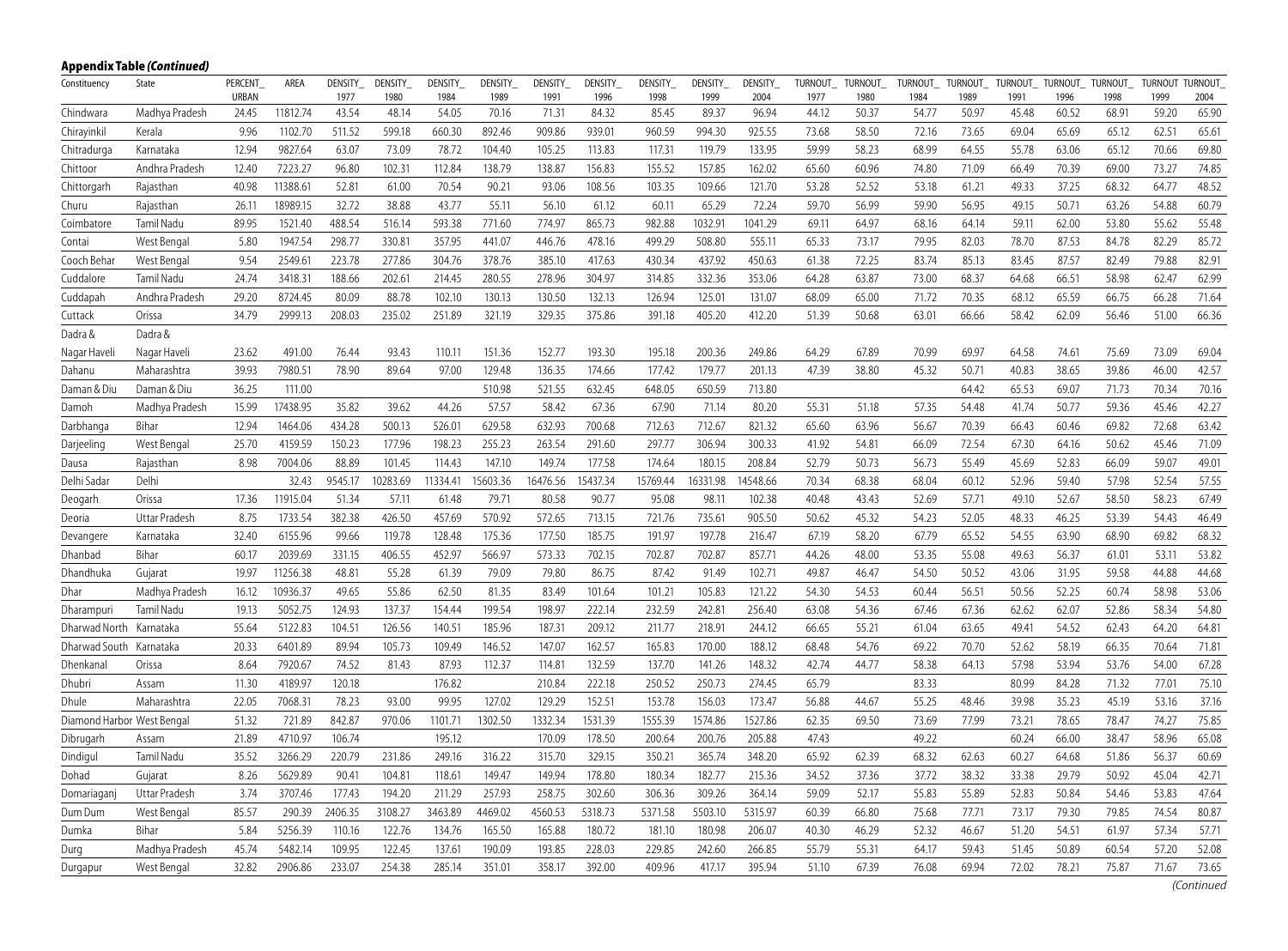|              | <b>Appendix Table (Continued)</b> |         |          |                |                |                |                |                |                |                |                |                |                |                |                |                |                |                |                |                |                |
|--------------|-----------------------------------|---------|----------|----------------|----------------|----------------|----------------|----------------|----------------|----------------|----------------|----------------|----------------|----------------|----------------|----------------|----------------|----------------|----------------|----------------|----------------|
| Constituency | State                             | PERCENT | AREA     | <b>DENSITY</b> | <b>DENSITY</b> | <b>DENSITY</b> | <b>DENSITY</b> | <b>DENSITY</b> | <b>DENSITY</b> | <b>DENSITY</b> | <b>DENSITY</b> | <b>DENSITY</b> | <b>TURNOUT</b> | <b>TURNOUT</b> | <b>TURNOUT</b> | <b>TURNOUT</b> | <b>TURNOUT</b> | <b>TURNOUT</b> | <b>TURNOUT</b> | <b>TURNOUT</b> | <b>TURNOUT</b> |
|              |                                   | URBAN   |          | 1977           | 1980           | 1984           | 1989           | 1991           | 1996           | 1998           | 1999           | 2004           | 1977           | 1980           | 1984           | 1989           | 1991           | 1996           | 1998           | 1999           | 2004           |
| East Delhi   | Delhi                             | 85.17   | 316.10   | 1618.84        | 2144.75        | 2633.10        | 4683.85        | 5006.38        | 7026.87        | 7164.19        | 7572.96        | 8246.09        | 69.19          | 61.34          | 60.29          | 48.78          | 47.57          | 25.50          | 50.92          | 43.37          | 45.68          |
| Eluru        | Andhra Pradesh                    | 22.11   | 3934.12  | 170.25         | 186.09         | 201.04         | 249.45         | 250.94         | 284.34         | 282.03         | 291.60         | 292.74         | 68.16          | 61.62          | 75.02          | 76.99          | 69.58          | 69.66          | 72.85          | 72.74          | 77.88          |
| Erandol      | Maharashtra                       | 21.91   | 6441.25  | 92.81          | 111.05         | 120.87         | 147.64         | 151.03         | 160.73         | 164.41         | 168.13         | 188.61         | 58.80          | 54.46          | 58.74          | 52.77          | 42.00          | 49.43          | 52.10          | 58.07          | 50.20          |
| Ernakulam    | Kerala                            | 70.00   | 619.40   | 940.92         | 1091.11        | 1174.91        | 1552.69        | 1645.95        | 1727.58        | 1819.51        | 1906.54        | 1726.08        | 78.44          | 58.30          | 75.28          | 80.30          | 71.72          | 66.83          | 68.38          | 65.71          | 61.63          |
| Etah         | <b>Uttar Pradesh</b>              | 11.39   | 2675.06  | 211.12         | 232.59         | 245.01         | 313.72         | 313.94         | 381.44         | 384.92         | 387.60         | 421.87         | 65.99          | 46.65          | 53.46          | 52.10          | 52.83          | 46.19          | 62.94          | 56.63          | 52.03          |
| Etawah       | Uttar Pradesh                     | 24.93   | 2556.23  | 230.54         | 259.16         | 282.80         | 369.16         | 371.28         | 439.58         | 444.74         | 449.38         | 494.72         | 61.79          | 65.00          | 59.24          | 51.91          | 48.56          | 45.49          | 58.13          | 52.40          | 55.66          |
| Faizabad     | Uttar Pradesh                     | 13.46   | 2597.51  | 236.52         | 260.23         | 278.67         | 354.26         | 364.11         | 457.58         | 475.01         | 473.05         | 510.69         | 50.13          | 44.38          | 53.67          | 50.01          | 47.50          | 47.33          | 53.42          | 53.48          | 51.76          |
| Faridbad     | Haryana                           | 42.96   | 3596.14  | 167.19         | 206.01         | 241.88         | 314.58         | 317.50         | 387.75         | 386.68         | 369.88         | 430.07         | 69.44          | 59.51          | 60.71          | 61.87          | 60.65          | 58.62          | 64.67          | 56.04          | 54.62          |
| Faridkot     | Punjab                            | 28.71   | 5247.44  | 123.13         | 147.28         | 161.77         | 190.72         | 191.81         | 211.48         | 229.09         | 233.36         | 240.68         | 73.91          | 61.24          | 61.84          | 62.77          | 24.58          | 70.57          | 72.05          | 71.19          | 70.72          |
| Farrukhabad  | Uttar Pradesh                     | 19.74   | 2769.12  | 230.34         | 261.65         | 279.83         | 344.58         | 346.58         | 438.31         | 443.38         | 448.51         | 493.48         | 57.88          | 47.19          | 58.25          | 53.59          | 50.39          | 47.83          | 57.63          | 50.97          | 48.70          |
| Fatehpur     | Uttar Pradesh                     | 12.67   | 3779.54  | 162.58         | 183.16         | 199.12         | 242.99         | 243.87         | 302.11         | 305.00         | 309.86         | 338.50         | 47.18          | 44.12          | 49.76          | 47.61          | 39.52          | 35.45          | 50.89          | 45.97          | 39.60          |
| Firozabad    | Uttar Pradesh                     | 12.04   | 3258.26  | 187.59         | 208.37         | 220.16         | 281.92         | 285.89         | 347.21         | 348.86         | 355.31         | 400.79         | 51.62          | 41.15          | 46.98          | 47.09          | 46.64          | 40.42          | 51.83          | 49.52          | 40.69          |
| Firozepur    | Punjab                            | 23.94   | 5813.77  | 108.69         | 129.96         | 145.34         | 178.50         | 179.65         | 197.33         | 205.03         | 208.84         | 223.99         | 32.41          | 59.52          | 65.39          | 63.07          | 41.66          | 62.68          | 62.32          | 61.78          | 66.55          |
| Gandhinagar  | Gujarat                           | 87.72   | 1049.70  | 590.38         | 754.16         | 885.57         | 1256.00        | 1310.22        | 1669.95        | 1698.75        | 1747.02        | 2026.13        | 62.39          | 56.07          | 57.44          | 56.74          | 44.77          | 27.81          | 50.67          | 40.42          | 39.76          |
| Ganganagar   | Rajasthan                         | 26.63   | 12653.10 | 47.77          | 58.43          | 65.58          | 85.84          | 88.28          | 93.26          | 94.58          | 100.30         | 105.73         | 60.10          | 59.11          | 53.45          | 52.27          | 41.78          | 43.31          | 60.08          | 52.41          | 54.04          |
| Garhwal      | Uttar Pradesh                     | 18.89   | 14420.42 | 39.05          | 41.84          | 45.92          | 58.89          | 61.44          | 67.38          | 69.46          | 71.90          | 74.98          | 46.50          | 45.47          | 51.68          | 46.87          | 44.20          | 42.75          | 50.47          | 45.54          | 46.54          |
| Gauhati      | Assam                             | 38.63   | 4616.61  | 119.84         |                | 189.53         |                | 231.23         | 253.45         | 292.95         | 293.48         | 312.21         | 51.37          |                | 80.29          |                | 66.65          | 71.93          | 42.58          | 61.81          | 61.18          |
| Gaya         | Bihar                             | 15.82   | 4250.30  | 151.12         | 166.90         | 190.97         | 227.11         | 228.05         | 250.77         | 248.22         | 248.58         | 337.93         | 68.42          | 54.25          | 65.60          | 68.94          | 63.06          | 59.19          | 66.07          | 60.24          | 61.50          |
| Ghatampur    | Uttar Pradesh                     | 5.88    | 3790.71  | 160.24         | 180.91         | 192.19         | 239.61         | 243.24         | 286.78         | 289.41         | 293.54         | 318.54         | 58.97          | 48.91          | 49.97          | 51.46          | 46.45          | 40.76          | 51.01          | 50.16          | 41.80          |
| Ghazipur     | Uttar Pradesh                     | 11.43   | 1943.75  | 329.05         | 374.38         | 410.82         | 522.02         | 529.48         | 654.17         | 659.80         | 668.82         | 759.71         | 56.95          | 51.65          | 57.52          | 51.14          | 49.60          | 49.40          | 57.48          | 56.46          | 58.86          |
| Ghosi        | Uttar Pradesh                     | 19.31   | 1870.25  | 335.07         | 378.49         | 412.57         | 533.11         | 534.86         | 642.67         | 645.41         | 650.21         | 763.15         | 55.55          | 52.41          | 53.51          | 48.76          | 46.95          | 49.67          | 55.76          | 55.71          | 50.56          |
| Giridih      | Bihar                             | 27.25   | 3893.18  | 149.28         | 175.46         | 189.01         | 241.08         | 245.56         | 284.74         | 286.51         | 286.51         | 337.18         | 48.40          | 43.55          | 49.64          | 51.69          | 49.56          | 53.90          | 56.26          | 47.70          | 54.42          |
| Gobichetti-  |                                   |         |          |                |                |                |                |                |                |                |                |                |                |                |                |                |                |                |                |                |                |
| palayam      | Tamil Nadu                        | 31.64   | 5002.42  | 129.72         | 135.54         | 146.63         | 182.50         | 181.65         | 194.28         | 204.15         | 213.17         | 210.37         | 67.11          | 62.31          | 71.51          | 67.93          | 65.12          | 68.46          | 58.99          | 58.72          | 64.63          |
| Godda        | Bihar                             | 14.47   | 3668.44  | 171.94         | 193.92         | 214.52         | 261.76         | 262.16         | 295.42         | 296.21         | 296.47         | 364.99         | 56.78          | 48.86          | 53.86          | 59.16          | 54.90          | 57.31          | 65.22          | 58.25          | 62.09          |
| Godhra       | Gujarat                           | 15.03   | 5377.05  | 96.23          | 109.52         | 123.23         | 154.72         | 156.71         | 185.78         | 186.52         | 189.74         | 212.67         | 55.08          | 57.05          | 51.59          | 49.35          | 36.65          | 32.01          | 57.90          | 46.37          | 46.99          |
| Gonda        | Uttar Pradesh                     | 8.28    | 2924.25  | 205.74         | 238.83         | 259.67         | 321.81         | 322.92         | 395.67         | 399.99         | 396.41         | 475.82         | 43.93          | 34.28          | 50.72          | 48.60          | 45.36          | 44.32          | 52.25          | 49.78          | 43.60          |
| Gopalganj    | Bihar                             | 6.00    | 2040.92  | 330.59         | 359.72         | 385.08         | 462.56         | 464.81         | 568.05         | 576.66         | 576.66         | 603.25         | 62.27          | 45.69          | 61.75          | 72.21          | 73.57          | 58.31          | 59.91          | 63.03          | 56.41          |
| Gorakhpur    | <b>Uttar Pradesh</b>              | 28.41   | 1897.99  | 300.60         | 344.63         | 369.10         | 459.68         | 475.87         | 645.40         | 656.58         | 664.52         | 754.48         | 56.66          | 49.67          | 53.42          | 51.96          | 50.95          | 45.69          | 50.54          | 51.58          | 48.13          |
| Gulbarga     | Karnataka                         | 33.57   | 9912.97  | 63.52          | 70.69          | 77.53          | 104.47         | 105.13         | 121.50         | 128.53         | 129.18         | 145.16         | 49.31          | 44.29          | 52.21          | 57.83          | 39.82          | 47.07          | 57.74          | 57.81          | 57.53          |
| Guna         | Madhya Pradesh                    | 19.99   | 17031.90 | 37.23          | 40.69          | 46.09          | 59.07          | 60.14          | 70.56          | 71.41          | 75.21          | 83.49          | 50.51          | 49.90          | 46.85          | 55.09          | 35.82          | 45.58          | 59.20          | 53.05          | 47.00          |
| Guntur       | Andhra Pradesh                    | 36.63   | 3567.14  | 221.56         | 235.96         | 251.43         | 312.31         | 312.45         | 356.18         | 354.54         | 347.51         | 328.82         | 64.10          | 52.18          | 66.10          | 67.31          | 57.94          | 57.71          | 59.48          | 63.02          | 70.03          |
| Gurdaspur    | Punjab                            | 22.18   | 3260.27  | 172.84         | 209.55         | 231.31         | 290.93         | 295.69         | 322.10         | 334.73         | 344.15         | 371.21         | 71.42          | 62.64          | 65.22          | 57.44          | 35.05          | 64.18          | 64.56          | 59.77          | 64.93          |
| Gwalior      | Madhya Pradesh                    | 52.91   | 5933.43  | 98.94          | 111.12         | 118.72         | 160.66         | 168.23         | 199.39         | 203.09         | 215.75         | 232.83         | 55.59          | 48.53          | 65.48          | 50.71          | 36.64          | 43.01          | 59.34          | 48.17          | 40.88          |
| Hajipur      | Bihar                             | 7.66    | 1493.83  | 459.87         | 509.65         | 558.41         | 654.36         | 656.12         | 708.38         | 714.75         | 712.48         | 809.22         | 76.45          | 60.58          | 70.37          | 74.84          | 75.89          | 71.03          | 75.19          | 73.25          | 64.00          |
| Hamirpur     | Himachal Pradesh                  | 7.08    | 4739.97  | 110.72         | 123.97         | 124.68         | 162.61         | 168.63         | 183.03         | 188.04         | 197.79         | 224.52         | 61.64          | 61.52          | 65.08          | 63.41          | 56.58          | 57.22          | 71.06          | 59.25          | 61.46          |
| Hamirpur     | Uttar Pradesh                     | 18.89   | 7105.43  | 77.28          | 87.58          | 94.69          | 117.77         | 118.64         | 143.03         | 146.57         | 148.81         | 166.81         | 55.73          | 52.25          | 56.39          | 48.53          | 45.62          | 42.91          | 55.35          | 57.91          | 50.97          |
| Hanamkonda   | Andhra Pradesh                    | 7.36    | 5127.34  | 119.97         | 135.12         | 149.15         | 187.04         | 187.12         | 217.25         | 217.76         | 218.23         | 235.42         | 63.46          | 56.50          | 65.83          | 63.82          | 39.82          | 50.68          | 54.70          | 65.05          | 68.92          |
| Hapur        | Uttar Pradesh                     | 35.04   | 1559.99  | 404.96         | 463.74         | 492.68         | 690.67         | 694.89         | 957.51         | 980.30         | 1005.20        | 1158.23        | 67.39          | 56.66          | 58.96          | 48.36          | 49.78          | 45.68          | 49.97          | 46.15          | 44.26          |
| Hardoi       | Uttar Pradesh                     | 12.93   | 2924.99  | 203.52         | 219.96         | 246.92         | 305.56         | 308.45         | 370.36         | 371.47         | 370.56         | 414.79         | 51.00          | 38.40          | 50.60          | 51.87          | 47.70          | 37.05          | 51.66          | 51.20          | 43.03          |
| Hardwar      | Uttar Pradesh                     | 25.31   | 3174.20  | 174.59         | 201.05         | 218.15         | 280.73         | 282.82         | 364.85         | 368.60         | 372.93         | 288.09         | 64.59          | 64.06          | 63.93          | 55.13          | 58.28          | 52.54          | 61.18          | 56.34          | 53.19          |
| Hassan       | Karnataka                         | 17.44   | 6782.15  | 91.38          | 107.10         | 114.23         | 154.67         | 155.93         | 167.32         | 172.89         | 179.45         | 190.63         | 67.38          | 61.56          | 69.20          | 70.99          | 65.56          | 66.76          | 72.80          | 70.55          | 70.56          |
|              |                                   |         |          |                |                |                |                |                |                |                |                |                |                |                |                |                |                |                |                |                |                |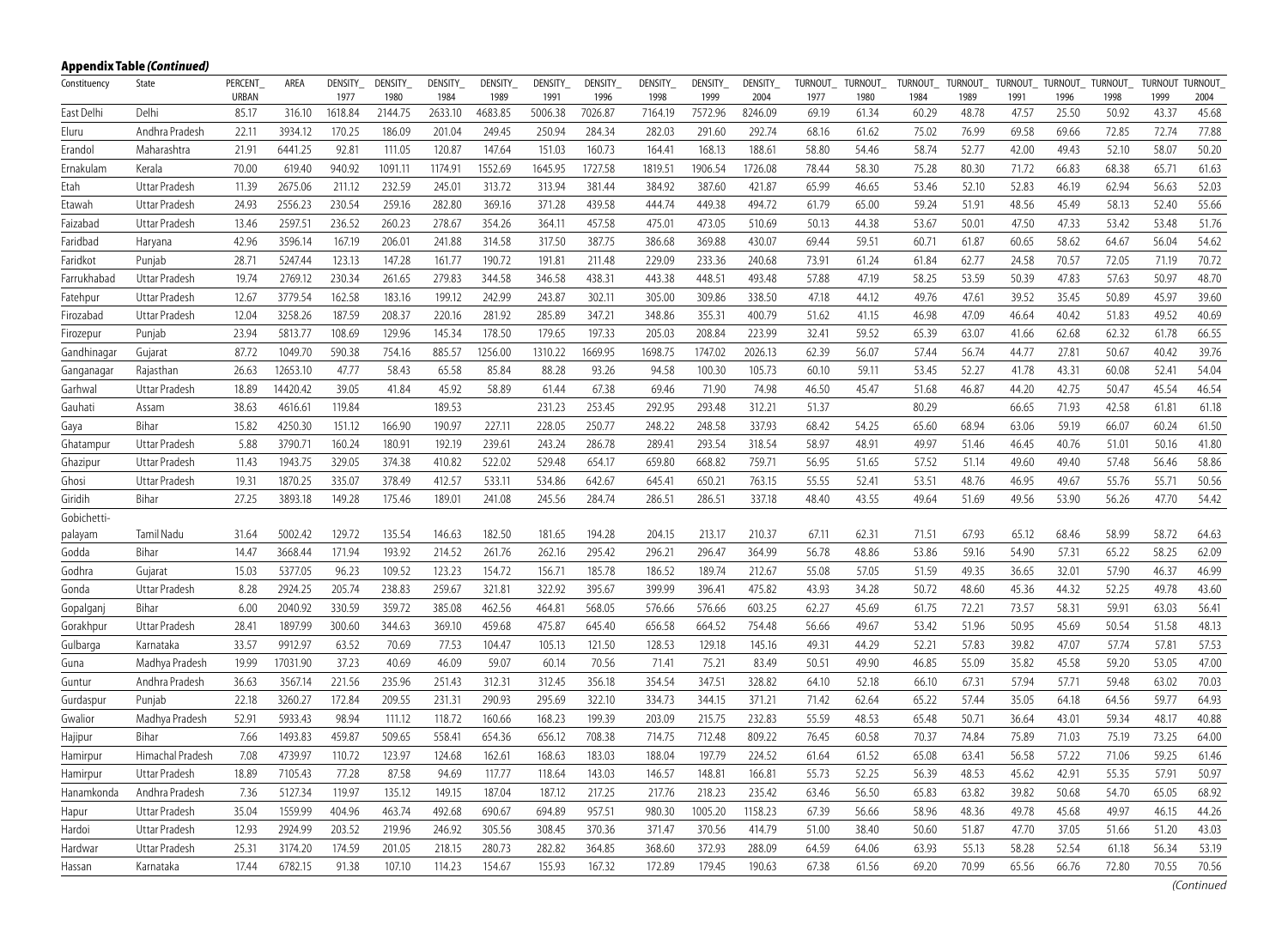|               | Appendix Table (Continued) |                         |          |                        |                 |                 |                 |                 |                 |                 |                 |                 |                 |                 |                 |                 |                  |                 |                 |                 |                        |
|---------------|----------------------------|-------------------------|----------|------------------------|-----------------|-----------------|-----------------|-----------------|-----------------|-----------------|-----------------|-----------------|-----------------|-----------------|-----------------|-----------------|------------------|-----------------|-----------------|-----------------|------------------------|
| Constituency  | State                      | PERCENT<br><b>URBAN</b> | AREA     | <b>DENSITY</b><br>1977 | DENSITY<br>1980 | DENSITY<br>1984 | DENSITY<br>1989 | DENSITY<br>1991 | DENSITY<br>1996 | DENSITY<br>1998 | DENSITY<br>1999 | DENSITY<br>2004 | TURNOUT<br>1977 | TURNOUT<br>1980 | TURNOUT<br>1984 | TURNOUT<br>1989 | TURNOUT_<br>1991 | TURNOUT<br>1996 | TURNOUT<br>1998 | TURNOUT<br>1999 | <b>TURNOUT</b><br>2004 |
| Hathras       | Uttar Pradesh              | 15.34                   | 2482.27  | 261.24                 | 278.49          | 300.12          | 361.11          | 366.48          | 448.23          | 455.55          | 458.51          | 488.66          | 60.74           | 49.10           | 49.87           | 49.50           | 49.69            | 38.30           | 46.95           | 40.40           | 40.57                  |
| Hazaribagh    | Bihar                      | 21.92                   | 7060.15  | 87.67                  | 101.33          | 112.56          | 143.15          | 144.44          | 171.82          | 171.91          | 171.91          | 167.14          | 46.48           | 38.27           | 46.58           | 52.43           | 48.88            | 51.01           | 57.03           | 48.77           | 59.78                  |
| Hindupur      | Andhra Pradesh             | 17.57                   | 9480.29  | 68.60                  | 75.28           | 83.37           | 103.90          | 103.98          | 123.59          | 121.61          | 121.47          | 124.39          | 59.93           | 41.03           | 69.98           | 66.28           | 60.53            | 59.11           | 57.09           | 66.78           | 73.61                  |
| Hingoli       | Maharashtra                | 12.70                   | 9655.24  | 61.77                  | 70.16           | 75.38           | 96.38           | 97.57           | 105.18          | 107.33          | 107.09          | 123.18          | 52.04           | 53.17           | 55.35           | 53.92           | 47.75            | 56.76           | 63.46           | 66.65           | 61.24                  |
| Hissar        | Haryana                    | 26.38                   | 4632.09  | 119.55                 | 142.30          | 159.21          | 197.10          | 198.49          | 222.46          | 221.57          | 221.36          | 245.41          | 72.51           | 63.67           | 65.57           | 62.85           | 66.04            | 70.26           | 70.65           | 62.35           | 67.72                  |
| Hoogly        | West Bengal                | 30.84                   | 1079.51  | 519.41                 | 649.41          | 717.66          | 891.10          | 928.63          | 1015.16         | 1053.58         | 1075.37         | 1076.12         | 63.76           | 71.23           | 81.93           | 82.24           | 78.03            | 83.72           | 81.99           | 79.19           | 79.62                  |
| Hoshangbad    | Madhya Pradesh             | 23.69                   | 11934.09 | 47.09                  | 52.40           | 58.49           | 76.77           | 78.52           | 90.30           | 91.27           | 96.64           | 107.86          | 54.99           | 52.64           | 60.70           | 57.35           | 46.02            | 52.47           | 66.92           | 58.64           | 49.28                  |
| Hoshiarpur    | Punjab                     | 11.36                   | 3662.70  | 171.00                 | 199.86          | 213.08          | 258.38          | 261.85          | 282.88          | 295.03          | 303.87          | 310.54          | 66.68           | 62.80           | 63.59           | 57.89           | 35.54            | 56.20           | 54.68           | 52.14           | 57.65                  |
| Howrah        | West Bengal                | 94.52                   | 228.89   | 2925.61                | 3391.37         | 3927.82         | 4926.12         | 5095.08         | 5728.05         | 5973.67         | 6037.66         | 5419.31         | 56.33           | 64.01           | 75.34           | 72.43           | 67.47            | 73.11           | 74.05           | 71.02           | 73.49                  |
| Hyderabad     | Andhra Pradesh             | 72.80                   | 3386.23  | 173.11                 | 204.55          | 229.56          | 377.48          | 382.77          | 442.53          | 445.08          | 462.82          | 522.92          | 57.96           | 61.39           | 74.97           | 68.78           | 75.99            | 61.97           | 72.19           | 69.15           | 55.73                  |
| Ichalkaranji  | Maharashtra                | 23.66                   | 4735.43  | 121.50                 | 144.96          | 159.52          | 198.11          | 205.15          | 230.99          | 232.18          | 235.81          | 256.59          | 67.66           | 65.37           | 68.54           | 68.86           | 52.58            | 63.05           | 65.31           | 69.73           | 65.11                  |
| Idukki        | Kerala                     | 3.96                    | 5315.33  | 108.82                 | 131.15          | 135.04          | 183.04          | 187.74          | 194.59          | 198.16          | 210.99          | 194.60          | 71.89           | 53.65           | 74.42           | 76.39           | 70.77            | 69.42           | 67.82           | 69.01           | 70.52                  |
| Indore        | Madhya Pradesh             | 70.17                   | 3916.18  | 143.17                 | 174.79          | 201.85          | 276.67          | 293.75          | 316.54          | 363.50          | 377.44          | 428.49          | 62.74           | 59.47           | 60.58           | 58.98           | 48.03            | 53.58           | 59.39           | 55.87           | 50.92                  |
| Inner Manipur | Manipur                    | 41.70                   | 1505.36  | 270.98                 | 311.77          | 341.51          | 400.31          | 406.22          | 416.28          | 425.48          | 437.06          | 492.05          | 60.75           | 78.76           | 83.20           | 64.76           | 60.21            | 65.28           | 67.47           | 67.28           | 56.22                  |
| Jabalpur      | Madhya Pradesh             | 66.33                   | 4029.84  | 145.71                 | 166.95          | 178.69          | 227.90          | 234.61          | 302.06          | 296.46          | 308.07          | 334.48          | 56.05           | 48.34           | 58.08           | 53.60           | 41.20            | 42.94           | 53.69           | 42.57           | 42.39                  |
| Jadavpur      | West Bengal                | 67.50                   | 591.71   | 1055.02                | 1345.27         | 1473.24         | 1913.17         | 1982.93         | 2219.18         | 2330.63         | 2371.79         | 2289.88         | 55.61           | 64.73           | 74.78           | 77.65           | 72.61            | 80.20           | 76.30           | 70.63           | 75.45                  |
| Jagatsinghpur | Orissa                     | 8.51                    | 2755.74  | 237.40                 | 265.10          | 282.41          | 352.91          | 369.14          | 415.20          | 429.46          | 447.45          | 472.29          | 60.99           | 61.45           | 70.22           | 70.54           | 65.74            | 69.27           | 63.60           | 61.51           | 71.19                  |
| Jahanabad     | Bihar                      | 8.06                    | 2056.47  | 365.40                 | 419.97          | 457.05          | 514.80          | 519.28          | 531.50          | 533.02          | 537.43          | 606.26          | 65.24           | 65.25           | 79.07           | 65.17           | 71.71            | 71.94           | 76.35           | 70.15           | 69.29                  |
| Jaipur        | Rajasthan                  | 77.72                   | 3659.99  | 166.70                 | 199.83          | 238.06          | 336.52          | 367.93          | 452.56          | 443.34          | 479.17          | 518.27          | 57.62           | 52.23           | 57.67           | 57.49           | 40.97            | 38.15           | 48.66           | 46.10           | 46.45                  |
| Jajpur        | Orissa                     | 4.19                    | 3149.73  | 194.04                 | 213.49          | 229.20          | 296.20          | 305.11          | 341.79          | 361.56          | 371.84          | 405.99          | 50.41           | 52.30           | 64.61           | 66.39           | 58.58            | 58.96           | 54.44           | 50.70           | 68.52                  |
| Jalaun        | Uttar Pradesh              | 22.13                   | 6447.35  | 93.47                  | 104.33          | 113.57          | 144.10          | 145.55          | 175.91          | 178.99          | 180.60          | 203.21          | 61.00           | 56.65           | 51.18           | 53.23           | 49.22            | 40.61           | 52.70           | 49.37           | 44.25                  |
| Jalesar       | Uttar Pradesh              | 32.14                   | 2529.86  | 227.78                 | 256.49          | 271.74          | 344.10          | 334.01          | 433.91          | 438.07          | 443.81          | 490.51          | 63.36           | 56.04           | 55.79           | 46.02           | 45.14            | 47.85           | 60.39           | 58.93           | 52.41                  |
| Jalgaon       | Maharashtra                | 34.76                   | 5509.83  | 107.03                 | 126.73          | 137.78          | 171.60          | 177.75          | 191.83          | 197.40          | 199.85          | 224.91          | 59.45           | 58.62           | 59.52           | 63.99           | 48.12            | 47.97           | 57.46           | 63.70           | 49.79                  |
| Jalna         | Maharashtra                | 19.23                   | 8491.82  | 72.45                  | 82.05           | 92.02           | 116.61          | 119.40          | 126.27          | 128.84          | 130.26          | 146.37          | 50.89           | 46.69           | 50.50           | 58.75           | 52.44            | 56.29           | 56.66           | 65.68           | 60.85                  |
| Jalore        | Rajasthan                  | 11.35                   | 15750.34 | 41.17                  | 47.01           | 53.06           | 68.38           | 69.92           | 79.89           | 77.63           | 79.08           | 90.70           | 43.27           | 45.10           | 50.71           | 53.88           | 52.47            | 36.71           | 55.00           | 51.66           | 45.91                  |
| Jalpaiguri    | West Bengal                | 19.37                   | 3416.68  | 155.01                 | 192.01          | 218.89          | 273.79          | 277.75          | 311.85          | 317.63          | 322.51          | 323.35          | 57.21           | 65.73           | 75.64           | 77.91           | 76.54            | 83.75           | 80.04           | 75.49           | 80.57                  |
| Jammu         | Jammu and Kashmir          | 30.90                   | 13351.74 | 45.01                  | 51.78           | 60.80           | 76.89           |                 | 90.36           | 108.06          | 108.36          | 138.56          | 57.39           | 57.84           | 69.60           | 55.84           |                  | 47.02           | 53.91           | 46.03           | 44.41                  |
| Jamnagar      | Gujarat                    | 47.73                   | 16469.35 | 29.12                  | 34.19           | 38.82           | 49.76           | 50.15           | 55.40           | 56.28           | 58.19           | 65.10           | 50.80           | 45.55           | 53.34           | 43.27           | 46.13            | 34.61           | 49.27           | 36.80           | 40.43                  |
| Jamshedpur    | Bihar                      | 54.30                   | 3643.48  | 158.07                 | 182.46          | 206.59          | 261.67          | 264.52          | 312.37          | 318.53          | 318.53          | 376.60          | 45.49           | 47.26           | 57.22           | 54.15           | 52.97            | 58.38           | 61.60           | 54.13           | 56.59                  |
| Jangipur      | West Bengal                | 20.94                   | 1981.97  | 285.20                 | 351.79          | 390.79          | 470.43          | 476.14          | 528.38          | 540.47          | 548.55          | 546.00          | 56.13           | 70.40           | 75.75           | 77.17           | 75.42            | 82.36           | 77.26           | 71.33           | 81.61                  |
| Janjgir       | Madhya Pradesh             | 24.38                   | 9778.05  | 59.45                  | 64.88           | 73.93           | 98.72           | 103.64          | 117.52          | 119.75          | 127.20          | 140.56          | 42.46           | 42.52           | 50.44           | 57.93           | 37.57            | 56.20           | 61.19           | 53.42           | 52.22                  |
| Jaunpur       | Uttar Pradesh              | 10.75                   | 2006.72  | 307.06                 | 356.67          | 378.77          | 491.10          | 493.95          | 628.36          | 629.47          | 635.09          | 755.30          | 53.96           | 51.97           | 56.83           | 46.20           | 43.64            | 45.37           | 55.26           | 54.26           | 47.04                  |
| Jhabua        | Madhya Pradesh             | 17.92                   | 9545.41  | 54.32                  | 61.39           | 70.00           | 91.86           | 93.30           | 111.05          | 112.05          | 116.55          | 135.15          | 47.53           | 44.56           | 50.00           | 47.54           | 44.63            | 44.81           | 54.24           | 53.97           | 48.75                  |
| Jhalawar      | Rajasthan                  | 11.77                   | 11456.09 | 47.95                  | 54.46           | 61.14           | 77.75           | 78.68           | 92.01           | 90.22           | 93.35           | 103.75          | 59.71           | 55.57           | 55.58           | 56.12           | 46.47            | 44.57           | 61.19           | 63.37           | 47.76                  |
| Jhanjharpur   | Bihar                      | 1.89                    | 2137.90  | 294.58                 | 327.61          | 366.13          | 448.45          | 448.91          | 494.53          | 492.65          | 492.98          | 544.37          | 73.76           | 65.04           | 74.35           | 55.50           | 67.31            | 62.83           | 65.91           | 63.99           | 60.51                  |
| Jhansi        | Uttar Pradesh              | 33.77                   | 8224.75  | 77.02                  | 85.46           | 94.01           | 127.11          | 127.81          | 155.42          | 157.84          | 160.39          | 185.58          | 53.54           | 54.74           | 59.59           | 54.69           | 43.22            | 52.42           | 59.19           | 56.89           | 53.70                  |
| Jhargram      | West Bengal                | 3.50                    | 4968.52  | 115.91                 | 133.52          | 150.23          | 176.56          | 177.91          | 189.99          | 195.47          | 199.56          | 207.20          | 59.74           | 74.05           | 77.08           | 79.61           | 76.20            | 85.32           | 82.62           | 79.85           | 77.25                  |
| Jhunjhunu     | Rajasthan                  | 23.08                   | 7009.81  | 97.23                  | 112.36          | 126.64          | 160.56          | 162.99          | 183.22          | 164.56          | 168.79          | 195.53          | 53.05           | 54.56           | 62.26           | 63.80           | 46.24            | 50.50           | 66.32           | 56.54           | 49.72                  |
| Jodhpur       | Rajasthan                  | 39.02                   | 17785.22 | 34.35                  | 41.03           | 48.12           | 61.15           | 65.45           | 78.23           | 73.83           | 78.93           | 88.39           | 56.12           | 53.69           | 53.89           | 54.14           | 46.55            | 42.62           | 57.89           | 46.75           | 55.02                  |
| Jorhat        | Assam                      | 13.90                   | 4082.50  | 143.47                 |                 | 178.01          |                 | 209.15          | 229.34          | 245.70          | 245.80          | 264.09          | 51.42           |                 | 69.51           |                 | 62.44            | 69.35           | 33.13           | 62.86           | 61.85                  |
| Joynagar      | West Bengal                | 0.00                    | 4217.17  | 148.45                 | 164.91          | 180.91          | 221.04          | 226.78          | 252.20          | 261.02          | 264.84          | 269.58          | 58.97           | 74.23           | 78.46           | 79.86           | 76.91            | 81.66           | 76.22           | 71.86           | 70.93                  |
| Jullundur     | Punjab                     | 54.05                   | 2418.24  | 244.91                 | 299.89          | 313.08          | 387.84          | 398.57          | 443.06          | 460.10          | 472.28          | 505.10          | 71.08           | 58.67           | 64.59           | 58.08           | 29.95            | 57.46           | 57.90           | 49.29           | 60.73                  |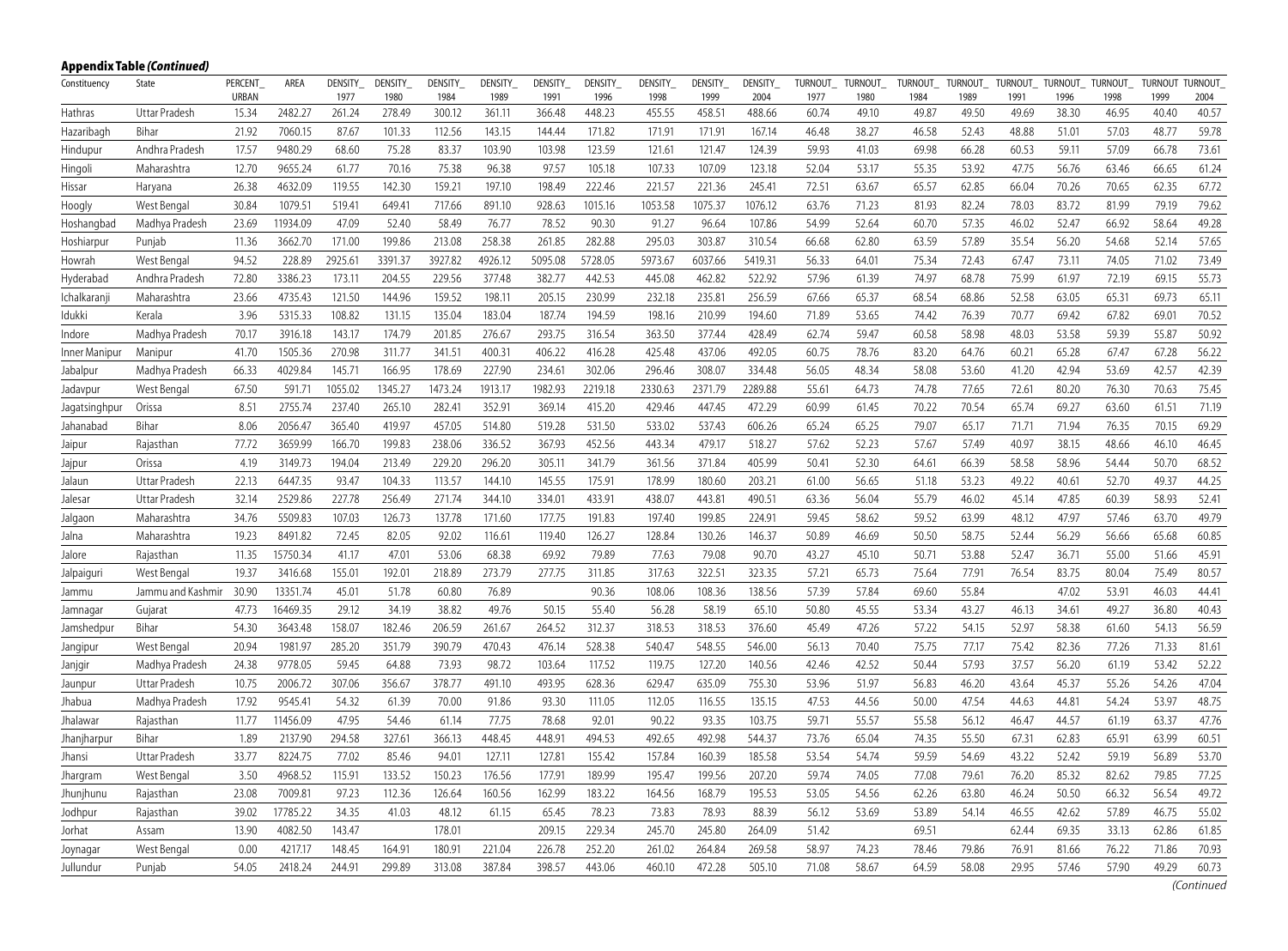|              | <b>Appendix Table (Continued)</b> |                         |          |                        |                        |                        |                        |                        |                        |                        |                        |                        |                 |                        |                        |                        |                 |                 |                        |                        |                        |
|--------------|-----------------------------------|-------------------------|----------|------------------------|------------------------|------------------------|------------------------|------------------------|------------------------|------------------------|------------------------|------------------------|-----------------|------------------------|------------------------|------------------------|-----------------|-----------------|------------------------|------------------------|------------------------|
| Constituency | State                             | <b>PERCENT</b><br>URBAN | AREA     | <b>DENSITY</b><br>1977 | <b>DENSITY</b><br>1980 | <b>DENSITY</b><br>1984 | <b>DENSITY</b><br>1989 | <b>DENSITY</b><br>1991 | <b>DENSITY</b><br>1996 | <b>DENSITY</b><br>1998 | <b>DENSITY</b><br>1999 | <b>DENSITY</b><br>2004 | TURNOUT<br>1977 | <b>TURNOUT</b><br>1980 | <b>TURNOUT</b><br>1984 | <b>TURNOUT</b><br>1989 | TURNOUT<br>1991 | TURNOUT<br>1996 | <b>TURNOUT</b><br>1998 | <b>TURNOUT</b><br>1999 | <b>TURNOUT</b><br>2004 |
| Junagadh     | Gujarat                           | 30.70                   | 7845.38  | 65.81                  | 76.22                  | 88.42                  | 116.70                 | 117.89                 | 134.08                 | 134.90                 | 137.61                 | 157.98                 | 62.62           | 55.12                  | 51.54                  | 48.82                  | 47.18           | 31.38           | 56.33                  | 45.60                  | 53.15                  |
| Kaira        | Gujarat                           | 23.60                   | 3049.96  | 187.92                 | 218.26                 | 243.02                 | 302.48                 | 307.30                 | 339.13                 | 339.96                 | 345.83                 | 375.82                 | 69.04           | 59.61                  | 59.93                  | 60.40                  | 37.31           | 35.11           | 59.57                  | 46.01                  | 39.34                  |
| Kairana      | Uttar Pradesh                     | 20.33                   | 2524.61  | 226.13                 | 256.14                 | 278.45                 | 348.80                 | 349.35                 | 431.16                 | 432.44                 | 435.51                 | 483.57                 | 65.75           | 64.29                  | 63.61                  | 59.06                  | 56.85           | 51.80           | 65.99                  | 62.94                  | 66.90                  |
| Kaisergang   | Uttar Pradesh                     | 3.03                    | 2703.56  | 237.29                 | 251.63                 | 267.82                 | 320.34                 | 323.81                 | 405.07                 | 410.33                 | 413.16                 | 470.79                 | 46.90           | 37.35                  | 46.74                  | 45.47                  | 51.17           | 46.66           | 60.15                  | 56.91                  | 44.78                  |
| Kakinada     | Andhra Pradesh                    | 31.45                   | 2654.05  | 247.36                 | 279.29                 | 303.11                 | 368.95                 | 369.91                 | 438.91                 | 436.93                 | 441.58                 | 438.95                 | 66.21           | 52.91                  | 70.82                  | 71.96                  | 59.92           | 62.50           | 69.39                  | 69.33                  | 71.44                  |
| Kalahandi    | Orissa                            | 6.93                    | 10005.71 | 54.17                  | 57.67                  | 63.09                  | 84.02                  | 84.43                  | 96.48                  | 101.55                 | 106.04                 | 113.20                 | 33.65           | 43.16                  | 51.56                  | 54.14                  | 51.52           | 58.96           | 60.00                  | 60.56                  | 66.58                  |
| Kaliabor     | Assam                             | 7.07                    | 4935.77  | 118.59                 |                        | 160.69                 |                        | 184.07                 | 202.59                 | 224.97                 | 225.20                 | 233.70                 | 49.24           |                        | 73.04                  |                        | 71.29           | 74.76           | 57.74                  | 68.26                  | 66.15                  |
| Kanakapura   | Karnataka                         | 66.22                   | 5282.93  | 127.50                 | 148.60                 | 171.04                 | 256.54                 | 259.41                 | 326.38                 | 363.79                 | 399.52                 | 510.23                 | 60.49           | 60.17                  | 70.69                  | 65.76                  | 57.85           | 60.66           | 62.75                  | 58.46                  | 57.59                  |
| Kanara       | Karnataka                         | 23.01                   | 12584.26 | 46.40                  | 55.27                  | 58.18                  | 77.15                  | 76.96                  | 84.91                  | 86.33                  | 87.50                  | 95.94                  | 64.91           | 59.64                  | 64.43                  | 65.17                  | 49.82           | 60.25           | 65.86                  | 67.62                  | 69.07                  |
| Kangra       | Himachal Pradesh                  | 6.53                    | 7791.49  | 61.23                  | 67.55                  | 72.91                  | 94.72                  | 98.42                  | 112.37                 | 115.02                 | 120.01                 | 132.67                 | 62.22           | 62.53                  | 65.48                  | 68.78                  | 55.48           | 60.70           | 70.94                  | 59.12                  | 62.22                  |
| Kanker       | Madhya Pradesh                    | 6.43                    | 18406.18 | 29.71                  | 31.43                  | 35.66                  | 46.22                  | 46.81                  | 53.14                  | 54.28                  | 56.33                  | 62.59                  | 46.55           | 45.29                  | 50.28                  | 50.31                  | 35.98           | 56.34           | 58.81                  | 55.37                  | 48.08                  |
| Kannauj      | Uttar Pradesh                     | 13.73                   | 3886.83  | 159.08                 | 177.14                 | 191.95                 | 242.46                 | 243.33                 | 293.47                 | 297.32                 | 297.71                 | 346.47                 | 66.52           | 59.26                  | 64.56                  | 55.89                  | 50.22           | 50.96           | 60.46                  | 59.06                  | 56.33                  |
| Kanpur       | Uttar Pradesh                     | 86.42                   | 985.14   | 667.55                 | 717.90                 | 682.68                 | 1062.99                | 1084.44                | 1415.68                | 1423.07                | 1439.15                | 1448.76                | 57.78           | 50.74                  | 55.94                  | 40.57                  | 37.71           | 40.88           | 48.52                  | 44.83                  | 43.35                  |
| Kapadvanj    | Gujarat                           | 13.38                   | 5720.65  | 98.13                  | 113.87                 | 130.08                 | 165.42                 | 166.57                 | 192.72                 | 192.97                 | 196.52                 | 221.19                 | 57.70           | 52.57                  | 60.10                  | 53.82                  | 35.14           | 27.65           | 62.13                  | 59.12                  | 47.05                  |
| Karad        | Maharashtra                       | 12.27                   | 4808.70  | 130.92                 | 146.44                 | 157.83                 | 197.20                 | 200.59                 | 211.14                 | 213.41                 | 215.17                 | 245.75                 | 52.16           | 66.31                  | 54.96                  | 59.68                  | 51.81           | 60.68           | 62.82                  | 70.93                  | 60.46                  |
| Karimganj    | Assam                             | 7.35                    | 3269.52  | 163.75                 | 197.10                 | 207.22                 |                        | 245.19                 | 268.10                 | 288.34                 | 288.47                 | 299.46                 | 43.59           | 40.97                  | 72.27                  |                        | 73.76           | 77.35           | 77.12                  | 72.07                  | 68.58                  |
| Karimnagar   | Andhra Pradesh                    | 22.12                   | 5549.73  | 117.22                 | 133.79                 | 150.72                 | 193.84                 | 194.14                 | 224.09                 | 224.88                 | 226.87                 | 242.32                 | 54.96           | 48.42                  | 57.66                  | 58.78                  | 47.86           | 54.63           | 61.55                  | 63.64                  | 65.03                  |
| Karnal       | Haryana                           | 32.67                   | 3782.06  | 147.06                 | 176.37                 | 197.43                 | 250.29                 | 251.45                 | 303.84                 | 300.85                 | 299.16                 | 327.95                 | 74.76           | 64.56                  | 67.98                  | 62.89                  | 65.62           | 69.70           | 70.02                  | 68.15                  | 66.02                  |
| Karol Bagh   | Delhi                             |                         | 26.40    | 11943.37               | 13062.39               | 12561.67               | 18220.91               | 19315.61               | 20590.53               | 20963.48               | 21653.67               | 19137.73               | 68.36           | 64.95                  | 66.36                  | 59.29                  | 49.68           | 53.00           | 54.03                  | 45.18                  | 49.32                  |
| Karur        | Tamil Nadu                        | 26.95                   | 4440.19  | 165.05                 | 171.83                 | 184.22                 | 236.65                 | 235.00                 | 241.64                 | 254.57                 | 263.63                 | 240.84                 | 69.10           | 66.42                  | 73.95                  | 70.29                  | 66.16           | 68.07           | 57.49                  | 61.48                  | 69.54                  |
| Kasaragod    | Kerala                            | 23.10                   | 2740.29  | 211.10                 | 247.59                 | 271.95                 | 368.68                 | 378.40                 | 408.61                 | 416.40                 | 437.90                 | 423.36                 | 77.72           | 68.25                  | 77.47                  | 78.92                  | 74.14           | 71.25           | 75.94                  | 77.12                  | 77.72                  |
| Katihar      | Bihar                             | 9.52                    | 2587.22  | 204.13                 | 236.60                 | 259.83                 | 330.50                 | 334.40                 | 384.83                 | 401.41                 | 401.78                 | 447.60                 | 58.67           | 51.03                  | 68.31                  | 72.42                  | 57.53           | 63.91           | 67.86                  | 61.53                  | 60.83                  |
| Katwa        | West Bengal                       | 12.86                   | 1863.54  | 308.71                 | 382.83                 | 429.58                 | 520.51                 | 542.02                 | 598.18                 | 620.62                 | 635.14                 | 627.58                 | 62.63           | 75.28                  | 81.08                  | 82.43                  | 79.68           | 84.49           | 82.25                  | 77.59                  | 82.62                  |
| Kendrapara   | Orissa                            | 4.64                    | 2871.02  | 219.11                 | 240.14                 | 255.63                 | 317.24                 | 328.21                 | 364.38                 | 382.81                 | 390.52                 | 413.38                 | 61.58           | 59.84                  | 69.44                  | 67.87                  | 62.98           | 62.11           | 59.45                  | 55.34                  | 70.46                  |
| Keonjhar     | Orissa                            | 14.72                   | 10235.80 | 54.83                  | 60.55                  | 66.25                  | 88.47                  | 89.14                  | 98.53                  | 103.21                 | 106.69                 | 115.62                 | 33.56           | 29.68                  | 46.32                  | 50.67                  | 46.34           | 60.59           | 60.88                  | 56.59                  | 68.84                  |
| Khagaria     | Bihar                             | 5.39                    | 2568.76  | 254.35                 | 277.83                 | 298.11                 | 368.64                 | 372.42                 | 402.36                 | 406.71                 | 406.59                 | 465.97                 | 61.71           | 58.24                  | 62.94                  | 61.45                  | 58.63           | 65.19           | 71.21                  | 63.43                  | 56.48                  |
| Khajuraho    | Madhya Pradesh                    | 20.50                   | 10728.72 | 62.08                  | 68.10                  | 77.15                  | 98.97                  | 100.92                 | 119.90                 | 121.42                 | 128.61                 | 144.74                 | 49.17           | 47.35                  | 56.85                  | 57.12                  | 46.55           | 50.53           | 62.19                  | 53.18                  | 49.74                  |
| Khalilabad   | Uttar Pradesh                     | 9.43                    | 2107.52  | 304.52                 | 342.34                 | 371.23                 | 463.03                 | 463.82                 | 556.79                 | 572.01                 | 576.89                 | 662.89                 | 58.97           | 46.06                  | 58.30                  | 50.18                  | 47.10           | 49.64           | 52.99                  | 54.66                  | 50.16                  |
| Khammam      | Andhra Pradesh                    | 21.01                   | 8798.58  | 67.79                  | 79.71                  | 90.12                  | 117.98                 | 118.64                 | 140.10                 | 139.68                 | 139.61                 | 147.59                 | 68.17           | 68.22                  | 73.65                  | 75.33                  | 68.53           | 70.98           | 73.44                  | 74.62                  | 78.79                  |
| Khandwa      | Madhya Pradesh                    | 25.05                   | 12803.60 | 40.98                  | 47.83                  | 52.89                  | 67.85                  | 69.17                  | 82.05                  | 82.06                  | 86.71                  | 95.11                  | 59.09           | 61.56                  | 62.32                  | 59.57                  | 52.25           | 54.44           | 61.44                  | 55.91                  | 49.71                  |
| Khargone     | Madhya Pradesh                    | 15.14                   | 10633.88 | 50.54                  | 55.07                  | 62.36                  | 81.24                  | 82.80                  | 98.83                  | 100.77                 | 108.79                 | 121.06                 | 59.72           | 57.93                  | 64.12                  | 57.74                  | 50.63           | 55.35           | 60.15                  | 59.29                  | 50.67                  |
| Khed         | Maharashtra                       | 30.89                   | 7612.28  | 72.69                  | 85.79                  | 91.17                  | 122.81                 | 125.67                 | 135.18                 | 139.14                 | 140.62                 | 173.31                 | 53.56           | 49.79                  | 63.47                  | 58.57                  | 47.40           | 54.70           | 58.17                  | 61.79                  | 55.49                  |
| Kheri        | Uttar Pradesh                     | 12.40                   | 6071.92  | 100.91                 | 119.45                 | 126.76                 | 155.51                 | 156.27                 | 199.57                 | 203.14                 | 207.54                 | 236.76                 | 46.61           | 37.68                  | 50.31                  | 43.98                  | 45.10           | 39.29           | 51.66                  | 55.96                  | 49.16                  |
| Khunti       | Bihar                             | 6.64                    | 8667.15  | 64.67                  | 68.51                  | 72.19                  | 87.19                  | 87.32                  | 94.96                  | 96.17                  | 96.01                  | 104.40                 | 32.78           | 34.33                  | 38.00                  | 44.10                  | 45.34           | 50.79           | 55.54                  | 48.65                  | 54.24                  |
| Khurja       | Uttar Pradesh                     | 28.50                   | 2993.62  | 204.31                 | 224.34                 | 238.56                 | 321.29                 | 322.42                 | 417.74                 | 420.06                 | 424.90                 | 486.98                 | 58.83           | 50.02                  | 50.79                  | 44.58                  | 47.06           | 34.92           | 45.63                  | 37.87                  | 41.21                  |
| Kishanganj   | Biha                              | 5.11                    | 3358.72  | 178.33                 | 209.25                 | 237.62                 | 284.77                 | 286.89                 | 336.70                 | 336.16                 | 336.27                 | 380.64                 | 47.93           | 44.79                  | 54.37                  | 57.38                  | 54.52           | 60.53           | 64.58                  | 63.54                  | 63.62                  |
| Kodarma      | Bihar                             | 8.60                    | 6216.63  | 96.96                  | 109.29                 | 123.36                 | 155.07                 | 155.62                 | 179.31                 | 183.25                 | 182.98                 | 213.26                 | 41.73           | 39.16                  | 46.25                  | 55.62                  | 50.62           | 55.34           | 58.56                  | 52.31                  | 62.28                  |
| Kokrajhar    | Assam                             | 4.96                    | 6736.65  | 81.65                  |                        | 108.95                 |                        | 146.57                 | 145.16                 | 173.65                 | 173.45                 | 180.59                 | 60.12           |                        | 83.71                  |                        | 81.24           | 77.94           | 64.56                  | 76.17                  | 79.49                  |
| Kolaba       | Maharashtra                       | 46.52                   | 5442.13  | 107.97                 | 121.07                 | 129.90                 | 172.41                 | 180.91                 | 199.50                 | 205.89                 | 212.50                 | 229.74                 | 58.82           | 54.90                  | 64.59                  | 66.51                  | 54.36           | 57.59           | 63.04                  | 57.09                  | 63.46                  |
| Kolar        | Karnataka                         | 27.93                   | 5026.06  | 118.35                 | 134.04                 | 142.09                 | 188.78                 | 190.50                 | 208.09                 | 214.95                 | 227.92                 | 251.24                 | 59.09           | 53.90                  | 64.61                  | 71.14                  | 61.37           | 66.86           | 71.08                  | 71.21                  | 72.01                  |
| Kolhapur     | Maharashtra                       | 35.11                   | 3625.64  | 152.14                 | 180.59                 | 203.54                 | 246.44                 | 249.64                 | 286.39                 | 287.18                 | 295.56                 | 320.55                 | 67.82           | 60.07                  | 57.58                  | 58.00                  | 46.30           | 51.90           | 68.41                  | 69.79                  | 69.98                  |
| Kopargaon    | Maharashtra                       | 20.01                   | 6122.78  | 83.42                  | 101.13                 | 109.35                 | 140.16                 | 143.10                 | 151.01                 | 152.73                 | 155.55                 | 175.99                 | 52.99           | 67.42                  | 56.52                  | 58.13                  | 56.05           | 55.10           | 63.78                  | 68.56                  | 62.06                  |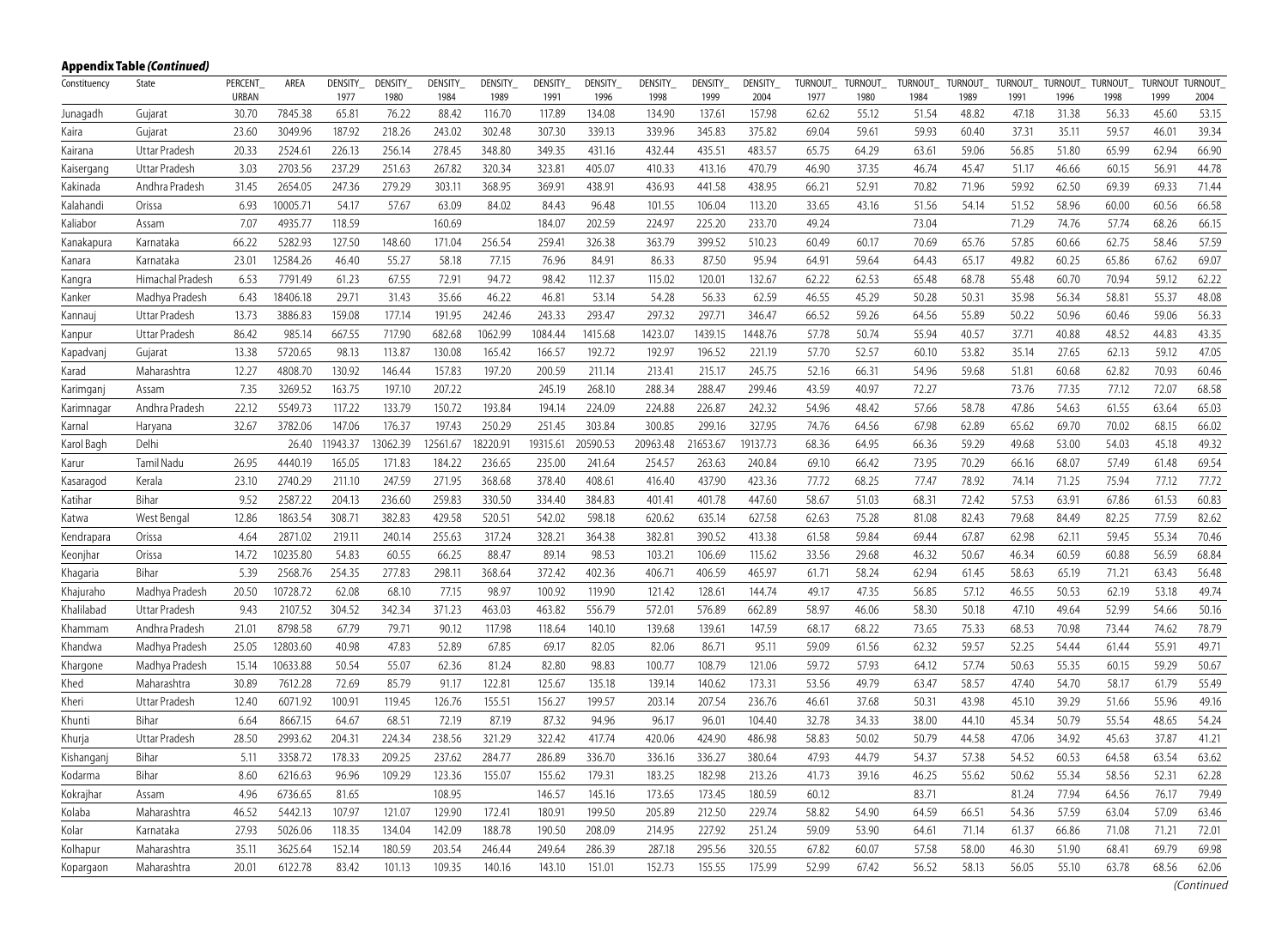|                | <b>Appendix Table (Continued)</b> |                         |           |                        |                        |                        |                        |                        |                        |                        |                        |                        |                        |                        |                        |                        |                        |                        |                        |                        |                        |
|----------------|-----------------------------------|-------------------------|-----------|------------------------|------------------------|------------------------|------------------------|------------------------|------------------------|------------------------|------------------------|------------------------|------------------------|------------------------|------------------------|------------------------|------------------------|------------------------|------------------------|------------------------|------------------------|
| Constituency   | State                             | <b>PERCENT</b><br>URBAN | AREA      | <b>DENSITY</b><br>1977 | <b>DENSITY</b><br>1980 | <b>DENSITY</b><br>1984 | <b>DENSITY</b><br>1989 | <b>DENSITY</b><br>1991 | <b>DENSITY</b><br>1996 | <b>DENSITY</b><br>1998 | <b>DENSITY</b><br>1999 | <b>DENSITY</b><br>2004 | <b>TURNOUT</b><br>1977 | <b>TURNOUT</b><br>1980 | <b>TURNOUT</b><br>1984 | <b>TURNOUT</b><br>1989 | <b>TURNOUT</b><br>1991 | <b>TURNOUT</b><br>1996 | <b>TURNOUT</b><br>1998 | <b>TURNOUT</b><br>1999 | <b>TURNOUT</b><br>2004 |
| Koppal         | Karnataka                         | 19.29                   | 9166.53   | 66.91                  | 79.76                  | 84.85                  | 114.65                 | 115.10                 | 127.35                 | 132.23                 | 135.65                 | 154.20                 | 53.55                  | 49.86                  | 59.09                  | 61.24                  | 51.95                  | 51.73                  | 58.38                  | 61.17                  | 63.25                  |
| Koraput        | Orissa                            | 17.44                   | 13833.62  | 42.03                  | 44.69                  | 49.14                  | 64.49                  | 65.17                  | 73.48                  | 78.41                  | 81.02                  | 82.38                  | 24.52                  | 24.34                  | 33.22                  | 39.77                  | 39.32                  | 51.46                  | 45.73                  | 49.20                  | 64.56                  |
| Kota           | Rajasthan                         | 17.80                   | 10582.22  | 51.88                  | 60.42                  | 68.16                  | 89.06                  | 93.51                  | 110.23                 | 109.53                 | 115.23                 | 125.41                 | 63.00                  | 53.90                  | 60.37                  | 56.71                  | 43.04                  | 44.40                  | 63.18                  | 51.58                  | 43.71                  |
| Kottayam       | Kerala                            | 19.13                   | 949.83    | 606.37                 | 694.26                 | 731.82                 | 937.18                 | 987.81                 | 1019.48                | 1034.49                | 1072.18                | 1014.80                | 79.19                  | 57.80                  | 80.10                  | 84.18                  | 75.21                  | 70.80                  | 72.77                  | 71.52                  | 73.22                  |
| Krishnagar     | West Bengal                       | 8.95                    | 2066.21   | 258.85                 | 313.31                 | 353.67                 | 445.97                 | 449.38                 | 517.85                 | 516.93                 | 524.85                 | 540.82                 | 60.10                  | 77.72                  | 81.87                  | 80.94                  | 80.66                  | 83.09                  | 82.98                  | 77.22                  | 83.25                  |
| Krishnagiri    | Tamil Nadu                        | 17.36                   | 5462.81   | 106.75                 | 120.12                 | 132.61                 | 175.47                 | 174.78                 | 197.33                 | 204.27                 | 213.02                 | 229.29                 | 58.25                  | 53.87                  | 65.01                  | 61.93                  | 60.90                  | 61.51                  | 55.80                  | 58.54                  | 58.98                  |
| Kurnool        | Andhra Pradesh                    | 29.00                   | 8190.54   | 88.20                  | 82.91                  | 92.50                  | 118.26                 | 118.81                 | 140.30                 | 138.87                 | 142.04                 | 160.03                 | 49.52                  | 44.04                  | 67.09                  | 64.91                  | 59.84                  | 60.58                  | 66.16                  | 64.66                  | 62.47                  |
| Kurukshetra    | Haryana                           | 22.09                   | 3951.83   | 136.36                 | 164.53                 | 184.15                 | 231.76                 | 234.82                 | 278.49                 | 275.70                 | 271.56                 | 294.02                 | 77.73                  | 65.51                  | 69.91                  | 66.24                  | 68.57                  | 72.83                  | 70.24                  | 67.44                  | 73.23                  |
| Kutch          | Gujarat                           | 28.30                   | 23699.74  | 18.50                  | 21.39                  | 23.53                  | 29.83                  | 31.00                  | 34.88                  | 34.93                  | 36.83                  | 42.47                  | 52.68                  | 53.53                  | 53.18                  | 55.96                  | 47.11                  | 37.32                  | 55.90                  | 43.96                  | 45.60                  |
| Ladakh         | Jammu and Kashmir                 | 16.57                   | 153028.35 | 0.42                   | 0.51                   | 0.59                   | 0.66                   |                        | 0.86                   | 0.94                   | 0.94                   | 1.15                   | 67.05                  | 58.84                  | 66.24                  | 84.30                  |                        | 79.74                  | 72.58                  | 80.62                  | 73.35                  |
| Lakhimpur      | Assam                             | 8.76                    | 8888.59   | 62.53                  |                        | 81.81                  |                        | 99.83                  | 103.67                 | 119.01                 | 119.34                 | 126.75                 | 49.58                  |                        | 68.93                  |                        | 67.42                  | 72.62                  | 63.45                  | 70.12                  | 71.01                  |
| Lakshadweep    | Lakshadweep                       | 45.59                   | 30.00     | 649.03                 | 670.57                 | 732.13                 | 1002.30                | 1055.50                | 1137.03                | 1224.60                | 1253.97                | 1301.10                | 84.16                  | 88.34                  | 86.61                  | 84.77                  | 79.97                  | 88.50                  | 84.56                  | 79.37                  | 81.52                  |
| Lalganj        | Uttar Pradesh                     | 7.75                    | 2298.21   | 289.91                 | 328.13                 | 359.49                 | 448.45                 | 456.28                 | 566.59                 | 568.63                 | 571.74                 | 678.07                 | 51.34                  | 49.31                  | 50.45                  | 47.30                  | 43.53                  | 46.61                  | 53.47                  | 52.40                  | 49.00                  |
| Latur          | Maharashtra                       | 25.97                   | 6684.49   | 90.54                  | 101.81                 | 112.92                 | 146.59                 | 148.66                 | 156.33                 | 158.63                 | 164.12                 | 193.46                 | 58.21                  | 62.50                  | 70.46                  | 61.75                  | 56.00                  | 64.10                  | 66.75                  | 68.65                  | 63.59                  |
| Lohardaga      | Bihar                             | 5.31                    | 9845.58   | 57.50                  | 64.90                  | 68.96                  | 83.84                  | 84.13                  | 95.34                  | 95.32                  | 95.34                  | 92.09                  | 44.15                  | 39.25                  | 38.89                  | 44.73                  | 45.07                  | 50.28                  | 54.52                  | 38.73                  | 51.45                  |
| Lucknow        | Uttar Pradesh                     | 83.77                   | 988.38    | 627.70                 | 695.36                 | 763.33                 | 1144.44                | 1202.10                | 1505.66                | 1530.69                | 1570.69                | 1659.20                | 53.52                  | 37.63                  | 40.30                  | 28.65                  | 32.23                  | 50.78                  | 49.35                  | 48.57                  | 35.28                  |
| Ludhiana       | Punjab                            | 60.05                   | 2736.49   | 243.36                 | 302.60                 | 334.87                 | 415.10                 | 439.30                 | 488.80                 | 517.65                 | 537.74                 | 570.24                 | 74.20                  | 58.14                  | 61.85                  | 58.83                  | 16.12                  | 58.39                  | 52.56                  | 45.32                  | 55.75                  |
| Machhlishahr   | Uttar Pradesh                     | 2.73                    | 2331.26   | 271.57                 | 303.61                 | 330.60                 | 414.64                 | 415.60                 | 532.17                 | 536.82                 | 541.85                 | 632.30                 | 50.61                  | 49.15                  | 52.12                  | 44.19                  | 44.27                  | 46.88                  | 55.03                  | 51.79                  | 45.89                  |
| Machilipatnam  | Andhra Pradesh                    | 28.03                   | 3266.24   | 196.64                 | 215.01                 | 226.99                 | 278.16                 | 278.29                 | 306.94                 | 304.18                 | 308.13                 | 304.13                 | 71.12                  | 65.87                  | 73.75                  | 74.95                  | 66.96                  | 69.50                  | 69.69                  | 70.73                  | 76.04                  |
| Madhepura      | Bihar                             | 3.36                    | 2397.50   | 273.55                 | 311.39                 | 348.93                 | 407.49                 | 414.49                 | 416.80                 | 415.92                 | 415.94                 | 495.30                 | 70.15                  | 58.96                  | 65.53                  | 67.97                  | 66.28                  | 61.63                  | 63.26                  | 65.03                  | 58.58                  |
| Madhubani      | Bihar                             | 4.00                    | 1687.61   | 411.70                 | 458.64                 | 501.64                 | 581.34                 | 584.88                 | 655.50                 | 653.00                 | 652.45                 | 745.22                 | 67.35                  | 60.96                  | 66.78                  | 56.06                  | 64.07                  | 54.17                  | 65.02                  | 64.20                  | 55.27                  |
| Madras Central | Tamil Nadu                        | 100.00                  | 53.16     | 16183.52               | 13674.81               | 16233.80               | 19315.82               | 19456.38               | 9500.54                | 22699.76               | 23985.46               | 19662.53               | 53.36                  | 67.05                  | 62.47                  | 60.19                  | 53.53                  | 56.45                  | 48.18                  | 48.46                  | 49.06                  |
| Madras North   | Tamil Nadu                        | 93.03                   | 357.97    | 2381.84                | 2064.97                | 2768.67                | 3757.72                | 3795.56                | 4338.67                | 5254.23                | 5702.55                | 5589.48                | 54.22                  | 70.15                  | 50.63                  | 60.35                  | 53.97                  | 54.45                  | 45.29                  | 43.08                  | 45.77                  |
| Madras South   | Tamil Nadu                        | 98.16                   | 288.31    | 2840.27                | 2815.89                | 3533.68                | 4848.16                | 4892.44                | 5455.11                | 6717.67                | 7194.10                | 6763.22                | 57.95                  | 67.13                  | 63.59                  | 59.17                  | 52.36                  | 55.27                  | 46.41                  | 45.15                  | 47.93                  |
| Madurai        | Tamil Nadu                        | 71.74                   | 1257.52   | 605.32                 | 626.96                 | 680.96                 | 904.51                 | 904.88                 | 954.42                 | 1072.96                | 1137.14                | 1068.79                | 63.29                  | 66.74                  | 68.13                  | 62.58                  | 55.33                  | 59.91                  | 48.74                  | 52.34                  | 55.03                  |
| Maharajganj    | Bihar                             | 4.99                    | 1727.43   | 395.28                 | 442.55                 | 473.71                 | 592.80                 | 597.72                 | 570.73                 | 568.65                 | 568.22                 | 645.27                 | 64.96                  | 42.59                  | 49.48                  | 57.23                  | 61.12                  | 60.78                  | 67.62                  | 71.04                  | 59.61                  |
| Maharajganj    | Uttar Pradesh                     | 5.69                    | 2764.95   | 205.43                 | 233.67                 | 258.82                 | 323.94                 | 324.42                 | 394.46                 | 398.60                 | 408.55                 | 474.22                 | 52.38                  | 53.40                  | 62.30                  | 54.29                  | 54.26                  | 55.44                  | 59.05                  | 59.94                  | 56.94                  |
| Mahasamund     | Madhya Pradesh                    | 10.53                   | 11348.63  | 50.00                  | 54.54                  | 60.05                  | 78.69                  | 79.94                  | 89.74                  | 91.14                  | 94.42                  | 103.04                 | 53.54                  | 55.52                  | 60.03                  | 59.52                  | 46.33                  | 59.41                  | 64.68                  | 33.30                  | 65.97                  |
| Mahbubnagar    | Andhra Pradesh                    | 14.14                   | 8368.23   | 83.49                  | 87.93                  | 101.06                 | 124.09                 | 124.25                 | 148.61                 | 147.15                 | 149.31                 | 163.23                 | 49.19                  | 50.10                  | 62.45                  | 62.19                  | 56.45                  | 58.39                  | 60.67                  | 63.37                  | 63.44                  |
| Mahendergarh   | Haryana                           | 24.07                   | 4186.55   | 155.95                 | 186.13                 | 204.44                 | 252.60                 | 254.13                 | 295.71                 | 292.79                 | 295.45                 | 341.33                 | 70.89                  | 62.57                  | 69.51                  | 60.25                  | 58.91                  | 63.99                  | 64.70                  | 60.21                  | 59.43                  |
| Mahesana       | Gujarat                           | 25.81                   | 4063.30   | 146.72                 | 163.33                 | 187.47                 | 245.46                 | 249.49                 | 261.12                 | 266.01                 | 271.81                 | 304.20                 | 64.15                  | 63.98                  | 71.41                  | 65.71                  | 44.71                  | 44.32                  | 69.09                  | 56.92                  | 56.26                  |
| Mainpuri       | Uttar Pradesh                     | 12.54                   | 3011.57   | 200.38                 | 218.09                 | 235.11                 | 282.57                 | 291.41                 | 363.81                 | 362.74                 | 368.28                 | 402.12                 | 61.02                  | 53.26                  | 60.43                  | 52.61                  | 49.01                  | 58.33                  | 58.13                  | 51.35                  | 59.45                  |
| Malda          | West Bengal                       | 11.63                   | 2187.37   | 251.44                 | 304.58                 | 327.78                 | 411.64                 | 421.72                 | 463.12                 | 471.34                 | 478.78                 | 497.59                 | 65.27                  | 73.72                  | 81.92                  | 80.48                  | 76.89                  | 84.47                  | 80.74                  | 77.36                  | 78.01                  |
| Malegaon       | Maharashtra                       | 29.60                   | 7364.32   | 75.19                  | 88.05                  | 95.82                  | 124.06                 | 125.60                 | 143.49                 | 145.58                 | 147.08                 | 165.98                 | 50.29                  | 46.10                  | 54.45                  | 50.56                  | 43.64                  | 40.85                  | 46.95                  | 60.34                  | 48.33                  |
| Mandi          | Himachal Pradesh                  | 4.69                    | 34176.90  | 14.44                  | 15.72                  | 17.26                  | 22.12                  | 22.56                  | 26.62                  | 27.26                  | 28.35                  | 31.16                  | 52.63                  | 54.89                  | 56.29                  | 61.49                  | 60.90                  | 57.77                  | 52.30                  | 54.21                  | 62.86                  |
| Mandla         | Madhya Pradesh                    | 7.36                    | 15176.75  | 32.77                  | 35.15                  | 40.16                  | 53.49                  | 53.96                  | 62.94                  | 63.58                  | 65.99                  | 72.16                  | 36.29                  | 36.08                  | 46.70                  | 44.40                  | 31.97                  | 57.45                  | 55.88                  | 48.16                  | 53.72                  |
| Mandsaur       | Madhya Pradesh                    | 22.54                   | 10958.86  | 54.60                  | 62.07                  | 70.08                  | 90.67                  | 92.85                  | 105.62                 | 106.66                 | 113.46                 | 125.37                 | 66.02                  | 66.07                  | 70.15                  | 64.60                  | 63.30                  | 60.14                  | 71.45                  | 59.95                  | 56.52                  |
| Mandvi         | Gujarat                           | 9.54                    | 6684.88   | 81.05                  | 91.54                  | 105.46                 | 133.68                 | 135.23                 | 156.14                 | 156.02                 | 159.12                 | 171.90                 | 60.46                  | 56.04                  | 55.66                  | 46.73                  | 46.96                  | 46.60                  | 60.30                  | 56.46                  | 56.11                  |
| Mandya         | Karnataka                         | 16.35                   | 4263.59   | 141.77                 | 156.99                 | 169.54                 | 225.72                 | 227.57                 | 243.98                 | 250.31                 | 257.94                 | 281.16                 | 68.50                  | 64.24                  | 75.41                  | 73.38                  | 62.96                  | 70.24                  | 73.54                  | 72.80                  | 71.54                  |
| Mangaldoi      | Assam                             | 5.59                    | 4689.56   | 119.48                 |                        | 167.84                 |                        | 203.89                 | 223.76                 | 251.22                 | 251.65                 | 257.99                 | 51.78                  |                        | 78.21                  |                        | 71.58                  | 75.05                  | 56.60                  | 70.53                  | 70.17                  |
| Mangalore      | Karnataka                         | 28.26                   | 6711.72   | 82.81                  | 95.24                  | 99.83                  | 137.63                 | 139.75                 | 143.76                 | 144.82                 | 149.35                 | 164.11                 | 69.91                  | 69.73                  | 72.06                  | 67.66                  | 58.80                  | 70.78                  | 72.93                  | 71.78                  | 71.86                  |
| Manjeri        | Kerala                            | 20.02                   | 2462.36   | 231.17                 | 273.74                 | 299.18                 | 413.13                 | 427.90                 | 468.26                 | 477.10                 | 494.60                 | 512.60                 | 75.76                  | 64.03                  | 76.68                  | 79.28                  | 69.43                  | 67.30                  | 68.69                  | 66.52                  | 71.88                  |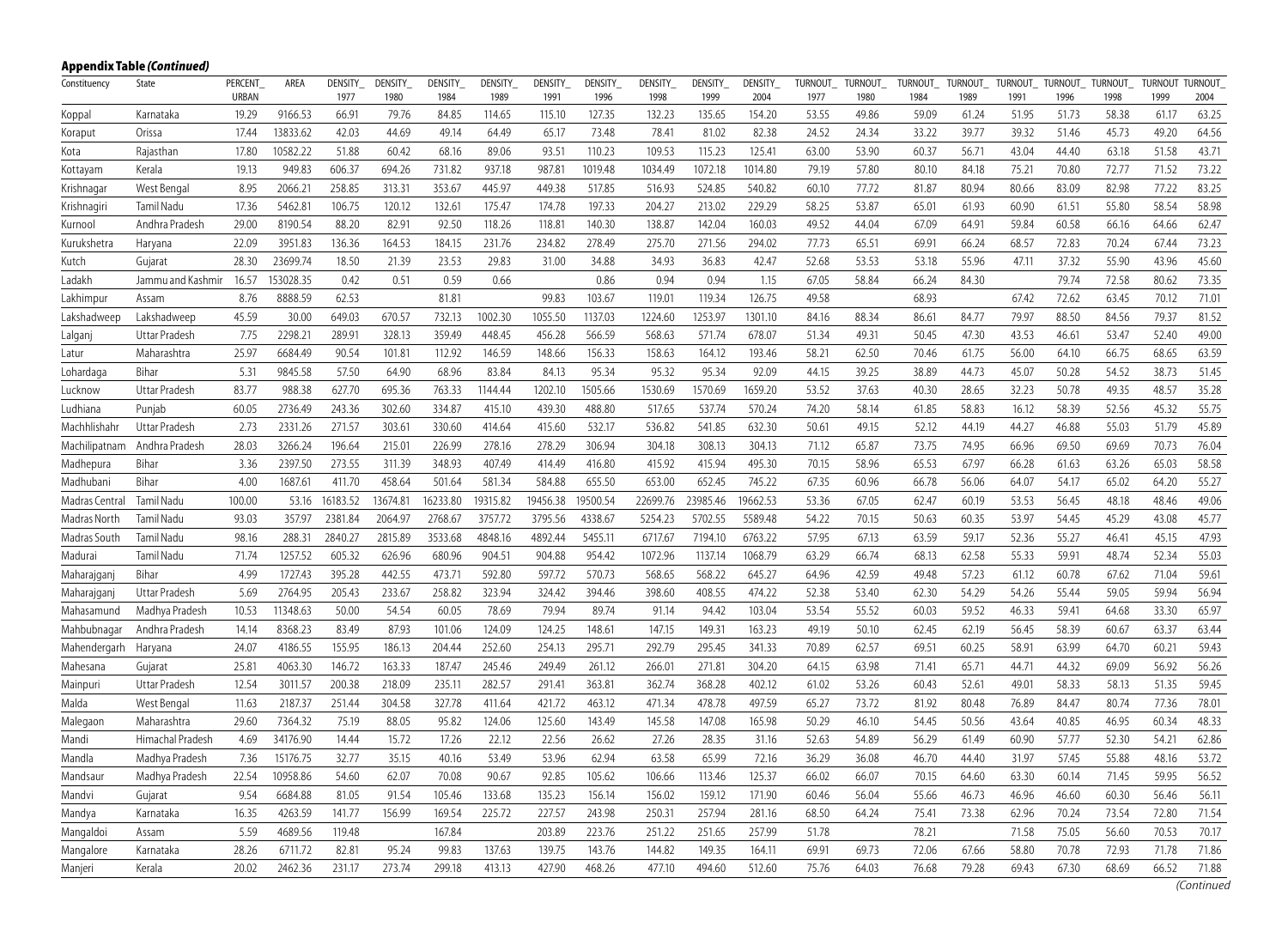|               | Appendix Table (Continued) |                         |          |                 |                 |                 |                        |                 |                 |                 |                 |                 |                 |                 |                 |                 |                 |                 |                 |                         |       |
|---------------|----------------------------|-------------------------|----------|-----------------|-----------------|-----------------|------------------------|-----------------|-----------------|-----------------|-----------------|-----------------|-----------------|-----------------|-----------------|-----------------|-----------------|-----------------|-----------------|-------------------------|-------|
| Constituency  | State                      | PERCENT<br><b>URBAN</b> | AREA     | DENSITY<br>1977 | DENSITY<br>1980 | DENSITY<br>1984 | <b>DENSITY</b><br>1989 | DENSITY<br>1991 | DENSITY<br>1996 | DENSITY<br>1998 | DENSITY<br>1999 | DENSITY<br>2004 | TURNOUT<br>1977 | TURNOUT<br>1980 | TURNOUT<br>1984 | TURNOUT<br>1989 | TURNOUT<br>1991 | TURNOUT<br>1996 | TURNOUT<br>1998 | TURNOUT TURNOUT<br>1999 | 2004  |
| Mathura       | Uttar Pradesh              | 26.80                   | 3456.03  | 180.68          | 201.17          | 210.59          | 270.67                 | 276.02          | 335.95          | 340.24          | 340.43          | 369.60          | 61.84           | 49.02           | 61.63           | 49.57           | 47.84           | 42.50           | 52.62           | 45.06                   | 47.14 |
| Mathurapur    | West Bengal                | 1.37                    | 2380.21  | 252.87          | 283.41          | 308.47          | 367.69                 | 379.32          | 426.43          | 446.02          | 452.37          | 467.75          | 64.38           | 75.52           | 80.46           | 83.37           | 80.60           | 84.00           | 79.73           | 76.03                   | 81.54 |
| Mavelikara    | Kerala                     | 13.25                   | 927.00   | 613.85          | 673.05          | 726.50          | 906.16                 | 930.71          | 950.18          | 963.97          | 1010.74         | 940.23          | 78.07           | 67.15           | 74.16           | 77.94           | 71.90           | 70.14           | 69.53           | 70.86                   | 73.96 |
| Mayiladuturai |                            |                         |          |                 |                 |                 |                        |                 |                 |                 |                 |                 |                 |                 |                 |                 |                 |                 |                 |                         |       |
| (Mayuram)     | Tamil Nadu                 | 28.27                   | 1737.91  | 372.77          | 389.37          | 414.96          | 523.93                 | 519.41          | 547.17          | 570.03          | 593.03          | 588.07          | 75.11           | 75.34           | 77.22           | 73.86           | 68.48           | 69.44           | 63.22           | 62.66                   | 68.06 |
| Mayurbhan     | Orissa                     | 8.56                    | 7160.04  | 77.91           | 82.79           | 88.04           | 113.94                 | 115.06          | 130.59          | 129.62          | 134.69          | 138.34          | 37.07           | 35.70           | 47.66           | 38.46           | 47.19           | 60.11           | 63.81           | 58.90                   | 70.26 |
| Medak         | Andhra Pradesh             | 16.77                   | 7199.76  | 88.25           | 100.69          | 115.27          | 146.84                 | 147.05          | 170.58          | 169.64          | 169.44          | 174.88          | 56.33           | 61.24           | 65.87           | 66.67           | 58.48           | 62.29           | 64.59           | 68.07                   | 71.56 |
| Meerut        | Uttar Pradesh              | 58.11                   | 1777.47  | 335.00          | 390.23          | 418.67          | 545.76                 |                 | 701.84          | 710.61          | 714.19          | 748.24          | 67.08           | 61.23           | 63.57           | 55.16           |                 | 51.19           | 59.85           | 58.61                   | 52.44 |
| Midnapore     | West Bengal                | 22.07                   | 2678.53  | 216.09          | 249.51          | 284.29          | 352.57                 | 358.63          | 392.68          | 403.90          | 410.49          | 430.42          | 56.32           | 71.74           | 78.70           | 79.36           | 75.25           | 82.52           | 79.33           | 77.53                   | 78.80 |
| Miryalguda    | Andhra Pradesh             | 10.43                   | 7758.76  | 86.07           | 99.53           | 109.11          | 140.63                 | 141.20          | 163.33          | 158.23          | 155.47          | 166.18          | 65.91           | 64.69           | 71.22           | 72.17           | 64.86           | 65.00           | 69.68           | 75.43                   | 74.66 |
| Mirzapur      | Uttar Pradesh              | 14.80                   | 3338.64  | 187.92          | 216.66          | 234.17          | 308.83                 | 309.73          | 394.14          | 401.31          | 406.16          | 488.31          | 49.89           | 50.30           | 51.67           | 44.25           | 43.63           | 53.32           | 63.60           | 56.87                   | 44.66 |
| Misrikh       | Uttar Pradesh              | 7.41                    | 3746.46  | 162.40          | 175.51          | 192.79          | 235.54                 | 236.41          | 288.60          | 290.12          | 290.86          | 329.41          | 47.22           | 36.28           | 50.79           | 50.00           | 51.67           | 42.35           | 56.01           | 56.19                   | 44.64 |
| Mizoram       | Mizoram                    | 49.63                   | 21081.00 | 9.70            | 10.95           | 12.13           | 18.58                  | 19.66           | 19.36           | 20.99           | 21.32           | 26.09           | 49.26           | 55.60           | 0.00            | 57.73           | 58.06           | 72.75           | 69.06           | 64.93                   | 63.38 |
| Mohanlalganj  | Uttar Pradesh              | 6.67                    | 3503.09  | 171.28          | 186.84          | 199.39          | 253.58                 | 254.73          | 318.27          | 322.41          | 328.13          | 364.93          | 44.57           | 38.77           | 48.92           | 43.44           | 42.58           | 41.66           | 51.80           | 52.92                   | 44.73 |
| Monghyr       | Bihar                      | 16.33                   | 4185.46  | 167.18          | 189.98          | 206.02          | 242.60                 | 245.00          | 270.65          | 274.15          | 274.20          | 313.00          | 72.98           | 58.40           | 63.07           | 68.42           | 66.16           | 64.78           | 37.06           | 61.45                   | 63.98 |
| Moradabad     | Uttar Pradesh              | 38.57                   | 1717.35  | 321.40          | 363.99          | 390.25          | 552.75                 | 556.26          | 653.60          | 666.77          | 673.23          | 788.00          | 55.00           | 48.67           | 59.34           | 51.12           | 51.44           | 56.65           | 63.96           | 55.38                   | 48.41 |
| Morena        | Madhya Pradesh             | 20.05                   | 11540.37 | 50.98           | 57.38           | 64.17           | 86.11                  | 86.98           | 105.47          | 107.59          | 109.08          | 124.34          | 45.97           | 40.29           | 44.43           | 41.82           | 32.26           | 33.32           | 51.45           | 39.46                   | 33.97 |
| Mormugao      | Goa                        | 53.45                   | 2195.43  | 106.57          | 118.90          | 134.62          | 182.34                 | 186.34          | 219.38          | 221.07          | 225.56          | 234.81          | 60.66           | 65.58           | 68.68           | 44.62           | 39.81           | 56.03           | 60.06           | 44.19                   | 57.75 |
| Motihari      | Bihar                      | 7.29                    | 2155.22  | 305.71          | 337.30          | 366.18          | 434.65                 | 435.90          | 517.63          | 516.02          | 516.25          | 566.86          | 54.51           | 46.23           | 54.23           | 58.01           | 59.19           | 54.79           | 59.47           | 60.85                   | 55.58 |
| Mukundpuram   | Kerala                     | 20.23                   | 1940.97  | 289.59          | 326.92          | 362.20          | 474.61                 | 502.26          | 517.49          | 532.90          | 558.20          | 527.65          | 82.52           | 63.12           | 80.35           | 81.90           | 76.85           | 72.84           | 72.02           | 72.51                   | 70.60 |
| Mumbai North  | Maharashtra                | 73.80                   | 963.54   | 684.96          | 877.22          | 1030.51         | 1580.09                | 1645.62         | 2237.89         | 2261.72         | 2306.33         | 2467.84         | 62.88           | 53.37           | 49.51           | 57.14           | 39.96           | 39.86           | 46.80           | 41.33                   | 47.07 |
| Mumbai        |                            |                         |          |                 |                 |                 |                        |                 |                 |                 |                 |                 |                 |                 |                 |                 |                 |                 |                 |                         |       |
| North Central | Maharashtra                | 100.00                  | 100.12   | 6762.38         | 7687.07         | 7891.43         | 10064.70               | 10324.77        | 11168.67        | 11233.78        | 11469.40        | 11161.48        | 58.38           | 53.51           | 55.25           | 56.31           | 40.22           | 45.26           | 50.03           | 46.01                   | 46.05 |
| Mumbai        |                            |                         |          |                 |                 |                 |                        |                 |                 |                 |                 |                 |                 |                 |                 |                 |                 |                 |                 |                         |       |
| North East    | Maharashtra                | 100.00                  | 32.65    | 21370.72        | 28056.78        | 33152.19        | 45157.37               | 46436.88        | 59114.36        | 59487.32        | 60959.88        | 60476.57        | 60.91           | 54.44           | 59.36           | 59.54           | 43.35           | 47.40           | 53.02           | 46.70                   | 46.88 |
| Mumbai        |                            |                         |          |                 |                 |                 |                        |                 |                 |                 |                 |                 |                 |                 |                 |                 |                 |                 |                 |                         |       |
| North West    | Maharashtra                | 100.00                  | 166.41   | 3869.36         | 4949.47         | 5280.04         | 7359.73                | 7493.88         | 9120.92         | 9159.65         | 9332.46         | 9108.50         | 62.65           | 49.30           | 57.97           | 56.01           | 42.22           | 46.59           | 51.17           | 45.10                   | 49.33 |
| Mumbai South  | Maharashtra                | 100.00                  | 45.77    | 14970.42        | 14926.74        | 14267.90        | 15958.68               | 16372.73        | 15528.73        | 15499.78        | 15715.12        | 13555.41        | 58.34           | 47.09           | 50.93           | 53.53           | 38.21           | 43.72           | 47.87           | 42.13                   | 44.22 |
| Mumbai South  |                            |                         |          |                 |                 |                 |                        |                 |                 |                 |                 |                 |                 |                 |                 |                 |                 |                 |                 |                         |       |
| Central       | Maharashtra                | 100.00                  | 92.30    | 7106.58         | 7435.95         | 7022.90         | 8661.01                | 8822.73         | 8689.47         | 8686.24         | 8803.64         | 7632.20         | 58.17           | 52.88           | 59.38           | 55.80           | 42.02           | 45.74           | 49.55           | 45.24                   | 49.40 |
| Murshidabad   | West Bengal                | 1.83                    | 2282.04  | 257.25          | 322.65          | 353.26          | 432.26                 | 436.05          | 498.45          | 505.73          | 513.94          | 524.61          | 59.95           | 78.66           | 83.46           | 82.03           | 79.38           | 85.50           | 80.37           | 70.55                   | 84.13 |
| Muvattupuzha  | Kerala                     | 12.51                   | 2228.37  | 251.68          | 284.83          | 309.82          | 401.66                 | 423.15          | 437.55          | 448.24          | 457.80          | 441.60          | 80.91           | 56.67           | 75.29           | 81.51           | 75.49           | 72.07           | 65.68           | 67.47                   | 75.80 |
| Muzaffarnagar | Uttar Pradesh              | 28.44                   | 1952.83  | 293.61          | 335.80          | 365.18          | 471.24                 | 473.05          | 611.14          | 617.35          | 623.41          | 779.27          | 69.92           | 67.49           | 66.82           | 60.58           | 57.99           | 47.81           | 58.63           | 56.05                   | 56.67 |
| Muzaffarpur   | Bihar                      | 17.26                   | 1337.88  | 504.83          | 569.02          | 601.86          | 733.82                 | 739.06          | 789.40          | 793.48          | 798.16          | 924.85          | 75.08           | 59.50           | 68.15           | 72.87           | 63.97           | 60.31           | 70.17           | 67.38                   | 63.37 |
| Mysore        | Karnataka                  | 44.30                   | 4758.58  | 125.35          | 148.37          | 157.95          | 221.18                 | 228.31          | 254.40          | 260.60          | 273.77          | 310.75          | 61.11           | 56.04           | 60.25           | 65.71           | 52.67           | 61.27           | 68.16           | 69.05                   | 64.74 |
| Nabadwip      | West Bengal                | 27.44                   | 1489.99  | 426.48          | 482.18          | 574.84          | 721.22                 | 734.38          | 876.71          | 871.44          | 886.15          | 932.55          | 56.79           | 76.67           | 79.72           | 84.17           | 81.94           | 85.08           | 82.99           | 75.89                   | 84.76 |
| Nagaland      | Nagaland                   | 17.23                   | 16579.00 | 28.55           | 27.75           | 35.83           | 49.04                  | 49.15           | 52.75           | 55.89           | 57.66           | 62.82           | 50.96           | 62.20           | 65.39           | 74.07           | 76.44           | 86.63           | 42.85           | 75.85                   | 91.67 |
| Nagapattinam  | Tamil Nadu                 | 23.78                   | 3057.61  | 216.99          | 223.80          | 247.22          | 304.79                 | 301.63          | 321.18          | 333.93          | 344.93          | 343.08          | 77.78           | 79.86           | 79.76           | 74.39           | 71.42           | 70.73           | 62.59           | 65.00                   | 71.63 |
| Nagarkurnool  | Andhra Pradesh             | 5.01                    | 11278.76 | 57.07           | 63.57           | 71.73           | 88.69                  | 88.81           | 106.09          | 105.27          | 107.51          | 114.95          | 55.00           | 50.97           | 64.54           | 67.27           | 57.83           | 63.20           | 64.74           | 66.94                   | 68.13 |
| Nagaur        | Rajasthan                  | 18.06                   | 12792.27 | 50.02           | 58.07           | 65.65           | 83.66                  | 84.96           | 91.45           | 92.28           | 96.43           | 112.26          | 56.98           | 62.53           | 64.66           | 59.97           | 54.07           | 47.89           | 62.19           | 57.13                   | 43.97 |
| Nagercoil     | Tamil Nadu                 | 65.80                   | 1185.79  | 545.23          | 559.39          | 608.02          | 803.64                 | 800.37          | 821.41          | 867.26          | 891.99          | 936.10          | 66.64           | 54.97           | 65.27           | 57.76           | 57.14           | 57.66           | 57.68           | 57.87                   | 60.68 |
| Nagpur        | Maharashtra                | 89.52                   | 1635.23  | 372.41          | 459.45          | 517.24          | 723.86                 | 758.54          | 926.07          | 931.63          | 948.72          | 997.35          | 63.40           | 60.90           | 65.54           | 60.30           | 48.13           | 51.37           | 55.67           | 52.24                   | 48.59 |
| Naini Tal     | Uttar Pradesh              | 31.15                   | 7394.77  | 73.08           | 87.25           | 92.13           | 129.62                 | 132.06          | 180.93          | 182.19          | 185.02          | 170.62          | 58.87           | 49.98           | 62.53           | 49.61           | 49.88           | 57.63           | 56.42           | 58.03                   | 48.87 |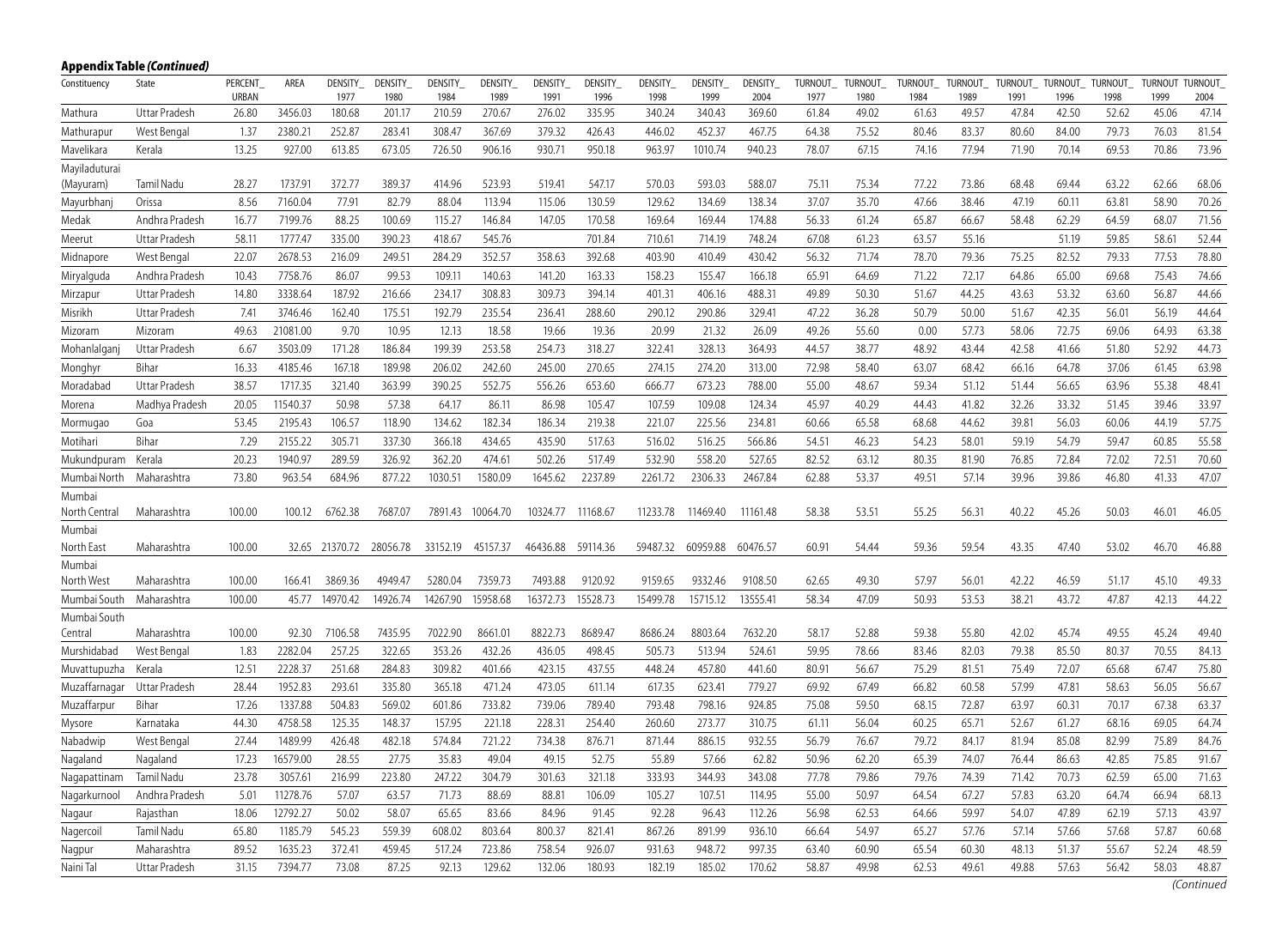|               | Appendix Table (Continued) |                  |          |                        |                  |                 |                 |                 |                 |                 |                 |                 |                 |                 |                 |                 |                  |                 |                 |                 |                        |
|---------------|----------------------------|------------------|----------|------------------------|------------------|-----------------|-----------------|-----------------|-----------------|-----------------|-----------------|-----------------|-----------------|-----------------|-----------------|-----------------|------------------|-----------------|-----------------|-----------------|------------------------|
| Constituency  | State                      | PERCENT<br>URBAN | AREA     | <b>DENSITY</b><br>1977 | DENSITY_<br>1980 | DENSITY<br>1984 | DENSITY<br>1989 | DENSITY<br>1991 | DENSITY<br>1996 | DENSITY<br>1998 | DENSITY<br>1999 | DENSITY<br>2004 | TURNOUT<br>1977 | TURNOUT<br>1980 | TURNOUT<br>1984 | TURNOUT<br>1989 | TURNOUT_<br>1991 | TURNOUT<br>1996 | TURNOUT<br>1998 | TURNOUT<br>1999 | <b>TURNOUT</b><br>2004 |
| Nalanda       | Bihar                      | 7.54             | 1795.00  | 417.41                 | 455.90           | 503.42          | 604.65          | 613.50          | 653.54          | 656.31          | 657.39          | 730.90          | 70.29           | 63.27           | 68.95           | 64.32           | 71.34            | 75.27           | 75.10           | 73.86           | 68.23                  |
| Nalgonda      | Andhra Pradesh             | 23.19            | 8312.33  | 75.92                  | 88.96            | 100.41          | 137.64          | 139.05          | 171.68          | 167.89          | 170.49          | 193.11          | 62.02           | 62.27           | 65.75           | 65.16           | 57.86            | 58.51           | 64.17           | 67.08           | 65.28                  |
| Nanded        | Maharashtra                | 27.01            | 7191.92  | 90.34                  | 104.85           | 114.08          | 148.10          | 150.57          | 160.59          | 164.00          | 165.66          | 201.00          | 57.51           | 49.92           | 62.32           | 53.03           | 45.39            | 54.55           | 59.90           | 61.47           | 55.35                  |
| Nandurbar     | Maharashtra                | 16.06            | 8834.07  | 58.92                  | 71.58            | 78.04           | 100.21          | 101.81          | 117.88          | 121.42          | 122.19          | 137.93          | 58.88           | 51.21           | 56.00           | 52.11           | 47.74            | 48.42           | 52.85           | 62.16           | 52.51                  |
| Nandyal       | Andhra Pradesh             | 13.65            | 10915.62 | 61.87                  | 67.57            | 73.10           | 91.72           | 92.03           | 102.89          | 101.03          | 102.29          | 108.31          | 71.86           | 53.38           | 69.08           | 68.93           | 62.53            | 64.70           | 63.26           | 65.35           | 70.20                  |
| Narasaraopet  | Andhra Pradesh             | 13.12            | 12657.24 | 53.01                  | 57.02            | 61.39           | 73.63           | 73.76           | 80.64           | 79.99           | 80.62           | 78.70           | 68.70           | 61.25           | 71.59           | 71.29           | 65.53            | 69.53           | 71.86           | 69.04           | 77.15                  |
| Narsapur      | Andhra Pradesh             | 18.46            | 1939.38  | 386.85                 | 422.98           | 456.23          | 587.23          | 589.18          | 657.15          | 647.63          | 651.01          | 647.13          | 56.46           | 53.07           | 66.88           | 66.33           | 58.58            | 56.06           | 59.58           | 68.10           | 71.69                  |
| Nashik        | Maharashtra                | 50.53            | 5867.83  | 104.21                 | 124.78           | 134.89          | 179.25          | 183.37          | 222.43          | 223.51          | 229.17          | 259.49          | 53.37           | 52.14           | 55.23           | 53.49           | 49.88            | 47.68           | 50.84           | 54.19           | 43.12                  |
| Nawada        | Bihar                      | 6.56             | 3005.91  | 246.68                 | 282.90           | 318.65          | 383.37          | 384.83          | 391.69          | 390.14          | 390.56          | 500.84          | 69.00           | 51.39           | 57.00           | 56.35           | 69.83            | 63.17           | 74.07           | 72.43           | 67.09                  |
| Nellore       | Andhra Pradesh             | 27.59            | 6518.72  | 115.48                 | 125.26           | 131.70          | 163.29          | 163.74          | 181.46          | 178.92          | 178.74          | 176.90          | 54.67           | 50.74           | 63.81           | 67.15           | 55.10            | 57.51           | 63.52           | 66.07           | 72.54                  |
| New Delhi     | Delhi                      | 100.00           | 76.88    | 3521.10                | 3916.12          | 3955.81         | 5587.08         | 5932.27         | 6574.47         | 6728.92         | 7063.44         | 5919.80         | 65.29           | 64.41           | 63.93           | 54.19           | 47.32            | 50.90           | 49.75           | 41.76           | 44.51                  |
| Nilgiris      | Tamil Nadu                 | 53.84            | 4670.43  | 148.93                 | 157.32           | 177.23          | 236.62          | 236.32          | 256.74          | 277.09          | 288.73          | 282.09          | 62.24           | 65.12           | 68.47           | 67.02           | 59.79            | 63.04           | 53.66           | 54.06           | 59.27                  |
| Nizamabad     | Andhra Pradesh             | 20.01            | 5679.88  | 100.00                 | 117.76           | 133.61          | 169.58          | 169.74          | 199.76          | 200.04          | 198.94          | 198.65          | 62.86           | 56.36           | 68.05           | 67.29           | 60.09            | 59.72           | 64.48           | 66.72           | 69.35                  |
| Nowgong       | Assam                      | 13.84            | 4274.57  | 135.20                 |                  | 177.25          |                 | 205.57          | 227.70          | 260.41          | 260.46          | 268.86          | 53.43           |                 | 78.28           |                 | 70.80            | 75.12           | 57.07           | 68.42           | 68.40                  |
| Nowrangpur    | Orissa                     | 5.87             | 13355.96 | 39.11                  | 42.76            | 48.50           | 65.52           | 65.93           | 74.26           | 78.60           | 81.28           | 86.94           | 25.53           | 27.58           | 37.18           | 41.18           | 43.69            | 55.61           | 53.36           | 60.20           | 67.24                  |
| Ongole        | Andhra Pradesh             | 19.52            | 9644.74  | 76.88                  | 84.63            | 90.76           | 114.79          | 114.93          | 122.86          | 122.27          | 123.41          | 110.32          | 60.78           | 57.16           | 64.57           | 63.84           | 59.91            | 63.85           | 62.40           | 65.25           | 75.10                  |
| Osmanabad     | Maharashtra                | 17.94            | 9640.89  | 58.77                  | 65.53            | 70.58           | 89.78           | 91.72           | 95.00           | 96.36           | 97.12           | 111.26          | 48.25           | 51.81           | 58.29           | 52.14           | 51.33            | 51.53           | 57.19           | 67.62           | 59.47                  |
| Ottapalam     | Kerala                     | 6.75             | 1458.77  | 393.85                 | 456.75           | 483.30          | 648.51          | 672.83          | 710.12          | 721.50          | 756.34          | 748.67          | 74.69           | 58.02           | 75.19           | 75.69           | 69.01            | 65.92           | 67.98           | 70.39           | 73.88                  |
| Outer Delhi   | Delhi                      | 68.51            | 894.29   | 496.32                 | 679.67           | 955.29          | 1761.14         | 1885.38         | 3155.09         | 3272.50         | 3470.38         | 3766.56         | 70.28           | 61.72           | 58.81           | 49.31           | 45.28            | 47.34           | 48.56           | 41.48           | 46.13                  |
| Outer Manipur | Manipur                    | 10.48            | 20821.64 | 18.26                  | 21.13            | 24.01           | 29.63           | 29.81           | 31.91           | 33.12           | 34.31           | 38.22           | 57.20           | 78.60           | 82.70           | 76.33           | 77.12            | 82.77           | 46.06           | 63.12           | 77.80                  |
| Padrauna      | Uttar Pradesh              | 4.67             | 2446.55  | 253.43                 | 283.88           | 317.44          | 381.05          | 381.40          | 483.09          | 485.85          | 494.74          | 613.81          | 50.36           | 48.55           | 51.08           | 47.92           | 49.32            | 50.41           | 56.37           | 57.45           | 52.61                  |
| Palaghat      | Kerala                     | 16.16            | 3480.35  | 169.31                 | 202.62           | 210.20          | 275.22          | 282.22          | 305.17          | 309.29          | 325.37          | 319.84          | 70.88           | 58.12           | 76.04           | 76.71           | 70.48            | 67.65           | 68.40           | 71.22           | 73.74                  |
| Palamau       | Bihar                      | 6.31             | 7312.87  | 79.22                  | 92.15            | 103.21          | 124.61          | 125.24          | 145.56          | 147.63          | 147.71          | 176.31          | 44.92           | 39.67           | 46.54           | 41.95           | 37.65            | 44.66           | 54.75           | 47.12           | 49.76                  |
| Palani        | <b>Tamil Nadu</b>          | 26.17            | 5307.95  | 139.04                 | 143.67           | 152.60          | 194.80          | 194.20          | 201.20          | 210.55          | 218.48          | 205.15          | 66.50           | 56.65           | 70.70           | 60.48           | 62.52            | 66.16           | 54.41           | 57.35           | 63.86                  |
| Pali          | Rajasthan                  | 21.48            | 12388.60 | 49.11                  | 56.47            | 62.06           | 77.20           | 79.61           | 86.42           | 83.19           | 87.22           | 96.52           | 52.58           | 52.99           | 55.31           | 55.68           | 47.07            | 34.16           | 54.29           | 49.32           | 45.39                  |
| Panaji        | Goa                        | 45.51            | 1506.57  | 161.58                 | 173.65           | 193.22          | 221.69          | 229.15          | 257.18          | 262.46          | 274.56          | 282.54          | 62.08           | 69.46           | 70.62           | 71.57           | 43.98            | 54.92           | 61.02           | 46.17           | 59.86                  |
| Pandharpur    | Maharashtra                | 9.94             | 8410.76  | 73.48                  | 84.02            | 93.42           | 116.41          | 118.67          | 125.83          | 130.00          | 131.54          | 153.90          | 49.99           | 51.78           | 60.11           | 47.77           | 47.31            | 47.86           | 52.31           | 70.57           | 53.24                  |
| Panskura      | West Bengal                | 1.11             | 2179.42  | 238.53                 | 283.44           | 325.33          | 395.82          | 399.85          | 431.65          | 443.58          | 452.85          | 486.91          | 69.88           | 82.65           | 84.61           | 84.36           | 81.74            | 88.30           | 84.83           | 82.69           | 82.41                  |
| Parbhani      | Maharashtra                | 28.75            | 7913.20  | 72.65                  | 81.85            | 90.15           | 117.39          | 121.24          | 128.59          | 131.94          | 133.35          | 146.04          | 51.92           | 48.93           | 53.67           | 55.90           | 45.33            | 47.34           | 58.24           | 62.70           | 58.49                  |
| Parvathipuram | Andhra Pradesh             | 9.54             | 4571.47  | 143.50                 | 135.56           | 146.36          | 177.05          | 177.20          | 200.14          | 199.44          | 199.41          | 196.07          | 48.35           | 57.00           | 63.96           | 68.13           | 65.07            | 63.25           | 65.07           | 67.31           | 73.74                  |
| Patan         | Gujarat                    | 19.80            | 6386.66  | 89.78                  | 99.34            | 114.31          | 145.31          | 146.75          | 152.09          | 152.93          | 157.18          | 177.40          | 52.01           | 40.71           | 52.94           | 53.46           | 40.96            | 31.63           | 64.93           | 47.72           | 47.50                  |
| Patiala       | Punjab                     | 32.00            | 4338.30  | 139.73                 | 169.74           | 190.07          | 234.45          | 237.44          | 272.89          | 302.69          | 302.04          | 328.95          | 74.66           | 62.08           | 68.49           | 62.08           | 22.44            | 57.54           | 61.43           | 59.66           | 61.25                  |
| Patna         | Bihar                      | 67.14            | 854.86   | 871.16                 | 1046.96          | 1126.91         | 1372.48         |                 | 1698.87         | 1713.06         | 1720.02         | 2036.85         | 67.02           | 46.96           | 51.45           | 52.96           |                  | 53.31           | 43.96           | 54.55           | 51.78                  |
| Peddapall     | Andhra Pradesh             | 28.28            | 9083.61  | 70.25                  | 81.45            | 93.86           | 120.68          | 120.86          | 144.03          | 143.98          | 146.50          | 152.64          | 50.13           | 46.98           | 55.58           | 58.44           | 45.80            | 53.44           | 62.15           | 64.67           | 67.75                  |
| Perambaluı    | Tamil Nadu                 | 14.36            | 4440.97  | 151.34                 | 156.30           | 167.12          | 212.02          | 210.35          | 221.12          | 230.83          | 239.66          | 225.07          | 70.70           | 69.18           | 74.30           | 71.10           | 68.21            | 68.67           | 62.35           | 63.95           | 70.74                  |
| Periyakulam   | Tamil Nadu                 | 48.62            | 4877.49  | 142.15                 | 150.77           | 164.32          | 208.26          | 207.47          | 209.57          | 221.27          | 229.98          | 216.68          | 67.94           | 67.65           | 69.21           | 64.62           | 60.42            | 65.11           | 55.83           | 58.71           | 66.28                  |
| Phillaur      | Puniab                     | 24.28            | 3407.17  | 190.57                 | 227.91           | 246.65          | 296.47          | 300.38          | 309.47          | 325.95          | 335.79          | 346.77          | 69.86           | 59.98           | 65.40           | 58.74           | 24.16            | 58.45           | 59.49           | 53.64           | 61.15                  |
| Phoolpur      | Uttar Pradesh              | 4.54             | 2351.75  | 259.04                 | 289.10           | 321.71          | 404.48          | 410.63          | 500.72          | 504.07          | 503.26          | 599.35          | 51.64           | 51.92           | 59.59           | 52.31           | 45.86            | 47.03           | 56.67           | 57.46           | 53.58                  |
| Phulbani      | Orissa                     | 7.56             | 14243.76 | 44.50                  | 47.67            | 51.29           | 66.30           | 67.06           | 73.63           | 76.81           | 79.12           | 83.11           | 31.73           | 37.33           | 48.04           | 56.67           | 49.94            | 55.29           | 55.36           | 55.98           | 66.51                  |
| Pilibhit      | Uttar Pradesh              | 14.74            | 5008.84  | 118.51                 | 134.69           | 142.29          | 181.73          | 183.64          | 220.98          | 225.60          | 227.44          | 256.73          | 56.38           | 44.34           | 61.27           | 51.55           | 51.66            | 59.77           | 61.70           | 65.66           | 52.66                  |
| Pollachi      | Tamil Nadu                 | 40.33            | 4422.03  | 151.61                 | 159.61           | 173.77          | 218.51          | 217.91          | 219.07          | 232.03          | 242.93          | 235.02          | 60.00           | 64.29           | 71.18           | 65.95           | 65.57            | 67.67           | 54.02           | 56.10           | 61.87                  |
| Pondicherry   | Pondicherry                | 63.74            | 490.00   | 608.56                 | 651.50           | 778.30          | 1172.57         | 1210.83         | 1293.13         | 1358.13         | 1432.63         | 1299.32         | 72.52           | 77.59           | 71.00           | 65.72           | 66.03            | 72.65           | 61.45           | 63.27           | 75.99                  |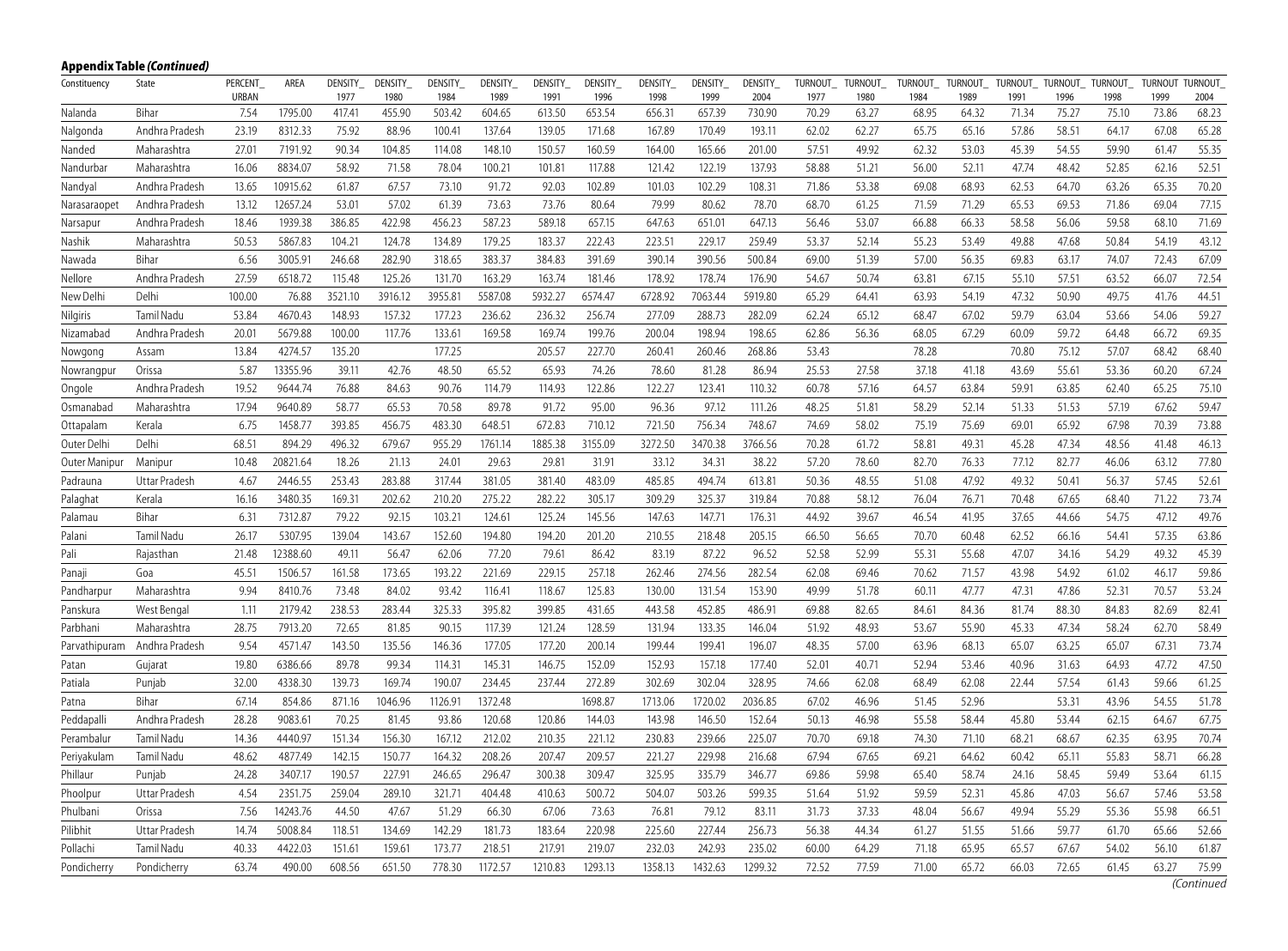|              | <b>Appendix Table (Continued)</b> |                         |          |                        |                        |                        |                        |                        |                        |                        |                        |                        |                        |                        |                        |                        |                        |                        |                 |                        |                        |
|--------------|-----------------------------------|-------------------------|----------|------------------------|------------------------|------------------------|------------------------|------------------------|------------------------|------------------------|------------------------|------------------------|------------------------|------------------------|------------------------|------------------------|------------------------|------------------------|-----------------|------------------------|------------------------|
| Constituency | State                             | <b>PERCENT</b><br>URBAN | AREA     | <b>DENSITY</b><br>1977 | <b>DENSITY</b><br>1980 | <b>DENSITY</b><br>1984 | <b>DENSITY</b><br>1989 | <b>DENSITY</b><br>1991 | <b>DENSITY</b><br>1996 | <b>DENSITY</b><br>1998 | <b>DENSITY</b><br>1999 | <b>DENSITY</b><br>2004 | <b>TURNOUT</b><br>1977 | <b>TURNOUT</b><br>1980 | <b>TURNOUT</b><br>1984 | <b>TURNOUT</b><br>1989 | <b>TURNOUT</b><br>1991 | <b>TURNOUT</b><br>1996 | TURNOUT<br>1998 | <b>TURNOUT</b><br>1999 | <b>TURNOUT</b><br>2004 |
| Ponnani      | Kerala                            | 20.02                   | 1542.07  | 371.90                 | 435.13                 | 465.69                 | 643.25                 | 655.90                 | 707.61                 | 717.03                 | 743.37                 | 760.05                 | 73.48                  | 59.80                  | 68.64                  | 71.03                  | 63.28                  | 65.51                  | 62.02           | 60.10                  | 62.31                  |
| Porbandar    | Gujarat                           | 37.03                   | 8529.94  | 61.58                  | 69.06                  | 79.85                  | 98.95                  | 100.01                 | 103.37                 | 103.38                 | 104.84                 | 116.65                 | 51.03                  | 47.86                  | 50.12                  | 42.11                  | 42.15                  | 33.70                  | 54.94           | 36.44                  | 49.29                  |
| Pratapgarh   | Uttar Pradesh                     | 6.18                    | 2956.98  | 213.10                 | 233.25                 | 254.24                 | 316.98                 | 318.49                 | 394.83                 | 399.25                 | 402.15                 | 450.53                 | 45.43                  | 42.37                  | 51.88                  | 44.76                  | 38.36                  | 39.99                  | 48.80           | 47.69                  | 42.98                  |
| Pudikkottai  | <b>Tamil Nadu</b>                 | 21.20                   | 4798.28  | 145.94                 | 155.01                 | 168.13                 | 219.72                 | 218.40                 | 234.36                 | 246.88                 | 253.90                 | 257.37                 | 74.85                  | 79.31                  | 77.29                  | 73.82                  | 68.90                  | 70.18                  | 65.29           | 63.20                  | 66.42                  |
| Pune         | Maharashtra                       | 94.21                   | 440.78   | 1376.20                | 1682.78                | 1789.95                | 2429.56                | 2687.55                | 3096.78                | 3159.89                | 3255.82                | 3649.47                | 62.09                  | 57.09                  | 65.34                  | 63.39                  | 47.78                  | 56.51                  | 59.15           | 51.05                  | 47.81                  |
| Puri         | Orissa                            | 12.92                   | 4582.55  | 136.23                 | 150.33                 | 160.98                 | 205.50                 | 211.43                 | 240.32                 | 248.88                 | 256.80                 | 281.07                 | 46.30                  | 48.92                  | 61.64                  | 65.23                  | 58.42                  | 61.83                  | 61.10           | 56.14                  | 69.02                  |
| Purnea       | Bihar                             | 10.62                   | 2643.04  | 230.83                 | 259.59                 | 292.83                 | 349.24                 |                        | 406.69                 | 410.88                 | 410.65                 | 446.26                 | 58.19                  | 48.96                  | 55.88                  | 60.84                  |                        | 62.48                  | 64.30           | 63.92                  | 60.11                  |
| Purulia      | West Bengal                       | 9.66                    | 4541.14  | 128.36                 | 153.56                 | 166.14                 | 196.58                 | 201.48                 | 212.99                 | 219.10                 | 221.99                 | 218.54                 | 50.46                  | 59.54                  | 72.21                  | 75.84                  | 71.29                  | 76.11                  | 73.78           | 67.57                  | 70.15                  |
| Quilon       | Kerala                            | 26.19                   | 809.91   | 719.51                 | 816.36                 | 896.77                 | 1175.26                | 1209.27                | 1262.08                | 1310.94                | 1344.10                | 1273.71                | 76.80                  | 63.12                  | 77.39                  | 80.99                  | 75.07                  | 70.70                  | 71.60           | 67.57                  | 68.39                  |
| Rai Bereli   | Uttar Pradesh                     | 11.75                   | 2940.35  | 215.22                 | 237.75                 | 261.94                 | 325.96                 | 327.22                 | 395.68                 | 398.22                 | 399.46                 | 452.04                 | 52.48                  | 54.97                  | 58.19                  | 48.17                  | 46.12                  | 41.38                  | 56.04           | 58.27                  | 48.42                  |
| Raichur      | Karnataka                         | 24.23                   | 10353.58 | 57.94                  | 65.61                  | 70.97                  | 95.59                  | 96.05                  | 109.26                 | 115.85                 | 118.42                 | 136.48                 | 48.01                  | 39.12                  | 53.41                  | 50.19                  | 37.90                  | 42.50                  | 49.06           | 55.99                  | 58.39                  |
| Raiganj      | West Bengal                       | 8.46                    | 2779.67  | 202.78                 | 249.36                 | 276.06                 | 357.68                 | 365.79                 | 399.74                 | 405.20                 | 411.80                 | 412.74                 | 59.69                  | 67.64                  | 73.25                  | 75.38                  | 72.89                  | 78.73                  | 78.35           | 76.50                  | 79.98                  |
| Raigarh      | Madhya Pradesh                    | 12.71                   | 11224.41 | 47.63                  | 52.27                  | 57.54                  | 72.17                  | 74.80                  | 82.29                  | 82.80                  | 86.95                  | 92.53                  | 46.46                  | 43.47                  | 53.69                  | 54.25                  | 43.50                  | 66.90                  | 72.48           | 58.40                  | 62.43                  |
| Raipur       | Madhya Pradesh                    | 45.61                   | 4323.36  | 120.07                 | 134.52                 | 154.16                 | 205.40                 | 211.17                 | 255.44                 | 259.97                 | 272.28                 | 316.94                 | 59.00                  | 51.90                  | 57.42                  | 56.75                  | 45.75                  | 50.29                  | 62.00           | 56.15                  | 50.32                  |
| Rajahmundry  | Andhra Pradesh                    | 34.08                   | 1993.03  | 355.16                 | 379.73                 | 409.08                 | 488.13                 | 488.34                 | 562.20                 | 562.48                 | 570.60                 | 538.99                 | 67.62                  | 61.96                  | 75.34                  | 74.04                  | 62.91                  | 67.51                  | 69.70           | 70.02                  | 75.97                  |
| Rajampet     | Andhra Pradesh                    | 11.66                   | 10003.48 | 66.66                  | 71.03                  | 77.66                  | 94.53                  | 94.70                  | 98.41                  | 95.63                  | 94.60                  | 99.10                  | 64.25                  | 50.74                  | 63.56                  | 69.40                  | 59.23                  | 58.86                  | 63.36           | 69.80                  | 69.73                  |
| Rajapur      | Maharashtra                       | 8.38                    | 7580.84  | 70.80                  | 77.25                  | 80.76                  | 97.77                  | 99.61                  | 105.03                 | 105.88                 | 104.28                 | 110.24                 | 60.61                  | 56.55                  | 61.62                  | 61.67                  | 48.05                  | 54.27                  | 53.86           | 54.87                  | 57.50                  |
| Rajgarh      | Madhya Pradesh                    | 18.58                   | 10930.22 | 52.83                  | 58.23                  | 65.09                  | 82.40                  | 83.61                  | 95.17                  | 96.73                  | 102.02                 | 116.96                 | 53.16                  | 52.92                  | 61.46                  | 59.93                  | 49.48                  | 56.61                  | 66.47           | 59.56                  | 46.87                  |
| Rajkot       | Gujarat                           | 55.94                   | 9152.32  | 66.01                  | 77.16                  | 90.43                  | 119.37                 | 122.68                 | 147.46                 | 148.81                 | 150.77                 | 180.30                 | 50.45                  | 43.54                  | 49.27                  | 47.02                  | 46.21                  | 30.05                  | 48.77           | 39.58                  | 32.64                  |
| Rajmahal     | Bihar                             | 5.90                    | 5278.39  | 106.37                 | 119.23                 | 131.22                 | 157.06                 | 158.10                 | 179.65                 | 180.12                 | 180.09                 | 203.10                 | 38.85                  | 35.30                  | 44.61                  | 55.08                  | 55.26                  | 58.82                  | 61.48           | 58.94                  | 64.47                  |
|              | Rajnandgaon Madhya Pradesh 15.65  |                         | 11137.03 | 48.48                  | 51.97                  | 56.49                  | 74.48                  | 75.45                  | 86.92                  | 86.94                  | 91.29                  | 100.71                 | 51.07                  | 46.96                  | 53.35                  | 58.34                  | 45.27                  | 51.47                  | 62.18           | 58.23                  | 59.37                  |
| Ramantha-    |                                   |                         |          |                        |                        |                        |                        |                        |                        |                        |                        |                        |                        |                        |                        |                        |                        |                        |                 |                        |                        |
| puram        | Tamil Nadu                        | 24.01                   | 5187.57  | 133.77                 | 141.99                 | 156.23                 | 199.52                 | 198.54                 | 201.37                 | 207.90                 | 214.96                 | 221.25                 | 63.42                  | 65.90                  | 66.39                  | 60.51                  | 57.09                  | 59.80                  | 54.78           | 56.43                  | 58.76                  |
| Rampur       | Uttar Pradesh                     | 21.48                   | 3076.30  | 206.01                 | 227.60                 | 244.51                 | 316.00                 | 318.44                 | 418.14                 | 427.00                 | 429.89                 | 461.79                 | 65.59                  | 53.96                  | 64.18                  | 50.37                  | 54.68                  | 57.07                  | 61.62           | 61.28                  | 57.06                  |
| Ramtek       | Maharashtra                       | 22.23                   | 9175.68  | 63.21                  | 70.90                  | 76.92                  | 97.78                  | 99.64                  | 112.58                 | 114.57                 | 114.52                 | 125.20                 | 62.82                  | 58.88                  | 63.41                  | 63.21                  | 47.27                  | 53.08                  | 59.60           | 62.41                  | 56.36                  |
| Ranchi       | Bihar                             | 45.12                   | 4053.64  | 142.50                 | 171.37                 | 181.95                 | 228.22                 | 230.57                 | 277.81                 | 279.16                 | 279.20                 | 340.23                 | 46.24                  | 39.66                  | 44.66                  | 50.40                  | 49.41                  | 53.18                  | 60.52           | 50.99                  | 50.45                  |
| Rasipuram    | Tamil Nadu                        | 30.68                   | 4076.74  | 175.74                 | 180.29                 | 193.66                 | 247.71                 | 246.47                 | 256.99                 | 271.85                 | 284.90                 | 277.78                 | 61.66                  | 58.86                  | 67.53                  | 62.31                  | 60.78                  | 63.18                  | 52.19           | 54.16                  | 61.46                  |
| Ratanagari   | Maharashtra                       | 13.81                   | 6585.29  | 83.27                  | 90.57                  | 93.71                  | 116.06                 | 121.59                 | 127.03                 | 130.09                 | 132.47                 | 138.91                 | 58.49                  | 60.97                  | 61.92                  | 64.13                  | 50.75                  | 56.18                  | 56.48           | 61.25                  | 61.32                  |
| Rewa         | Madhya Pradesh                    | 15.43                   | 6959.85  | 94.70                  | 103.26                 | 115.12                 | 152.07                 | 154.13                 | 184.06                 | 186.91                 | 196.81                 | 209.92                 | 55.67                  | 55.75                  | 54.80                  | 49.46                  | 41.33                  | 45.94                  | 57.70           | 54.01                  | 43.17                  |
| Robertsganj  | Uttar Pradesh                     | 13.34                   | 9269.10  | 68.73                  | 78.69                  | 86.78                  | 112.01                 | 112.71                 | 150.98                 | 153.01                 | 155.73                 | 179.21                 | 50.47                  | 47.64                  | 47.18                  | 44.35                  | 38.67                  | 44.26                  | 53.93           | 51.50                  | 43.63                  |
| Rohtak       | Haryana                           | 22.49                   | 3585.01  | 161.22                 | 192.47                 | 206.98                 | 253.50                 | 256.59                 | 264.93                 | 261.93                 | 261.89                 | 294.45                 | 67.97                  | 60.89                  | 59.17                  | 66.88                  | 59.60                  | 65.80                  | 70.22           | 67.46                  | 62.72                  |
| Ropar        | Punjab                            | 32.53                   | 3913.07  | 162.81                 | 195.39                 | 221.36                 | 266.59                 | 270.16                 | 299.71                 | 315.01                 | 323.72                 | 343.78                 | 75.66                  | 67.99                  | 71.97                  | 67.32                  | 13.52                  | 57.66                  | 57.04           | 56.17                  | 58.74                  |
| Rosera       | Bihar                             | 1.38                    | 1769.23  | 364.64                 | 420.47                 | 457.08                 | 545.36                 | 546.55                 | 598.85                 | 609.06                 | 608.89                 | 704.11                 | 68.24                  | 62.30                  | 57.54                  | 64.23                  | 62.03                  | 56.52                  | 63.57           | 67.18                  | 57.30                  |
| Sabarkantha  | Gujarat                           | 9.96                    | 8669.75  | 62.72                  | 73.62                  | 83.88                  | 107.95                 | 108.95                 | 126.38                 | 126.27                 | 129.17                 | 146.75                 | 56.15                  | 56.84                  | 60.95                  | 54.15                  | 36.99                  | 39.18                  | 63.86           | 59.04                  | 51.44                  |
| Sagar        | Madhya Pradesh                    | 29.21                   | 10242.12 | 52.68                  | 58.24                  | 66.34                  | 87.65                  | 89.00                  | 101.96                 | 102.89                 | 109.59                 | 122.12                 | 52.99                  | 54.14                  | 56.31                  | 52.21                  | 40.64                  | 44.92                  | 56.05           | 47.83                  | 38.33                  |
| Saharanpur   | Uttar Pradesh                     | 29.51                   | 2878.91  | 206.74                 | 238.11                 | 257.20                 | 332.47                 | 335.36                 | 422.77                 | 429.87                 | 438.32                 | 544.00                 | 65.84                  | 60.49                  | 70.49                  | 61.16                  | 61.34                  | 58.29                  | 66.97           | 61.17                  | 63.24                  |
| Saharsa      | Bihar                             | 10.09                   | 2654.02  | 256.83                 | 302.88                 | 344.10                 | 398.85                 | 400.18                 | 426.15                 | 430.12                 | 430.33                 | 485.18                 | 66.87                  | 61.17                  | 68.62                  | 71.82                  | 71.78                  | 61.89                  | 63.69           | 63.18                  | 57.33                  |
| Saidpur      | Uttar Pradesh                     | 2.67                    | 1835.10  | 357.60                 | 406.34                 | 437.06                 | 560.77                 | 561.56                 | 696.24                 | 706.19                 | 713.83                 | 836.66                 | 54.98                  | 49.48                  | 47.14                  | 39.95                  | 39.29                  | 46.24                  | 53.76           | 53.72                  | 46.33                  |
| Salem        | Tamil Nadu                        | 55.12                   | 2101.49  | 322.60                 | 329.00                 | 364.88                 | 491.11                 | 490.19                 | 514.28                 | 560.64                 | 598.33                 | 595.36                 | 63.85                  | 66.55                  | 67.80                  | 63.84                  | 58.80                  | 61.98                  | 55.93           | 58.16                  | 59.26                  |
| Salempur     | Uttar Pradesh                     | 8.20                    | 2179.93  | 309.50                 | 349.05                 | 373.81                 | 454.15                 | 459.62                 | 574.74                 | 580.12                 | 580.69                 | 681.03                 | 52.14                  | 46.50                  | 47.02                  | 49.05                  | 47.20                  | 40.51                  | 49.46           | 50.28                  | 45.10                  |
| Salumber     | Rajasthan                         | 4.35                    | 9952.21  | 53.97                  | 62.51                  | 71.98                  | 91.58                  | 92.98                  | 109.15                 | 108.81                 | 112.27                 | 128.55                 | 48.85                  | 50.27                  | 49.23                  | 49.10                  | 45.31                  | 39.47                  | 55.36           | 50.34                  | 49.23                  |
| Samastipur   | Bihar                             | 4.20                    | 1650.62  | 445.77                 | 514.85                 | 551.13                 | 651.39                 | 655.99                 | 737.37                 | 738.41                 | 738.58                 | 868.64                 | 69.84                  | 55.33                  | 62.34                  | 64.64                  | 65.18                  | 59.62                  | 64.61           | 64.89                  | 60.31                  |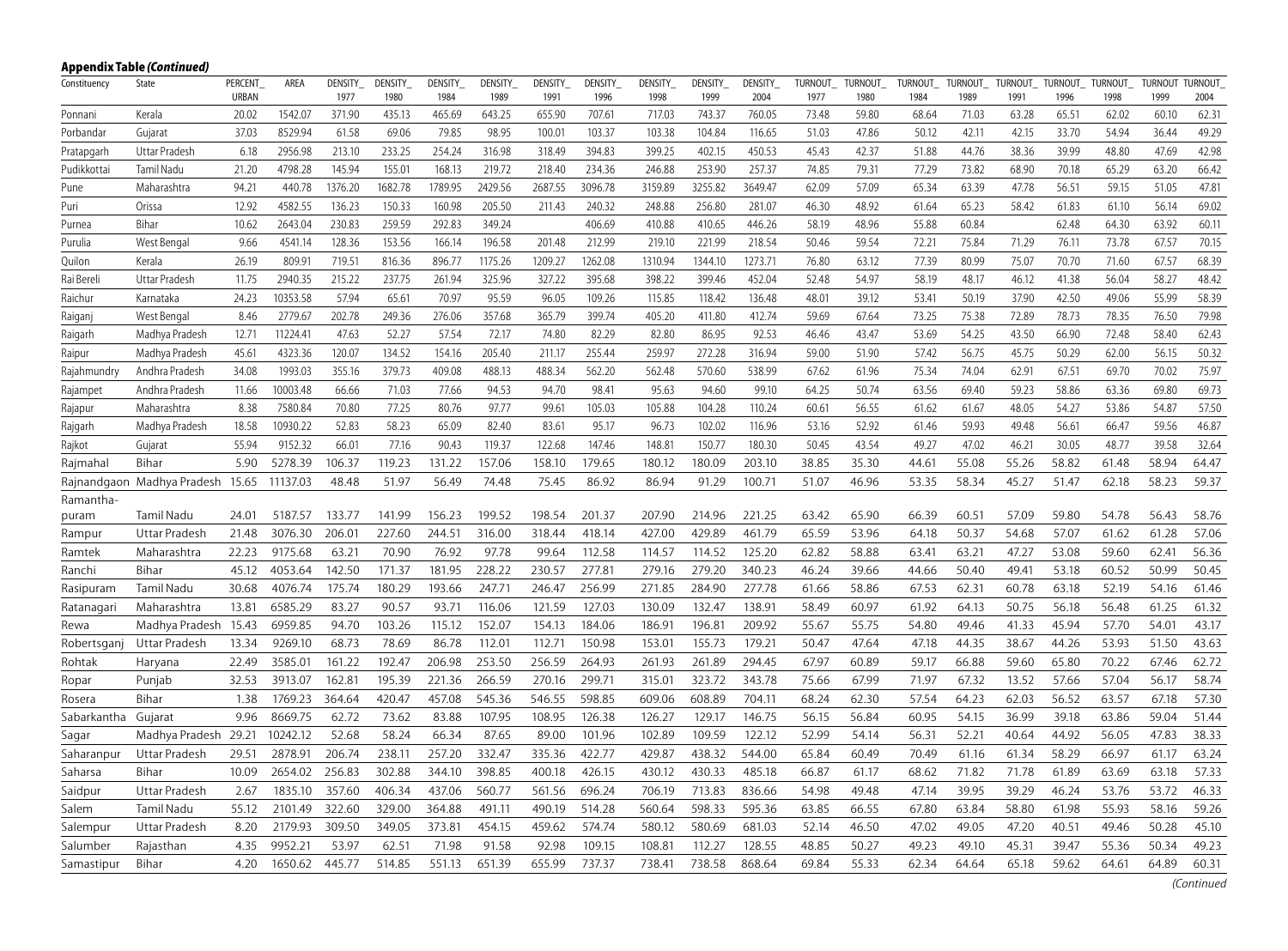|                          | Appendix Table (Continued)  |                         |          |                  |                  |                 |                 |                  |                 |                  |                  |                  |                 |                        |                 |                 |                  |                 |                 |                 |                        |
|--------------------------|-----------------------------|-------------------------|----------|------------------|------------------|-----------------|-----------------|------------------|-----------------|------------------|------------------|------------------|-----------------|------------------------|-----------------|-----------------|------------------|-----------------|-----------------|-----------------|------------------------|
| Constituency             | State                       | PERCENT<br><b>URBAN</b> | AREA     | DENSITY_<br>1977 | DENSITY_<br>1980 | DENSITY<br>1984 | DENSITY<br>1989 | DENSITY_<br>1991 | DENSITY<br>1996 | DENSITY_<br>1998 | DENSITY_<br>1999 | DENSITY_<br>2004 | TURNOUT<br>1977 | <b>TURNOUT</b><br>1980 | TURNOUT<br>1984 | TURNOUT<br>1989 | TURNOUT_<br>1991 | TURNOUT<br>1996 | TURNOUT<br>1998 | TURNOUT<br>1999 | <b>TURNOUT</b><br>2004 |
| Sambalpur                | Orissa                      | 11.24                   | 9141.27  | 72.22            | 79.01            | 85.23           | 108.47          | 109.38           | 121.41          | 126.50           | 130.22           | 135.96           | 44.87           | 44.42                  | 52.81           | 59.57           | 49.80            | 58.35           | 58.73           | 58.17           | 65.22                  |
| Sambhal                  | Uttar Pradesh               | 16.60                   | 3488.08  | 165.99           | 179.51           | 191.10          | 246.02          | 248.39           | 305.54          | 308.36           | 310.03           | 358.08           | 57.63           | 44.58                  | 51.09           | 51.35           | 52.94            | 49.65           | 70.02           | 57.32           | 60.80                  |
| Sangli                   | Maharashtra                 | 28.54                   | 5625.66  | 101.20           | 117.89           | 127.53          | 158.65          | 163.34           | 178.59          | 181.73           | 183.38           | 210.89           | 57.60           | 64.04                  | 65.05           | 58.65           | 51.80            | 58.04           | 59.63           | 68.47           | 58.41                  |
| Sangrur                  | Punjab                      | 28.77                   | 4180.31  | 148.85           | 173.46           | 189.82          | 225.82          | 228.89           | 253.28          | 269.19           | 273.98           | 290.53           | 72.54           | 66.30                  | 68.15           | 69.94           | 10.35            | 70.14           | 65.70           | 62.01           | 68.90                  |
| Sarangarh                | Madhya Pradesh              | 2.52                    | 7411.86  | 84.76            | 90.35            | 95.32           | 121.78          | 124.44           | 137.80          | 139.86           | 146.78           | 160.74           | 35.00           | 37.96                  | 49.92           | 55.38           | 38.56            | 53.54           | 60.62           | 62.04           | 49.35                  |
| Sasaram                  | Bihar                       | 8.15                    | 5306.26  | 123.44           | 141.54           | 155.71          | 182.02          | 184.08           | 214.64          | 215.62           | 215.66           | 243.45           | 63.79           | 51.23                  | 51.99           | 55.02           | 48.52            | 51.41           | 58.73           | 57.09           | 53.98                  |
| Satara                   | Maharashtra                 | 16.71                   | 7074.42  | 82.01            | 93.27            | 100.75          | 128.90          | 131.72           | 134.28          | 136.52           | 139.16           | 162.46           | 58.80           | 62.70                  | 64.80           | 49.45           | 41.92            | 56.24           | 61.82           | 67.98           | 58.73                  |
| Satna                    | Madhya Pradesh              | 19.25                   | 9062.82  | 65.47            | 72.87            | 80.65           | 106.01          | 108.77           | 123.00          | 125.13           | 131.27           | 146.18           | 59.11           | 56.70                  | 57.28           | 49.06           | 48.19            | 57.70           | 63.41           | 51.93           | 46.09                  |
| Sawai                    |                             |                         |          |                  |                  |                 |                 |                  |                 |                  |                  |                  |                 |                        |                 |                 |                  |                 |                 |                 |                        |
| Madhopur                 | Rajasthan                   | 16.16                   | 9931.07  | 63.31            | 72.27            | 80.92           | 104.69          | 106.03           | 121.61          | 118.53           | 118.61           | 135.01           | 48.10           | 48.35                  | 51.79           | 55.42           | 40.32            | 32.65           | 49.82           | 43.42           | 49.64                  |
|                          | Secunderabad Andhra Pradesh | 99.59                   | 407.08   | 1510.87          | 2075.85          | 2104.44         | 2836.35         | 2908.00          | 4155.00         | 4161.27          | 4348.10          | 4546.27          | 53.58           | 44.45                  | 58.65           | 56.01           | 44.51            | 50.98           | 52.82           | 54.85           | 52.59                  |
| Seoni                    | Madhya Pradesh              | 12.45                   | 12071.88 | 45.73            | 50.58            | 56.19           | 73.99           | 75.00            | 86.79           | 87.85            | 92.40            | 99.73            | 48.90           | 47.84                  | 51.52           | 49.45           | 44.70            | 57.39           | 61.46           | 52.59           | 49.80                  |
| Serampore                | West Bengal                 | 58.91                   | 768.63   | 817.32           | 1007.09          | 1138.69         | 1387.57         | 1458.51          | 1625.85         | 1702.00          | 1724.33          | 1672.32          | 60.54           | 63.15                  | 75.02           | 75.51           | 70.76            | 77.41           | 75.16           | 68.76           | 73.62                  |
| Shahabad                 | Uttar Pradesh               | 8.89                    | 3783.06  | 160.52           | 183.77           | 191.66          | 234.25          | 234.78           | 294.80          | 297.06           | 298.30           | 332.54           | 54.34           | 44.75                  | 53.64           | 45.31           | 46.96            | 44.15           | 55.30           | 56.71           | 46.08                  |
| Shahdol                  | Madhya Pradesh              | 22.98                   | 14030.47 | 41.35            | 45.39            | 51.03           | 67.56           | 67.56            | 81.47           | 82.04            | 85.40            | 93.03            | 40.12           | 40.34                  | 44.01           | 43.49           | 34.30            | 54.40           | 58.93           | 48.72           | 39.02                  |
|                          | Shahjahanpur Uttar Pradesh  | 25.12                   | 3113.99  | 205.42           | 220.14           | 233.30          | 299.14          | 304.35           | 355.05          | 358.60           | 363.15           | 398.52           | 55.64           | 48.55                  | 60.19           | 50.63           | 51.22            | 51.03           | 55.57           | 59.60           | 51.08                  |
| Shajapur                 | Madhya Pradesh 24.73        |                         | 9108.79  | 63.76            | 72.00            | 80.29           | 102.57          | 105.20           | 122.24          | 123.14           | 131.63           | 145.89           | 68.66           | 61.47                  | 63.71           | 62.84           | 48.80            | 54.69           | 67.56           | 62.85           | 54.20                  |
| Sheohar                  | Bihar                       | 7.36                    | 2037.96  | 343.78           | 387.78           | 411.92          | 472.32          | 473.83           | 531.94          | 528.78           | 531.47           | 595.90           | 61.26           | 52.54                  | 57.89           | 65.00           | 59.44            | 62.59           | 64.66           | 66.10           | 54.87                  |
| Shillong                 | Meghalaya                   | 24.20                   | 14332.38 | 23.86            |                  | 32.78           | 40.87           | 41.09            | 47.63           | 49.78            | 50.54            | 54.78            | 53.86           |                        | 54.46           | 49.99           | 50.48            | 55.33           | 71.84           | 50.37           | 46.85                  |
| Shimla                   | Himachal Pradesh 10.95      |                         | 8964.64  | 51.95            | 58.45            | 63.05           | 80.15           | 82.42            | 98.58           | 101.47           | 105.42           | 113.67           | 57.40           | 51.20                  | 54.20           | 58.56           | 54.75            | 52.69           | 68.63           | 52.92           | 51.88                  |
| Shimoga                  | Karnataka                   | 32.95                   | 9058.97  | 61.78            | 76.97            | 82.33           | 113.12          | 115.14           | 119.05          | 122.55           | 125.10           | 138.86           | 70.98           | 62.21                  | 69.29           | 67.75           | 58.71            | 66.73           | 69.89           | 71.21           | 70.53                  |
| Sholapur                 | Maharashtra                 | 57.09                   | 4641.35  | 113.18           | 129.53           | 142.88          | 183.27          | 193.16           | 212.44          | 217.03           | 221.06           | 255.79           | 63.35           | 63.32                  | 63.28           | 59.08           | 55.13            | 55.24           | 60.23           | 58.82           | 55.32                  |
| Siddipet                 | Andhra Pradesh              | 32.45                   | 5693.97  | 108.21           | 130.66           | 146.19          | 200.97          | 202.88           | 276.85          | 275.48           | 284.88           | 303.32           | 58.74           | 42.60                  | 65.27           | 63.00           | 53.55            | 57.31           | 62.88           | 64.27           | 64.84                  |
| Sidhi                    | Madhya Pradesh 14.25        |                         | 10495.47 | 56.31            | 63.70            | 70.86           | 94.54           | 96.94            | 114.07          | 115.31           | 120.36           | 103.25           | 42.92           | 39.47                  | 48.57           | 44.65           | 34.81            | 53.26           | 58.60           | 48.04           | 42.19                  |
| Sikar                    | Rajasthan                   | 17.09                   | 7549.21  | 89.43            | 102.66           | 116.93          | 150.06          | 153.82           | 172.69          | 164.78           | 170.91           | 195.56           | 57.46           | 57.44                  | 63.08           | 64.00           | 53.21            | 46.42           | 63.36           | 58.08           | 52.80                  |
| Sikkim                   | Sikkim                      | 1.12                    | 7096.00  | 17.48            | 16.66            | 21.03           | 27.14           | 28.43            | 32.29           | 33.33            | 35.99            | 39.73            | 0.00            | 43.56                  | 55.37           | 69.41           | 57.20            | 75.13           | 65.91           | 80.33           | 77.91                  |
| Silchar                  | Assam                       | 14.47                   | 3653.62  | 128.98           | 154.65           | 171.10          |                 | 200.62           | 206.18          | 226.24           | 226.56           | 240.65           | 52.78           | 65.47                  | 71.93           |                 | 71.67            | 73.96           | 75.35           | 71.62           | 69.18                  |
| Singhbhum                | Bihar                       | 21.39                   | 8017.17  | 65.29            | 71.63            | 76.65           | 94.83           | 94.91            | 104.55          | 105.52           | 105.60           | 114.72           | 32.91           | 28.73                  | 37.71           | 36.36           | 44.09            | 55.12           | 60.41           | 55.69           | 56.56                  |
| Sirsa                    | Haryana                     | 21.22                   | 7089.01  | 81.27            | 97.75            | 110.98          | 137.75          | 139.81           | 151.26          | 151.41           | 155.23           | 172.09           | 68.70           | 59.70                  | 64.61           | 62.68           | 67.69            | 76.67           | 68.12           | 57.74           | 68.99                  |
| Sitamarhi                | Bihar                       | 1.25                    | 1860.67  | 388.11           | 437.95           | 472.18          | 543.49          | 546.19           | 599.50          | 604.28           | 605.69           | 679.93           | 68.94           | 57.06                  | 53.49           | 64.00           | 64.44            | 65.97           | 67.94           | 65.91           | 54.61                  |
| Sitapur                  | Uttar Pradesh               | 17.00                   | 2944.40  | 200.60           | 222.67           | 247.63          | 299.05          | 302.40           | 371.77          | 374.06           | 378.15           | 439.03           | 52.47           | 43.75                  | 50.69           | 50.97           | 47.61            | 44.52           | 58.79           | 57.20           | 46.15                  |
| Sivaganga                | Tamil Nadu                  | 23.32                   | 5334.11  | 133.16           | 136.03           | 146.98          | 187.97          | 186.97           | 198.23          | 201.76           | 209.45           | 203.13           | 66.94           | 69.52                  | 70.64           | 65.16           | 59.73            | 61.13           | 55.20           | 54.75           | 61.58                  |
| Sivakasi                 | Tamil Nadu                  | 49.04                   | 3706.15  | 194.91           | 204.04           | 226.12          | 292.42          | 290.57           | 315.02          | 324.76           | 339.42           | 354.44           | 68.94           | 67.35                  | 71.96           | 71.39           | 61.42            | 66.33           | 63.55           | 61.96           | 63.23                  |
| Siwan                    | Bihar                       | 6.39                    | 1648.86  | 396.32           | 436.58           | 473.66          | 585.65          | 592.17           | 601.89          | 599.01           | 599.81           | 639.50           | 66.43           | 46.37                  | 53.14           | 57.26           | 63.00            | 62.56           | 67.31           | 71.01           | 60.46                  |
| Sonipat                  | Haryana                     | 25.83                   | 3405.33  | 175.51           | 208.20           | 229.79          | 276.97          | 278.68           | 310.97          | 311.22           | 310.45           | 334.41           | 71.70           | 65.63                  | 64.11           | 64.16           | 62.00            | 66.12           | 65.31           | 61.91           | 64.73                  |
| South Delhi              | Delhi                       | 95.22                   | 116.42   | 3283.10          | 4337.39          | 4492.18         | 7294.42         | 7769.19          | 9482.55         | 9930.21          | 10257.67         | 8751.61          | 68.94           | 62.37                  | 67.59           | 56.06           | 46.20            | 47.96           | 48.82           | 41.86           | 47.00                  |
| Srikakulam               | Andhra Pradesh              | 16.83                   | 2869.18  | 203.91           | 225.71           | 241.45          | 300.31          | 300.04           | 342.72          | 341.43           | 343.38           | 334.11           | 65.11           | 61.78                  | 70.93           | 70.13           | 64.25            | 64.71           | 67.82           | 66.80           | 75.50                  |
| Srinagar                 | Jammu and                   |                         |          |                  |                  |                 |                 |                  |                 |                  |                  |                  |                 |                        |                 |                 |                  |                 |                 |                 |                        |
|                          | Kashmir                     | 59.11                   | 4708.81  | 98.11            | 110.37           | 136.02          | 166.22          |                  | 166.99          | 181.19           | 181.38           | 223.78           | 67.14           | 0.00                   | 70.71           | 0.00            |                  | 37.89           | 28.40           | 11.36           | 18.57                  |
| Sriperumbudur Tamil Nadu |                             | 34.17                   | 3306.91  | 210.44           | 217.96           | 238.18          | 313.78          | 312.81           | 349.72          | 383.03           | 409.40           | 430.48           | 64.86           | 61.32                  | 70.90           | 68.07           | 62.77            | 64.46           | 54.97           | 53.85           | 59.22                  |
| Sultanpur                | Uttar Pradesh               | 6.07                    | 2912.76  | 219.03           | 243.68           | 260.25          | 323.05          | 327.23           | 418.59          | 419.94           | 419.10           | 503.05           | 48.50           | 41.04                  | 53.14           | 43.43           | 40.48            | 46.07           | 54.33           | 50.00           | 49.21                  |
| Sundargarh               | Orissa                      | 33.76                   | 9426.29  | 59.86            | 67.30            | 71.98           | 99.82           | 102.11           | 116.60          | 122.94           | 127.13           | 128.27           | 38.16           | 39.72                  | 45.54           | 47.96           | 44.22            | 55.00           | 57.16           | 51.54           | 60.57                  |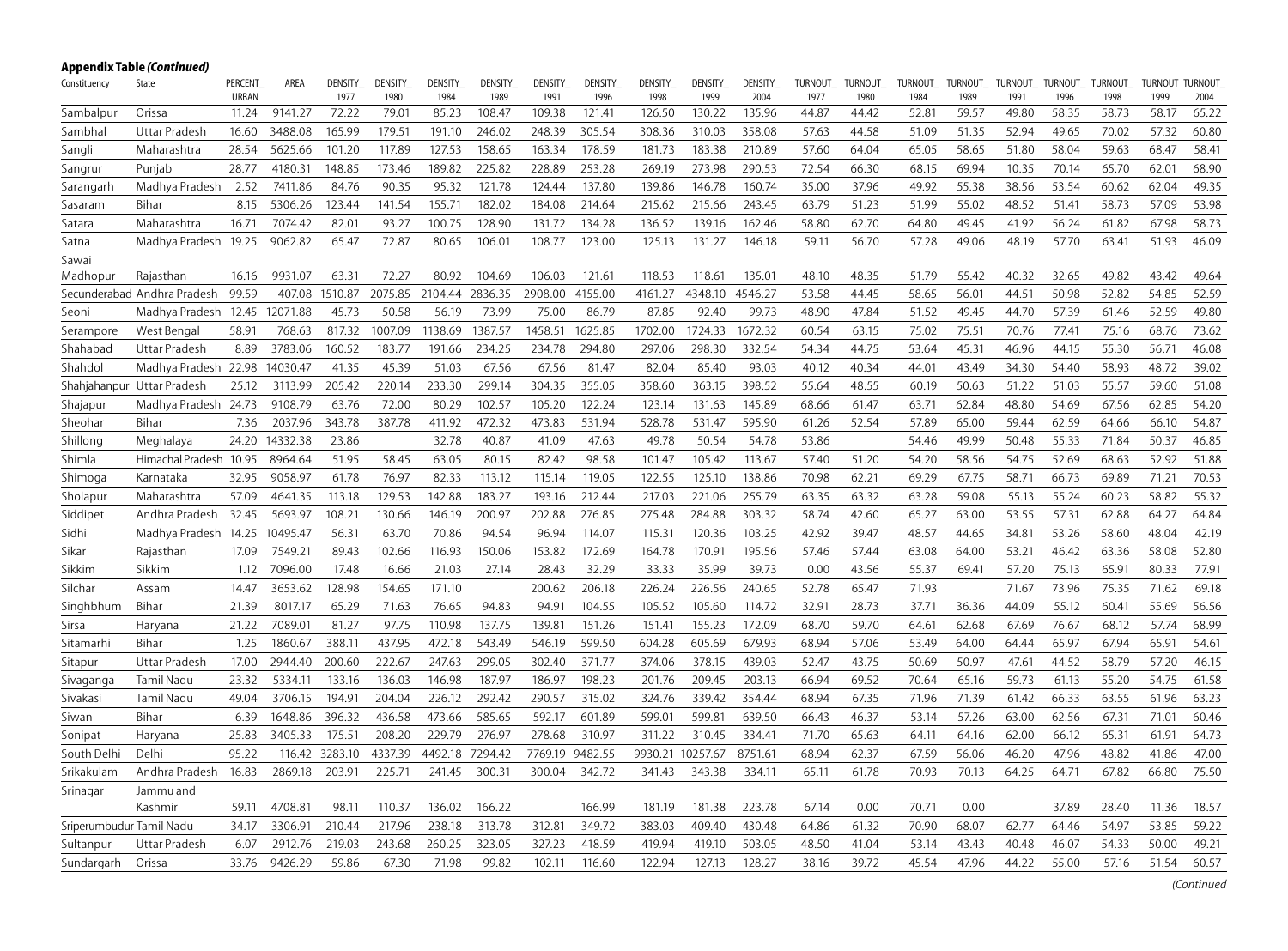|                            | Appendix Table <i>(Continued)</i> |                |                |                |                |                |                |                |                |                |                |                 |               |               |               |               |               |               |               |                |               |
|----------------------------|-----------------------------------|----------------|----------------|----------------|----------------|----------------|----------------|----------------|----------------|----------------|----------------|-----------------|---------------|---------------|---------------|---------------|---------------|---------------|---------------|----------------|---------------|
| Constituency               | State                             | PERCENT        | AREA           | DENSITY        | DENSITY_       | DENSITY        | DENSITY        | DENSITY        | DENSITY        | DENSITY        | DENSITY        | DENSITY_        | TURNOUT       | TURNOUT       | TURNOUT_      | TURNOUT_      | TURNOUT       | TURNOUT       | TURNOUT       | <b>TURNOUT</b> | TURNOUT       |
| Surat                      | Gujarat                           | URBAN<br>83.80 | 2223.06        | 1977<br>262.23 | 1980<br>342.26 | 1984<br>407.47 | 1989<br>579.71 | 1991<br>633.90 | 1996<br>850.46 | 1998<br>854.05 | 1999<br>877.60 | 2004<br>1069.34 | 1977<br>67.42 | 1980<br>60.92 | 1984<br>58.97 | 1989<br>52.98 | 1991<br>42.43 | 1996<br>32.64 | 1998<br>45.64 | 1999<br>31.56  | 2004<br>37.70 |
| Surendranagar Gujarat      |                                   | 24.91          | 14117.30       | 35.49          | 41.17          | 46.48          | 58.94          | 59.42          | 66.26          | 67.38          | 68.75          | 78.60           | 56.43         | 58.10         | 55.25         | 49.49         | 45.98         | 37.94         | 58.28         | 48.32          | 41.05         |
| Surguja                    | Madhya Pradesh 12.23              |                | 22308.20       | 24.65          | 26.64          | 30.20          | 40.16          | 40.51          | 46.92          | 47.20          | 48.86          | 62.20           | 42.13         | 42.34         | 48.23         | 42.33         | 36.23         | 60.79         | 63.09         | 53.25          | 48.77         |
| Tamluk                     | West Bengal                       | 21.39          | 1620.25        | 372.32         | 425.49         | 473.15         | 574.26         | 580.12         | 645.32         | 671.71         | 677.79         | 731.85          | 68.32         | 78.37         | 82.02         | 84.26         | 81.16         | 88.52         | 85.63         | 82.83          | 87.31         |
| Tarn Taran                 | Puniab                            | 12.39          | 3426.26        | 186.94         | 217.34         | 236.74         | 274.98         | 276.40         | 292.26         | 312.60         | 321.49         | 342.48          | 70.60         | 58.44         | 56.52         | 62.82         | 8.91          | 62.53         | 55.16         | 53.99          | 61.13         |
|                            | Tehri Garhwal Uttar Pradesh       | 31.15          | 15512.09       | 34.70          | 38.59          | 42.92          | 56.19          | 57.16          | 72.91          | 73.80          | 74.86          | 83.32           | 44.91         | 39.13         | 48.17         | 48.10         | 45.53         | 23.46         | 44.26         | 41.61          | 43.44         |
| Tenali                     | Andhra Pradesh                    | 23.47          | 2594.31        | 254.25         | 271.81         | 282.01         | 343.39         | 342.30         | 370.81         | 370.23         | 370.21         | 339.26          | 66.59         | 62.65         | 69.84         | 70.96         | 59.65         | 64.51         | 65.15         | 67.22          | 76.52         |
| Tenkasi                    | Tamil Nadu                        | 43.78          | 3703.49        | 181.94         | 183.44         | 198.71         | 251.98         | 250.22         | 262.75         | 273.93         | 281.92         | 292.89          | 65.40         | 64.21         | 71.95         | 67.39         | 64.81         | 66.40         | 63.63         | 63.87          | 65.65         |
| Tezpur                     | Assam                             | 9.69           | 5638.90        | 81.14          |                | 119.22         |                | 142.90         | 151.40         | 172.18         | 172.27         | 178.47          | 55.28         |               | 74.99         |               | 70.49         | 74.73         | 65.32         | 69.71          | 71.52         |
| Thane                      | Maharashtra                       | 92.33          | 1792.04        | 402.97         | 496.59         | 544.63         | 867.40         | 973.52         | 1580.61        | 1601.63        | 1547.26        | 1808.19         | 54.08         | 52.53         | 57.35         | 56.19         | 36.76         | 31.87         | 32.55         | 32.66          | 40.53         |
| Thanjavur                  | Tamil Nadu                        | 29.19          | 2419.08        | 261.67         | 273.09         | 299.88         | 380.51         | 380.01         | 400.15         | 419.01         | 433.98         | 426.10          | 75.89         | 76.74         | 76.30         | 71.69         | 67.86         | 68.52         | 61.77         | 61.95          | 68.76         |
| Tindivanam                 | Tamil Nadu                        | 16.51          | 2948.22        | 220.33         | 243.46         | 250.30         | 325.21         | 323.56         | 350.76         | 361.24         | 382.86         | 393.10          | 66.69         | 61.70         | 70.49         | 67.56         | 64.71         | 66.65         | 60.90         | 60.56          | 62.72         |
| Tiruchendur                | Tamil Nadu                        | 40.02          | 3804.75        | 187.32         | 185.14         | 196.86         | 250.19         | 248.34         | 257.48         | 266.61         | 273.51         | 271.12          | 62.56         | 62.34         | 64.70         | 59.82         | 54.99         | 58.40         | 52.81         | 51.42          | 61.17         |
| Tiruchengode Tamil Nadu    |                                   | 50.74          | 2807.92        | 294.29         | 316.71         | 355.48         | 452.13         | 452.46         | 470.89         | 520.06         | 543.84         | 513.97          | 61.69         | 60.26         | 70.16         | 63.59         | 61.46         | 62.96         | 51.95         | 54.62          | 59.90         |
| Tiruchirappalli Tamil Nadu |                                   | 61.05          | 2033.68        | 350.42         | 355.21         | 391.11         | 517.85         | 519.73         | 526.17         | 579.37         | 612.67         | 586.25          | 67.93         | 70.98         | 73.16         | 66.74         | 61.30         | 64.76         | 53.54         | 55.47          | 59.39         |
| Tirunelveli                | Tamil Nadu                        | 55.05          | 3749.07        | 179.42         | 187.41         | 202.16         | 258.86         | 258.68         | 273.09         | 286.86         | 299.24         | 289.75          | 64.85         | 66.54         | 67.96         | 62.52         | 58.30         | 63.29         | 55.61         | 53.53          | 58.34         |
| Tirupathi                  | Andhra Pradesh                    | 28.84          | 7437.29        | 93.63          | 102.58         | 116.04         | 144.93         | 145.35         | 162.51         | 159.72         | 161.31         | 163.44          | 63.28         | 46.19         | 69.77         | 69.30         | 58.44         | 61.50         | 63.14         | 65.89          | 69.99         |
| Tiruppattur                | Tamil Nadu                        | 19.69          | 4378.71        | 149.93         | 156.87         | 171.54         | 226.58         | 225.08         | 242.50         | 249.78         | 261.47         | 277.17          | 65.26         | 63.53         | 71.41         | 68.06         | 65.43         | 65.91         | 61.68         | 63.90          | 63.95         |
| Tonk                       | Rajasthan                         | 19.87          | 10963.05       | 55.22          | 62.11          | 69.80          | 90.23          | 91.19          | 101.06         | 101.18         | 103.85         | 116.61          | 54.42         | 50.44         | 53.70         | 51.10         | 38.39         | 38.72         | 53.67         | 47.38          | 46.49         |
| Trichur                    | Kerala                            | 44.07          | 976.87         | 562.80         | 637.05         | 691.70         | 933.63         | 991.05         | 1018.80        | 1048.46        | 1096.63        | 1014.19         | 77.52         | 61.49         | 76.58         | 78.31         | 72.28         | 69.39         | 70.61         | 68.18          | 69.41         |
| Tripura East               | Tripura                           | 9.36           | 7257.19        | 59.96          | 71.96          | 80.87          | 101.13         | 102.36         | 108.62         | 113.36         | 117.78         | 129.06          | 64.60         | 77.96         | 75.13         | 80.75         | 61.91         | 76.55         | 77.51         | 65.08          | 66.53         |
| Tripura West               | Tripura                           | 24.29          | 3228.81        | 133.47         | 165.78         | 192.67         | 248.59         | 253.41         | 266.24         | 280.22         | 291.53         | 322.59          | 71.27         | 79.11         | 76.72         | 83.99         | 68.05         | 79.49         | 80.99         | 68.88          | 67.32         |
| Trivandrum                 | Kerala                            | 42.56          | 1252.16        | 496.37         | 570.76         | 628.19         | 817.95         | 836.21         | 891.93         | 931.55         | 957.48         | 888.52          | 69.76         | 62.91         | 70.90         | 73.26         | 67.94         | 63.07         | 65.23         | 63.05          | 68.65         |
| Tumkur                     | Karnataka                         | 23.93          | 5810.20        | 103.95         | 114.60         | 123.09         | 165.75         | 167.83         | 180.67         | 186.03         | 187.07         | 210.23          | 68.09         | 65.86         | 72.72         | 69.99         | 60.45         | 64.03         | 66.56         | 71.20          | 70.71         |
| Tura                       | Meghalaya                         | 11.90          | 8096.62        | 23.27          | 27.86          | 34.77          | 43.49          | 43.67          | 50.64          | 54.85          | 56.06          | 62.29           | 37.10         | 49.10         | 50.98         | 52.34         | 56.58         | 68.51         | 73.55         | 63.78          | 61.69         |
| Udaipur                    | Rajasthan                         | 23.93          | 9972.88        | 64.54          | 73.16          | 82.69          | 103.22         | 106.12         | 120.01         | 121.22         | 126.03         | 136.70          | 55.63         | 58.90         | 54.40         | 56.79         | 50.58         | 40.95         | 60.70         | 55.70          | 55.72         |
| Udhampur                   | Jammu and                         |                |                |                |                |                |                |                |                |                |                |                 |               |               |               |               |               |               |               |                |               |
|                            | Kashmir                           |                | 11.96 31023.80 | 16.27          | 18.66          | 21.76          | 26.09          |                | 27.79          | 32.76          | 32.78          | 43.47           | 45.53         | 57.22         | 53.70         | 38.64         |               | 51.30         | 50.71         | 39.06          | 45.09         |
| Udupi                      | Karnataka                         | 34.21          | 3564.34        | 148.07         | 169.93         | 182.43         | 253.62         | 254.73         | 278.60         | 282.62         | 287.23         | 319.39          | 69.23         | 69.92         | 70.87         | 64.84         | 53.82         | 63.59         | 66.69         | 66.90          | 68.55         |
| Ujjain                     | Madhya Pradesh 36.76              |                | 7054.31        | 77.97          | 87.34          | 98.08          | 125.82         | 129.14         | 144.72         | 146.19         | 157.04         | 176.27          | 64.54         | 58.17         | 62.01         | 55.01         | 48.20         | 56.62         | 60.26         | 59.95          | 57.97         |
| Uluberia                   | West Bengal                       | 15.09          | 1034.69        | 589.87         | 713.93         | 748.40         | 917.01         | 956.67         | 1008.36        | 1047.29        | 1064.15        | 1091.80         | 64.85         | 67.80         | 79.82         | 79.19         | 74.98         | 81.18         | 78.48         | 73.43          | 75.38         |
| Unnao                      | Uttar Pradesh                     | 19.53          | 2613.50        | 237.04         | 259.11         | 273.88         | 357.11         | 359.85         | 450.63         | 454.31         | 459.62         | 498.64          | 52.20         | 45.25         | 57.33         | 48.46         | 45.90         | 40.68         | 52.83         | 49.15          | 42.02         |
| Vaishali                   | Bihar                             | 2.76           | 1750.85        | 387.31         | 426.59         | 461.69         | 550.66         | 552.04         | 602.46         | 599.61         | 599.14         | 683.86          | 75.57         | 48.80         | 69.72         | 72.87         | 65.42         | 66.73         | 69.78         | 67.66          | 62.53         |
| Vandavasi                  | Tamil Nadu                        | 18.74          | 3951.47        | 173.60         | 180.76         | 193.13         | 247.62         | 245.68         | 261.03         | 272.25         | 279.61         | 285.62          | 66.87         | 64.10         | 71.76         | 67.85         | 65.73         | 65.91         | 60.01         | 60.52          | 62.31         |
| Varanasi                   | Uttar Pradesh                     | 50.77          | 927.79         | 692.61         | 717.74         | 737.77         | 1122.41        | 1128.47        | 1531.14        | 1496.26        | 1517.42        | 1603.48         | 54.80         | 52.50         | 53.78         | 38.20         | 43.31         | 39.53         | 46.47         | 44.35          | 42.55         |
| Vellore                    | Tamil Nadu                        | 42.37          | 2515.82        | 262.32         | 281.23         | 297.63         | 401.91         | 400.59         | 417.43         | 437.72         | 458.07         | 485.11          | 68.04         | 59.64         | 71.77         | 65.08         | 61.62         | 64.75         | 61.20         | 59.82          | 61.20         |
| Vidisha                    | Madhya Pradesh                    | 19.54          | 15048.09       | 39.04          | 42.68          | 47.63          | 61.53          | 62.78          | 71.91          | 73.06          | 77.86          | 87.26           | 57.20         | 54.69         | 60.00         | 57.38         | 50.25         | 53.00         | 57.22         | 55.27          | 50.00         |
| Vijayawada                 | Andhra Pradesh                    | 43.82          | 3710.74        | 174.21         | 206.29         | 232.88         | 298.09         | 297.71         | 364.10         | 362.53         | 373.08         | 394.71          | 70.25         | 67.75         | 72.20         | 72.73         | 60.53         | 65.19         | 66.88         | 67.14          | 64.56         |
| Visakhapatnam              | Andhra Pradesh                    | 64.55          | 3149.12        | 198.87         | 229.81         | 279.06         | 340.83         | 343.50         | 442.81         | 441.90         | 451.11         | 481.27          | 53.74         | 56.52         | 62.28         | 65.25         | 58.47         | 59.73         | 63.97         | 62.29          | 63.72         |
| Vishnupur                  | West Bengal                       | 3.58           | 4004.02        | 150.14         | 173.01         | 190.24         | 226.53         | 233.54         | 252.70         | 265.75         | 267.69         | 262.95          | 60.40         | 74.15         | 78.75         | 80.83         | 77.13         | 81.73         | 79.39         | 77.86          | 76.61         |
| Warangal                   | Andhra Pradesh                    | 25.54          | 8338.56        | 69.70          | 79.03          | 89.07          | 113.46         | 113.47         | 134.17         | 135.12         | 135.84         | 145.73          | 65.99         | 67.52         | 71.73         | 71.94         | 60.88         | 65.70         | 69.21         | 73.45          | 75.86         |
| Wardha                     | Maharashtra                       | 21.65          | 8827.39        | 68.95          | 77.69          | 81.99          | 104.33         | 105.42         | 117.97         | 120.41         | 122.34         | 129.70          | 68.21         | 63.09         | 68.96         | 63.73         | 48.04         | 51.91         | 63.84         | 60.32          | 54.69         |
| Washim                     | Maharashtra                       | 17.50          | 9263.65        | 58.06          | 67.01          | 74.11          | 92.14          | 92.69          | 104.79         | 108.82         | 108.40         | 124.34          | 66.10         | 61.28         | 68.15         | 64.98         | 52.33         | 59.83         | 62.35         | 63.67          | 62.57         |
| Yavatmal                   | Maharashtra                       | 19.64          | 10328.20       | 55.67          | 62.97          | 68.92          | 86.22          | 86.76          | 97.39          | 99.95          | 97.56          | 109.76          | 67.91         | 60.58         | 60.71         | 58.58         | 47.75         | 57.52         | 59.17         | 61.07          | 58.57         |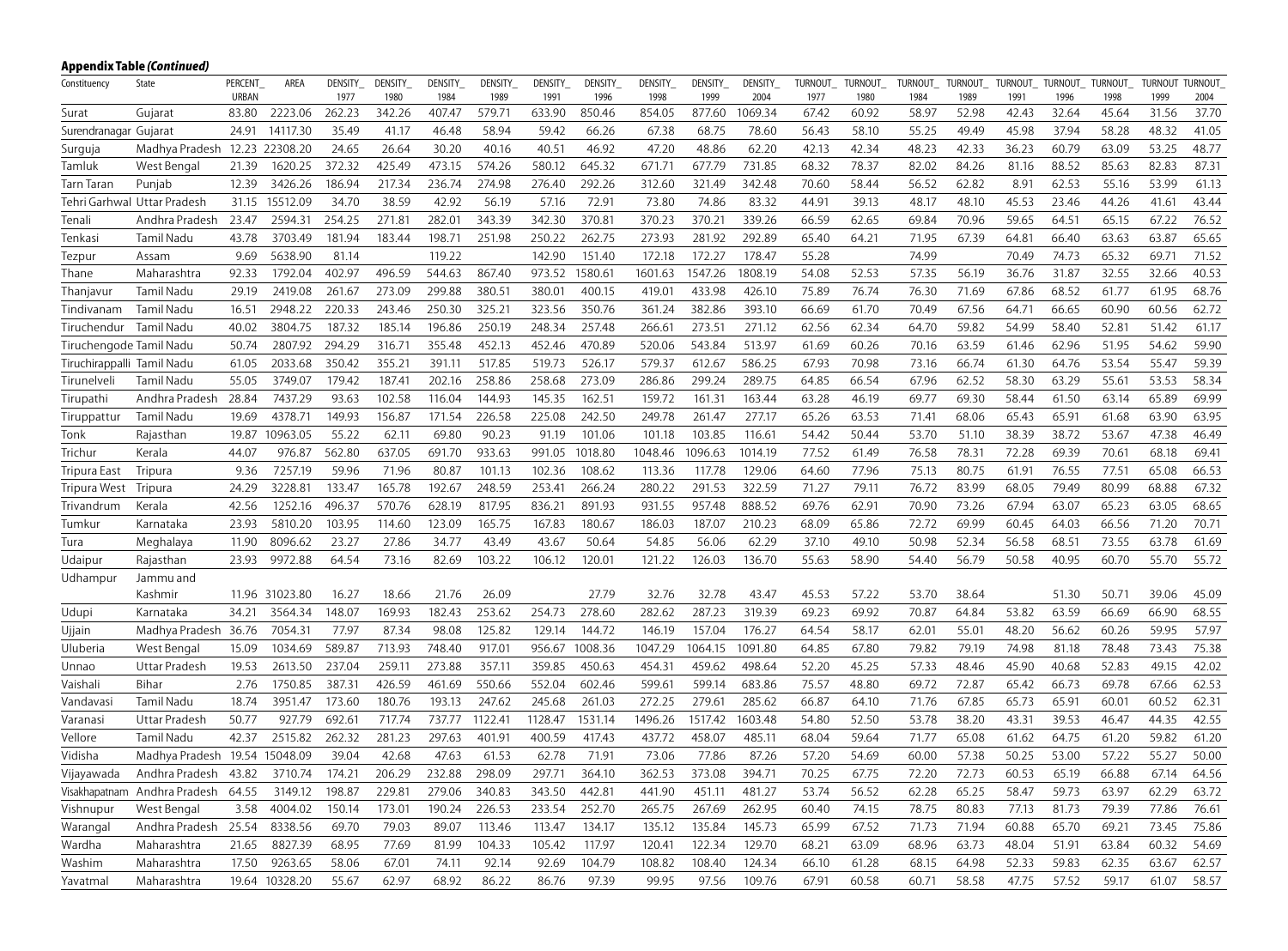# **Appendix Table**

| CONSTITUENCY      | STATE             | AREA      |        | DENSITY_2009 DENSITY_2014 | TURNOUT_2009 | TURNOUT_2014 | CONSTITUENCY        | <b>STATE</b>   | AREA     | DENSITY_2009 |          | DENSITY_2014 TURNOUT_2009 TURNOUT_2014 |       |
|-------------------|-------------------|-----------|--------|---------------------------|--------------|--------------|---------------------|----------------|----------|--------------|----------|----------------------------------------|-------|
| Mahabubabad       | Andhra Pradesh    | 14683.38  | 86.18  | 94.48                     | 78.59        | 81.04        | Ongole              | Andhra Pradesh | 13323.24 | 103.25       | 110.37   | 73.74                                  | 82.17 |
| Arunachal West    | Arunachal Pradesh | 41520.30  | 10.44  | 10.75                     | 65.93        | 75.17        | Adilabad            | Andhra Pradesh | 12726.85 | 88.88        | 108.92   | 76.32                                  | 75.44 |
| Arunachal East    | Arunachal Pradesh | 42222.70  | 7.13   | 7.41                      | 71.36        | 83.51        | Tirupati            | Andhra Pradesh | 9523.97  | 153.81       | 165.32   | 72.20                                  | 77.04 |
| Barpeta           | Assam             | 3125.33   | 396.63 | 457.61                    | 72.61        | 84.32        | Kadapa              | Andhra Pradesh | 9646.61  | 139.71       | 160.74   | 75.69                                  | 77.43 |
| Chatra            | Jharkhand         | 4858.38   | 213.58 | 270.16                    | 45.67        | 54.32        | Nandyal             | Andhra Pradesh | 10386.40 | 130.82       | 151.85   | 73.08                                  | 76.40 |
| Hazaribagh        | Jharkhand         | 6989.57   | 186.23 | 217.30                    | 53.08        | 63.68        | Nalgonda            | Andhra Pradesh | 7840.62  | 185.57       | 190.75   | 73.76                                  | 79.53 |
| Purvi Champaran   | Bihar             | 3815.78   | 311.15 | 380.78                    | 40.59        | 56.62        | Aruku               | Andhra Pradesh | 14296.56 | 82.71        | 89.02    | 66.66                                  | 71.47 |
| Lohardaga         | Jharkhand         | 9747.18   | 100.71 | 114.82                    | 53.21        | 58.21        | Karimnagar          | Andhra Pradesh | 5758.42  | 259.83       | 269.32   | 65.89                                  | 72.59 |
| Kachchh           | Gujarat           | 25328.21  | 62.92  | 72.80                     | 42.54        | 61.69        | Narsapuram          | Andhra Pradesh | 1910.74  | 613.97       | 693.52   | 83.99                                  | 82.18 |
| Anand             | Gujarat           | 3392.96   | 495.05 | 530.38                    | 48.41        | 64.86        | Nagarkurnool        | Andhra Pradesh | 11469.70 | 127.33       | 128.80   | 69.97                                  | 75.07 |
| Junagarh          | Gujarat           | 7865.30   | 200.70 | 227.07                    | 57.88        | 63.37        | Kakinada            | Andhra Pradesh | 2721.61  | 464.83       | 521.12   | 76.03                                  | 77.56 |
| Banaskantha       | Gujarat           | 10502.37  | 148.46 | 173.51                    | 49.83        | 58.50        | Kurnool             | Andhra Pradesh | 7237.64  | 180.63       | 204.74   | 66.47                                  | 71.92 |
| Sabarkantha       | Gujarat           | 8911.28   | 195.92 | 217.99                    | 49.41        | 67.70        | Anantapur           | Andhra Pradesh | 9552.50  | 147.76       | 160.89   | 70.59                                  | 78.41 |
| Porbnandar        | Gujarat           | 9978.15   | 166.97 | 185.45                    | 47.66        | 52.59        | Warangal            | Andhra Pradesh | 5005.76  | 296.98       | 307.20   | 69.21                                  | 76.38 |
| Patan             | Gujarat           | 10284.96  | 165.71 | 190.37                    | 44.67        | 58.69        | Malkajgiri          | Andhra Pradesh | 1117.50  | 2096.69      | 2848.61  | 51.43                                  | 50.90 |
| Amreli            | Gujarat           | 11042.12  | 142.93 | 161.82                    | 39.97        | 54.42        | Rajampet            | Andhra Pradesh | 11126.67 | 117.87       | 133.69   | 75.63                                  | 77.87 |
| Surendranagar     | Gujarat           | 17914.09  | 99.04  | 111.18                    | 39.73        | 57.02        | Secunderabad        | Andhra Pradesh | 112.55   | 13992.14     | 16824.91 | 54.88                                  | 53.01 |
| Dahod             | Gujarat           | 5363.66   | 267.81 | 316.44                    | 44.73        | 63.78        | Anakapalli          | Andhra Pradesh | 4116.96  | 323.47       | 340.41   | 78.36                                  | 81.92 |
| Kangra            | Himachal Pradesh  | 7797.62   | 153.91 | 161.41                    | 55.14        | 63.52        | Hyderabad           | Andhra Pradesh | 89.86    | 15505.04     | 20295.10 | 52.47                                  | 53.27 |
| Mandi             | Himachal Pradesh  | 34013.40  | 32.71  | 33.82                     | 64.02        | 63.12        | Guntur              | Andhra Pradesh | 2401.46  | 568.48       | 654.61   | 76.13                                  | 79.19 |
| Ladakh            | Jammu & Kashmir   | 153028.35 | 1.00   | 1.09                      | 70.82        | 70.78        | Narasaraopet        | Andhra Pradesh | 7303.55  | 186.27       | 207.41   | 79.17                                  | 84.63 |
| Jammu             | Jammu & Kashmir   | 14882.73  | 115.56 | 124.18                    | 49.02        | 67.83        | Srikakulam          | Andhra Pradesh | 3703.50  | 331.07       | 381.80   | 74.57                                  | 74.36 |
| Bijapur           | Karnataka         | 10477.85  | 131.10 | 154.86                    | 47.29        | 59.58        | Visakhapatnam       | Andhra Pradesh | 1395.08  | 994.55       | 1235.08  | 72.67                                  | 67.53 |
| Idukki            | Kerala            | 579.84    | 184.20 | 200.82                    | 73.81        | 70.75        | Vizianagaram        | Andhra Pradesh | 3960.45  | 334.11       | 354.54   | 76.72                                  | 79.79 |
| Wayanad           | Kerala            | 1307.66   | 255.80 | 289.99                    | 74.60        | 73.23        | Bapatla             | Andhra Pradesh | 4870.90  | 271.33       | 285.98   | 78.63                                  | 85.04 |
| Kannur            | Kerala            | 1.09      | 508.00 | 555.74                    | 80.52        | 80.93        | Medak               | Andhra Pradesh | 6156.46  | 225.73       | 249.61   | 76.00                                  | 77.51 |
| Pathanamthitta    | Kerala            | 1514.76   | 354.32 | 386.59                    | 65.59        | 65.67        | Amalapuram          | Andhra Pradesh | 2721.57  | 468.58       | 498.93   | 80.01                                  | 82.55 |
| Palakkad          | Kerala            | 950.39    | 413.39 | 464.91                    | 73.34        | 75.31        | Machilipatnam       | Andhra Pradesh | 4102.17  | 304.97       | 333.80   | 83.04                                  | 83.33 |
| Khajuraho         | Madhya Pradesh    | 13402.90  | 100.69 | 127.05                    | 43.20        | 51.36        | Rajahmundry         | Andhra Pradesh | 2669.27  | 472.40       | 532.46   | 80.38                                  | 81.22 |
| Gwalior           | Madhya Pradesh    | 9024.48   | 157.43 | 207.99                    | 41.10        | 52.79        | Nizamabad           | Andhra Pradesh | 5303.60  | 251.39       | 282.11   | 66.53                                  | 69.10 |
| Bastar            | Chhattisgarh      | 29535.23  | 40.40  | 43.95                     | 47.32        | 59.31        | Eluru               | Andhra Pradesh | 5711.56  | 223.33       | 249.98   | 84.16                                  | 84.17 |
| Gadchiroli-Chimur | Maharashtra       | 20441.01  | 62.88  | 71.90                     | 65.04        | 69.88        | Mahbubnagar         | Andhra Pradesh | 7016.41  | 195.10       | 202.19   | 67.54                                  | 71.53 |
| Ramtek            | Maharashtra       | 9620.63   | 156.22 | 174.34                    | 50.85        | 62.62        | Bhongir             | Andhra Pradesh | 8624.32  | 171.42       | 173.03   | 76.13                                  | 81.22 |
| Barmer            | Rajasthan         | 56769.56  | 25.39  | 29.55                     | 54.37        | 72.67        | Chelvella           | Andhra Pradesh | 5292.04  | 317.77       | 412.92   | 64.47                                  | 60.22 |
| Bharatpur         | Rajasthan         | 5718.11   | 251.33 | 295.01                    | 38.98        | 57.05        | Hindupur            | Andhra Pradesh | 9634.38  | 142.99       | 150.14   | 74.23                                  | 81.39 |
| Bikaner           | Rajasthan         | 32610.84  | 42.35  | 48.79                     | 41.24        | 58.44        | Khammam             | Andhra Pradesh | 8063.64  | 156.23       | 178.62   | 81.68                                  | 82.13 |
| Churu             | Rajasthan         | 19006.97  | 80.62  | 92.27                     | 52.36        | 64.49        | Vijayawada          | Andhra Pradesh | 3248.02  | 431.75       | 481.68   | 77.31                                  | 76.39 |
| Ganganagar        | Rajasthan         | 13173.17  | 113.26 | 130.45                    | 60.91        | 73.14        | Chittoor            | Andhra Pradesh | 6590.58  | 196.03       | 220.34   | 80.66                                  | 82.56 |
| Joynagar          | West Bengal       | 3915.36   | 292.09 | 372.56                    | 80.07        | 81.31        | Autonomous District | Assam          | 15152.69 | 45.76        | 46.32    | 69.36                                  | 77.40 |
| Mathurapur        | West Bengal       | 2276.21   | 539.22 | 654.06                    | 85.39        | 85.00        | Lakhimpur           | Assam          | 7816.61  | 170.47       | 183.07   | 68.31                                  | 77.71 |
| Birbhum           | West Bengal       | 2935.31   | 416.27 | 509.35                    | 83.23        | 85.33        | Karimganj           | Assam          | 3102.80  | 344.47       | 375.79   | 64.09                                  | 76.07 |
| Andaman & Nicobar | Andaman & Nicobar |           |        |                           |              |              | Gauhati             | Assam          | 4519.44  | 381.43       | 425.33   | 64.45                                  | 78.64 |
| islands           | Island            | 8249.00   | 32.14  | 32.65                     | 64.16        | 70.66        | Kaliabor            | Assam          | 4902.77  | 275.02       | 297.36   | 71.18                                  | 80.01 |
| Nellore           | Andhra Pradesh    | 7884.13   | 184.03 | 203.72                    | 68.77        | 73.94        | Jorhat              | Assam          | 4082.50  | 289.61       | 302.38   | 64.43                                  | 75.45 |
| Peddapalli        | Andhra Pradesh    | 8104.66   | 162.33 | 175.87                    | 68.62        | 71.71        | Dhubri              | Assam          | 4189.97  | 327.44       | 370.54   | 76.31                                  | 88.22 |
| Zahirabad         |                   | 7639.68   | 177.96 | 189.18                    | 74.54        | 75.75        |                     |                |          |              |          |                                        | 77.86 |
|                   | Andhra Pradesh    |           |        |                           |              |              | Tezpur              | Assam          | 6043.31  | 200.24       | 208.42   | 69.62                                  |       |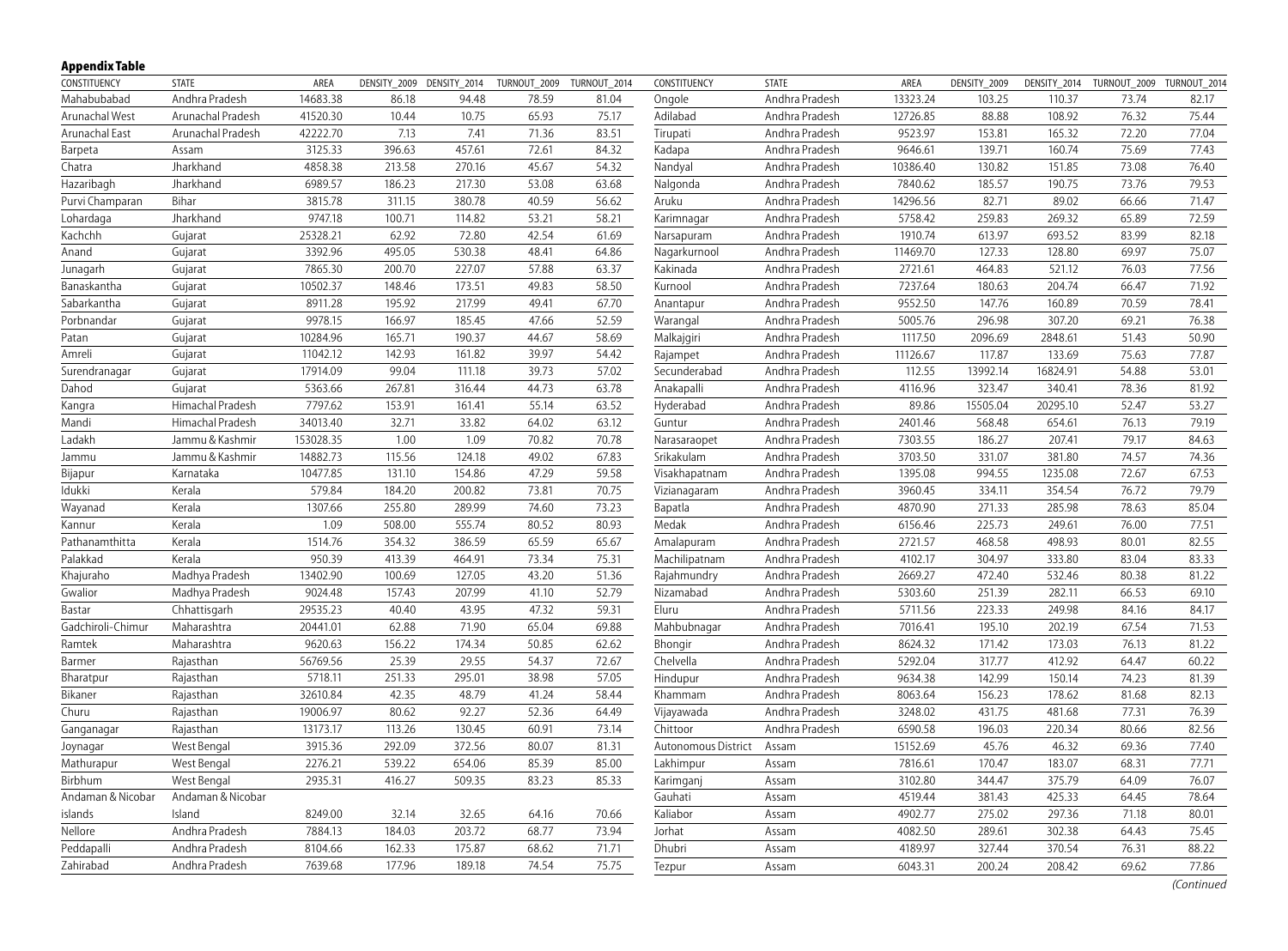| CONSTITUENCY      | <b>STATE</b> | AREA    | DENSITY 2009 | DENSITY_2014 | TURNOUT_2009 | TURNOUT_2014 | CONSTITUENCY         | <b>STATE</b>         | AREA     | DENSITY_2009 | DENSITY_2014 | TURNOUT_2009 | TURNOUT_2014 |
|-------------------|--------------|---------|--------------|--------------|--------------|--------------|----------------------|----------------------|----------|--------------|--------------|--------------|--------------|
| Nowgong           | Assam        | 4296.42 | 328.49       | 354.69       | 70.83        | 80.72        | Madhepura            | Bihar                | 2481.49  | 607.84       | 695.38       | 50.15        | 59.97        |
| Silchar           | Assam        | 3820.35 | 256.13       | 277.51       | 70.36        | 75.44        | Darbhanga            | Bihar                | 1433.40  | 911.86       | 1043.29      | 41.75        | 55.39        |
| Mangaldoi         | Assam        | 4920.42 | 287.92       | 308.04       | 69.84        | 81.37        | Begusarai            | Bihar                | 1917.18  | 768.45       | 927.80       | 48.74        | 60.60        |
| Kokrajhar         | Assam        | 7086.87 | 194.42       | 212.43       | 73.63        | 81.29        | Samastipur           | Bihar                | 1576.44  | 832.86       | 953.42       | 44.53        | 57.43        |
| Dibrugarh         | Assam        | 5378.54 | 207.30       | 209.04       | 67.24        | 79.25        | Jahanabad            | Bihar                | 2154.01  | 592.81       | 660.74       | 46.92        | 57.02        |
| Sasaram           | Bihar        | 5099.98 | 275.06       | 315.25       | 42.70        | 52.67        | Khagaria             | Bihar                | 2331.40  | 576.04       | 639.99       | 46.54        | 60.07        |
| PALAMAU           | Jharkhand    | 7239.78 | 195.78       | 227.35       | 45.95        | 59.38        | Hajipur              | Bihar                | 1465.95  | 905.26       | 1125.24      | 41.83        | 54.85        |
| Valmiki Nagar     | Bihar        | 4141.18 | 308.04       | 351.73       | 46.99        | 61.80        | Singhbhum            | Jharkhand            | 7937.03  | 120.63       | 145.21       | 60.57        | 69.00        |
| Khunti            | Jharkhand    | 8580.52 | 114.31       | 129.58       | 52.03        | 66.28        | Rajmahal             | Jharkhand            | 5225.64  | 223.51       | 258.95       | 55.18        | 70.32        |
| Godda             | Jharkhand    | 3631.78 | 388.86       | 437.97       | 56.48        | 65.98        | Jamshedpur           | Jharkhand            | 3607.07  | 382.66       | 438.49       | 51.12        | 66.33        |
| Jamui             | Bihar        | 4012.94 | 349.87       | 386.48       | 38.12        | 50.01        | Chandigarh           | Chandigarh           | 114.00   | 4600.39      | 5396.61      | 65.50        | 73.71        |
| Arrah             | Bihar        | 2367.71 | 656.80       | 773.88       | 35.77        | 48.75        | Dadra & Nagar Haveli | Dadra & Nagar Haveli | 491.00   | 306.93       | 400.44       | 73.23        | 84.06        |
| Aurangabad        | Bihar        | 3372.76 | 408.07       | 455.46       | 43.47        | 51.18        | Daman & Diu          | Daman & Diu          | 111.00   | 859.30       | 1007.45      | 71.32        | 78.01        |
| Purnia            | Bihar        | 2759.91 | 472.99       | 573.56       | 53.98        | 64.29        | East Delhi           | Delhi                | 50.11    | 32027.58     | 36513.67     | 53.43        | 65.39        |
| Kishanganj        | Bihar        | 2750.21 | 431.37       | 523.23       | 52.84        | 64.52        | North East Delhi     | Delhi                | 96.01    | 17466.81     | 20389.81     | 52.38        | 67.29        |
| Paschim Champaran | Bihar        | 2015.73 | 605.67       | 701.02       | 42.22        | 60.49        | Chandni Chowk        | Delhi                | 75.08    | 18826.40     | 19275.14     | 55.21        | 67.84        |
| Kodarma           | Jharkhand    | 6154.50 | 225.92       | 266.41       | 56.14        | 62.51        | West Delhi           | Delhi                | 376.28   | 4485.31      | 5419.94      | 52.38        | 66.10        |
| Nawada            | Bihar        | 2689.90 | 519.54       | 622.99       | 41.62        | 52.78        | New Delhi            | Delhi                | 198.77   | 6908.22      | 7496.84      | 55.70        | 65.08        |
| Banka             | Bihar        | 3383.86 | 395.41       | 457.90       | 48.74        | 58.04        | North West Delhi     | Delhi                | 442.53   | 4063.37      | 4958.76      | 47.69        | 61.79        |
| Gopalganj         | Bihar        | 2011.90 | 670.55       | 821.50       | 37.40        | 54.67        | South Delhi          | Delhi                | 244.21   | 6315.85      | 7177.10      | 47.41        | 62.90        |
| Araria            | Bihar        | 2782.27 | 471.28       | 570.52       | 55.71        | 61.47        | South Goa            | Goa                  | 2164.18  | 246.66       | 251.98       | 50.90        | 75.25        |
| Sitamarhi         | Bihar        | 1719.83 | 788.34       | 915.74       | 42.54        | 57.18        | North Goa            | Goa                  | 1537.82  | 316.67       | 335.18       | 59.97        | 78.89        |
| Gaya              | Bihar        | 2572.10 | 516.77       | 583.47       | 42.45        | 53.93        | Ahmedabad West       | Gujarat              | 144.66   | 11893.53     | 12752.20     | 48.22        | 62.87        |
| Jhanjharpur       | Bihar        | 2406.14 | 589.73       | 686.06       | 42.84        | 57.02        | Vadodara             | Gujarat              | 2094.74  | 874.70       | 940.27       | 49.02        | 70.90        |
| Dumka             | Jharkhand    | 5203.86 | 216.83       | 239.66       | 55.13        | 72.41        | Surat                | Gujarat              | 989.54   | 1726.39      | 1803.05      | 49.01        | 63.87        |
| Giridih           | Jharkhand    | 3854.27 | 349.36       | 393.11       | 45.98        | 64.02        | Ahmedabad East       | Gujarat              | 1525.85  | 1112.33      | 1262.09      | 42.34        | 61.52        |
| Katihar           | Bihar        | 2546.47 | 499.82       | 568.03       | 56.93        | 67.60        | Navsari              | Gujarat              | 2035.88  | 958.66       | 1042.04      | 46.66        | 65.78        |
| Buxar             | Bihar        | 2673.66 | 501.52       | 613.60       | 46.50        | 54.14        | Gandhinagar          | Gujarat              | 2505.05  | 746.62       | 832.17       | 50.80        | 65.49        |
| Siwan             | Bihar        | 1643.46 | 780.35       | 951.57       | 50.03        | 56.53        | Mahesana             | Gujarat              | 4865.22  | 344.46       | 370.22       | 49.73        | 67.03        |
| Saran             | Bihar        | 1486.12 | 853.45       | 1035.41      | 45.81        | 56.10        | Kheda                | Gujarat              | 4924.58  | 353.64       | 390.48       | 41.58        | 59.76        |
| Bhagalpur         | Bihar        | 2138.39 | 670.29       | 788.13       | 43.89        | 57.79        | Chhota Udaipur       | Gujarat              | 8385.71  | 202.48       | 220.25       | 54.19        | 71.64        |
| Patna Sahib       | Bihar        | 575.47  | 2853.30      | 3382.04      | 33.64        | 45.33        | Panchmahal           | Gujarat              | 6289.18  | 272.09       | 301.39       | 42.64        | 59.20        |
| Dhanbad           | Jharkhand    | 2019.30 | 894.60       | 935.96       | 45.03        | 60.52        | Bardoli              | Gujarat              | 7538.45  | 229.68       | 257.42       | 57.80        | 74.73        |
| Maharajganj       | Bihar        | 1695.22 | 774.07       | 970.10       | 45.70        | 51.48        | Bhavnagar            | Gujarat              | 7921.37  | 209.69       | 242.00       | 45.15        | 57.53        |
| Patalipura        | Bihar        | 1811.60 | 842.48       | 958.31       | 41.16        | 56.37        | Rajkot               | Gujarat              | 7579.33  | 230.80       | 262.63       | 44.63        | 63.84        |
| Muzaffarpur       | Bihar        | 1479.57 | 905.63       | 1048.52      | 46.41        | 61.16        | Valsad               | Gujarat              | 6714.30  | 247.14       | 270.74       | 56.11        | 74.22        |
| Vaishali          | Bihar        | 1947.16 | 656.80       | 815.14       | 48.86        | 58.34        | Bharuch              | Gujarat              | 9131.72  | 172.67       | 186.63       | 57.14        | 74.79        |
| Karakat           | Bihar        | 2693.27 | 514.85       | 582.93       | 41.58        | 50.31        | Jamnagar             | Gujarat              | 13015.32 | 119.95       | 135.87       | 45.79        | 57.97        |
| Supaul            | Bihar        | 2843.85 | 449.93       | 536.45       | 54.52        | 63.62        | Kurukshetra          | Haryana              | 4366.53  | 267.19       | 343.17       | 75.03        | 75.80        |
| Nalanda           | Bihar        | 2350.35 | 731.59       | 830.50       | 33.04        | 47.22        | Rohtak               | Haryana              | 4130.97  | 308.64       | 379.45       | 65.53        | 66.62        |
| Madhubani         | Bihar        | 1564.39 | 893.16       | 1040.64      | 39.83        | 52.85        | Sirsa                | Haryana              | 7169.35  | 182.65       | 231.62       | 74.91        | 77.03        |
| Sheohar           | Bihar        | 1737.95 | 730.20       | 857.17       | 37.97        | 56.58        | Hisar                | Haryana              | 5833.10  | 204.81       | 260.17       | 69.32        | 76.17        |
| Munger            | Bihar        | 2857.39 | 547.56       | 593.74       | 41.64        | 53.89        | Faridabad            | Haryana              | 2097.24  | 525.95       | 829.83       | 56.65        | 64.97        |
| Ranchi            | Jharkhand    | 4013.13 | 404.96       | 410.77       | 44.56        | 63.68        | Sonipat              | Haryana              | 3507.06  | 313.65       | 404.10       | 64.73        | 69.55        |
| Ujiarpur          | Bihar        | 1510.60 | 813.80       | 945.61       | 45.89        | 60.13        | Karnal               | Haryana              | 3868.09  | 314.62       | 435.44       | 66.64        | 70.86        |
|                   |              |         |              |              |              |              |                      |                      |          |              |              |              |              |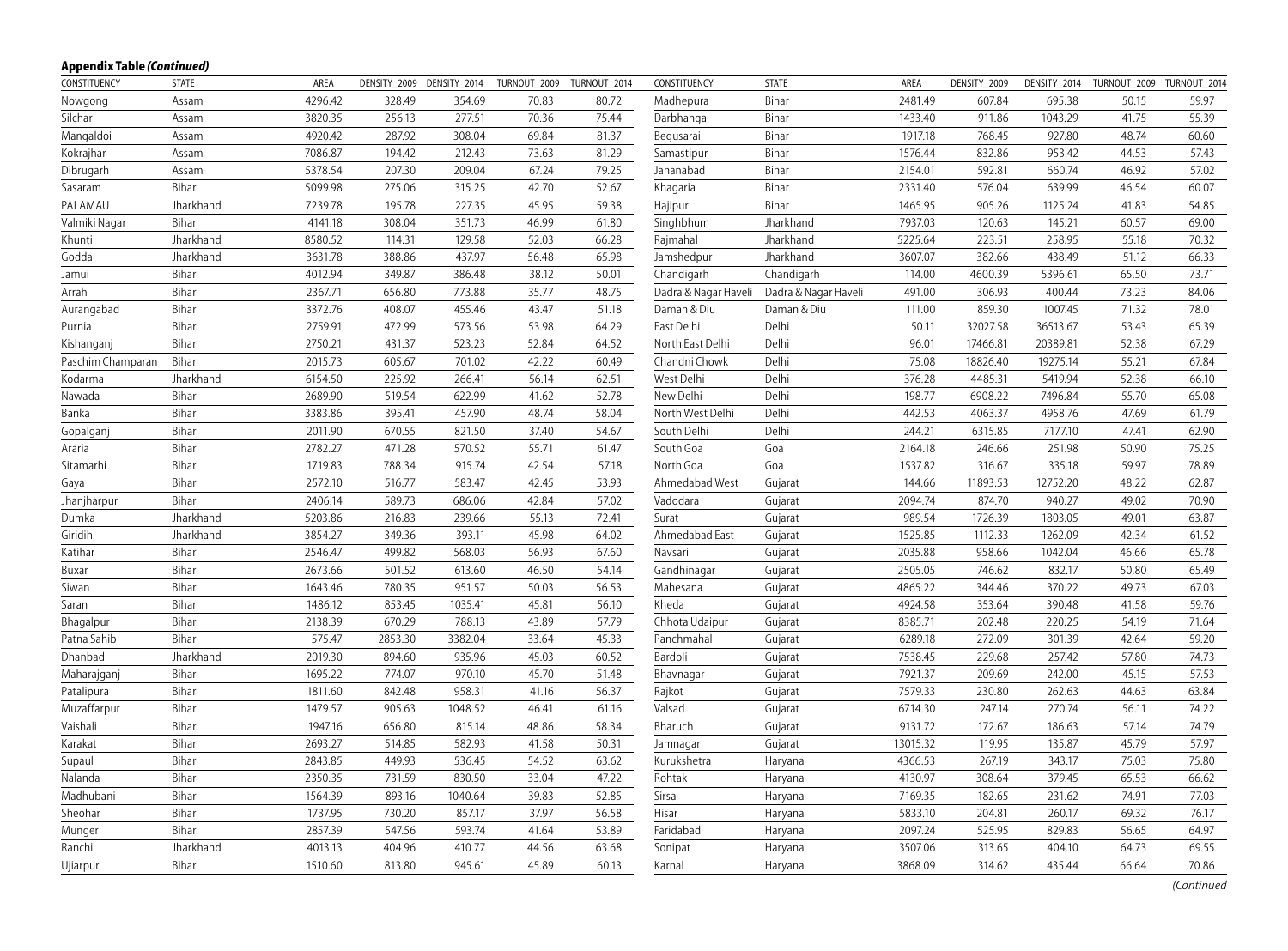| CONSTITUENCY                 | <b>STATE</b>     | AREA     | DENSITY 2009 | DENSITY 2014 | TURNOUT 2009 | TURNOUT 2014 | CONSTITUENCY   | <b>STATE</b>   | AREA     | DENSITY 2009 | DENSITY 2014 | TURNOUT 2009 | TURNOUT 2014 |
|------------------------------|------------------|----------|--------------|--------------|--------------|--------------|----------------|----------------|----------|--------------|--------------|--------------|--------------|
| Gurgaon                      | Haryana          | 3564.39  | 349.13       | 517.80       | 60.78        | 71.55        | Thrissur       | Kerala         | 1872.03  | 883.40       | 959.48       | 69.37        | 72.18        |
| Ambala                       | Haryana          | 3717.42  | 340.27       | 455.22       | 68.50        | 72.03        | Ponnani        | Kerala         | 2620.14  | 1082.36      | 1281.78      | 77.07        | 73.81        |
| Bhiwani-Mahendragarh Haryana |                  | 5957.84  | 203.52       | 247.39       | 71.27        | 69.91        | Kasaragod      | Kerala         | 4585.38  | 436.18       | 487.02       | 75.98        | 78.33        |
| Hamirpur                     | Himachal Pradesh | 4897.35  | 242.45       | 254.77       | 58.74        | 66.94        | Mavelikkara    | Kerala         | 3341.27  | 889.77       | 975.15       | 70.10        | 70.97        |
| Shimla                       | Himachal Pradesh | 8964.63  | 123.44       | 128.66       | 55.72        | 63.97        | Vadakara       | Kerala         | 4089.27  | 816.76       | 901.65       | 80.20        | 81.13        |
| Srinagar                     | Jammu & Kashmir  | 5188.67  | 213.30       | 232.28       | 25.55        | 25.90        | Ernakulam      | Kerala         | 5427.32  | 1988.84      | 2248.20      | 72.70        | 73.57        |
| Anantnag                     | Jammu & Kashmir  | 7696.36  | 152.83       | 169.04       | 27.10        | 28.84        | Lakshadweep    | Lakshadweep    | 30.00    | 1532.77      | 1664.07      | 85.90        | 86.61        |
| Baramulla                    | Jammu & Kashmir  | 11750.33 | 89.74        | 101.34       | 41.84        | 39.13        | Damoh          | Madhya Pradesh | 14577.89 | 93.15        | 113.26       | 44.10        | 55.24        |
| Udhampur                     | Jammu & Kashmir  | 29689.56 | 45.91        | 50.19        | 44.86        | 69.91        | Sarguja        | Chhattisgarh   | 15718.13 | 83.14        | 96.90        | 61.62        | 77.96        |
| Raichur                      | Karnataka        | 9743.87  | 152.54       | 170.53       | 45.90        | 58.31        | Sidhi          | Madhya Pradesh | 12898.85 | 105.30       | 134.59       | 49.74        | 56.99        |
| Mysore                       | Karnataka        | 5917.50  | 279.51       | 291.19       | 58.82        | 67.30        | Kanker         | Chhattisgarh   | 15635.62 | 82.93        | 92.59        | 57.16        | 70.24        |
| Koppal                       | Karnataka        | 9033.56  | 150.93       | 169.93       | 55.39        | 65.57        | Morena         | Madhya Pradesh | 11540.34 | 116.11       | 147.53       | 53.03        | 50.18        |
| Uttara Kannada               | Karnataka        | 12847.43 | 100.14       | 112.91       | 59.05        | 69.01        | Guna           | Madhya Pradesh | 13873.86 | 86.69        | 115.73       | 53.98        | 60.83        |
| Udupi Chikmagalur            | Karnataka        | 8478.07  | 144.41       | 163.63       | 68.15        | 74.54        | Rajgarh        | Madhya Pradesh | 10587.27 | 119.11       | 149.12       | 51.48        | 64.02        |
| <b>Bangalore Central</b>     | Karnataka        | 323.21   | 5882.61      | 5976.41      | 44.54        | 55.63        | Mandla         | Madhya Pradesh | 19636.75 | 77.82        | 92.91        | 56.21        | 66.79        |
| Tumkur                       | Karnataka        | 7076.95  | 196.24       | 214.57       | 64.77        | 72.54        | Sagar          | Madhya Pradesh | 10126.07 | 117.04       | 150.13       | 48.12        | 58.67        |
| Bellary                      | Karnataka        | 7432.37  | 188.53       | 200.20       | 61.43        | 70.28        | Shahdol        | Madhya Pradesh | 13308.86 | 95.60        | 117.31       | 49.49        | 62.03        |
| <b>Bangalore South</b>       | Karnataka        | 118.81   | 17095.02     | 16832.85     | 44.74        | 55.69        | Dhar           | Madhya Pradesh | 9253.79  | 129.37       | 180.30       | 54.67        | 64.54        |
| Davanagere                   | Karnataka        | 6013.98  | 223.63       | 253.20       | 67.46        | 73.22        | Rewa           | Madhya Pradesh | 6300.84  | 198.18       | 245.16       | 48.33        | 53.73        |
| Gulbarga                     | Karnataka        | 9551.83  | 161.62       | 180.28       | 49.19        | 57.94        | Betul          | Madhya Pradesh | 16156.05 | 79.65        | 99.52        | 49.47        | 65.16        |
| Dakshina Kannada             | Karnataka        | 4820.72  | 283.08       | 324.70       | 74.42        | 77.14        | Raipur         | Chhattisgarh   | 4282.48  | 368.68       | 444.66       | 46.98        | 65.69        |
| Chamarajanagar               | Karnataka        | 9079.49  | 157.92       | 171.35       | 67.90        | 72.83        | Korba          | Chhattisgarh   | 14799.46 | 86.25        | 95.92        | 58.41        | 74.16        |
| Shimoga                      | Karnataka        | 9650.46  | 148.79       | 161.88       | 66.44        | 72.27        | Satna          | Madhya Pradesh | 7464.97  | 161.76       | 195.32       | 54.60        | 62.65        |
| Dharwad                      | Karnataka        | 5060.06  | 278.95       | 312.06       | 56.53        | 65.94        | Khandwa        | Madhya Pradesh | 13278.77 | 102.07       | 132.50       | 59.98        | 71.46        |
| Bangalore Rural              | Karnataka        | 5019.12  | 379.38       | 436.41       | 57.91        | 66.44        | Chhindwara     | Madhya Pradesh | 11812.75 | 97.71        | 118.62       | 71.86        | 79.03        |
| Kolar                        | Karnataka        | 5559.20  | 241.21       | 268.56       | 69.06        | 75.51        | Bilaspur       | Chhattisgarh   | 6682.41  | 220.40       | 258.49       | 52.28        | 63.13        |
| Chitradurga                  | Karnataka        | 10963.42 | 139.94       | 151.53       | 54.44        | 66.00        | Khargone       | Madhya Pradesh | 10601.23 | 119.21       | 160.67       | 60.16        | 67.67        |
| Bidar                        | Karnataka        | 8390.60  | 175.26       | 190.80       | 52.98        | 59.93        | Hoshangabad    | Madhya Pradesh | 11802.46 | 109.93       | 132.86       | 54.72        | 65.76        |
| Chikkodi                     | Karnataka        | 5444.22  | 235.92       | 264.92       | 67.51        | 74.26        | Bhopal         | Madhya Pradesh | 3674.76  | 397.77       | 532.53       | 45.04        | 57.75        |
| Hassan                       | Karnataka        | 7929.83  | 178.72       | 196.89       | 69.16        | 73.47        | Rajnandgaon    | Chhattisgarh   | 12257.37 | 115.12       | 129.56       | 58.86        | 74.20        |
| Chikkballapur                | Karnataka        | 5490.23  | 261.77       | 302.05       | 68.07        | 76.18        | Mandsour       | Madhya Pradesh | 10842.02 | 126.46       | 150.02       | 55.81        | 71.40        |
| Belgaum                      | Karnataka        | 5369.36  | 256.69       | 294.45       | 54.68        | 68.22        | Bhind          | Madhya Pradesh | 7247.98  | 188.25       | 220.50       | 38.39        | 45.62        |
| Haveri                       | Karnataka        | 7376.81  | 185.96       | 211.30       | 63.56        | 71.59        | Indore         | Madhya Pradesh | 2808.66  | 559.02       | 753.14       | 50.73        | 62.25        |
| <b>Bangalore North</b>       | Karnataka        | 668.81   | 3205.83      | 3590.66      | 46.71        | 56.50        | Balaghat       | Madhya Pradesh | 13181.78 | 101.60       | 123.64       | 56.46        | 68.31        |
| Bagalkot                     | Karnataka        | 7842.57  | 173.84       | 200.01       | 63.08        | 68.81        | Raigarh        | Chhattisgarh   | 13026.17 | 109.99       | 123.28       | 65.31        | 77.60        |
| Mandya                       | Karnataka        | 6110.68  | 245.43       | 273.17       | 68.81        | 71.45        | Ujjain         | Madhya Pradesh | 7412.90  | 169.12       | 205.79       | 53.24        | 66.63        |
| Chalakudy                    | Kerala           | 1384.53  | 574.08       | 614.17       | 73.56        | 76.84        | Durg           | Chhattisgarh   | 5129.76  | 315.88       | 361.77       | 55.87        | 67.81        |
| Alathur                      | Kerala           | 2441.71  | 429.89       | 474.99       | 75.11        | 76.23        | Janjgir-Champa | Chhattisgarh   | 7174.51  | 211.65       | 242.18       | 48.57        | 61.77        |
| Kollam                       | Kerala           | 1661.21  | 672.76       | 739.95       | 67.57        | 72.09        | Ratlam         | Madhya Pradesh | 9303.68  | 134.53       | 183.01       | 50.91        | 63.59        |
| Attingal                     | Kerala           | 1553.42  | 711.78       | 816.10       | 66.04        | 68.67        | Dewas          | Madhya Pradesh | 8859.13  | 146.44       | 182.55       | 59.98        | 70.74        |
| Thiruvananthapuram           | Kerala           | 642.36   | 1831.20      | 2077.15      | 65.50        | 68.63        | Vidisha        | Madhya Pradesh | 14996.77 | 82.24        | 108.98       | 45.06        | 65.68        |
| Malappuram                   | Kerala           | 1221.97  | 874.06       | 1027.26      | 76.63        | 71.21        | Tikamgarh      | Madhya Pradesh | 8898.58  | 135.93       | 171.83       | 43.39        | 50.12        |
| Alappuzha                    | Kerala           | 867.92   | 1472.31      | 1631.66      | 78.84        | 78.46        | Mahasamund     | Chhattisgarh   | 11286.42 | 121.31       | 134.30       | 56.68        | 74.63        |
| Kozhikode                    | Kerala           | 1007.20  | 1160.54      | 1302.24      | 75.41        | 79.75        | Jabalpur       | Madhya Pradesh | 5042.08  | 286.86       | 339.48       | 43.80        | 58.55        |
| Kottayam                     | Kerala           | 1782.55  | 660.78       | 700.73       | 73.55        | 71.60        | Chandrapur     | Maharashtra    | 11897.67 | 129.13       | 147.40       | 58.42        | 63.28        |
|                              |                  |          |              |              |              |              |                |                |          |              |              |              |              |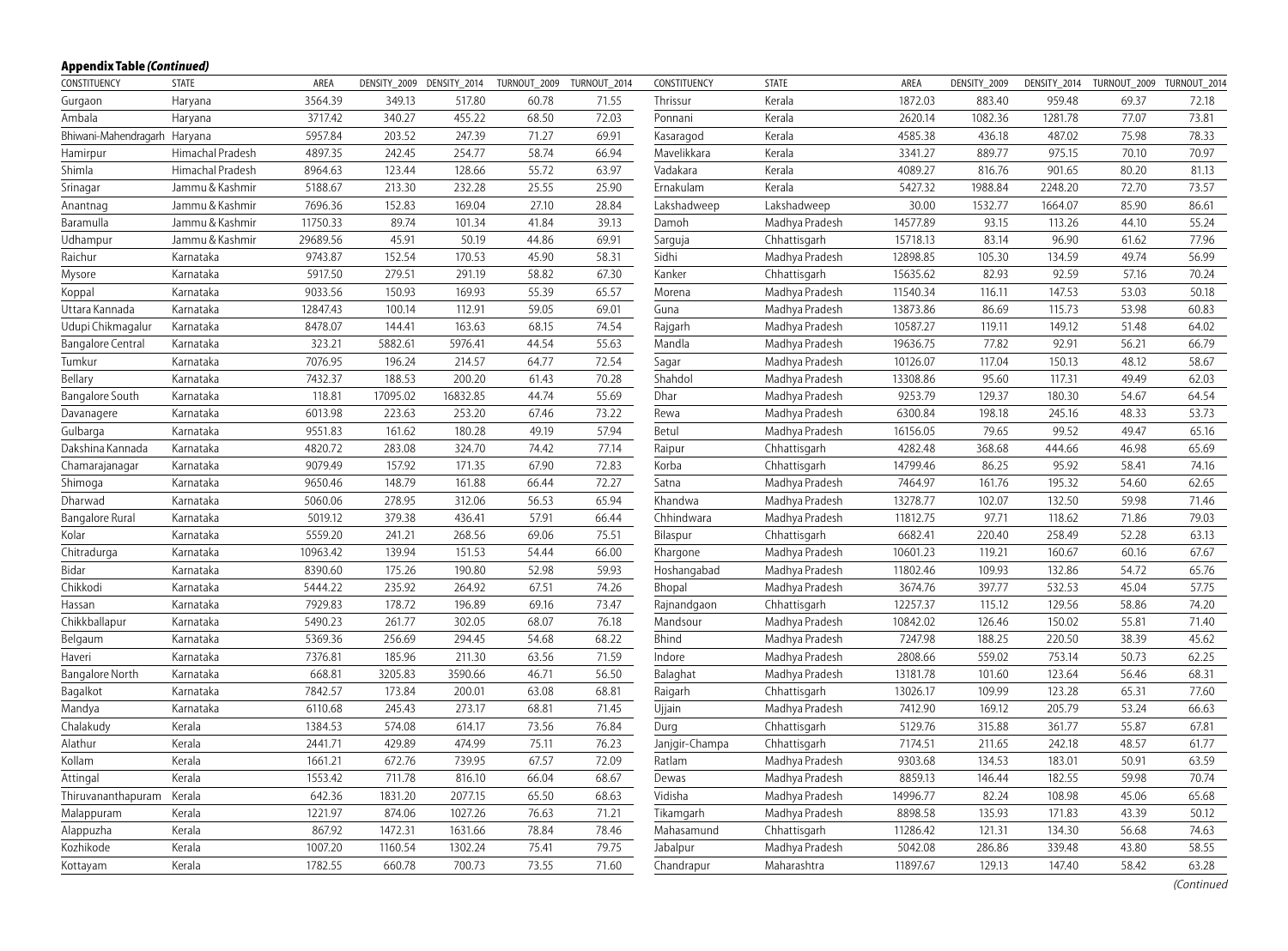| CONSTITUENCY                     | <b>STATE</b> | AREA     |          | DENSITY_2009 DENSITY_2014 | TURNOUT_2009 | TURNOUT 2014 | CONSTITUENCY    | <b>STATE</b> | AREA     | DENSITY 2009 | DENSITY_2014 | TURNOUT_2009 TURNOUT_2014 |       |
|----------------------------------|--------------|----------|----------|---------------------------|--------------|--------------|-----------------|--------------|----------|--------------|--------------|---------------------------|-------|
| Hingoli                          | Maharashtra  | 10149.99 | 134.95   | 156.28                    | 59.67        | 66.27        | Outer Manipur   | Manipur      | 20915.89 | 43.48        | 43.94        | 83.13                     | 83.98 |
| Dindori                          | Maharashtra  | 8873.34  | 161.49   | 172.44                    | 47.57        | 63.40        | Inner Manipur   | Manipur      | 1411.11  | 585.89       | 606.16       | 70.53                     | 74.92 |
| Bhandara-Gondiya                 | Maharashtra  | 7577.26  | 191.43   | 218.59                    | 70.96        | 72.28        | Tura            | Meghalaya    | 8097.03  | 62.46        | 72.43        | 67.65                     | 78.10 |
| Beed                             | Maharashtra  | 10401.20 | 157.41   | 172.35                    | 65.59        | 68.74        | Shillong        | Meghalaya    | 14331.97 | 53.86        | 68.43        | 62.22                     | 63.22 |
| Amravati                         | Maharashtra  | 8918.39  | 159.65   | 180.68                    | 51.43        | 62.31        | Mizoram         | Mizoram      | 21081.00 | 29.86        | 33.31        | 50.68                     | 61.69 |
| Osmanabad                        | Maharashtra  | 10816.60 | 148.74   | 159.64                    | 57.44        | 64.75        | Nagaland        | Nagaland     | 16579.00 | 79.73        | 71.35        | 89.98                     | 87.82 |
| Kalyan                           | Maharashtra  | 278.26   | 5708.64  | 6907.28                   | 34.31        | 42.88        | Sundargarh      | Orissa       | 9430.04  | 132.44       | 149.58       | 61.29                     | 71.65 |
| Yavatmal-Washim                  | Maharashtra  | 10447.31 | 148.75   | 166.88                    | 54.01        | 59.25        | Keonjhar        | Orissa       | 10336.41 | 122.40       | 130.29       | 70.44                     | 80.48 |
| Parbhani                         | Maharashtra  | 9984.84  | 161.25   | 180.65                    | 54.08        | 64.43        | Nabarangpur     | Orissa       | 12580.35 | 96.63        | 103.11       | 65.13                     | 78.80 |
| Mumbai North                     | Maharashtra  | 132.78   | 12117.39 | 13434.98                  | 42.60        | 53.06        | Mayurbhanj      | Orissa       | 7713.63  | 152.15       | 172.10       | 70.11                     | 79.35 |
| Solapur                          | Maharashtra  | 6260.50  | 254.63   | 271.98                    | 46.61        | 55.86        | Kalahandi       | Orissa       | 11775.36 | 120.76       | 125.19       | 68.70                     | 75.81 |
| Mumbai North West                | Maharashtra  | 80.01    | 20061.11 | 22191.42                  | 44.05        | 50.44        | Bolangir        | Orissa       | 8782.88  | 164.35       | 177.96       | 70.10                     | 74.88 |
| Latur                            | Maharashtra  | 6991.30  | 215.98   | 240.67                    | 54.91        | 62.83        | Bargarh         | Orissa       | 7861.69  | 167.94       | 181.99       | 69.64                     | 78.51 |
| Jalgaon                          | Maharashtra  | 5835.02  | 265.53   | 292.70                    | 42.36        | 57.98        | Sambalpur       | Orissa       | 13306.95 | 92.68        | 97.48        | 64.88                     | 75.89 |
| Mumbai North Central Maharashtra |              | 55.16    | 30491.09 | 31522.74                  | 39.51        | 48.61        | Balasore        | Orissa       | 3305.93  | 383.96       | 413.26       | 70.27                     | 76.81 |
| Mumbai South                     | Maharashtra  | 45.35    | 35057.50 | 32764.94                  | 40.36        | 52.54        | Puri            | Orissa       | 4659.88  | 283.87       | 301.42       | 68.80                     | 74.00 |
| Mumbai South Central Maharashtra |              | 65.59    | 23111.12 | 22074.19                  | 39.50        | 53.12        | Aska            | Orissa       | 4404.47  | 292.02       | 319.85       | 54.57                     | 63.62 |
| Baramati                         | Maharashtra  | 7972.24  | 199.88   | 227.48                    | 45.97        | 58.81        | Bhadrak         | Orissa       | 3556.72  | 385.85       | 413.16       | 67.68                     | 73.59 |
| Mumbai North East                | Maharashtra  | 95.91    | 16400.13 | 17395.54                  | 42.46        | 51.65        | Kandhamal       | Orissa       | 14913.37 | 71.43        | 76.68        | 66.40                     | 73.40 |
| Buldhana                         | Maharashtra  | 8746.22  | 158.10   | 182.51                    | 61.64        | 61.31        | Dhenkanal       | Orissa       | 7245.32  | 177.16       | 188.19       | 66.73                     | 76.43 |
| Bhiwandi                         | Maharashtra  | 4231.82  | 350.48   | 400.91                    | 39.39        | 51.61        | Jagatsinghpur   | Orissa       | 3124.89  | 465.75       | 479.91       | 67.56                     | 75.48 |
| Dhule                            | Maharashtra  | 6084.00  | 258.91   | 275.23                    | 42.48        | 58.71        | Kendrapara      | Orissa       | 3256.85  | 440.43       | 477.59       | 68.53                     | 73.36 |
| Thane                            | Maharashtra  | 362.33   | 4986.56  | 5722.46                   | 41.50        | 50.84        | Cuttack         | Orissa       | 3176.58  | 404.07       | 431.79       | 63.37                     | 71.35 |
| Shirur                           | Maharashtra  | 5854.96  | 278.48   | 311.55                    | 51.37        | 59.73        | Berhampur       | Orissa       | 6478.58  | 186.39       | 205.95       | 58.89                     | 67.85 |
| Hatkanangle                      | Maharashtra  | 3963.20  | 368.03   | 411.44                    | 66.96        | 72.91        | Jajpur          | Orissa       | 2972.72  | 412.78       | 438.57       | 66.52                     | 75.20 |
| Nandurbar                        | Maharashtra  | 9639.91  | 150.99   | 173.52                    | 52.63        | 66.76        | Bhubaneswar     | Orissa       | 2225.11  | 650.30       | 686.60       | 49.13                     | 58.37 |
| Nagpur                           | Maharashtra  | 208.62   | 8335.44  | 9111.34                   | 43.40        | 57.08        | Koraput         | Orissa       | 14599.26 | 83.41        | 89.08        | 62.64                     | 76.09 |
| Aurangabad                       | Maharashtra  | 5473.96  | 259.04   | 290.36                    | 51.56        | 61.84        | Pondicherry     | Pondicherry  | 490.00   | 1556.00      | 1839.50      | 79.81                     | 82.10 |
| Ratnagiri-Sindhudurg Maharashtra |              | 9784.13  | 127.99   | 139.75                    | 57.30        | 65.55        | Anandpur Sahib  | Punjab       | 3610.84  | 370.72       | 433.34       | 67.61                     | 69.44 |
| Wardha                           | Maharashtra  | 9590.51  | 146.89   | 163.14                    | 54.55        | 64.78        | Hoshiarpur      | Punjab       | 3999.04  | 324.89       | 371.41       | 64.89                     | 64.72 |
| Nashik                           | Maharashtra  | 3967.25  | 365.09   | 401.60                    | 45.42        | 58.84        | Khadoor Sahib   | Punjab       | 4729.51  | 283.36       | 330.53       | 70.63                     | 66.56 |
| Palghar                          | Maharashtra  | 4516.41  | 337.23   | 349.41                    | 48.10        | 62.90        | Gurdaspur       | Punjab       | 3114.12  | 423.54       | 481.79       | 70.76                     | 69.50 |
| Satara                           | Maharashtra  | 6797.67  | 227.45   | 253.03                    | 52.79        | 56.78        | Faridkot        | Punjab       | 4752.76  | 271.02       | 306.15       | 72.29                     | 70.93 |
| Nanded                           | Maharashtra  | 5762.92  | 249.70   | 292.74                    | 53.80        | 60.07        | Ludhiana        | Punjab       | 1568.01  | 835.02       | 995.66       | 64.68                     | 70.49 |
| Jalna                            | Maharashtra  | 8652.80  | 164.83   | 186.30                    | 55.88        | 66.14        | Ferozpur        | Punjab       | 5753.25  | 233.34       | 264.57       | 71.26                     | 72.62 |
| Sangli                           | Maharashtra  | 7156.06  | 208.30   | 230.45                    | 51.98        | 63.47        | Fatehgarh Sahib | Punjab       | 3562.06  | 339.01       | 392.18       | 69.41                     | 73.80 |
| Shirdi                           | Maharashtra  | 6632.47  | 198.70   | 220.09                    | 50.36        | 63.89        | Amritsar        | Punjab       | 2091.71  | 593.34       | 706.25       | 65.63                     | 68.18 |
| Pune                             | Maharashtra  | 435.09   | 4153.02  | 4219.40                   | 40.64        | 54.10        | Patiala         | Punjab       | 4624.25  | 290.83       | 341.74       | 69.60                     | 70.93 |
| Maval                            | Maharashtra  | 3281.91  | 489.01   | 595.31                    | 44.65        | 60.11        | Bathinda        | Punjab       | 6017.87  | 222.14       | 253.46       | 78.49                     | 77.15 |
| Kolhapur                         | Maharashtra  | 5321.94  | 297.45   | 330.39                    | 64.74        | 71.68        | Sangrur         | Punjab       | 3777.54  | 331.27       | 377.16       | 74.39                     | 77.17 |
| Akola                            | Maharashtra  | 7348.94  | 201.47   | 224.04                    | 49.82        | 59.43        | Jalandhar       | Punjab       | 2761.04  | 485.27       | 561.92       | 67.13                     | 67.08 |
| Madha                            | Maharashtra  | 10848.34 | 143.66   | 159.22                    | 59.01        | 62.50        | Kota            | Rajasthan    | 8840.17  | 169.56       | 197.34       | 45.47                     | 66.20 |
| Raver                            | Maharashtra  | 7054.82  | 201.10   | 225.86                    | 50.74        | 63.34        | Udaipur         | Rajasthan    | 11323.24 | 138.14       | 160.55       | 48.45                     | 65.63 |
| Raigad                           | Maharashtra  | 8608.76  | 157.96   | 178.05                    | 56.27        | 64.44        | Jalore          | Rajasthan    | 15750.35 | 96.57        | 115.87       | 37.96                     | 59.58 |
| Ahmadnagar                       | Maharashtra  | 10447.63 | 145.29   | 162.66                    | 51.84        | 62.51        | Jodhpur         | Rajasthan    | 25366.43 | 59.40        | 68.10        | 44.99                     | 62.44 |
|                                  |              |          |          |                           |              |              |                 |              |          |              |              |                           |       |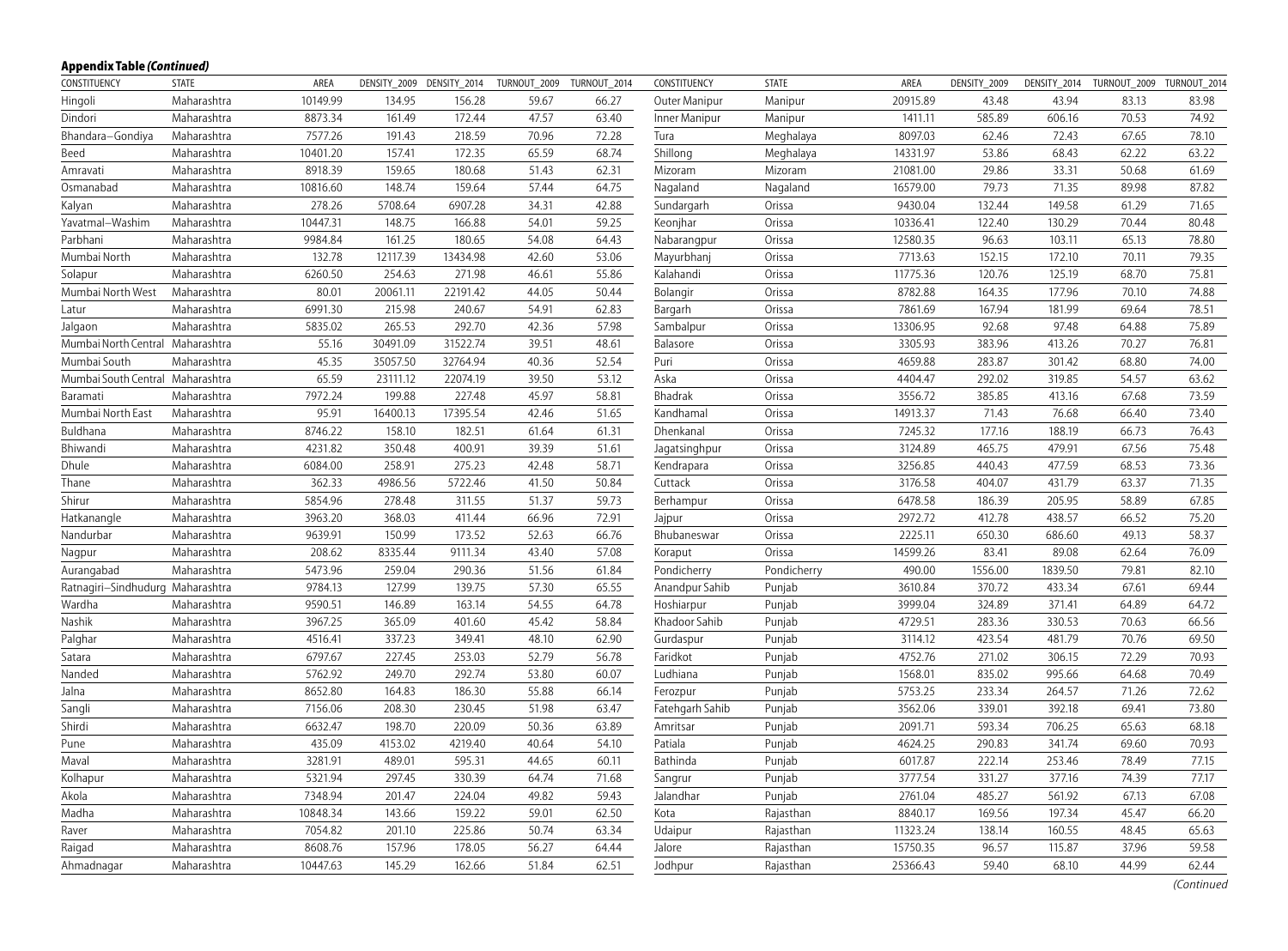| CONSTITUENCY                  | <b>STATE</b> | AREA     | DENSITY_2009 DENSITY_2014 |          | TURNOUT_2009 | TURNOUT_2014 | CONSTITUENCY                     | <b>STATE</b>  | AREA     | DENSITY_2009 |         | DENSITY_2014 TURNOUT_2009 TURNOUT_2014 |       |
|-------------------------------|--------------|----------|---------------------------|----------|--------------|--------------|----------------------------------|---------------|----------|--------------|---------|----------------------------------------|-------|
| Jhunjhunu                     | Rajasthan    | 7009.81  | 204.37                    | 242.06   | 41.93        | 59.32        | Thiruvallur                      | Tamil Nadu    | 2767.16  | 435.18       | 615.37  | 70.52                                  | 73.67 |
| Nagaur                        | Rajasthan    | 13791.05 | 107.77                    | 121.72   | 40.98        | 59.81        | Madurai                          | Tamil Nadu    | 1075.64  | 950.52       | 1340.07 | 77.36                                  | 67.87 |
| Tonk-Sawai Madhopur Rajasthan |              | 12121.24 | 124.58                    | 141.14   | 53.09        | 60.97        | Mayiladuthurai                   | Tamil Nadu    | 2126.47  | 513.30       | 635.00  | 73.16                                  | 75.95 |
| Jaipur                        | Rajasthan    | 877.99   | 1918.64                   | 2229.89  | 48.25        | 66.24        | Salem                            | Tamil Nadu    | 1488.01  | 787.52       | 1006.95 | 76.37                                  | 76.77 |
| Ajmer                         | Rajasthan    | 9788.68  | 148.68                    | 171.96   | 52.97        | 68.69        | Virudhunagar                     | Tamil Nadu    | 3042.32  | 326.08       | 443.90  | 77.24                                  | 74.86 |
| Bhilwara                      | Rajasthan    | 12518.66 | 119.24                    | 140.18   | 50.49        | 62.92        | Cuddalore                        | Tamil Nadu    | 2381.09  | 414.11       | 524.09  | 75.96                                  | 78.90 |
| Pali                          | Rajasthan    | 17573.85 | 95.75                     | 107.72   | 42.84        | 57.87        | Arakkonam                        | Tamil Nadu    | 2940.46  | 373.62       | 476.64  | 77.67                                  | 77.70 |
| Sikar                         | Rajasthan    | 7215.95  | 208.95                    | 245.35   | 48.03        | 60.20        | Sriperumbudur                    | Tamil Nadu    | 836.32   | 1436.34      | 2327.47 | 66.06                                  | 66.10 |
| Banswara                      | Rajasthan    | 7665.11  | 190.21                    | 220.81   | 52.73        | 69.20        | Chennai South                    | Tamil Nadu    | 260.05   | 4468.67      | 6905.61 | 62.66                                  | 60.21 |
| Jaipur Rural                  | Rajasthan    | 6603.29  | 218.82                    | 257.37   | 47.49        | 59.65        | Tiruchirappalli                  | Tamil Nadu    | 2116.54  | 504.22       | 655.38  | 67.23                                  | 71.24 |
| Dausa                         | Rajasthan    | 6810.78  | 193.20                    | 223.78   | 63.91        | 61.05        | Viluppuram                       | Tamil Nadu    | 3291.27  | 324.55       | 421.42  | 74.49                                  | 76.97 |
| Rajsamand                     | Rajasthan    | 11436.86 | 130.21                    | 148.59   | 39.61        | 57.79        | Tripura East                     | Tripura       | 7296.96  | 135.46       | 156.27  | 82.65                                  | 83.41 |
| Karauli-Dholpur               | Rajasthan    | 8199.81  | 158.93                    | 188.99   | 37.37        | 54.59        | Tripura West                     | Tripura       | 3189.04  | 342.99       | 391.51  | 85.24                                  | 85.92 |
| Jhalawar-Baran                | Rajasthan    | 13308.39 | 108.74                    | 125.47   | 60.28        | 68.65        | Hamirpur                         | Uttar Pradesh | 8573.80  | 174.82       | 202.71  | 48.40                                  | 56.11 |
| Chittorgarh                   | Rajasthan    | 13218.09 | 121.16                    | 137.55   | 49.58        | 64.50        | Garhwal                          | Uttarakhand   | 16885.18 | 64.69        | 75.16   | 48.03                                  | 53.74 |
| Alwar                         | Rajasthan    | 5540.59  | 247.88                    | 293.84   | 55.46        | 65.25        | Kheri                            | Uttar Pradesh | 5210.51  | 248.94       | 322.32  | 54.59                                  | 64.18 |
| Sikkim                        | Sikkim       | 7096.00  | 42.36                     | 52.23    | 81.80        | 83.37        | Almora                           | Uttarakhand   | 14065.01 | 75.18        | 89.18   | 45.29                                  | 52.34 |
| Kancheepuram                  | Tamil Nadu   | 3394.10  | 312.36                    | 436.09   | 74.18        | 76.24        | Jalaun                           | Uttar Pradesh | 7212.08  | 233.63       | 263.91  | 47.34                                  | 58.27 |
| Thoothukkudi                  | Tamil Nadu   | 4574.99  | 207.47                    | 286.47   | 69.11        | 69.95        | Robertsganj                      | Uttar Pradesh | 8125.97  | 149.49       | 201.77  | 49.30                                  | 54.03 |
| Dharmapuri                    | Tamil Nadu   | 5077.75  | 210.64                    | 267.49   | 72.69        | 81.08        | Sambhal                          | Uttar Pradesh | 2285.68  | 564.74       | 740.81  | 52.81                                  | 62.42 |
| Pollachi                      | Tamil Nadu   | 3920.29  | 259.63                    | 352.40   | 75.58        | 73.30        | Bagpat                           | Uttar Pradesh | 2165.52  | 591.36       | 695.06  | 47.92                                  | 66.72 |
| Nilgiris                      | Tamil Nadu   | 6219.68  | 161.29                    | 204.06   | 70.69        | 73.52        | Domariaganj                      | Uttar Pradesh | 2782.78  | 538.91       | 632.97  | 49.19                                  | 53.08 |
| Nagapattinam                  | Tamil Nadu   | 3143.28  | 312.52                    | 385.15   | 77.55        | 77.83        | Shrawasti                        | Uttar Pradesh | 4855.99  | 289.52       | 368.22  | 43.06                                  | 54.79 |
| Chidambaram                   | Tamil Nadu   | 3840.50  | 293.41                    | 355.73   | 77.08        | 79.67        | Mathura                          | Uttar Pradesh | 3268.96  | 410.42       | 514.62  | 54.13                                  | 64.01 |
| Krishnagiri                   | Tamil Nadu   | 5129.72  | 197.82                    | 269.01   | 74.16        | 77.42        | Hardoi                           | Uttar Pradesh | 3830.79  | 369.88       | 447.53  | 40.51                                  | 56.75 |
| Perambalur                    | Tamil Nadu   | 4466.05  | 234.89                    | 287.82   | 79.06        | 80.19        | Bahraich                         | Uttar Pradesh | 3626.55  | 343.80       | 451.85  | 41.12                                  | 57.01 |
| Ramanathapuram                | Tamil Nadu   | 6238.89  | 181.67                    | 233.36   | 68.42        | 68.76        | Ghazipur                         | Uttar Pradesh | 2335.63  | 654.09       | 771.32  | 50.42                                  | 54.77 |
| Chennai Central               | Tamil Nadu   | 72.09    | 13881.61                  | 18422.17 | 61.02        | 61.36        | Kairana                          | Uttar Pradesh | 2664.54  | 481.34       | 574.87  | 56.58                                  | 73.07 |
| Tirunelveli                   | Tamil Nadu   | 3624.87  | 292.34                    | 391.86   | 66.04        | 67.75        | Mirzapur                         | Uttar Pradesh | 4537.90  | 309.73       | 379.18  | 52.17                                  | 58.56 |
| Tiruvannamalai                | Tamil Nadu   | 4554.11  | 231.13                    | 297.09   | 79.66        | 78.90        | Gautam Buddh Nagar Uttar Pradesh |               | 2341.65  | 650.14       | 848.17  | 48.54                                  | 60.38 |
| Tenkasi                       | Tamil Nadu   | 4194.58  | 253.57                    | 329.49   | 69.97        | 73.65        | Pilibhit                         | Uttar Pradesh | 4106.27  | 319.03       | 406.98  | 63.96                                  | 62.86 |
| Arani                         | Tamil Nadu   | 4088.84  | 268.50                    | 334.98   | 76.45        | 80.02        | Fatehpur                         | Uttar Pradesh | 4140.32  | 371.14       | 435.90  | 45.19                                  | 58.55 |
| Kallakurichi                  | Tamil Nadu   | 5146.77  | 214.96                    | 274.44   | 77.02        | 78.39        | Salempur                         | Uttar Pradesh | 1910.28  | 848.64       | 869.89  | 39.25                                  | 51.44 |
| Karur                         | Tamil Nadu   | 5109.42  | 198.25                    | 254.10   | 81.29        | 80.61        | Budaun                           | Uttar Pradesh | 3552.54  | 395.69       | 439.70  | 52.44                                  | 67.88 |
| Namakkal                      | Tamil Nadu   | 3743.20  | 287.33                    | 355.19   | 78.60        | 79.63        | Kaushambi                        | Uttar Pradesh | 3158.50  | 440.50       | 550.58  | 39.60                                  | 52.33 |
| Vellore                       | Tamil Nadu   | 2783.95  | 362.82                    | 471.36   | 71.67        | 74.28        | Etah                             | Uttar Pradesh | 3084.24  | 414.46       | 511.46  | 44.44                                  | 58.72 |
| Kanniyakumari                 | Tamil Nadu   | 1715.20  | 686.83                    | 855.76   | 64.96        | 67.50        | Rampur                           | Uttar Pradesh | 2391.50  | 482.77       | 676.14  | 52.50                                  | 59.15 |
| Chennai North                 | Tamil Nadu   | 72.18    | 14085.87                  | 19707.16 | 64.90        | 63.99        | Saharanpur                       | Uttar Pradesh | 2436.12  | 532.87       | 660.41  | 63.25                                  | 74.23 |
| Sivaganga                     | Tamil Nadu   | 5770.64  | 189.31                    | 244.75   | 70.90        | 72.72        | Maharajganj                      | Uttar Pradesh | 3007.25  | 501.84       | 579.64  | 55.61                                  | 60.59 |
| Erode                         | Tamil Nadu   | 3373.28  | 299.44                    | 391.72   | 75.83        | 76.33        | Kannauj                          | Uttar Pradesh | 3763.20  | 399.73       | 480.68  | 49.32                                  | 61.61 |
| Dindigul                      | Tamil Nadu   | 5095.71  | 213.06                    | 274.85   | 75.51        | 77.35        | Bareilly                         | Uttar Pradesh | 1765.95  | 793.58       | 942.32  | 50.35                                  | 61.17 |
| Tiruppur                      | Tamil Nadu   | 3014.68  | 329.64                    | 456.30   | 74.55        | 76.34        | Aligarh                          | Uttar Pradesh | 2279.90  | 590.09       | 786.49  | 51.33                                  | 59.36 |
| Theni                         | Tamil Nadu   | 4573.82  | 235.02                    | 315.12   | 74.46        | 74.63        | Tehri Garhwal                    | Uttarakhand   | 13054.02 | 88.84        | 103.63  | 50.19                                  | 57.38 |
| Thanjavur                     | Tamil Nadu   | 2941.55  | 358.35                    | 455.56   | 76.54        | 75.54        | Kushi Nagar                      | Uttar Pradesh | 2022.13  | 711.26       | 831.30  | 50.84                                  | 56.54 |
| Coimbatore                    | Tamil Nadu   | 1854.54  | 627.53                    | 927.57   | 70.68        | 68.40        | Unnao                            | Uttar Pradesh | 4576.46  | 397.46       | 472.94  | 49.73                                  | 55.52 |